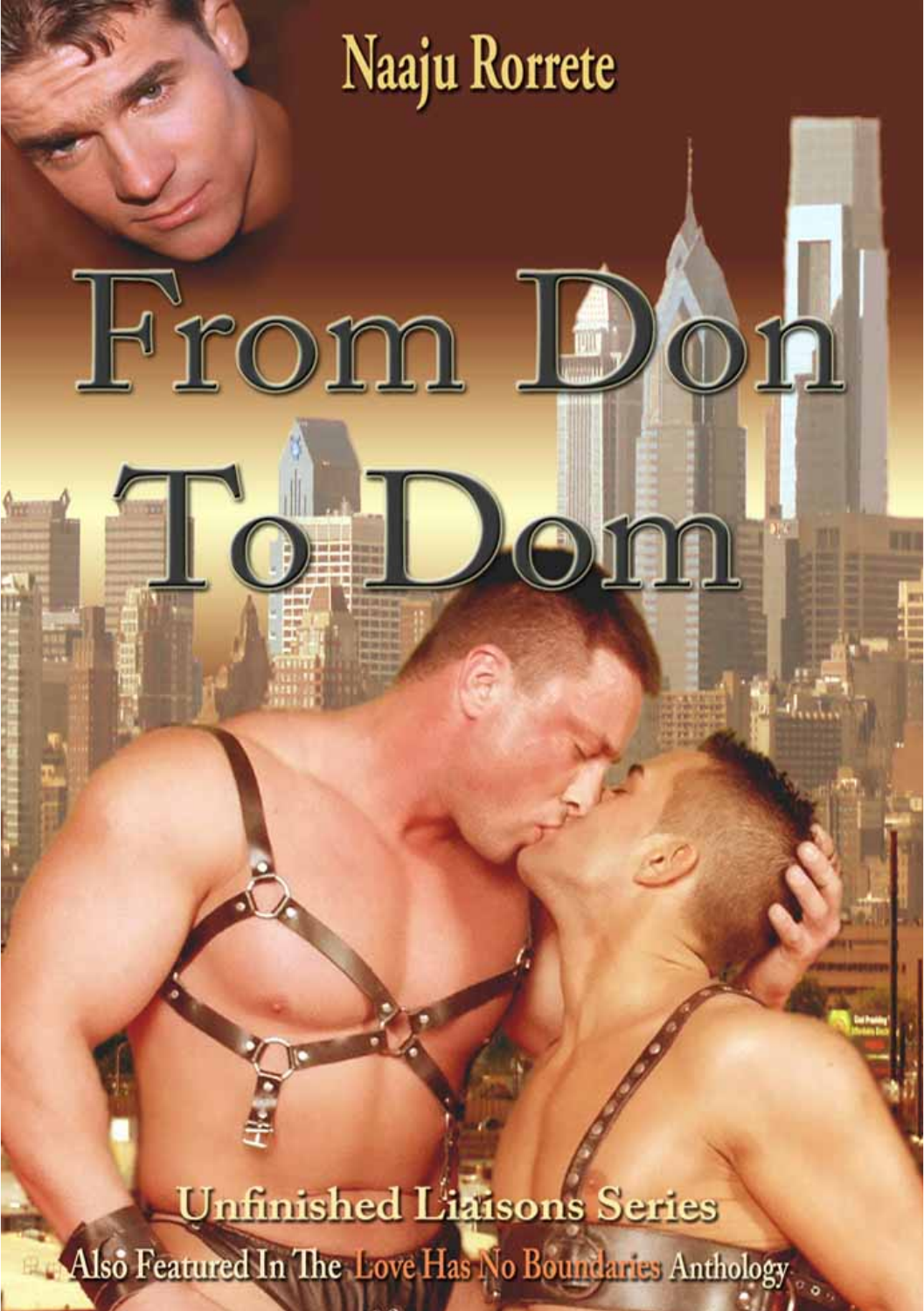# **Contents**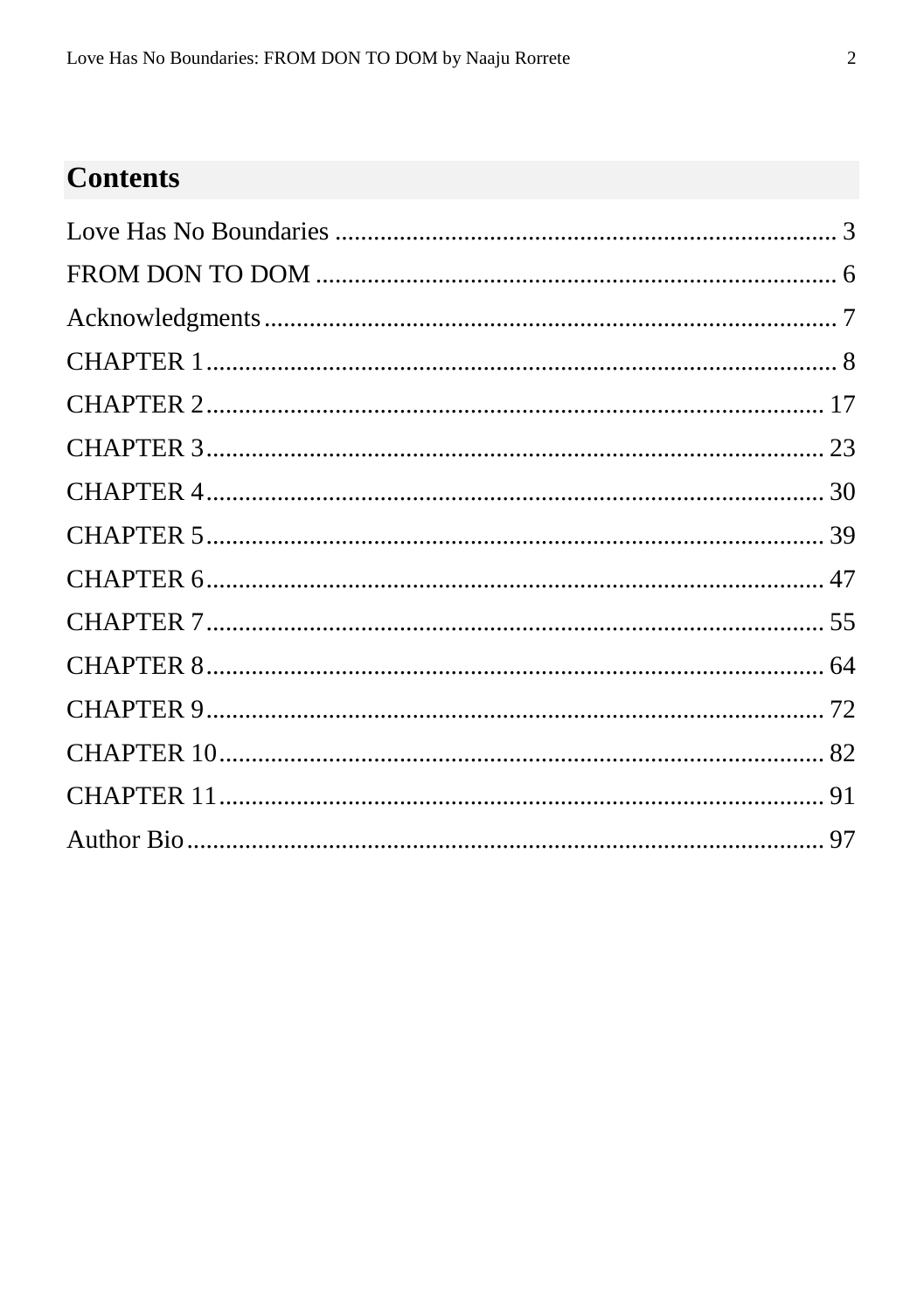# <span id="page-2-0"></span>**Love Has No Boundaries**

#### *An M/M Romance series*

# **FROMDONTODOM ByNaaju Rorrete**

# **Introduction**

The story you are about to read celebrates love, sex and romance between men. It is a product of the *Love Has No Boundaries* promotion sponsored by the *Goodreads M/M Romance Group* and is published as a free gift to you.

# **What Is Love Has No Boundaries?**

The *Goodreads M/M Romance Group* invited members to choose a photo and pen a letter asking for a short M/M romance story inspired by the image; authors from the group were encouraged to select a letter and write an original tale. The result was an outpouring of creativity that shone a spotlight on the special bond between M/M romance writers and the people who love what they do.

A written description of the image that inspired this story is provided along with the original request letter. If you'd like to view the photo, please feel free to join the [Goodreads M/M Romance Group](http://www.goodreads.com/group/show/20149-m-m-romance) and visit the discussion section: *Love Has No Boundaries*.

Whether you are an avid M/M romance reader or new to the genre, you are in for a delicious treat.

## **Words of Caution**

This story may contain sexually explicit content and is **intended for adult readers.** It may contain content that is disagreeable or distressing to some readers. The *M/M Romance Group* strongly recommends that each reader review the General Information section before each story for story tags as well as for content warnings.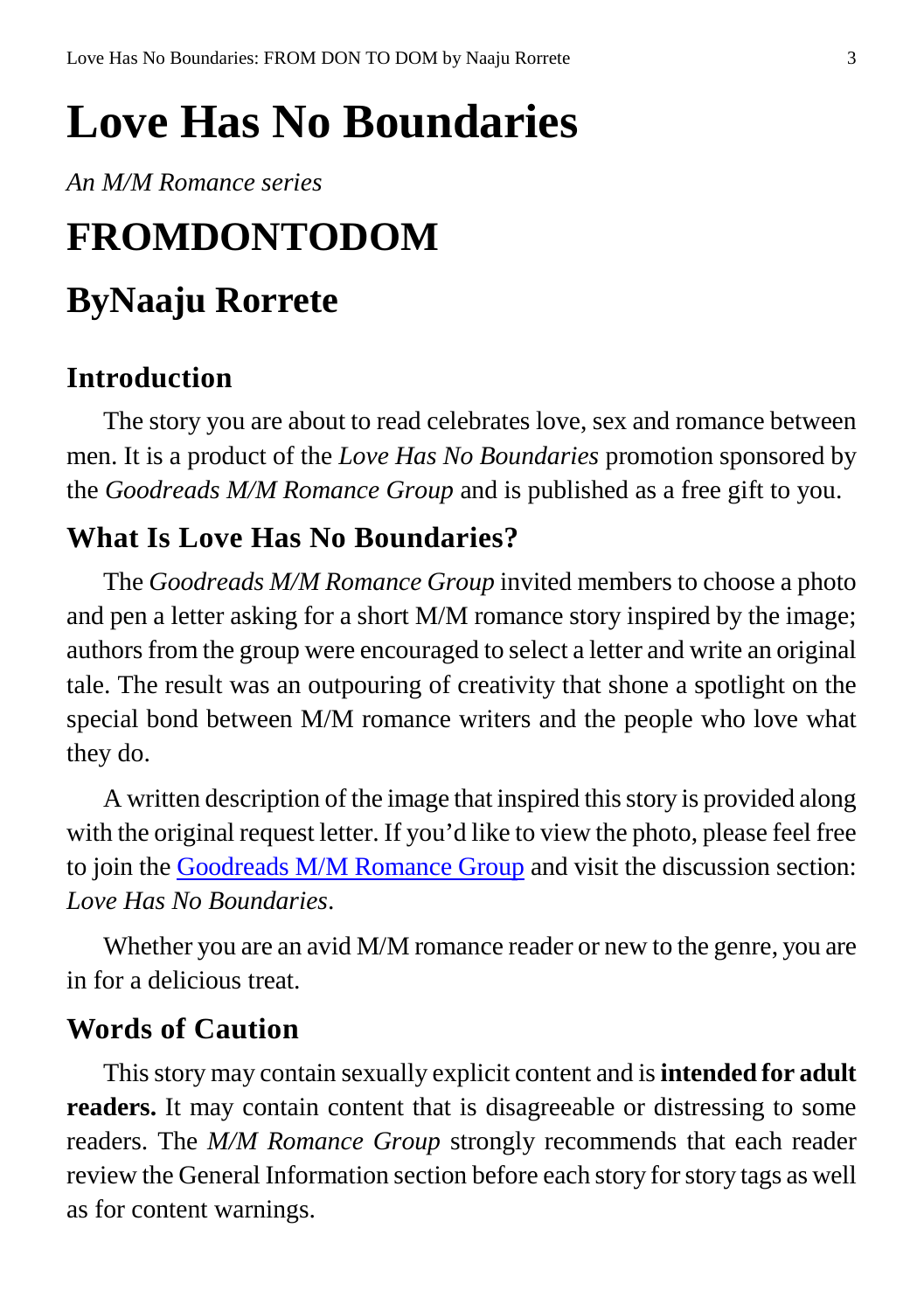This story is a work of fiction. Names, characters, places and incidents are the products of the author's imagination or are used fictitiously. Any resemblance to actual events, locales, or persons, living or dead, is entirely coincidental.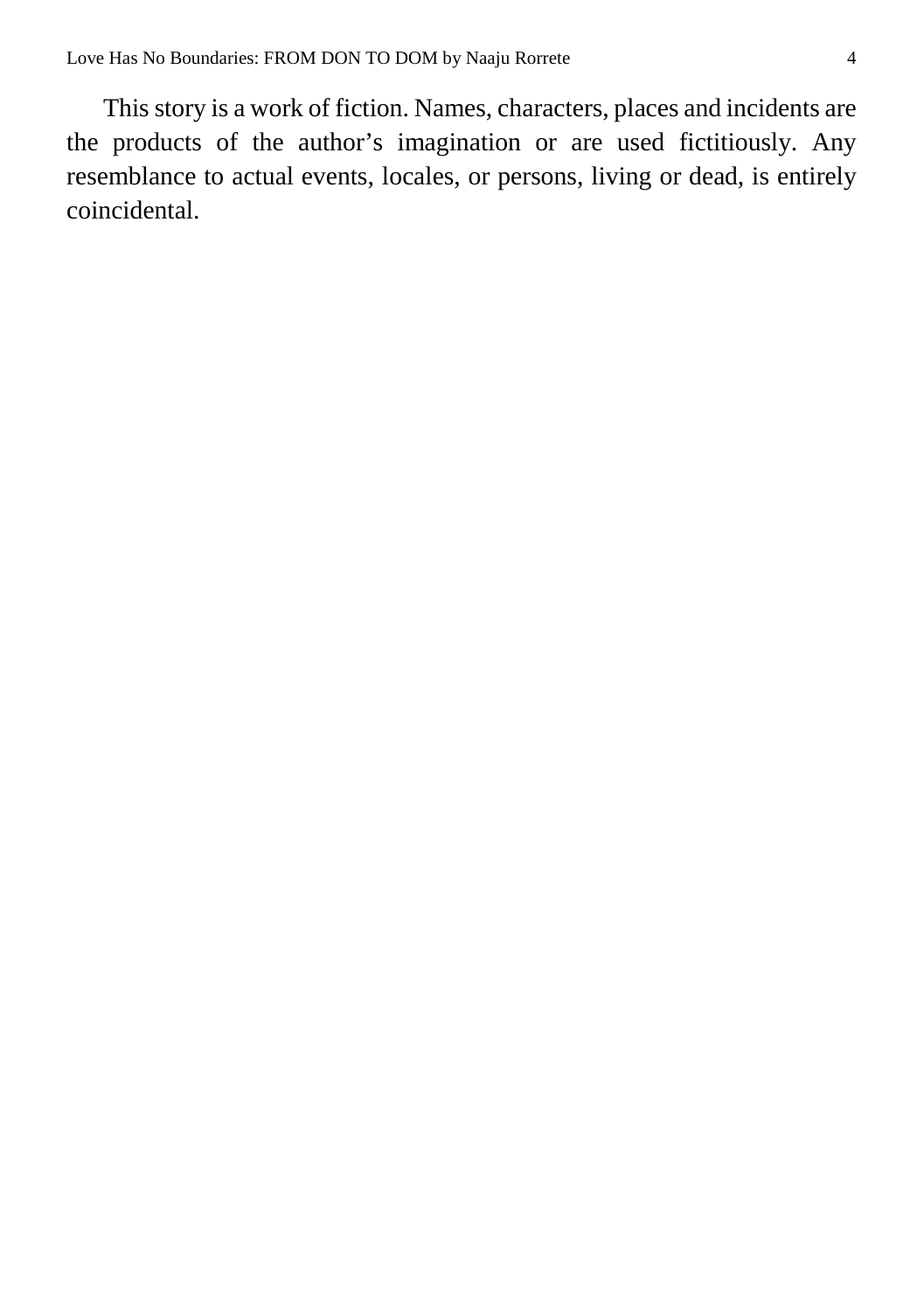All rights reserved worldwide.

This eBook may be distributed freely in its entirety courtesy of the Goodreads M/M Romance Group. This eBook may not be sold, manipulated or reproduced in any format without the express written permission of the author.

### From Don to Dom, Copyright © 2013 J. M. Angueira a.k.a. Naaju Rorrete

## Cover Copyright © 2013 by J. M. Angueira a.k.a. Naaju Rorrete

The images depicted in this book cover are used under a nonexclusive license granted by Scarlett O'Hara S.L. The models' pictures depicted in this book cover are for illustration purposes only and the content of the book and its narrative are not related to the models portrayed in such cover. All models were over the age of eighteen years at the time of the creation of such depictions. All appropriate records, including models' releases and photo IDs are kept in the office of Scarlett O'Hara S.L. Apt 29, 03580 Alfas Del Pi, Valencia, Spain.

Philadelphia skyline photograph Copyright © 2013 J. M. Angueira a.k.a. Naaju Rorrete

This ebook is published by the M/M Romance Group and is not directly endorsed by or affiliated with Goodreads Inc.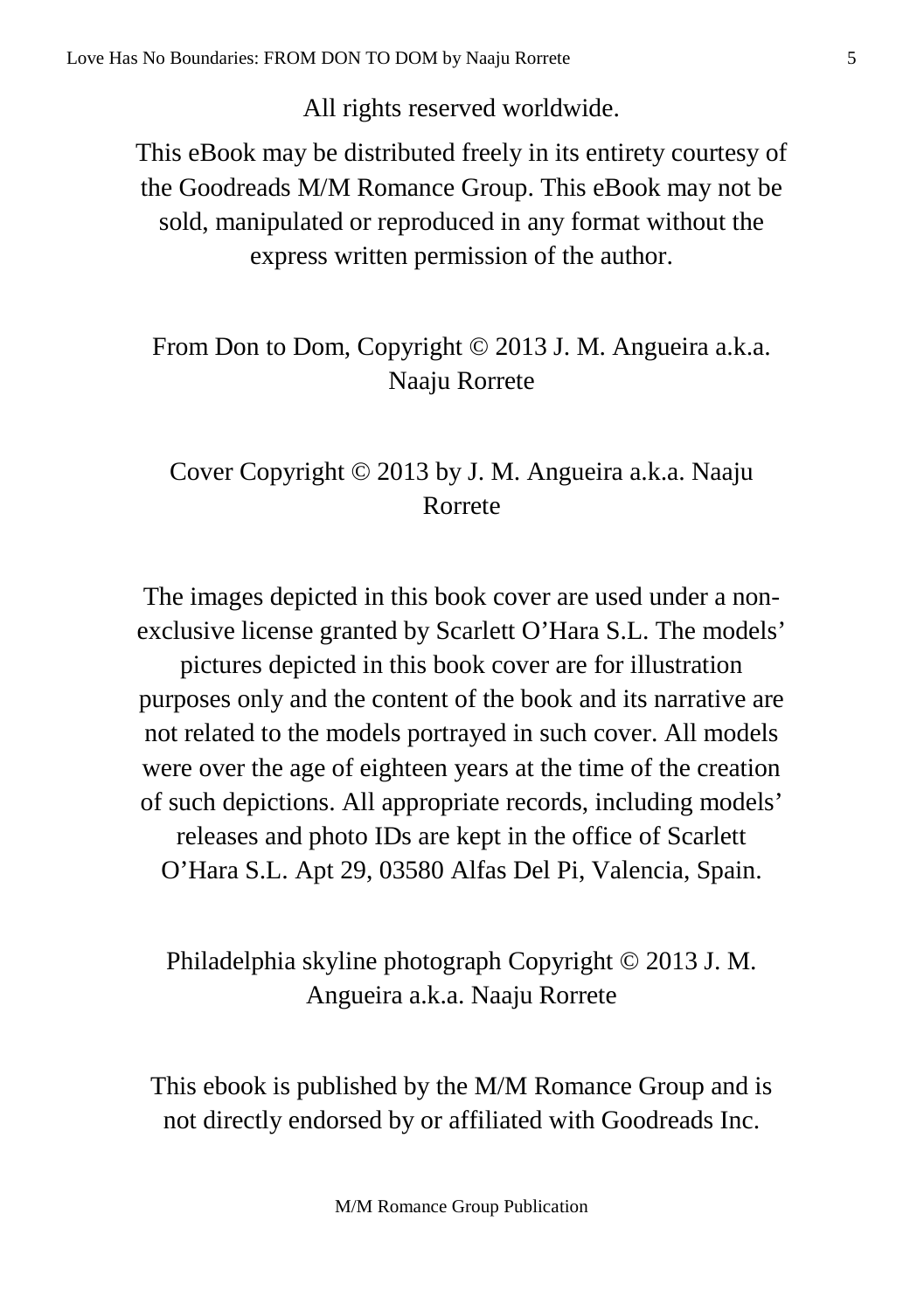# <span id="page-5-0"></span>**FROM DON TO DOM By Naaju Rorrete**

## **Photo Description**

Against the backdrop of a plain, white brick wall, a man with short dark hair sits on a modern sofa, flanked by two naked younger men. He wears a black dress shirt and slacks, and short shiny black boots. The curly-haired young man on the right lies on his side, knees tucked up, and has his head in the man's lap, his right hand tucked under the man's thigh, fingers curling up. On the left, the other young man leans on one elbow to look at the camera, leaning back against the man's chest.

#### **Story Letter**

#### *Dear Author,*

*My name is fifth-generation Sicilian, passed down from father to son. Just like my profession. Mob boss with the Cosa Nostra. These are my boys. The one to my right is strong-willed and needs a firm hand. The one to my left is damaged and fragile, and requires more patience than I have most days. They have each other, which is good because we're at war with a rival family, and my time to devote to them is not enough, never enough. I fear one or both will become a target. A way to hurt me where I live, where I love and from which I'd never recover.*

*Sincerely,*

*Moderaterix Lori*

### **Story Info**

**Genre:** contemporary

**Tags:** M/M/M, BDSM, twinks, hurt/comfort, mafia, D/s

**Content warnings:** some violence

Word count: 28,534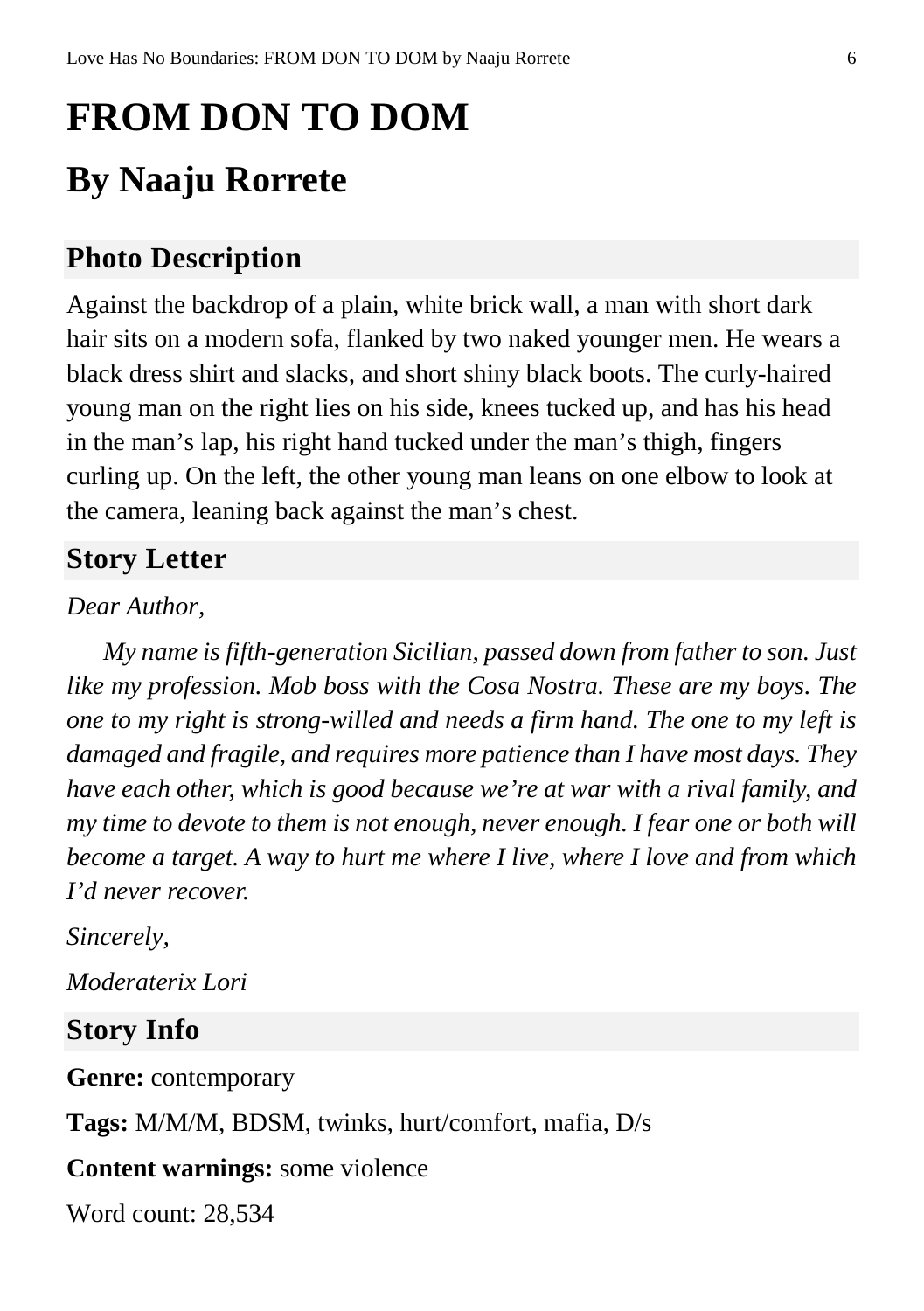#### *Acknowledgments*

<span id="page-6-0"></span>Thanks to Moderaterix Lori, whose awesome prompt inspired me to write this story. Extra special thanks to Nancy Canu and Averin Noble, who generously dedicated countless hours copyediting and proofreading this story. The warmest thanks to Jen, who worked so hard to make the Don't Read In The Closets events possible. Also, I want to show my deep appreciation to Pat, who is my cheerleader and always believed in me.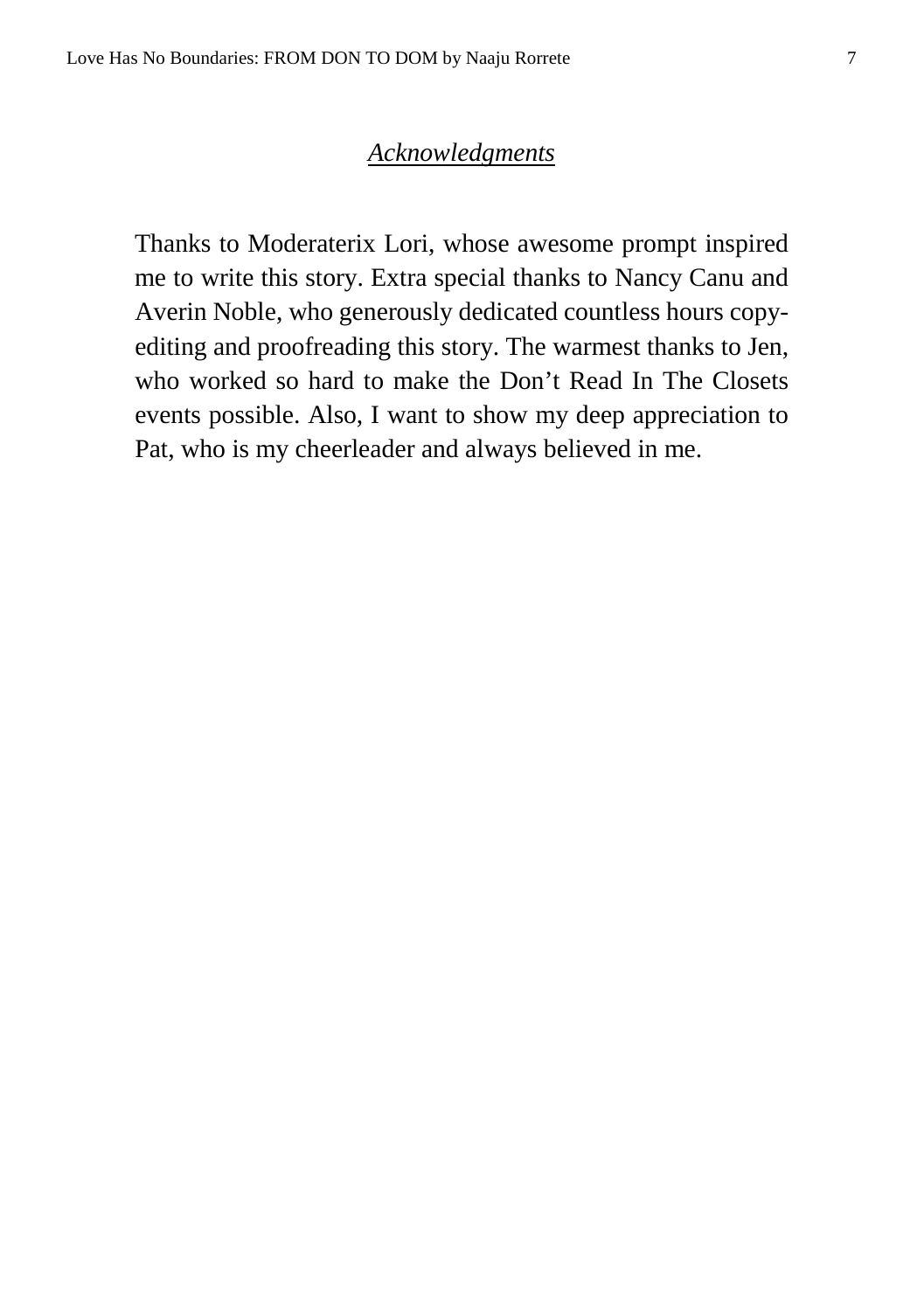# **FROM DON TO DOM By Naaju Rorrete**

#### CHAPTER 1

<span id="page-7-0"></span>The air reeked of danger. More than a smell, it was the sensation of knowing something critical was about to happen. Giancarlo had felt this eerie excitement in the past, and it always resulted in a dramatic milestone. Like that day when he lost so many loved ones to violence. He'd spent today trying to ignore the unwelcome feeling. What his grandmother called intuition, Giancarlo believed was only his unconscious mind warning him about something he already knew that could result in a disaster.

In his line of work, violence and death were the norm, but he had never gotten used to it. He'd struggled for the last decade to transmute most of his family's businesses into legit ones. But even if he succeeded, there were some associates who preferred the old ways. On his behalf, he counted on the support that mattered the most. Ernesto Montefiore, Giancarlo's grandfather was the official boss of the Condottieri family, and although Giancarlo considered himself only a lieutenant, most thought of him as the acting boss. Even before he had been made, some people began calling him the Don. He'd quickly corrected them, because his grandfather was alive and they didn't rule a monarchy. However, power inspired respect, and money, by all means, translated into power. And money was something Giancarlo knew how to produce.

Today, unlike other times, it wasn't his life on the line, but his sanity although his life could follow for sure.

He should have never agreed to meet Braulio Santorno, but the boy sounded so distraught that Giancarlo couldn't refuse to see him.

Now, he waited in a mall parking lot for the right moment to let Braulio into his car without being seen. They usually took this type of precautions, but today, thanks to his hunch, more than ever.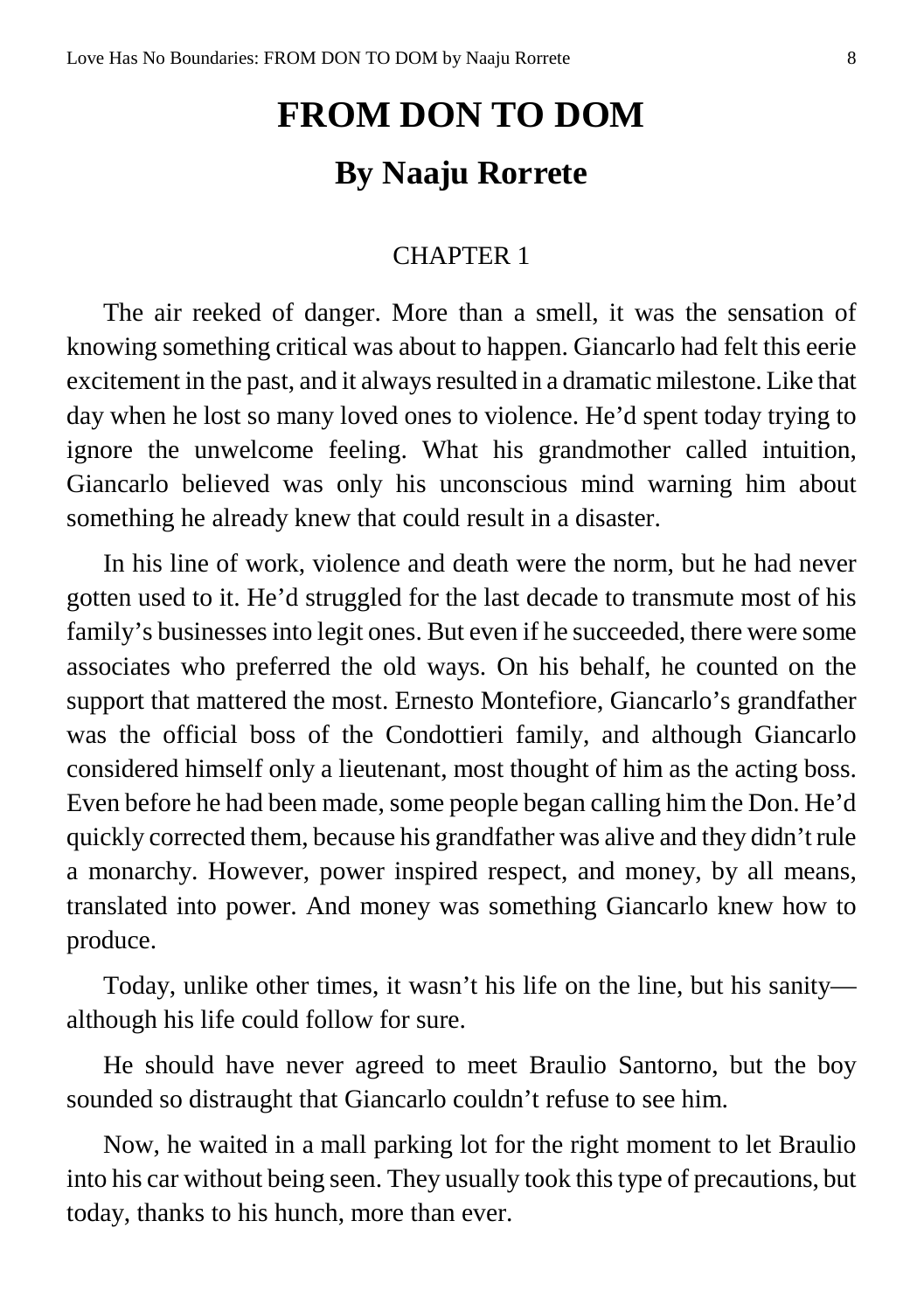Reclining on the backseat of the luxury car, Giancarlo held two cell phones: his personal one with which he stayed connected to his cousin, Nico, who was inside the mall executing their little scheme. And a prepaid untraceable phone he mostly used to talk with Braulio.

In the driver's seat, Nico's brother, Luciano, waited for orders. They were Montefiore too, Giancarlo's cousins. While at work, they never behaved like family, but employees—a matter of respect.

"Braulio, get closer to the exit that leads to the parking lot, but don't come this way yet." Giancarlo instructed, and waited for Braulio's agreement before asking, "Nico, is he being followed?"

The answer came fast. "Yeah. Two guys I'd seen with Santorno in the past."

Giancarlo uttered a curse. "Don't let them see you. Go create a distraction, we need to give Braulio a few seconds to get lost."

"Sure, boss." The cousins always referred to him as *boss* or *sir*.

A few minutes passed before he heard again from Nico. "I met two girls who assured me they're great screamers. They're going to pretend someone snatched their iPhone and run after the thief in the opposite direction to the parking lot exit." He paused and faked a cough. "Boss, you owe me two hundred."

"What?"

"They're good screamers." Giancarlo almost could see Nico's witty expression.

"And where is your charm? I thought you didn't need to pay for it."

"Well, my charm needs time to develop, and we needed a quick motivator. I'm sure even those goons are going to look at these girls, at least for a few seconds. Who knows, they might feel like rescuing them."

"All right, I'll see you get your cash back," Giancarlo conceded.

"Don't worry, I'll write it as a work expense to see Claudio flip."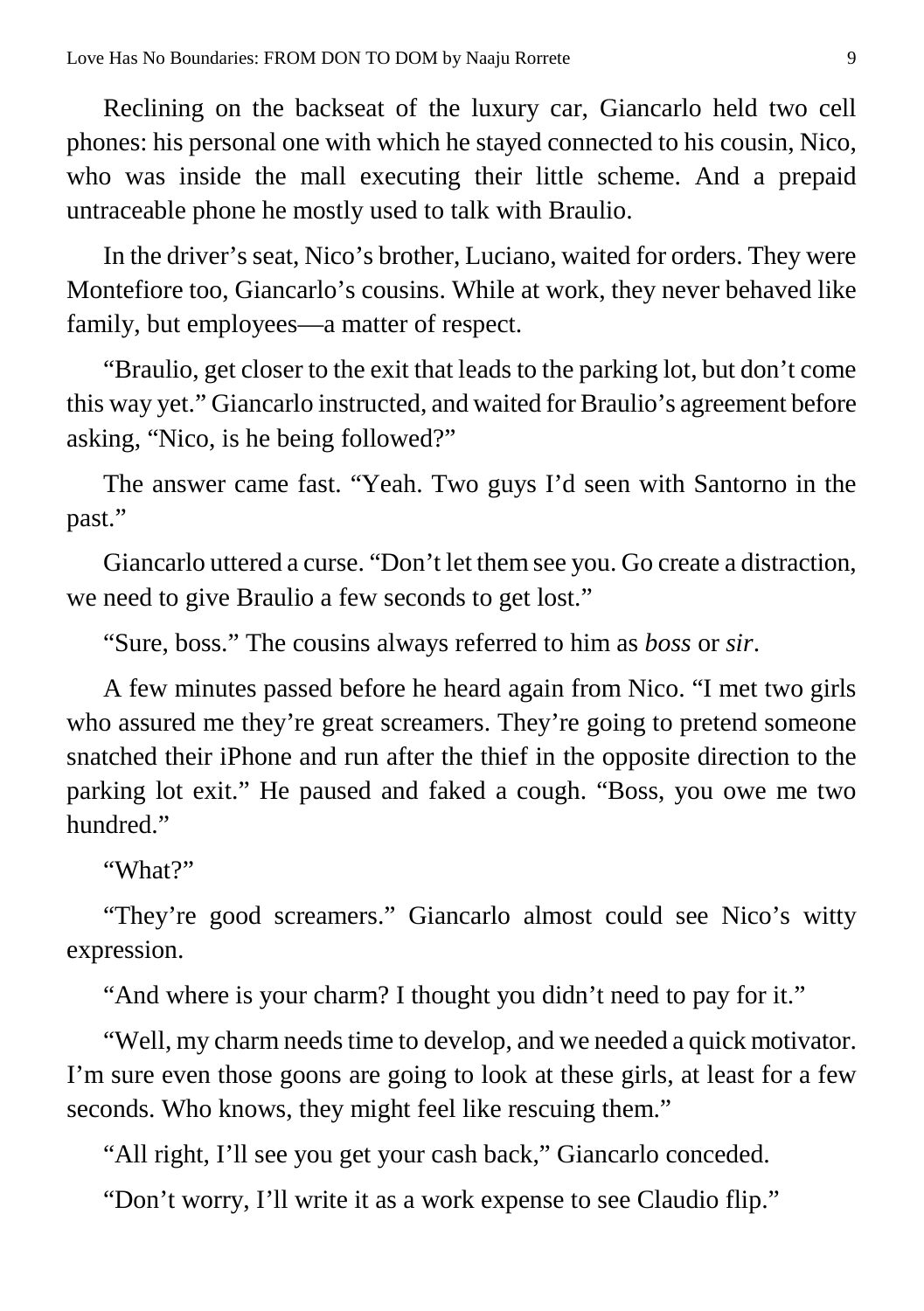Claudio Albano was his right hand and much more. For some reason, Claudio's stoic attitude inspired everybody to provoke him, simply to see him lose his cool. Claudio, Luciano and Nico were Giancarlo's personal crew, the men he trusted with everything, including his deepest secrets.

Nico was talking again. "Boss, we're ready to go in sixty seconds."

"Thanks, Nico. Meet us at the sidewalk by the main door." Giancarlo ended the communication with his cousin, and put all his attention to getting the boy to do his part. "Braulio, are you carrying anything?"

"Yep, my backpack and my cell."

"Which is not an iPhone, right?"

"No, Dad would never get me one of those."

"Cool. Listen, turn off your cell and put it into the backpack. Next, hang it on your back, and when you hear girls screaming, ignore the commotion because that is part of Nico's plan, and start walking—no running—towards the parking lot exit. We're waiting for you outside the second level door."

After Giancarlo ended the call, Luciano got out of the car and stood next to the passenger's door, holding it open. Both Nico and Luciano often drove and protected his grandfather around town, and in the event that Santorno accessed the mall's security cameras, they could say that it had been the Don waiting for Braulio. Getting his grandfather to agree and help would take a lot of convincing, but it was a possibility that Giancarlo kept as his plan B.

Anything but getting Giancarlo directly involved. He knew that Santorno would blame him for everything his son had done within the last five years, including Braulio being gay. When all Giancarlo ever did was to offer his friendship and support to an abused teenager. Braulio had been born that way, whether the boy's father accepted it or not. Besides, Santorno ignoring their friendship had worked to their advantage, because Giancarlo had become a secret refuge for those times when Braulio couldn't take any more abuse at home.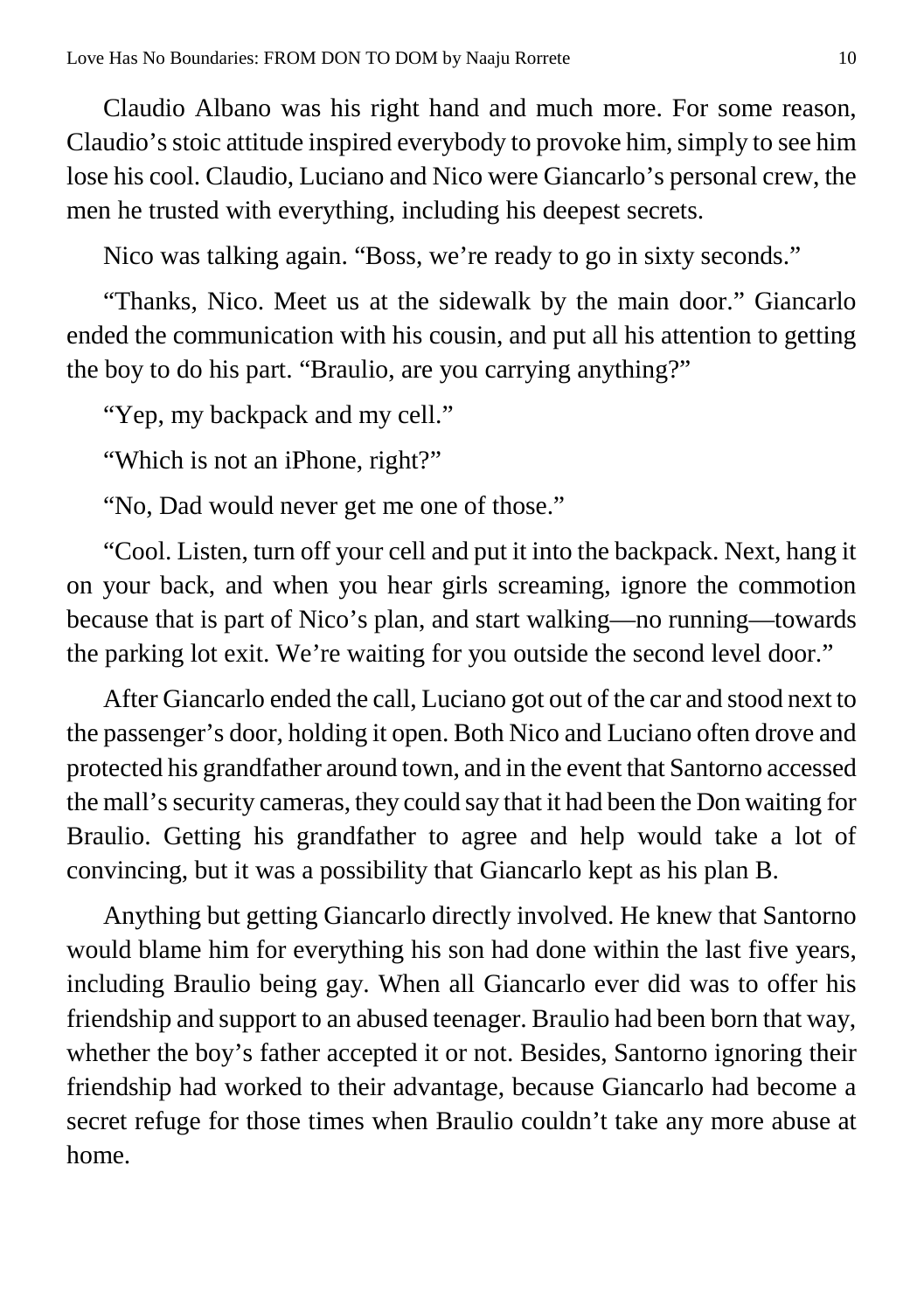He sighed with relief when he saw Braulio walking out of the mall's exit and getting into the car. As soon as Luciano got into the driver's seat, they were out on the street.

"Thanks so much for helping me." Braulio said while fussing with the seatbelt.

Giancarlo smiled at him. "No problem."

They stopped long enough for Nico to get into the front seat. "Hey, dude. Nice to see you." Nico's friendly smile told Giancarlo that he enjoyed these crazy runs, which were so different from the dangerous stuff they'd done in the past. Braulio smiled back at him and thanked him again.

The tinted windows of the car allowed enough light for Giancarlo to see Braulio's bruised face in spite of the sunglasses he wore. Giancarlo bet those hid a black eye. Fury ran through him, and he wanted to beat Fabian Santorno to a pulp. One day he would do it, that was a promise.

The bastard had raised Braulio in a cocoon, and thought he had the right of life and death over his only child. Who was already a grown-up man, but because of the way he was treated all his life, still behaved like a teenager most of the time.

When Giancarlo saw Braulio's hurt face, with his brave expression, he felt like holding him in his arms and assuring the boy that he would be safe, protected. Giancarlo had promised to be there for Braulio if he ever needed support, and he always honored his promises.

"Are you okay?"

"Yes."

For Giancarlo it was getting harder to resist the desire to touch the young man in front of the others. His cousins sort of knew the type of relationship he had with Braulio, but Giancarlo was always careful not to express any feelings in public. His logic was that if he got in the habit of hugging and kissing Braulio in front of those he trusted, he might do the same carelessly in public by impulse, and he couldn't let that happen.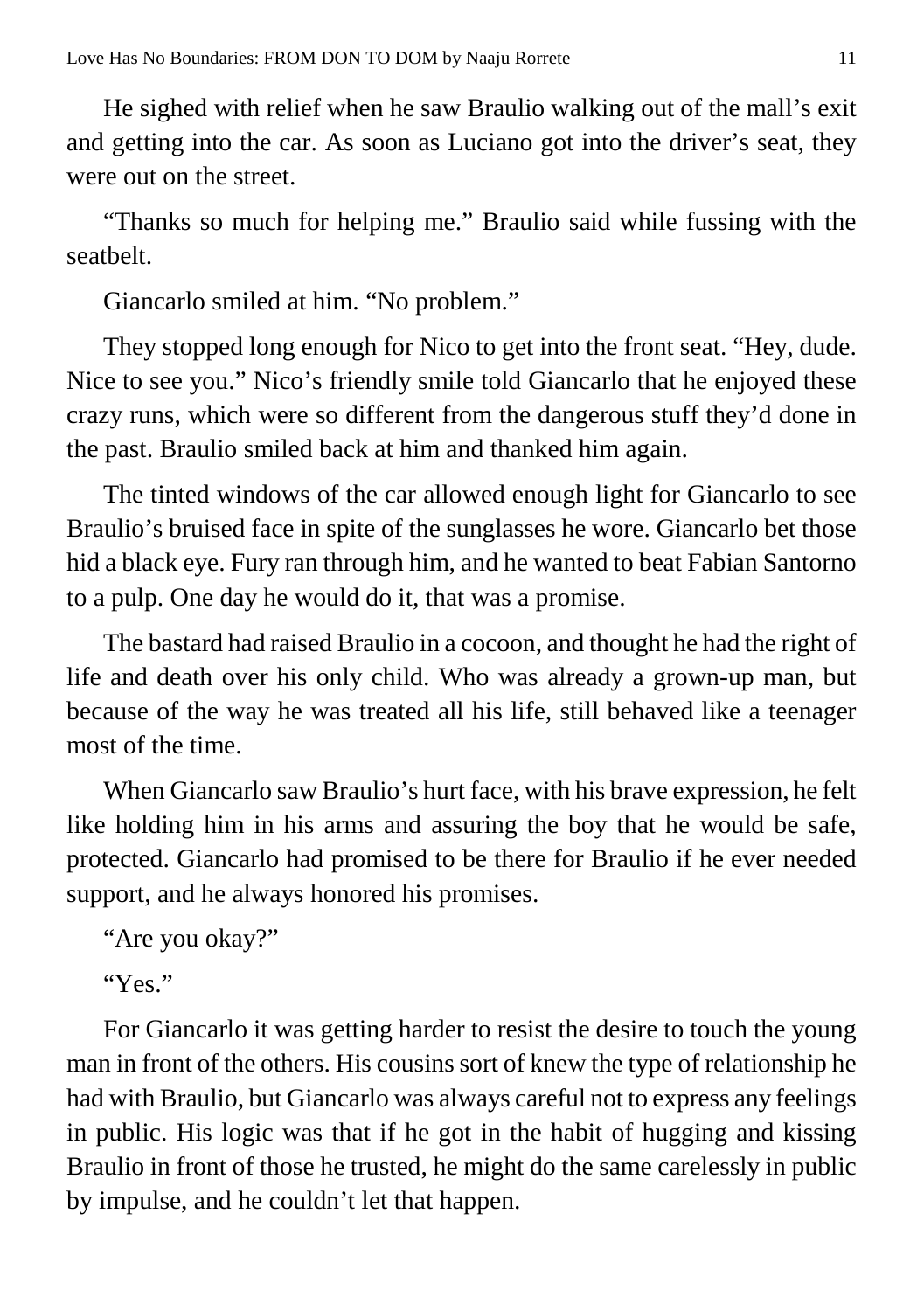"Thanks for coming. You have no idea how much this means to me." Braulio extended an arm across the seat and grabbed Giancarlo's hand as if it were a lifesaver. "I need you more than ever. If you weren't here for me I don't know what I would do."

They held hands in silence for a few seconds, and then Giancarlo said, "You worried me with what you said over the phone. What's wrong, Braulio?"

"I wanted to say good-bye in case I don't make it past next week."

"What? Wait, it doesn't matter what it is, please don't even think about killing yourself. I'll help you with anything you need, you know that you count with me, right?"

Braulio nodded and the short bangs of his black hair followed the movement. "Yes. Giancarlo, I would never commit suicide. If you ever hear I did, you will know I was murdered."

"Then, what are we talking about?"

"My dad again."

"Well, that's nothing new."

"This time is the real thing because I told him the truth."

"You came out to him?" Giancarlo asked, thinking, *Are you out of your mind?*

"I had to tell him, I couldn't keep it inside anymore." It was all Braulio said for a while.

That explained the bruises on his face—something that Giancarlo had seen more times than he wanted to recall and that he had never got used to. He sent caution to the wind and undid the seatbelt that separated them and pulled Braulio closer. "Come here." After hesitating an instant the younger man accepted the embrace. Giancarlo could feel Braulio trembling and wished he could transfer some of his strength to him.

"Well, if your face is any indication of how he reacted, I guess I don't need to hear the details."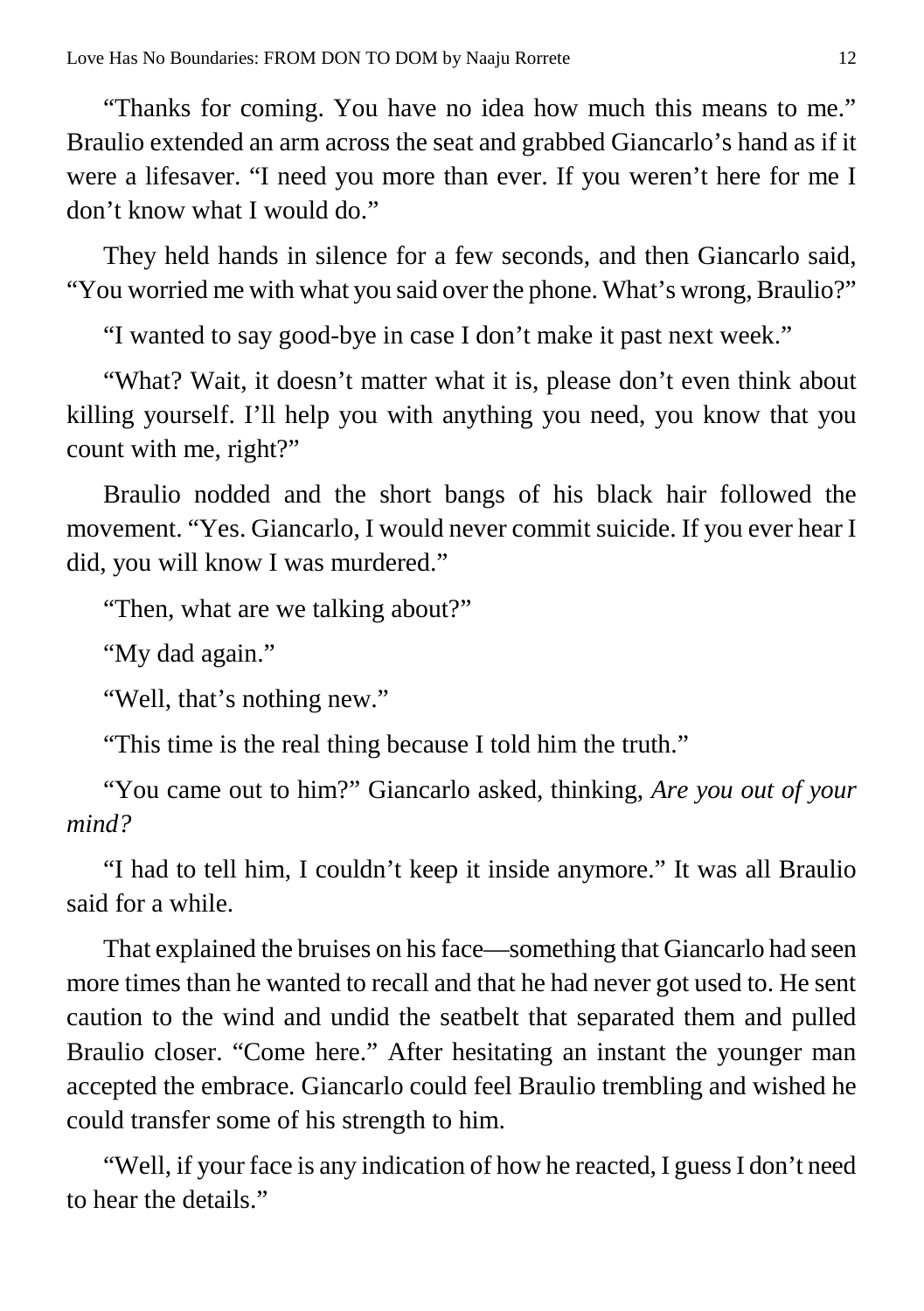"It was worse than other times. Before he suspected it, now he knows. He said that if I let anybody else know, he will kill me, and if I don't do as he says, he will kill me, that if I get involved with another man, he will… well, I'm dead."

"I'm sorry," Giancarlo said. "For now, you have to keep a low profile and do what he says, until I can find a solution."

"Speaking of solutions, Dad told me that he would give me one last chance to make things right. If I go to this place and get cured, he will forgive me." Braulio handed him a brochure. Giancarlo put the reading lights on to read the contents. "Reparative therapy? But that doesn't work. I mean, do you think it will work with you?"

"No. That's why I ran away." A sad smiled curved his lips. "I guess I should have done it years ago."

"Better late than never. The only problem is, as soon as he realizes you're not coming back, he will go insane."

"I know, but I can't let them put me thru an ex-gay camp."

"Is that bad? I'm sorry, I heard of those places, but I have no idea how they work."

"I did some research online, and what I learned repulses me." Braulio added.

Giancarlo continued to hold him in silence until they arrived at the building where he had his offices, and an apartment at which he stayed sometimes. He still lived with his grandparents, because after losing his parents, he wanted to spend all the time he could with his old ones before they were gone too.

The car entered the underground garage, and this time Giancarlo helped Braulio out of the vehicle without any concern because he owned the whole building and controlled the security cameras. They rode an elevator all the way to the penthouse, and after they walked into the apartment, Braulio stood still looking at the Philadelphia skyline for a few seconds. Then he turned around and faced Giancarlo. "I won't do like you. I won't deny it, and if I find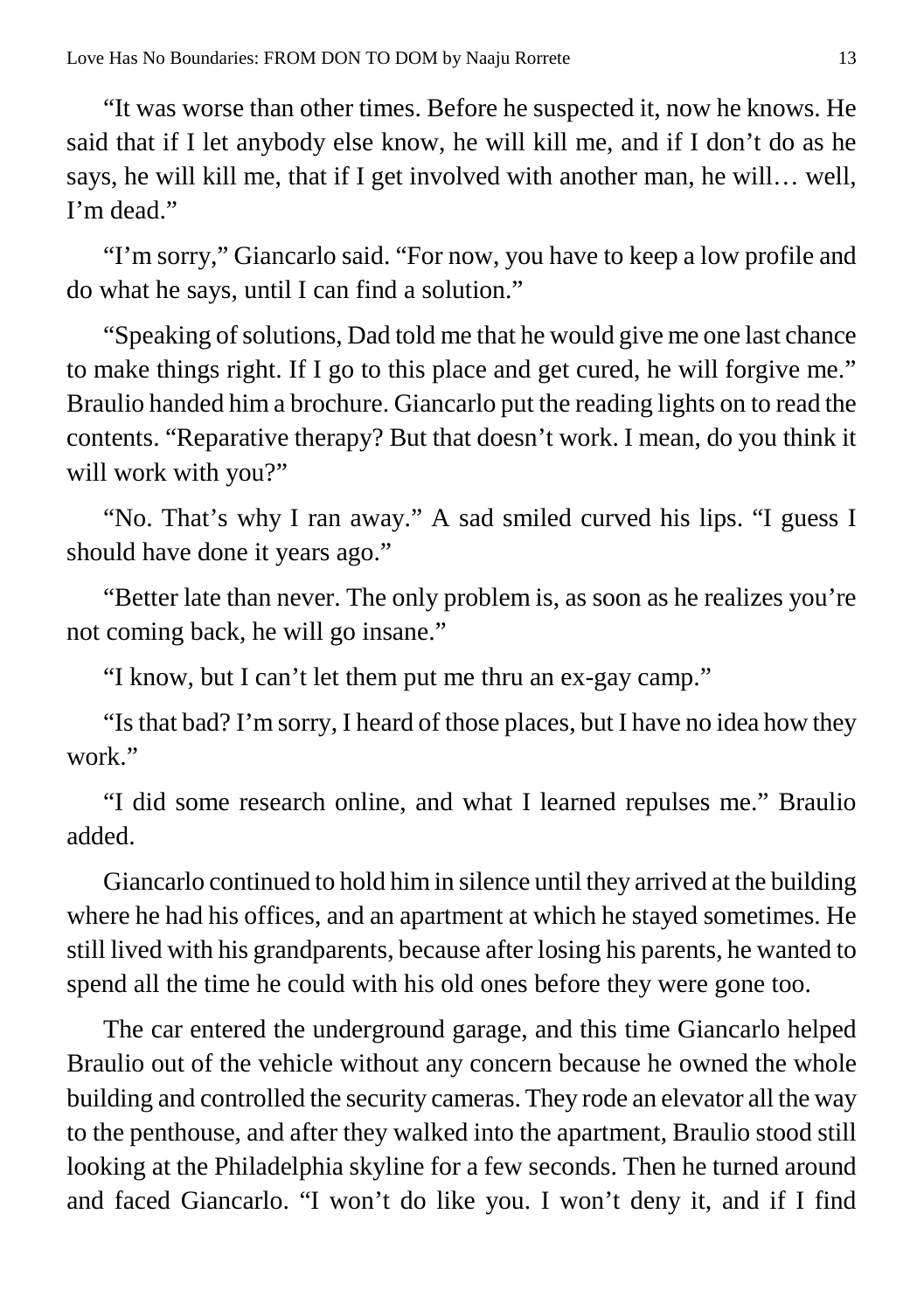someone to love, I will love that person proudly." Braulio resented that Giancarlo refused to deepen their friendship into anything else for fear of being revealed as gay.

"Braulio, you have no idea of what you're saying. In our world, this is the way things are. You keep this type of secret to yourself, and you don't come out of the damn closet unless you have a death wish."

"I know, you told me that years ago."

Yes, Giancarlo had guessed the boy's dilemma, and in an act of sympathy confessed his own secret and offered his friendship. Giancarlo told Braulio to call him if he ever felt desperate and at the end of his rope. Giancarlo never imagined that in the process he would lose his own heart to this tender man.

"I think that the best solution is that you move out west. I'll help you."

Braulio crossed the room and hugged him, being about a foot shorter, his head ended where Giancarlo's chin started. "No. I want to be with you. What's the point of being happy and free in San Francisco if I'm alone?"

Giancarlo lowered himself to a face-to-face position. "With your looks you won't be alone for long."

"We'd been through this before. I'm not leaving you. I'll wait until you make up your mind."

Giancarlo separated himself slowly from him and asked, "Do you know what today is?"

Braulio smiled widely. "Sure. I could have waited until Monday to run away, but I had to spend your birthday with you."

"I didn't know I was going to see you, and I have plans with my grandparents." Braulio's disappointed face moved him to add, "But after they go to sleep, I'll do my best to come back here."

Happiness lit up Braulio's face again. It was so simple to make him happy, and sometimes Giancarlo hated himself for not giving the boy what he wanted. Like this moment when he had to bring him back to reality.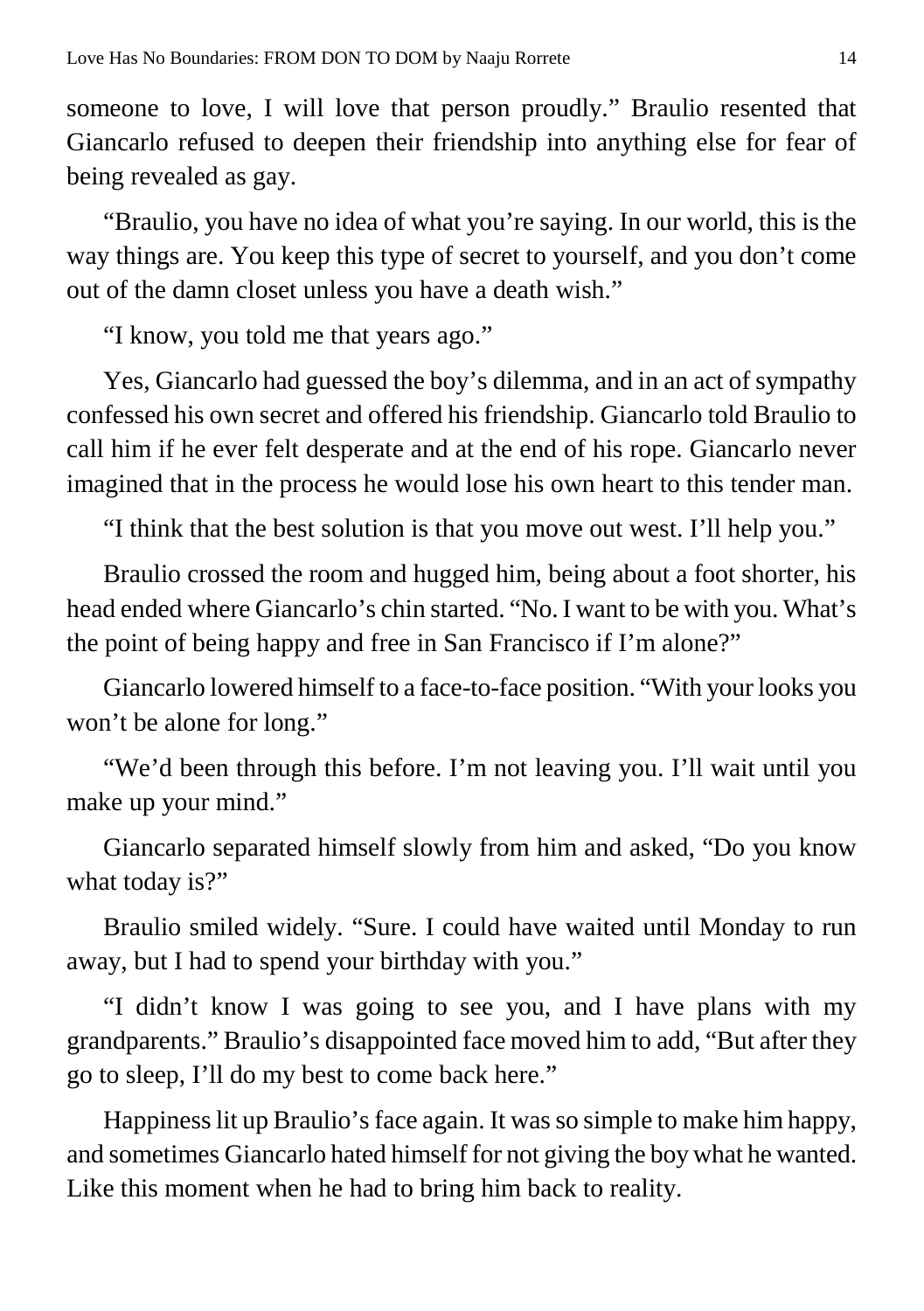"Braulio, I'm thirty years old today, and I already decided how I'm going to spend the rest of my life."

"In the damn closet, right? Did you patent the thing or what?" Fury distorted Braulio's handsome face. His olive skin-tone showed off blue eyes under thick eyebrows—the most dominant feature of his face.

Giancarlo could lose himself in those eyes for hours, but now, he evaded them and sat on one of the sofas, explaining, "If you were anybody else it should be harder to understand my position, but you know what it means to be out for me. It's a death sentence."

"No. It's playing along to the prejudices and macho ways of others. You've accomplished so much! Even Dad praised you, he can't believe you got the organization back into Atlantic City, and what you accomplished in Philly is awesome."

And that, coming from Fabian Santorno, had some weight. The man was short-tempered, and the bloodiest of all the underbosses, but Ernesto Montefiore kept him around because Santorno was also the one who brought in the most cash from their long list of illicit enterprises. That was before Giancarlo got the Family back into legal gambling in the casinos, though.

Giancarlo shook his head. "My success makes me more vulnerable. Don't you see it? If I am known as gay, those who want to take over our territory will use it as an excuse to kill me. It's happened before."

"That was in the past." Braulio said.

"We live in the fucking past, Braulio. Do you remember when the associates visited your father? They behaved like we are still in the feudal era. And with my grandfather, it's even worse."

Braulio had to agree with that. "It's a matter of respect."

"There you have it." Giancarlo sighed deeply, opening his arms wide, and told him in a kinder manner, "You know your way around here, relax, take it easy and decide where you want to move to."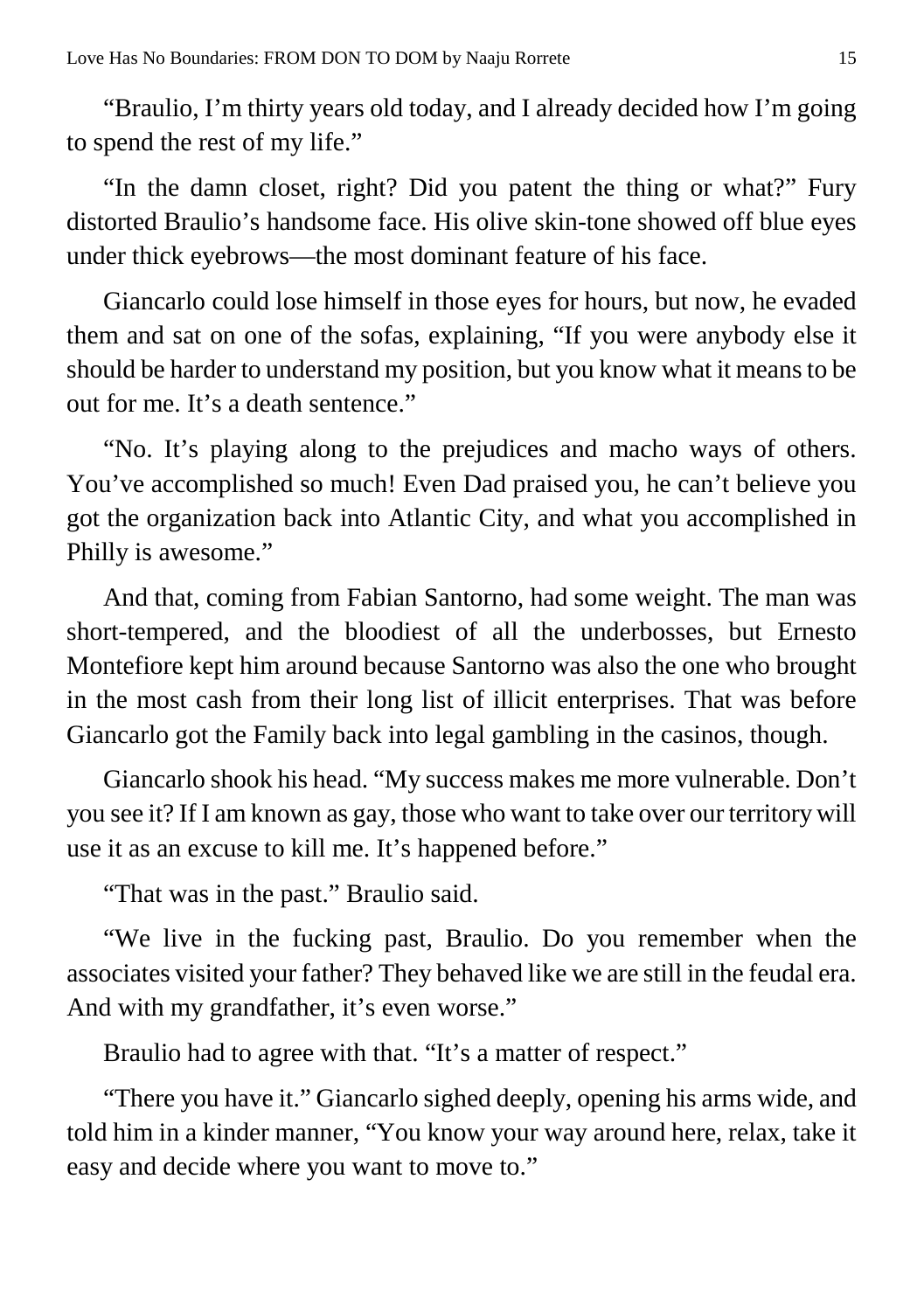Braulio remained silent and turned his back to him again, so Giancarlo added, "You're secure here. Nico and Luciano will be doing the rounds tonight all over the city, but the guys downstairs are looking out for you. If you need anything, call me using the land line." When Braulio didn't move, he insisted, "If you don't want to call me, then call Nico."

With those words, he walked towards the door. In an unanticipated act, Braulio turned around and ran to him, lifted himself up on tiptoe and pulled Giancarlo's head down to kiss him briefly on the lips, begging, "Forgive me. We've discussed this so many times, and I still don't get it."

"No, you forgive me for not being what you need." With great effort Giancarlo left Braulio there alone, but his grandparents were waiting on him for dinner. Sadly, he couldn't take Braulio, not even as a friend, because Santorno might learn they were together and all hell would break loose.

"Please come back tonight, I'll have a surprise for you." Braulio said.

\*\*\*\*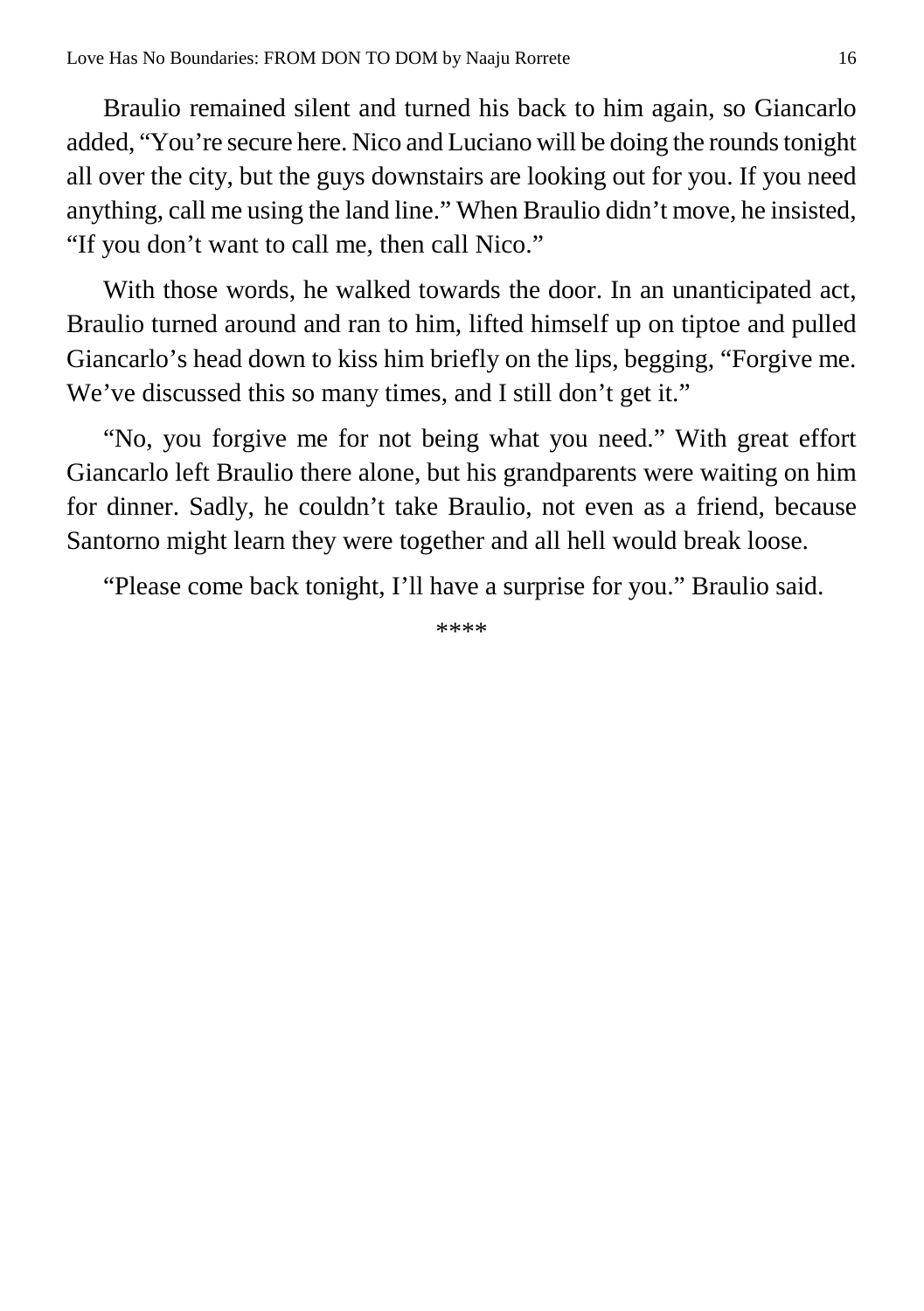#### CHAPTER 2

<span id="page-16-0"></span>It was supposed to be a quiet evening in the company of his grandparents. Giancarlo had good reasons to decline a huge celebration of his thirtieth birthday. He'd learned his lesson years before—when the whole family was together, they kept asking questions about when he was going to marry and have children of his own. Like they didn't reproduce fast enough, they needed his progeny running around, too. It was a theme he refused to discuss at all costs, but family is family and his were nosy by nature—shamelessly speculative, to be exact.

The more they questioned him, the more inclined he felt to stand up and shout out that he wasn't dating any woman because he liked men, and since they wouldn't approve of a same-sex marriage, he wasn't going to marry at all. He'd fantasized about their scandalized expressions after hearing such a statement, but knowing that his grandfather would be hurt rather than shocked, he avoided the temptation.

He tried to pay attention to the documentary his grandparents were watching while he sat there with them eating nuts and sipping wine. Ernesto and Carmela Montefiore had celebrated their fiftieth wedding anniversary a few months ago, and they were not only Giancarlo's favorite people in the world, they were also living proof that love existed. Maybe that was why he liked to spend time with them.

He could have been at any of the clubs or casinos his family owned, but when one's job is managing entertainment and gaming offerings of all types, the last place he desired to be on a birthday was a public one. Although the most important reason to spend the night with his grandparents was that there was nobody else to share the night with, or that the person he preferred was out of the question. So this was the closest to a homey kind of night he would ever have.

"Giancarlo, can you get another bottle?" His grandfather extended the empty Prosecco bottle and Giancarlo took it as his grandmother also stood.

"Let me get it, today is your birthday," she offered.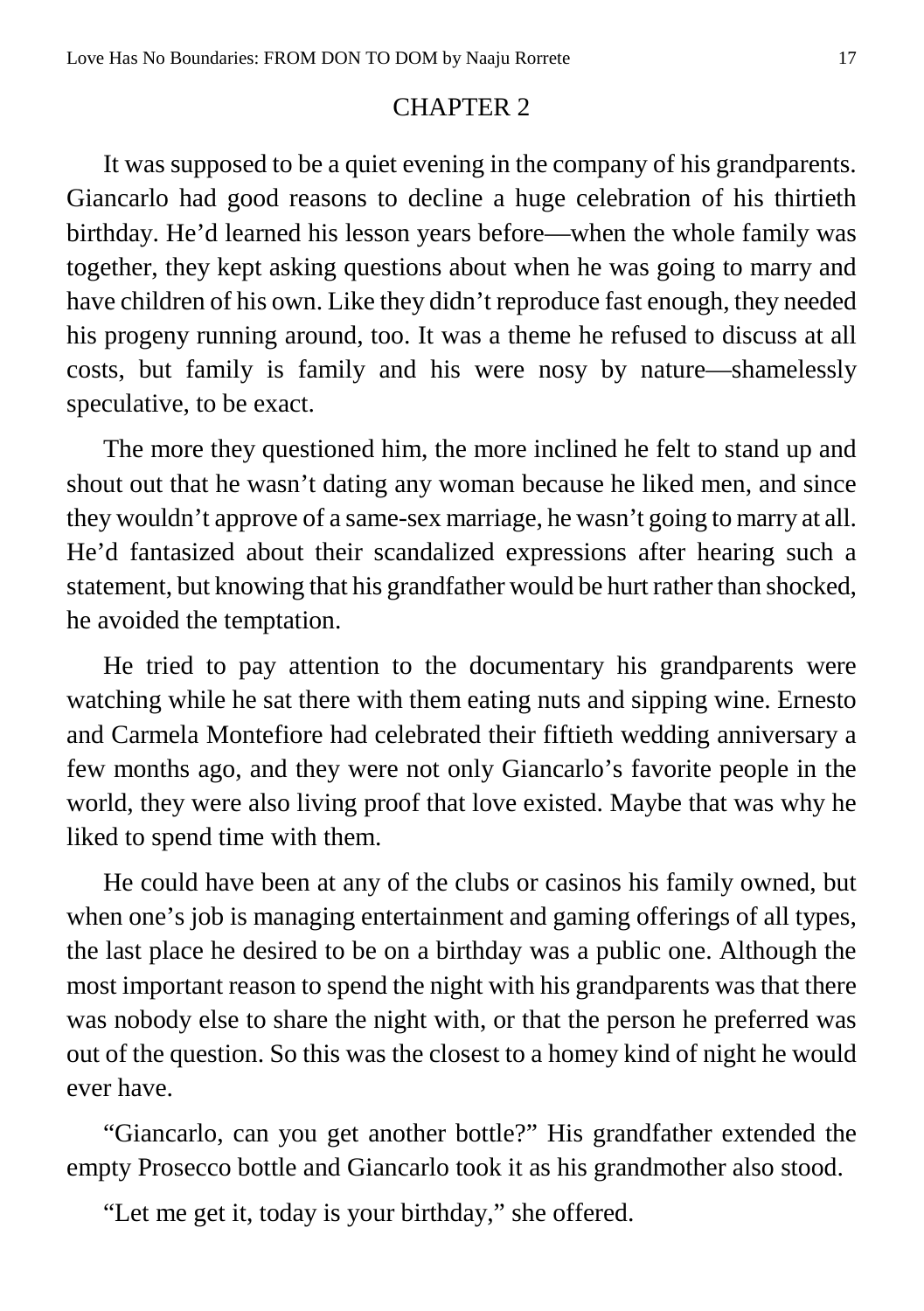The younger one shook his head. "I'm getting more cheesecake, too, do you any of you want some?" Instead of a birthday cake he had asked her for the biggest caramel macchiato cheesecake she could bake, and Giancarlo had no intention of sharing it with anybody else but them. His grandfather refused, but his grandma walked alongside him toward the kitchen.

"Giancarlo, it's better if we get another tray together," she suggested.

"I can do it, Nonna."

"It's my kitchen, you know."

By the time they entered her kitchen, he feared she wanted to talk to him alone. He'd been traveling all over the country in the previous weeks, so there had not been much opportunity for them to speak. Once in a while, she liked to check on her favorite grandson's love life or lack of it. Avoiding her inquisitive stare, he fetched the bottle from the wine chiller and headed back to where his grandfather was. "I'll be right back."

When he returned, his grandmother was setting a tray with plates and forks. He opened the refrigerator, and using both hands, took the cheesecake out and placed it on the table. At the same time, she put a piece of paper in front of him, a simple phone number written on it, with a New Jersey area code.

"Juliano wants you to get one of those disposable phones and call him at this number."

"You mean a prepaid phone?"

"Well, that type. Not your phone is what I understood."

"Are you sure this came from Juliano?"

"His own mother gave it to me yesterday afternoon." Her black eyes met his. "She said that you should call him at that number, but not to tell anyone else about it." Giancarlo put the piece of paper in his pants pocket while she continued talking. "Why the secrecy? You are cousins, and you were the best of friends until he got that crazy idea to become a cop. But he's still family, Giancarlo, isn't he?"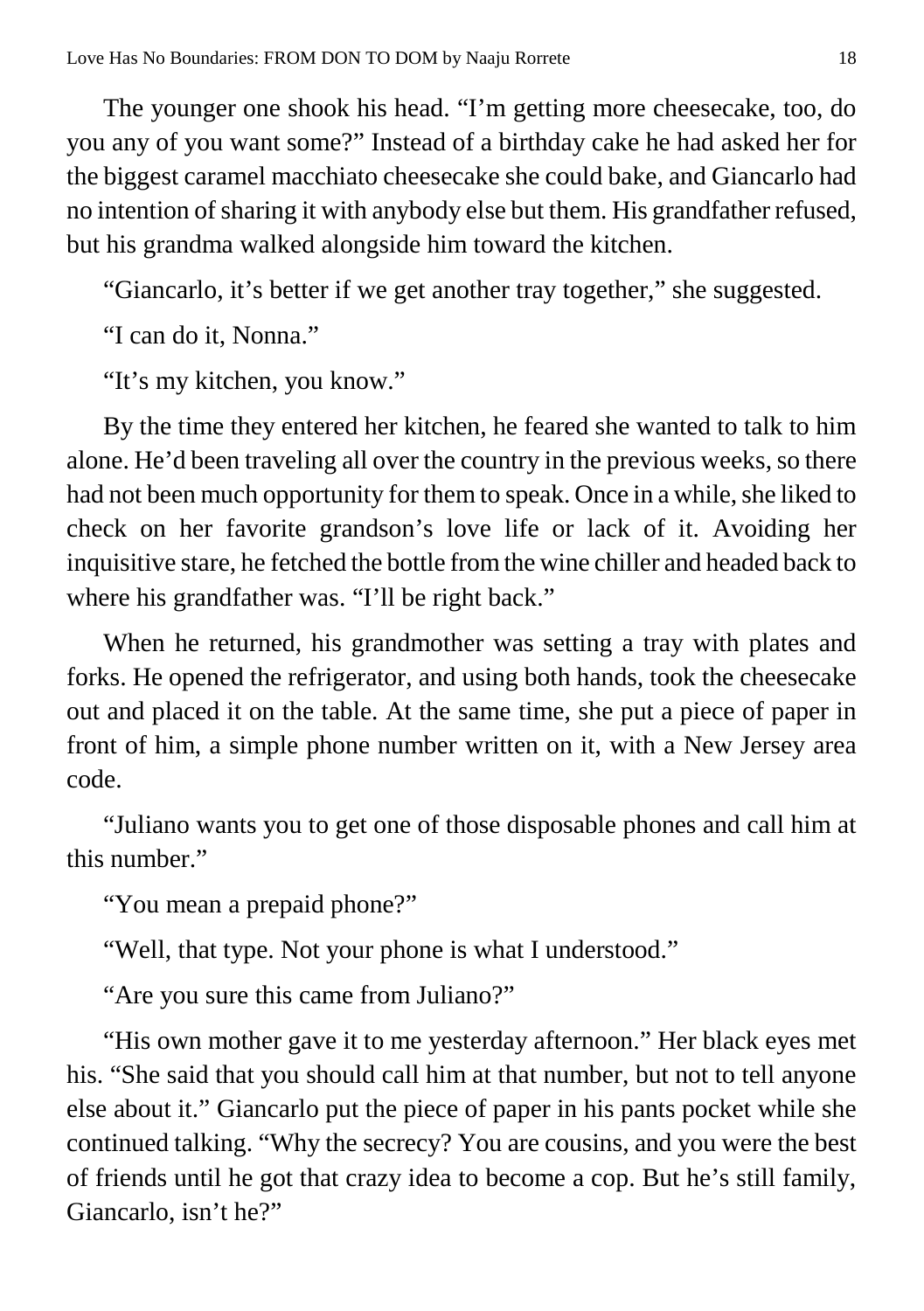"Of course, he's family. He'll always be."

He cut three pieces of cheesecake and set them on the small plates on the tray. Even if his grandfather said he didn't want any, he might change his mind when he saw the dessert. If not, Giancarlo would eat the extra piece.

She insisted, "I still don't understand why Juliano chose that way to earn a living when he could have been your right hand. It's a good thing his father is long gone, so he couldn't see what Juliano is today."

Giancarlo put the rest of the cheesecake back into the refrigerator. There were things she would never understand, and he hated that Juliano got her involved, but since he had, there must be a good reason for it. "Nonna, don't worry about it, everything will be all right."

"His mother said that he begs you not to tell anything to Ernesto or Claudio about him getting in touch with you. I don't mind hiding this from Claudio, but Ernesto is another matter."

"Did you tell Nonno?"

She shook her heard. "I trust that you will tell him, Giancarlo."

"Thanks, Nonna. Listen, Juliano doesn't want Nonno to know yet, but as soon as I know the details I'll explain everything. Got it?"

She nodded. "Yes, but I don't like to keep secrets from him."

He leaned forward, putting an arm around her shoulders, and kissed her on the temple. "Me neither. I think that Juliano doesn't want to worry him, that's why he wants to talk to me first."

She raised her head and looked him in the eyes, he tried to explain what he thought could be going on, so she didn't feel like betraying her husband's trust. "Juliano is not a cop, he's an FBI agent. A Fed. And that has been good for us, because he alerted us to danger in the past. There might be something threatening us again, and thanks to Juliano, we will catch it in time."

"Fine, I'll leave it up to you because you know what to do."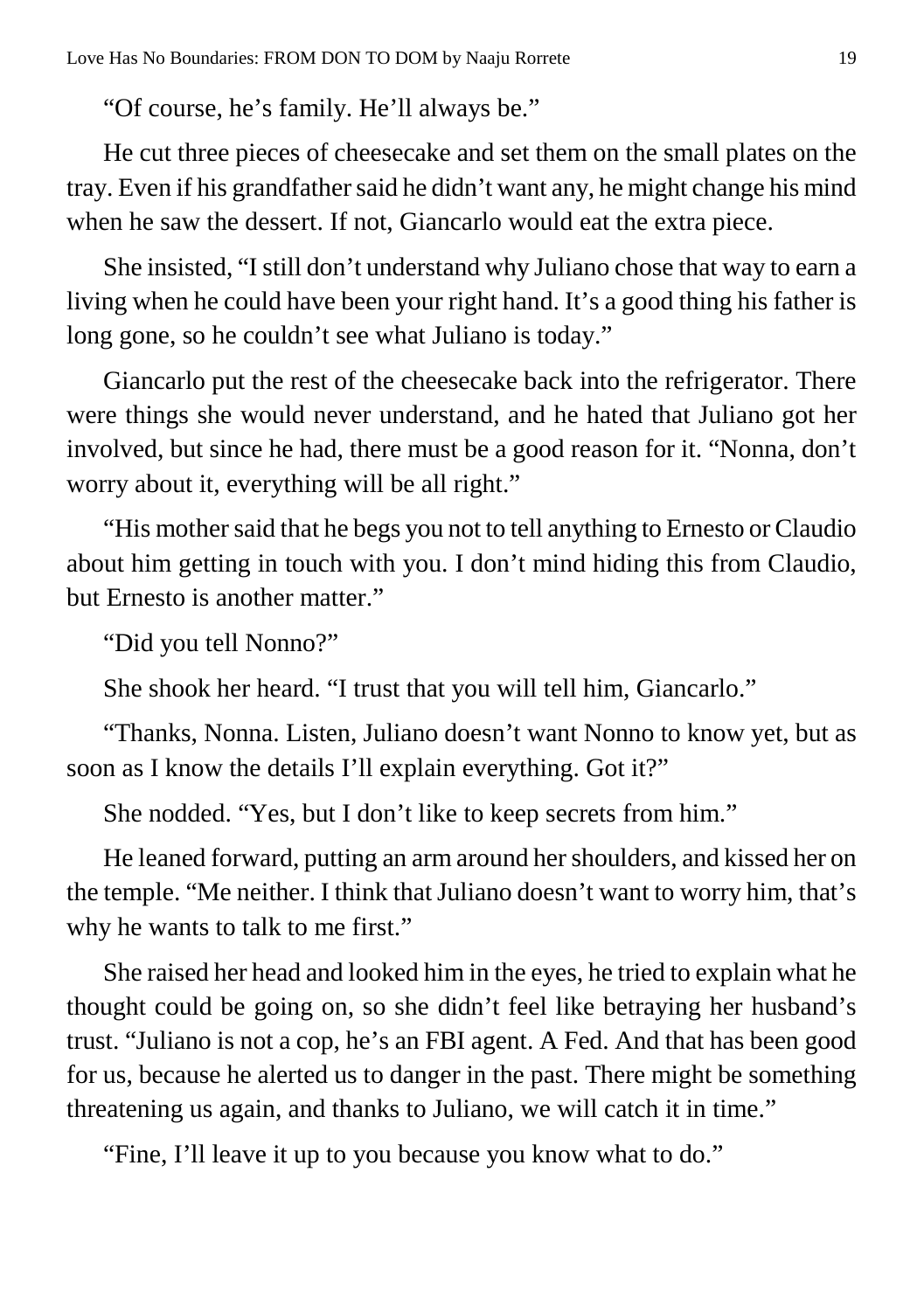"Thanks for your trust." Giancarlo gave her one of his smiles that he knew no female was able to resist. "Who knows? Maybe he wants to give me a birthday present."

She smiled too, but the expression didn't reach her eyes. "I hope so, too."

They were in the middle of the hall when Giancarlo's phone rang. He had left it on the couch next to his grandfather, so when they were entering the living room his grandfather looked at the screen and asked, "It's Claudio— do you want me to get it?"

"Yes, please." Giancarlo had his hands full with the tray, and there was no reason for Claudio to call at that hour unless something important happened, or the man wanted to get Giancarlo out of the house for personal motives. He knew that asking his grandfather to answer was also risking the old man learning something he shouldn't if Claudio was up to something wicked tonight, but refusing would have looked weird. Giancarlo silently prayed that it was business as usual while he placed the tray on the coffee table.

His grandfather explained, "Giancarlo is next to me, but busy, so this better be good, Claudio."

Giancarlo observed how his grandfather listened and frowned with displeasure before saying. "No, no. Wait a second." The kindly old patrician features switched to don mode in an instant. "Giancarlo will be on his way as soon as possible, and Claudio, pay attention to my words, let Giancarlo handle this matter, are we clear?" He ended the call and handed the phone to Giancarlo.

"What is going on?"

"They got the person who's vandalizing the properties. It's Gazzara's son, no doubt about it." He raised his eyes until they met Giancarlo's. "Claudio wants to kill him and be done with it."

In that moment his grandmother picked up the tray and walked out of the room saying, "I better put this back in the fridge until your return."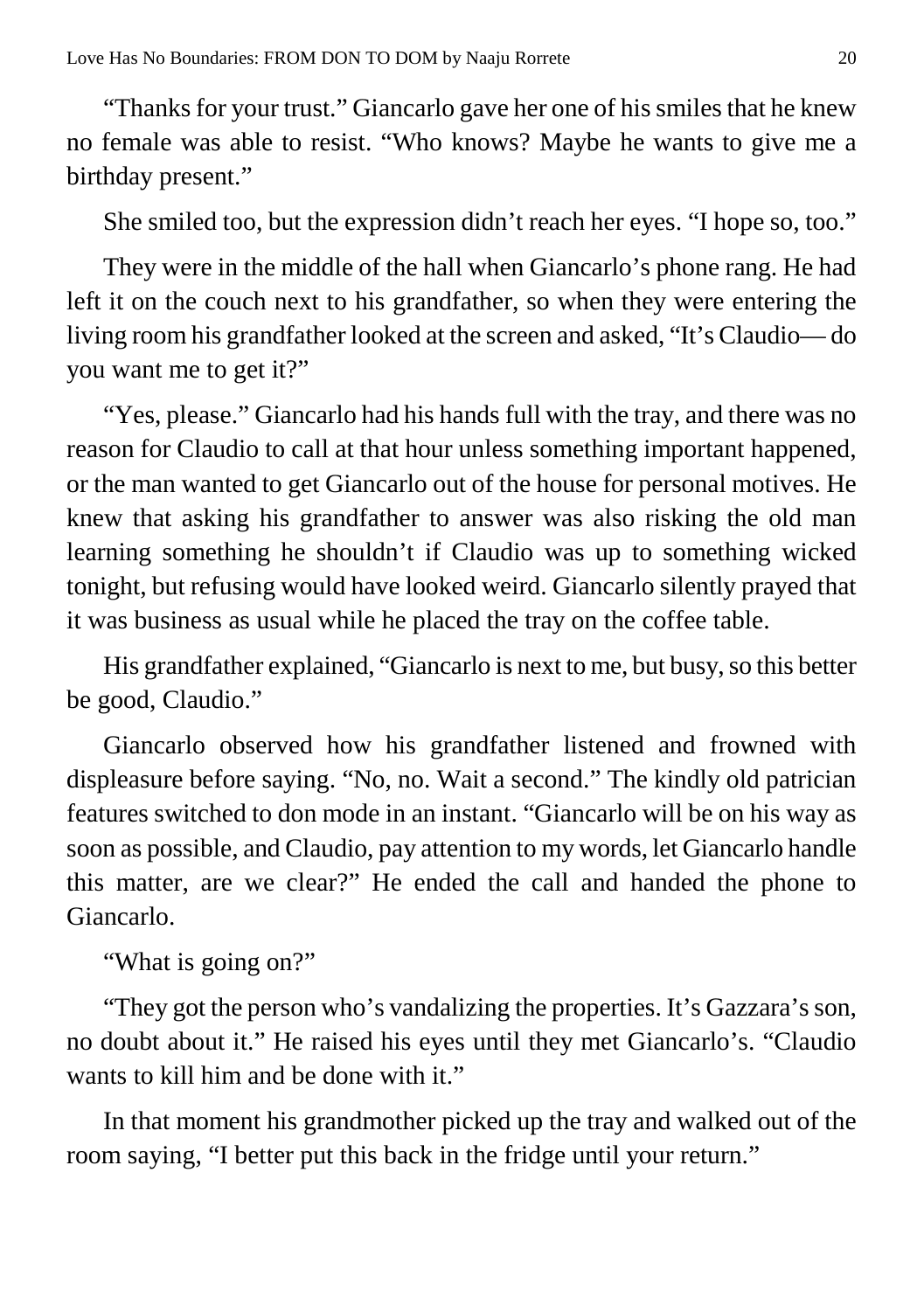Neither of them said anything else until she was gone. They both knew she hated to hear details of the family business when harm to someone was part of it. Giancarlo took his holster from the closet at the far end of the room and checked his handgun, then he stood in front of his grandfather as he adjusted the straps, explaining, "Claudio has been after him for months now. The damage has been thousands of dollars, but the worst is the irreparable harm to our reputation."

"What do you mean?"

"Rodrigo Gazzara is also the person who has been stamping the Montefiore coat of arms on every property that we were not supposed to own. All those articles in the press about our association with the Condottieri family are a direct result of his graffiti."

Giancarlo put on his leather jacket, waiting for his grandfather's opinion on the matter. He didn't want the boy dead either, he'd met him years ago while his father was still one of his grandfather's underbosses. Before Gazzara ended up in jail. The older man handed his grandson a fresh glass of wine and said, "If that boy gets killed, I'll end the rest of my days in prison, and you know it. Giancarlo, remember that we have a deal with Gazzara to protect his family."

Yes, they did. In the past decades, most hit men who got caught betrayed their bosses, cooperating with the federal government and going into the Witness Protection Program to avoid prison. Because of that, whole crime families had gone down.

In Mario Gazzara's case, it could have been Ernesto Montefiore going down. And not only him, but the whole Condottieri family—which included the Santorno, the Gazzara, the Albano, and the Montefiore families as well. The Condottieris distinguished themselves from other families in La Cosa Nostra because they were blood relatives from those four families only. This blood relation was supposed to foment loyalty, and somehow it had worked up until now. Mario Gazzara didn't cooperate with the authorities, and received two consecutive life sentences in prison.

Giancarlo finished his wine and asked, "So what do you want me to do?"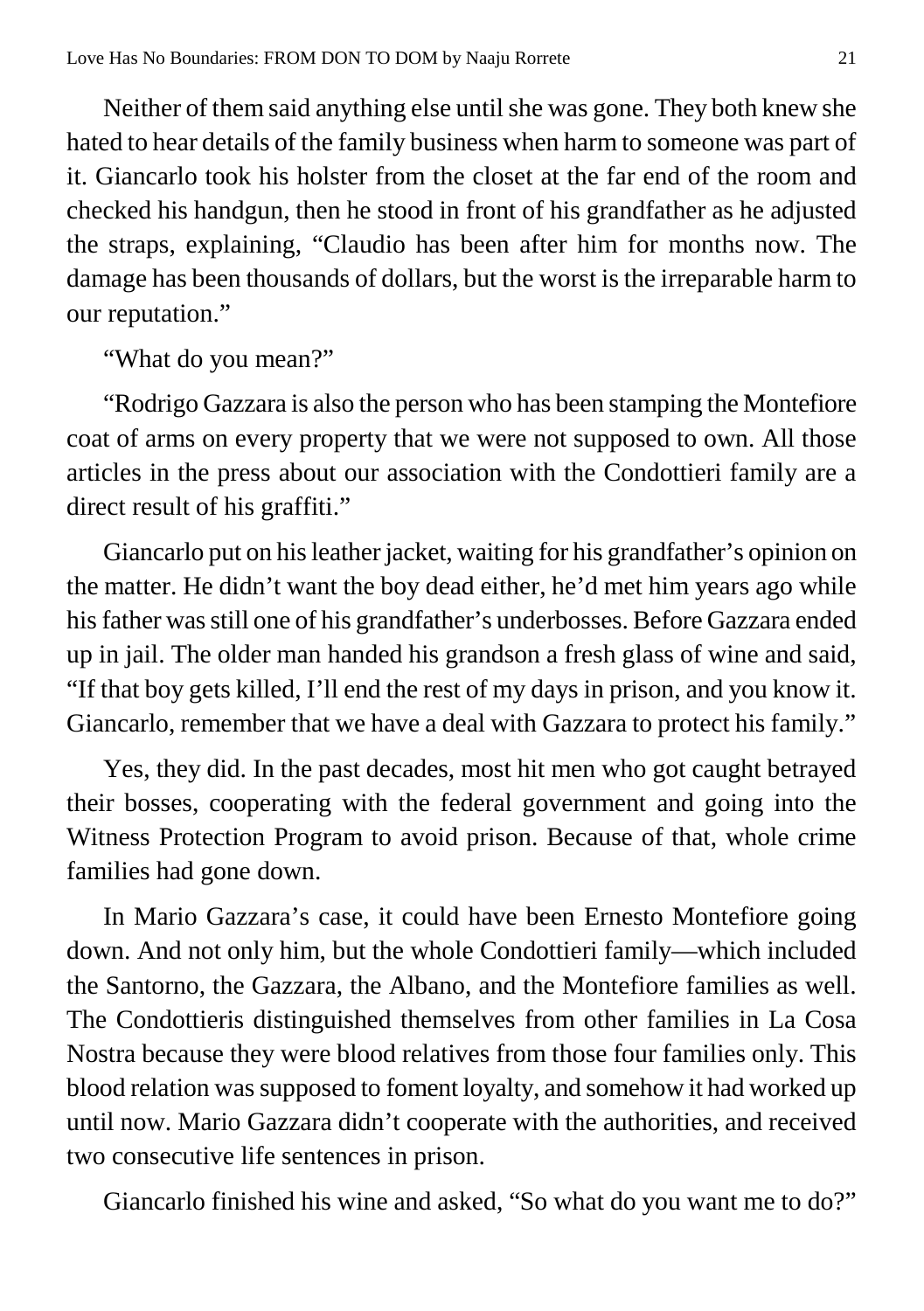"If Gazzara cooperates with the Feds he still can bury us with his testimony."

"Okay, I got it. Having his son killed would turn him into a rat. Don't worry, I'll keep the kid alive no matter what." With those words Giancarlo walked out of the house, thinking he'd better rush before Claudio lost his patience.

Once outside, he saw Nico getting out of one of the company's cars and walking toward the house. "Boss, there is a situation going on in Philly."

"So I heard. Thanks for telling me."

It was good to know that even if Claudio didn't call, his men would have told him of the situation. Giancarlo passed by him toward the car and Nico rushed to open the door for him. They immediately headed into the city.

\*\*\*\*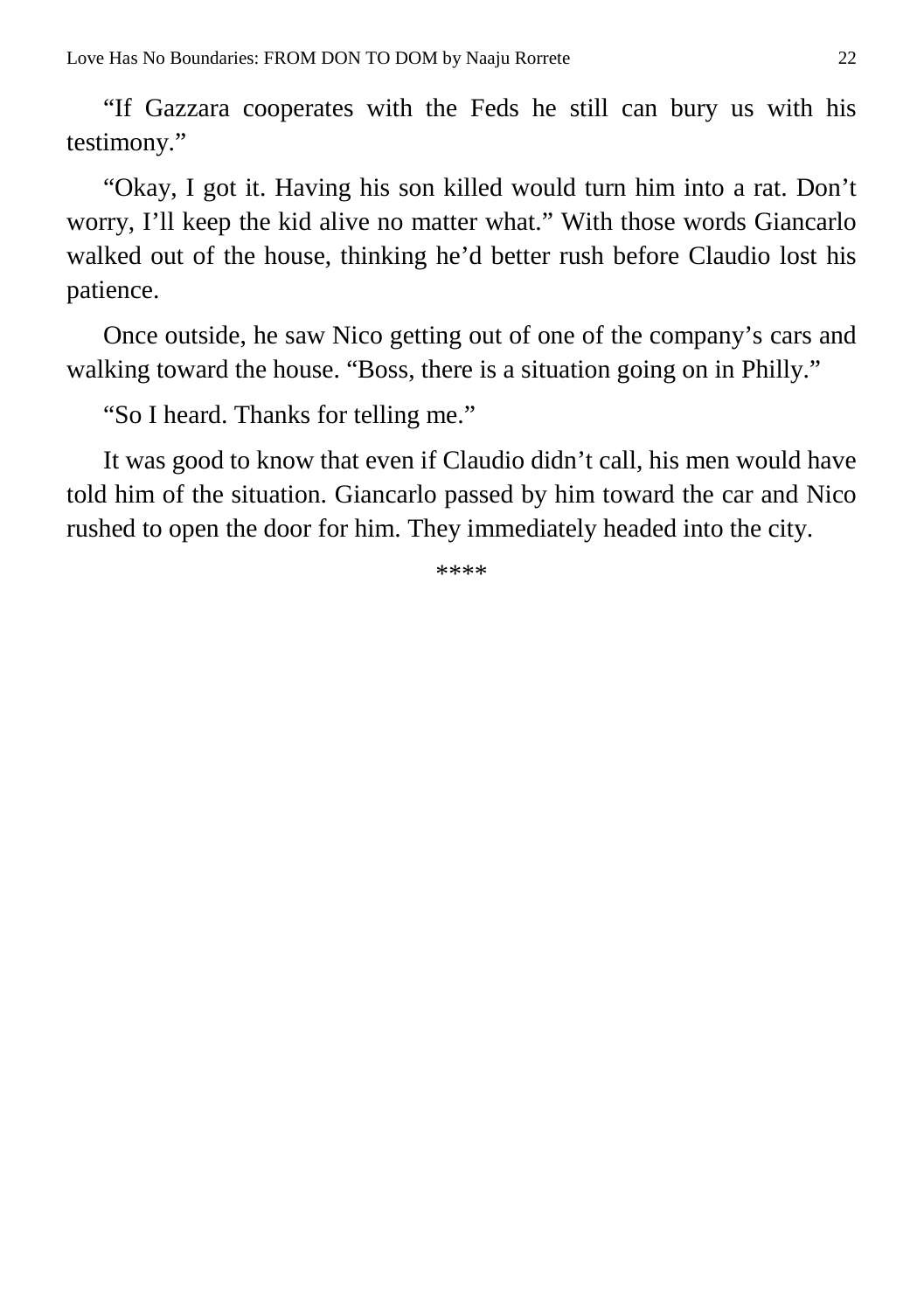#### CHAPTER 3

<span id="page-22-0"></span>He asked Luciano to drop him off with Nico at the casino, and walked toward the basement, where he assumed Claudio was holding Rodrigo. Once he entered the hall where the offices were, he slowed down, trying to come up with a way to approach Claudio without taking his authority from him in front of everyone. Yes, his grandfather gave clear orders, but now it was up to Giancarlo to deal with the issue successfully, without insulting the man who meant so much to him, and whose true relationship with Giancarlo his family ignored.

His relationship with Claudio was very complex. While he had picked Nico and Luciano to form his crew, it had been his own grandfather who appointed Claudio Albano to be his right hand, and to show Giancarlo the ropes of their true family business. Soon, Giancarlo learned that Claudio's responsibilities were more than his simple well-being. The man wanted Giancarlo to succeed because that was the only way Claudio would achieve his goals, too. Only two years older than Giancarlo, sometimes it seemed as if Claudio were twenty years his senior, hence Giancarlo always followed his advice—from essential things like how to dress, to sex.

This last part was the ultimate proof of how far Claudio would go to ensure nothing stood in the way of their success. Years ago, when Giancarlo first attempted flirting with a guy at the gym, and went as far as getting a date, Claudio had said nothing, but insisted on driving Giancarlo to the place where he would meet the young man. Instead, Claudio drove Giancarlo into a motel where he'd had a room ready.

Recalling the incident, Giancarlo smirked, because yes, it was going to be a long night trying to persuade Claudio to not kill Rodrigo.

That other night, long gone in the past, Giancarlo had entered the motel room, and whirled when he heard Claudio closing the door behind him.

"What's this? We're going to be late." It was all he could say while he watched Claudio silently removing his clothes until he was standing nude in front of him. For a few seconds all they did was to stare at one another. Then,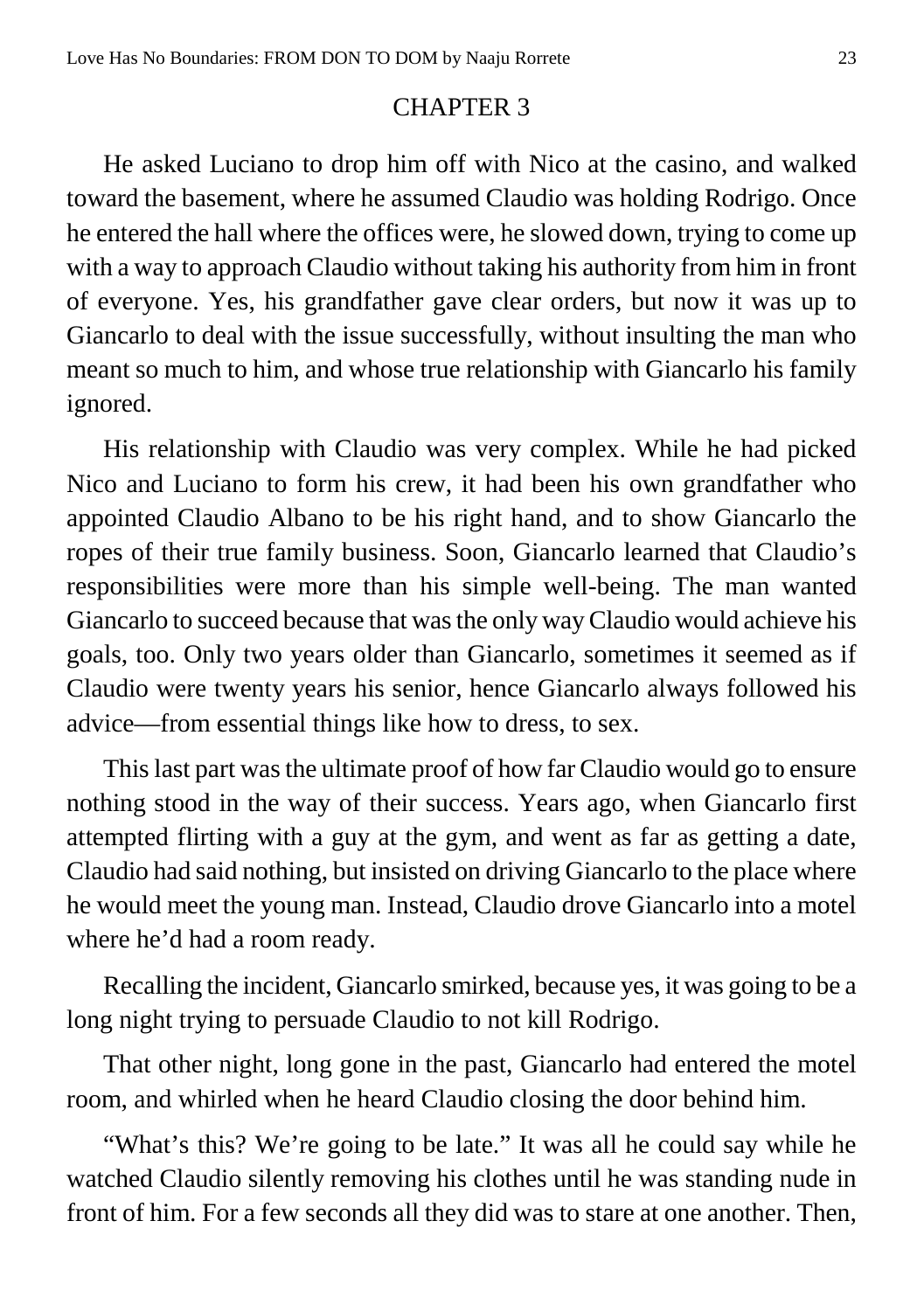slowly, Giancarlo had looked up and down the beautiful body he'd admired for some time. He knew the instant Claudio bound him with those invisible bonds of his, because with a curt nod he had moved to pull something from a bag.

"I have condoms and lube, and a gay sex manual. Since neither of us has ever done this before, it will be something we learn together, like other things."

Giancarlo had been in awe. "Are you serious? What about my date?"

"Forget about him. I look better than him and I know you like me. Yes, I've noticed the way you look at me when you think I'm not aware of it."

"I didn't know you were…" Giancarlo had broken off the comment, but continued to look him in the eyes.

"I am not, but I'm doing this for you," Claudio had answered, raising a hand and pulling Giancarlo down to his face, their breath mingling, "I'm doing it also for me. I won't let you get killed over this sexual kink of yours, and lose everything I worked so hard for all these years. Go ahead, touch, do whatever you want with my body."

Giancarlo hesitated a few seconds, but gave in because he wanted him. However, the moment he leant forward to kiss him, Claudio skipped his mouth and said, "Except kissing. We're having sex, this is not a romance, and never will be."

Giancarlo had his doubts. He knew that Claudio's loyalty was real, but the motives to become his lover were not. Still, he accepted what was offered. And Claudio had done it in the same way he did everything else, efficiently. He had taken Giancarlo's cock up his ass in the same way he would have taken a bullet for him.

Somewhere along the way, Claudio must have liked it, because his body showed its enthusiasm for the act. As for Giancarlo, he had fallen in love with Claudio, his first lover, and assumed that even if they could never go public with their affair, it could last years. Then Claudio met his wife and decided he wanted to be married and have kids. Giancarlo faked that it didn't hurt, like he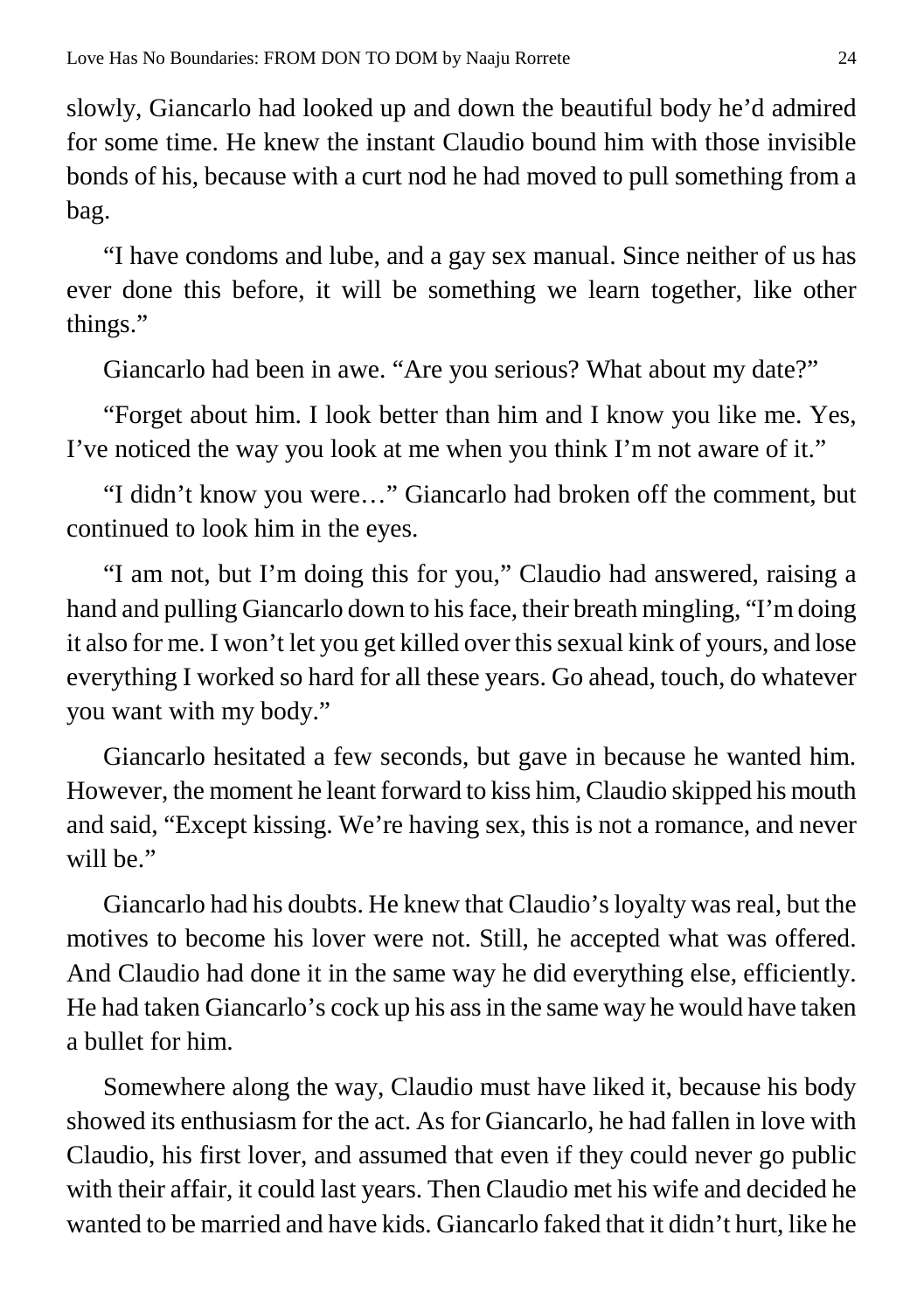had done with many other things, but it had hurt like hell. It still hurt every time he noticed that ring on Claudio's finger and remembered what it meant. Through the years they came to an agreement—when Claudio could, when Claudio had time, they had sex. Sex and nothing more.

"Giancarlo, what are you doing standing out there? I got worried that something happened to you."

Claudio's remarks pulled him from his memories into the present. Giancarlo focused on him and couldn't believe his eyes. He'd known the man for years, but had never seen him so distraught. Claudio had always taken great care of his appearance, his custom-made clothes were a priority. Even Giancarlo let him pick out his own clothes, because Claudio knew more about fashion than him. So, Claudio's current disheveled look—wrinkled buttondown shirt with sleeves rolled to the elbow and missing tie—surprised him.

"Can we have a word?" Without waiting for him, Giancarlo entered the office, and Claudio closed the door after following him inside. "Why didn't you call me as soon as you had Rodrigo?"

"Because I was busy with the rest of his gang."

"What did you do with them?"

"I handed them over to the police. They were nothing but thieves and addicts—they let Rodrigo manipulate them—but knew nothing about this." He pointed to a folder filled with accounts of the amount of money that Rodrigo's vandalism had cost them over the years.

Giancarlo glanced at the numbers on the paper, he'd seen them before. "If you kill him, who is going to pay for this?"

Claudio shrugged. "Nobody would, anyway. Even if I sell him by the piece he's not worth this much. Killing him will bring me some peace of mind, and we won't be dealing with his surprise attacks anymore."

Giancarlo knew that regardless of that speech Claudio wasn't going to kill anybody tonight, otherwise Rodrigo would be already dead. "What is really going on, Claudio?" When there was no answer, he grabbed him by the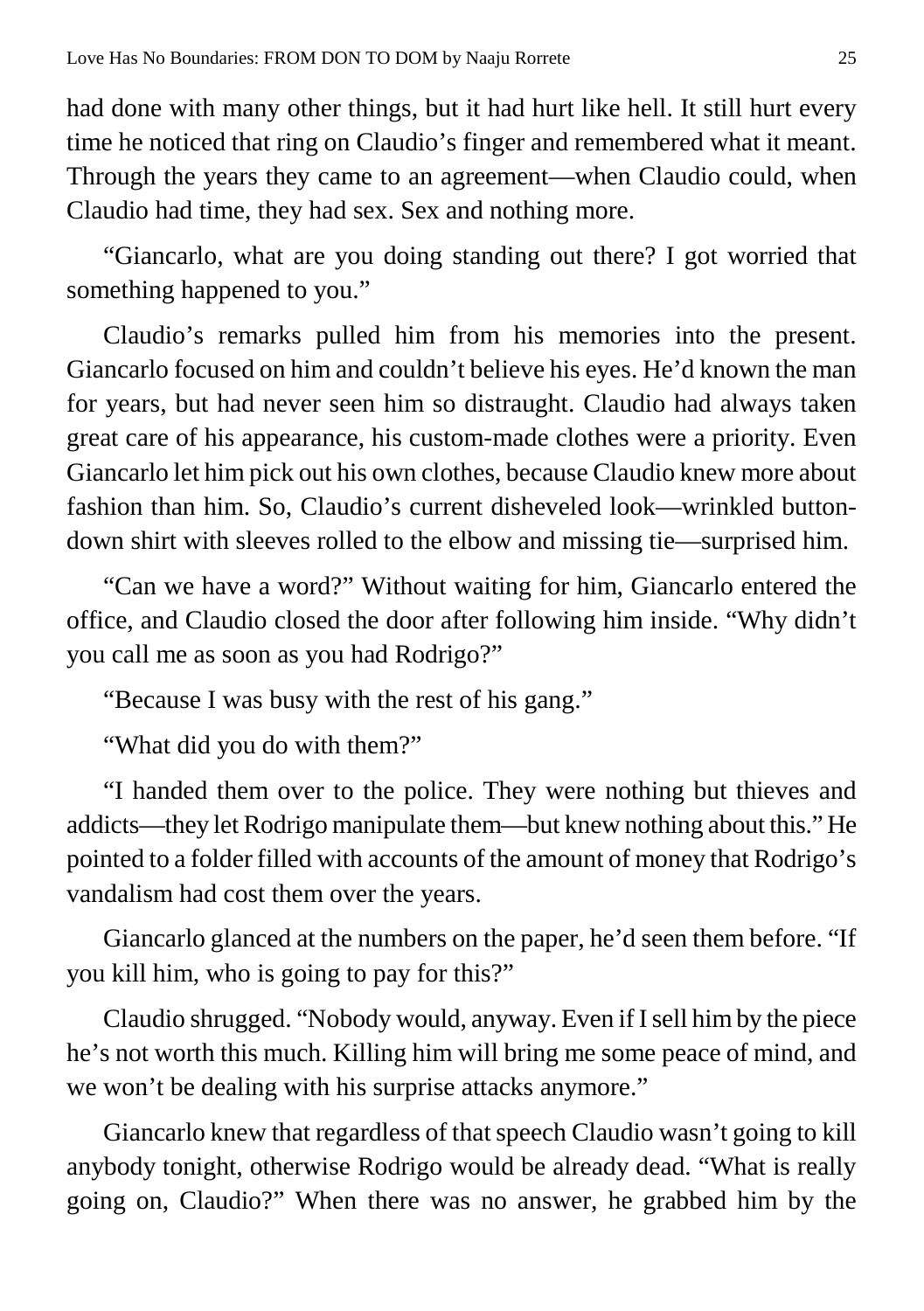shoulders. After breathing deep Claudio said, "It's that boy. Well, he's not a boy anymore, he's a man, the most annoying one you can imagine. He drives me crazy!"

"That I can see. You really unnerved Nonno, he's sure you want to kill Rodrigo."

"When I called you I was so mad, I might have done it. But I don't really want to kill him."

Giancarlo let him go. "I believe you, but the next time, insist on talking to me, even if Nonno answers the phone."

"I'm sorry, I just needed to talk to someone who could stop me from doing something I would later regret."

"What is it about Rodrigo that bothers you so much?"

"He called me names—like *faggot* and *bitch*."

"Those are common insults. There is no way he knows…"

Claudio interrupted him. "I'm not gay, you know that. What happened between us was because of the circumstances." As if he suddenly realized that what he was about to say was silly, he concluded by admitting the truth. "The worst of all is that when he calls me those names, I still feel something I shouldn't feel."

"I understand, it happens to me often."

Claudio shook his head, "No, you don't get it. It's this need—it's so wrong."

He was an attractive man, with his carefully cut blond hair, blue eyes, and outstanding classical features. Giancarlo placed his hands on either side of Claudio's head, looking into his eyes. "I thought this day would never come, at least not like this. You feel an attraction for another man besides me, that's all. Yes, look at me, that's normal."

"No." Claudio closed his eyes and shook his head.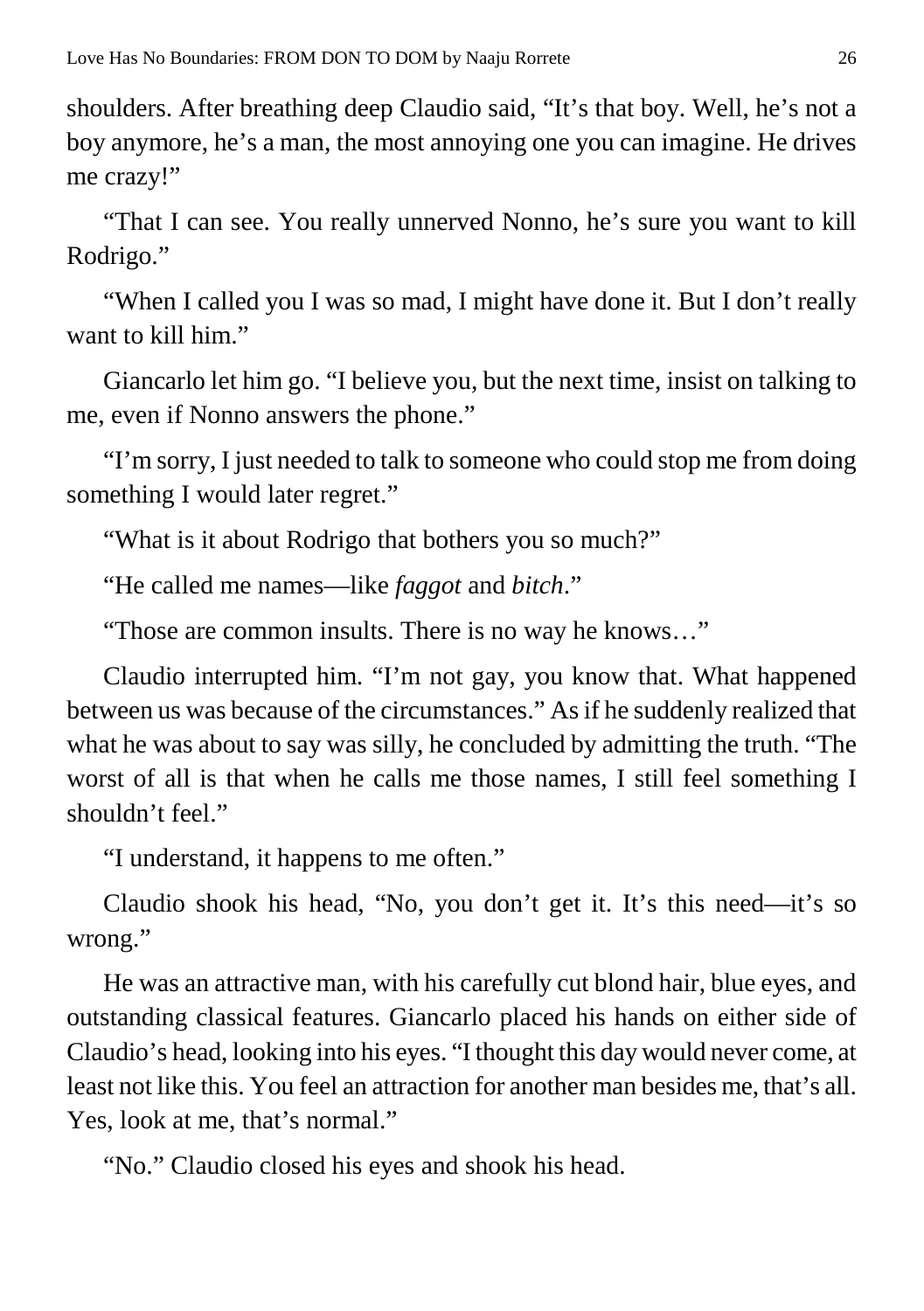Deep inside, Giancarlo enjoyed Claudio's dilemma, because it was about time the other accepted his reality. "Listen, I know it's disturbing. When it was only me, you could say that it was because you were helping me to channel my sexuality in a way that didn't harm our lives. Yes, those were *your* words. This, my friend, is the truth, and you'd better learn to live with it. The good news is you don't have to have sex with every guy you find hot."

"It can't be." Claudio shook his head again.

"In spite of all Rodrigo has done, it's not his fault he gets you horny. So let's go and resolve this matter."

"Are you going to forgive him?" Claudio stood in front of him.

"We don't have a choice, because we can't take the risk of getting his father mad at us"

"What about handing him to the police rather than taking justice into our own hands?"

Leaning against the desk, Giancarlo answered, "Too risky. The last thing we want is publicity. It's one thing to catch the gang that was vandalizing our customers, and another thing to let the press make the connection between the gang's leader and Mario Gazzara. It cost us a fortune getting them to forget Gazzara's partnership with Nonno."

"Yeah, right. It would start the whole thing all over again."

"Don't worry, Rodrigo won't simply walk away. I'm thinking I can use him somehow, keep him under control, and have him pay some of his debt to us at the same time."

Claudio stared at him with wide eyes, and Giancarlo quickly added, "Not in that way."

Calmer now, Claudio said, "Wait until you see him again before you decide."

"I don't even remember how he looked before," Giancarlo admitted.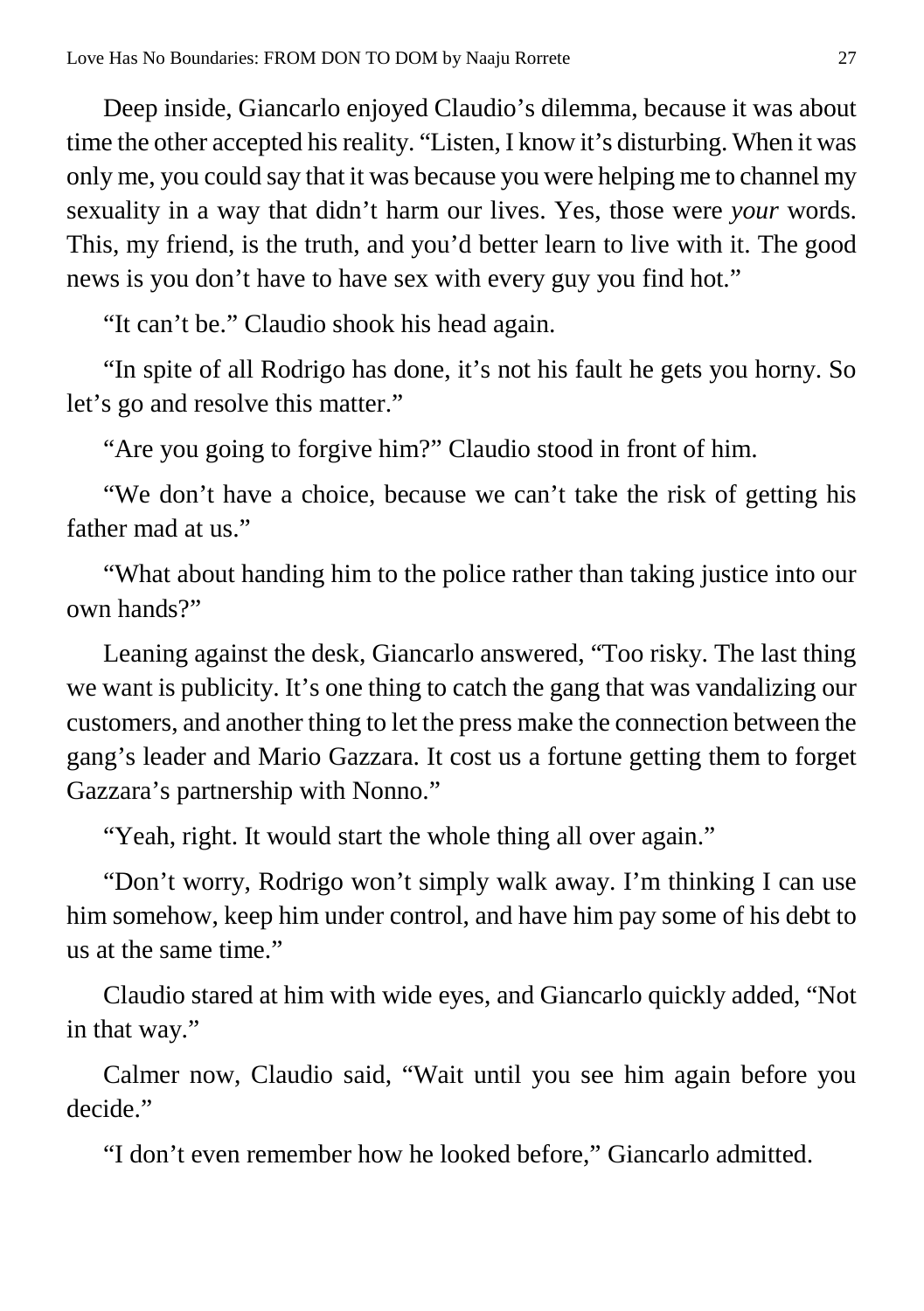"Of course, because even back then you only had eyes for Braulio. Speaking of whom, I hope you know the risk you're taking by spending time with Santorno's son."

Giancarlo's fingers combed his short black hair and he said, "I'm getting a headache, Claudio. Let's be done with this."

"You're too tense, you need to get laid." That was Claudio's remedy for everything.

Knowing it would bother him, Giancarlo answered, "I know, I'm spending tomorrow night at Angelo's place."

Angelo Messina managed what they called the Adult Business Division, essentially four successful gentlemen's clubs and a very discreet—and successful—escort service. Altogether, they brought in as much cash as one of the smaller casinos. All thanks to Angelo's skills in entertaining the select clientele of all five enterprises.

The comment worked. Claudio pursed his lips. "I had other plans for us tomorrow night, Giancarlo."

Feeling more relaxed, Giancarlo teased him. "Then you need to be more specific, and rather than saying I need to get laid, you should have said that you need to get fucked. But with enough lead time, because like I said, I have plans."

For a few seconds Claudio seemed to consider the issue before he asked, "Are you having another jealousy attack?"

Giancarlo faked innocence. "Of course not. I simply assumed you were going to spend the weekend with your wife and kids, so I told Angelo to expect me."

"So you guys are becoming an item?"

"I thought Angelo got your seal of approval, Mr. Albano."

"For occasional sex, yes. I thought it was going to be only during those times you were desperate and I wasn't available."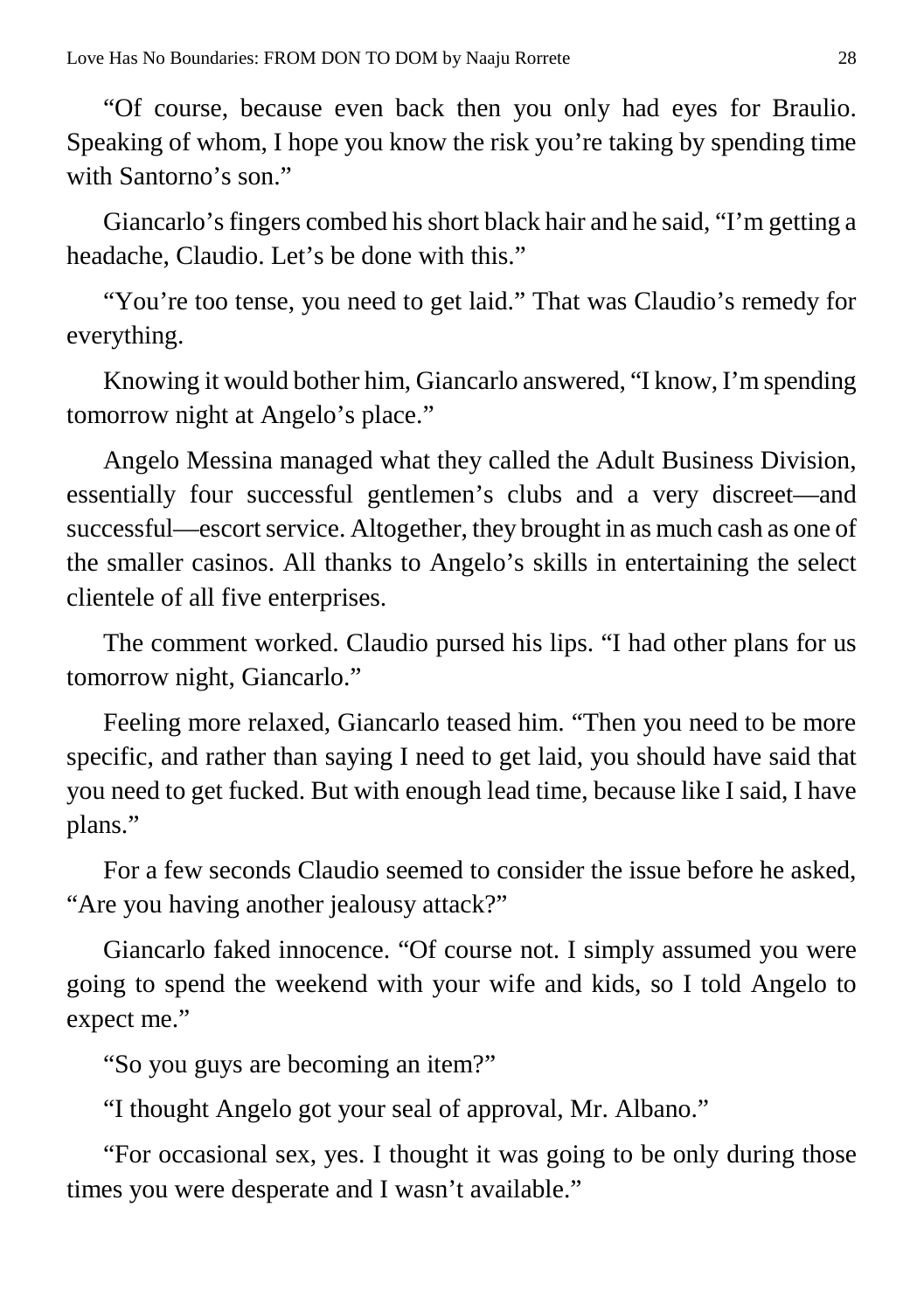Giancarlo wanted to remind him that lately he'd been very busy, but instead he said, "I didn't get the memo."

"So you like him." Claudio's eyes focused on the closed door in front of them, but Giancarlo could feel the bitterness behind the affirmation, and he wished that there was more to his liaison with Angelo, so his next words were more enthusiastic.

"Claudio, the guy is a professional at what he does. You know what, you should try him one of these days."

"Me? No, thank you, very much." This time he ventured to glance at Giancarlo briefly. "You're not falling in love with him, are you?"

"The closest Angelo and I could ever be is friends-with-benefits."

"Employee with benefits, because once again you're forgetting who is the boss." Claudio remarked.

"No, let's say I like to keep my employees comfortable because it promotes loyalty. You should know that as well."

"I'm not your employee, I'm your associate. There is a difference, and you know it."

"Sure, how could I forget that?" Giancarlo opened the door and held it for him.

Anybody else would have taken his words at face value, but Claudio knew him well, too damn well. He sighed before saying, "Giancarlo, when are you going to accept that this is the way our lives are? I'll always be here for you, anything you need, but I have to take care of my family too."

They started to walk down the hall and Giancarlo wished to tell Claudio the truth about his non-existent relationship with Angelo, but tonight, he wanted to get back at Claudio for all those years he suffered because of him.

Giancarlo ignored that last comment, because they had arrived at the room where Rodrigo was held.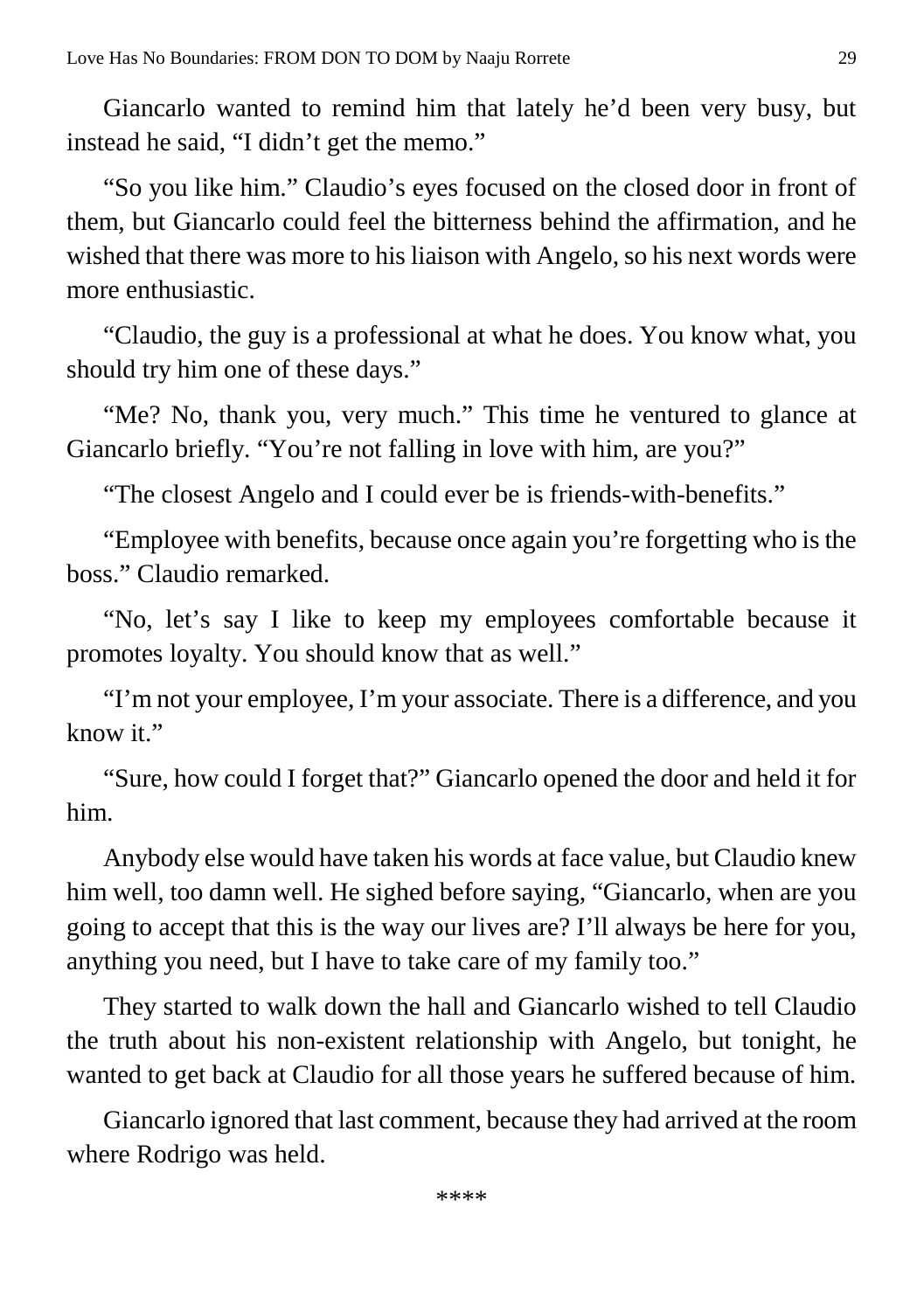#### CHAPTER 4

<span id="page-29-0"></span>The pain was something Rodrigo could endure—he had to—because this was only the beginning. Claudio Albano's sadistic side had awoken, and he might torture him before he was killed. Rodrigo had finally succeeded in getting the Condottieri out of their freaking comfort zone. While his father rotted in prison, the bastards had become more successful than ever, and Rodrigo simply couldn't let that happen. It might cost him his life, but after that, he was sure his father would put them where they belonged. Damn code of silence! For all he knew they didn't deserve to be free while his father wasn't and Rodrigo was alone on the streets.

His fists clenched in the plastic ties used as shackles—no way he could break free from those. Damn it. He heard voices outside and Claudio walked out, leaving his goons to look after him. Rodrigo resisted the impulse to provoke them further. There was no fun in poking them; Claudio was his target, and seeing his stoic image shattered was almost worth dying over. Lately, life didn't offer many challenges—he had done everything he pleased in the last seven years, and nothing excited him at all.

The idea of dying without saying good-bye to his mother crossed his mind, but he cast it aside. His mother had been afraid of him since the day he nearly killed her new husband. The fear in her eyes and the way she had begged for the guy's life had haunted him for days. She asked him to leave and never come back. He still missed her sometimes, but the part that hurt most was being away from his siblings.

The last time Rodrigo called home, they had been cold, and the youngest one had said that their mother didn't want them near Rodrigo because he was like his father. So nobody but his father would miss him if he died tonight. He regretted not visiting the old man the previous week, but since they moved him out of the state, it had become harder to go see him. And there was no way Rodrigo could have guessed that son of a bitch of Claudio would catch him today.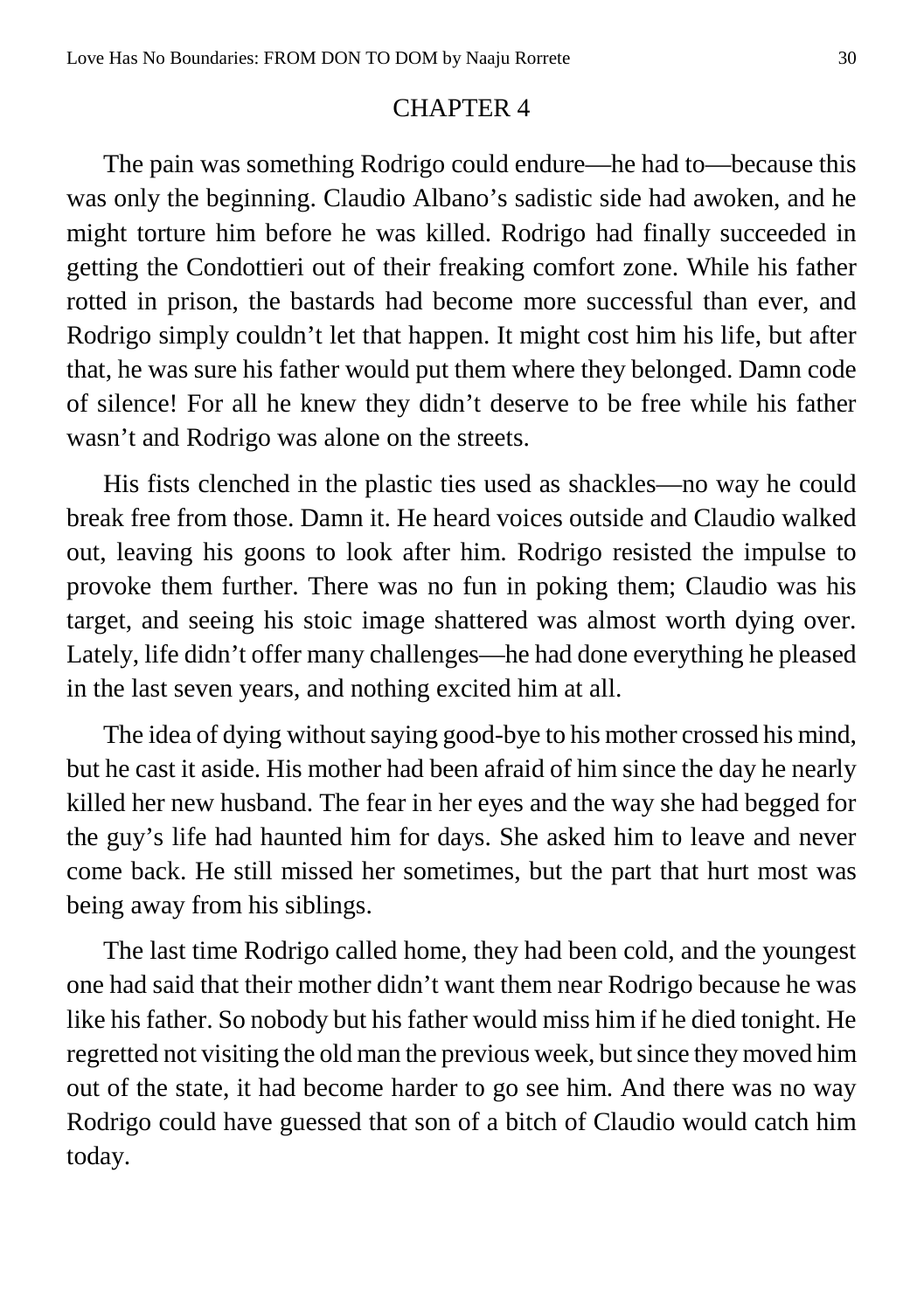The door opened and two other men entered with Claudio. Both looked familiar, but it took him a while to place them. One was about thirty, don'tmess-with-me type of big, and at least six and a half feet tall. He was dressed casually in jeans and a leather jacket, but something in his handsome face spoke of authority. The other one, in a dark suit, was maybe twenty, the same age as Rodrigo.

Giancarlo Montefiore. Of course, it must be him. And the younger guy was Nico; Rodrigo used to play with him as a child. Giancarlo's features were rugged and elegant at the same time, something Rodrigo never noticed before, maybe because when they met in the past, he wasn't into checking out guys yet.

Claudio spoke first, as if he were the ambassador or something. "Mr. Montefiore wants to talk to you, Rodrigo."

"Good evening, Rodrigo. It's been a long time since we saw each other." The moment Giancarlo spoke, his soft but firm commanding voice settled Rodrigo and soothed him like a warm hug. It felt wrong given the circumstances, but the minute their eyes met, Rodrigo also felt safe. He distracted himself from the younger Montefiore's charm by recalling all the hardship he'd endured when they betrayed his father. His rage came back like magic.

Regardless of his painfully split lips, Rodrigo managed a twisted smirk to go with the cynical comments. "What an honor! The motherfucking boss came to see me. Did you get bored of fucking your blond bitch and want variety?"

\*\*\*\*

Before Giancarlo had a chance to understand Rodrigo's words, Claudio slapped the younger man again. He wondered how much the boy really knew, or if he was fishing for information simply to offend. Sadly, Rodrigo had hit the nail on the head, because if there was anything Claudio hated, it was being called a faggot.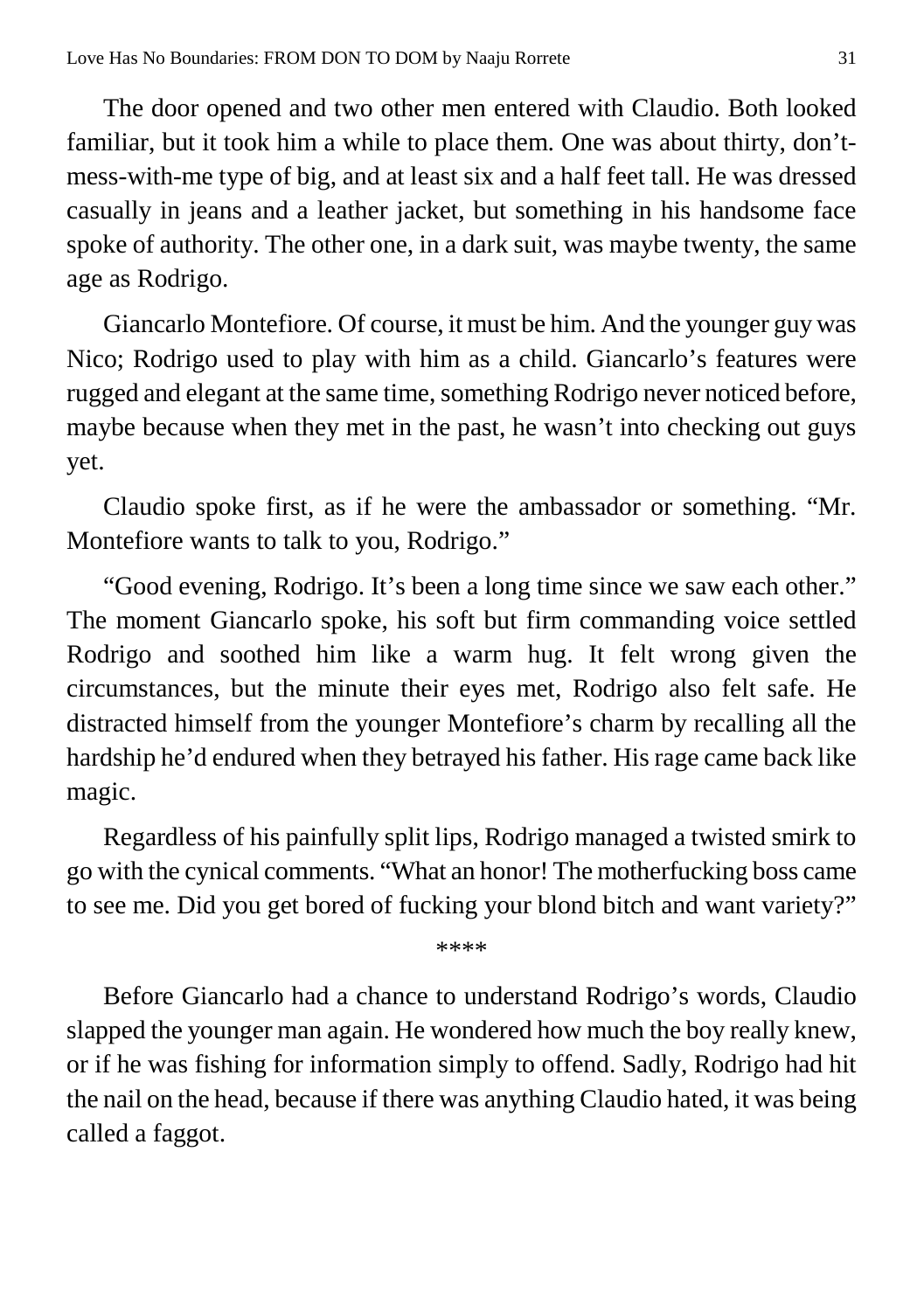Rodrigo sat tied into one of the office chairs, his beautiful face beaten. He spat blood, looking furious at Claudio. "Remember that whatever you do to me, my father will do to you ten times over."

Claudio laughed, a short and disturbing noise in the small room. "Really? How will he get his hands on me? Last thing I heard, your father is in a maximum security prison."

Even before Rodrigo replied to Claudio's mocking remarks, Giancarlo knew the answer. All the same, Rodrigo's menace distressed him. "He will be out in no time, as soon as he learns I'm dead. He'll go to the feds to tell them everything he knows. Nothing will stop him."

Claudio clenched his fist at his sides. "It's too late for that. It's the word of a convicted felon against ours."

Rodrigo's surprise seemed genuine. "Who said it was only words? Dad has evidence, lots of it, and murder doesn't have a statute of limitations."

Giancarlo moved closer to the pair and said, "Enough insults and threats for today. Rodrigo, stop being a hothead." He pulled up a chair and sat next to Rodrigo. "We need to discuss the mess you've made with your life since your father went away."

The look he got from both of them clearly said the other two didn't want to discuss anything, and Rodrigo seemed willing to die in order to achieve his revenge. What, exactly, was the boy so mad about?

Putting a hand on Claudio's shoulder, Giancarlo said, "It's better if you go home, I'll take care of this."

All he got was a warning look before Claudio left the room, but his soldiers stayed outside the door. Giancarlo opened the door and asked them to release Rodrigo. They were shocked, and one of them even said, "With all due respect, boss. This guy is not what he looks like, he's dangerous. It took two of us to bring him down."

Giancarlo appreciated their concern, but he knew that he could deal with Rodrigo. So he smiled and said, "It's okay. I'm equal to at least two of you,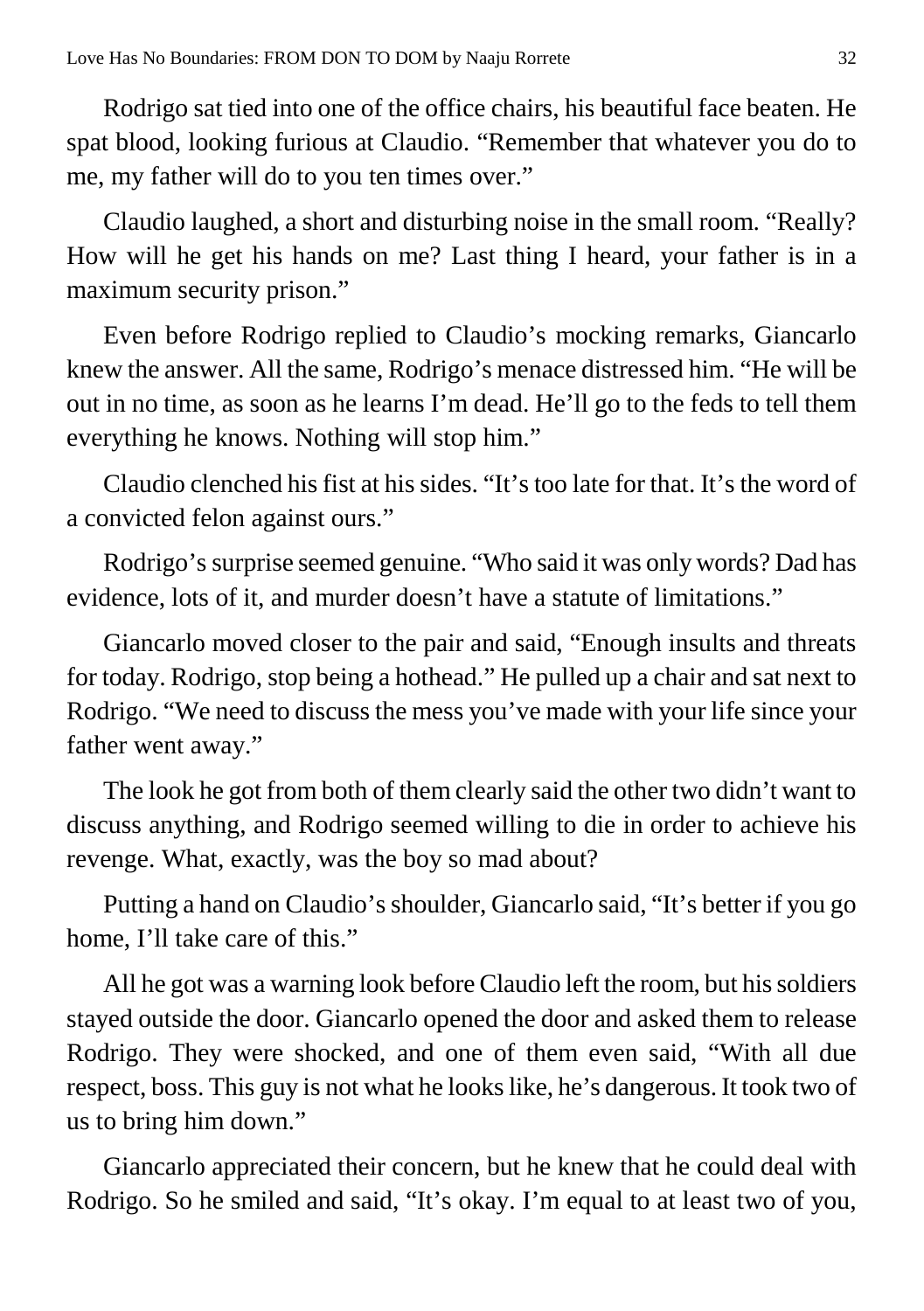Nico is another, and this one amounts to a dozen." He patted the gun at his side. Without another word, one of the guys entered the room and cut whatever was keeping Rodrigo tied.

Next Giancarlo told the guys, "Please be sure Claudio makes it home safe."

They left with a, "Yes, sir," and Nico asked, "Do you prefer to speak with him in private? If so, I'll be outside."

Giancarlo nodded. "Please."

After his cousin left the room, he stared at Rodrigo, who hadn't moved at all after being freed, not even to massage his hands. He glared back at Giancarlo with controlled rage. Giancarlo asked, "Are you hurt? Do you think you need a doctor?"

Rodrigo simply kept looking at him, as if he expected to be attacked again and were ready to defend himself.

After a few seconds Giancarlo broke the glaring match, and went over to pull a couple of water bottles from a small fridge behind the desk. He handed one to Rodrigo, who turned his face away and didn't make any effort to take the water from Giancarlo's hand.

Giancarlo placed the bottle on the nearby desk. After drinking half of his own bottle, he said, "You were very talkative with Claudio, why so shy with me?"

The boy continued to ignore him, so Giancarlo teased him. "Oh, I see, you prefer them blond. Should I call Claudio back? He will inspire you to talk for sure."

That got Rodrigo's attention. "Go fuck yourself."

"Watch your mouth, Rodrigo. I'm not Claudio, and if you get me upset you'll regret it."

"What the hell do you want from me? If you are going to kill me, just fucking do it."

"Are you scared? Do you think that's why I'm here?"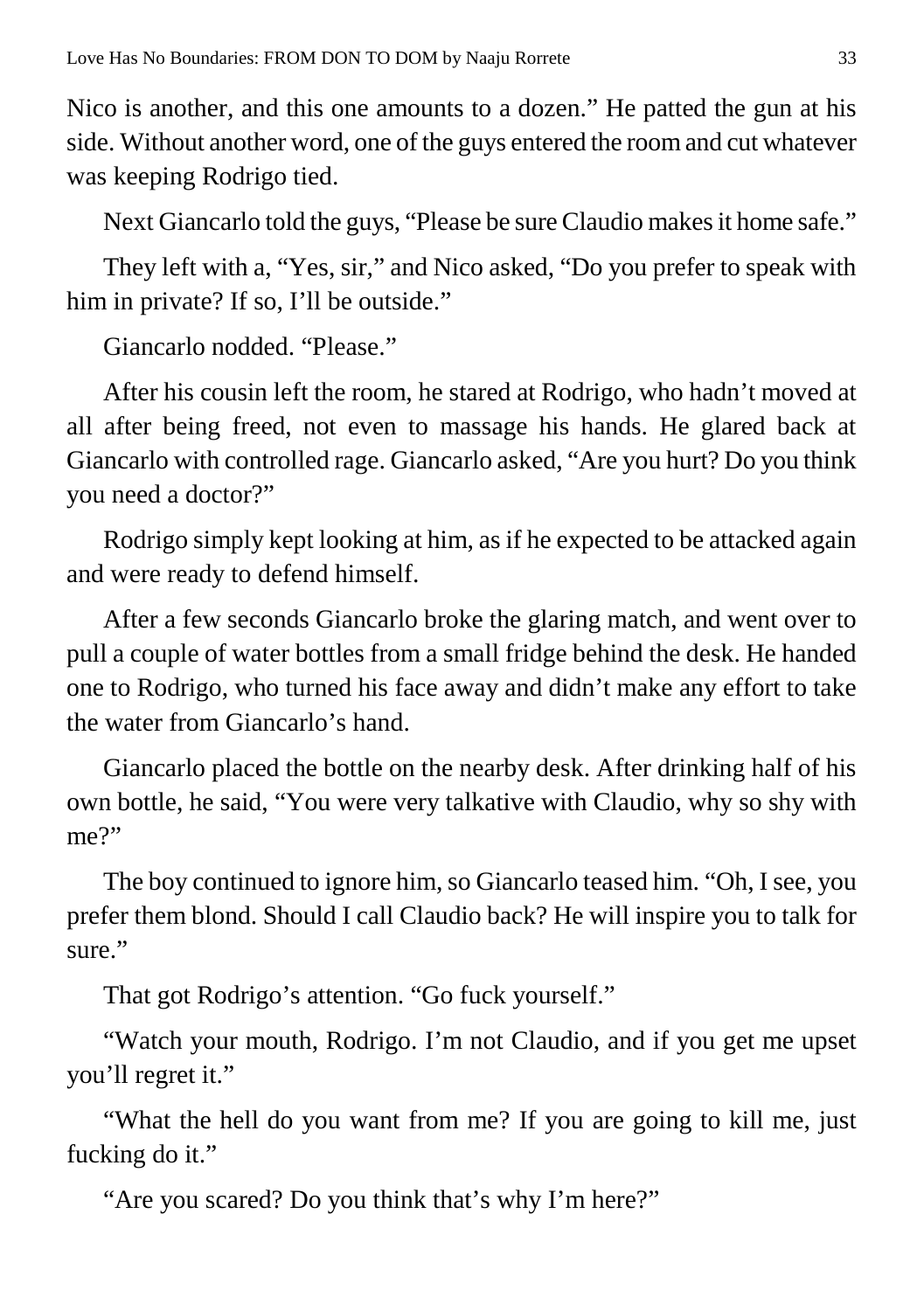"I know what you guys do with problems like me. I won't see a new day."

Giancarlo sat again, in the chair next to Rodrigo's, and said, "Rodrigo, calm down. I'm your friend and I'm here to help." He tried to find the right words to explain his presence and what he planned to do with him.

Before Giancarlo could say anything else, Rodrigo exploded. "That's bullshit. You betrayed my father, fucking traitor!"

That was it. If he insisted on acting like a spoiled brat, he was going to be treated as one.

Using one hand, Giancarlo jerked Rodrigo out of the chair and across his lap. Rodrigo instinctively balanced his body by extending his hands to touch the floor. "What the fuck do you think you're doing, you son of a bitch?" His voice sounded truly scared this time.

Giancarlo smiled; two could play this game. The answer Rodrigo got was one of Giancarlo's hands at the top of his shoulders, keeping him in place, while the other hand pulled down his faded jeans to expose his backside. Giancarlo heard Rodrigo's gasp, and held in his own.

The brat didn't wear any underwear, but before any sensual thought could cross his mind, Giancarlo brought his hand down and began spanking him as hard and as fast as he could. He could hear Rodrigo's grunts, and he obviously was trying to avoid screaming out of pride.

But suddenly, the grunts became moans, and Rodrigo sought his hand's contact, even rubbing his ass against it. In one of those attempts, Giancarlo's hand slipped between Rodrigo's ass cheeks and the impulse to explore further crossed his mind. Rodrigo had a nicely sculpted ass.

The hardness rubbing against his legs clearly was a growing erection. Damn it! Claudio had been right, the boy was naughty as hell. Giancarlo spanked him harder, and the response was more moaning, and soon the next erection was his own. He stopped and pushed Rodrigo off his lap, onto his feet, only to find himself face to face with Rodrigo's cock. He was hard.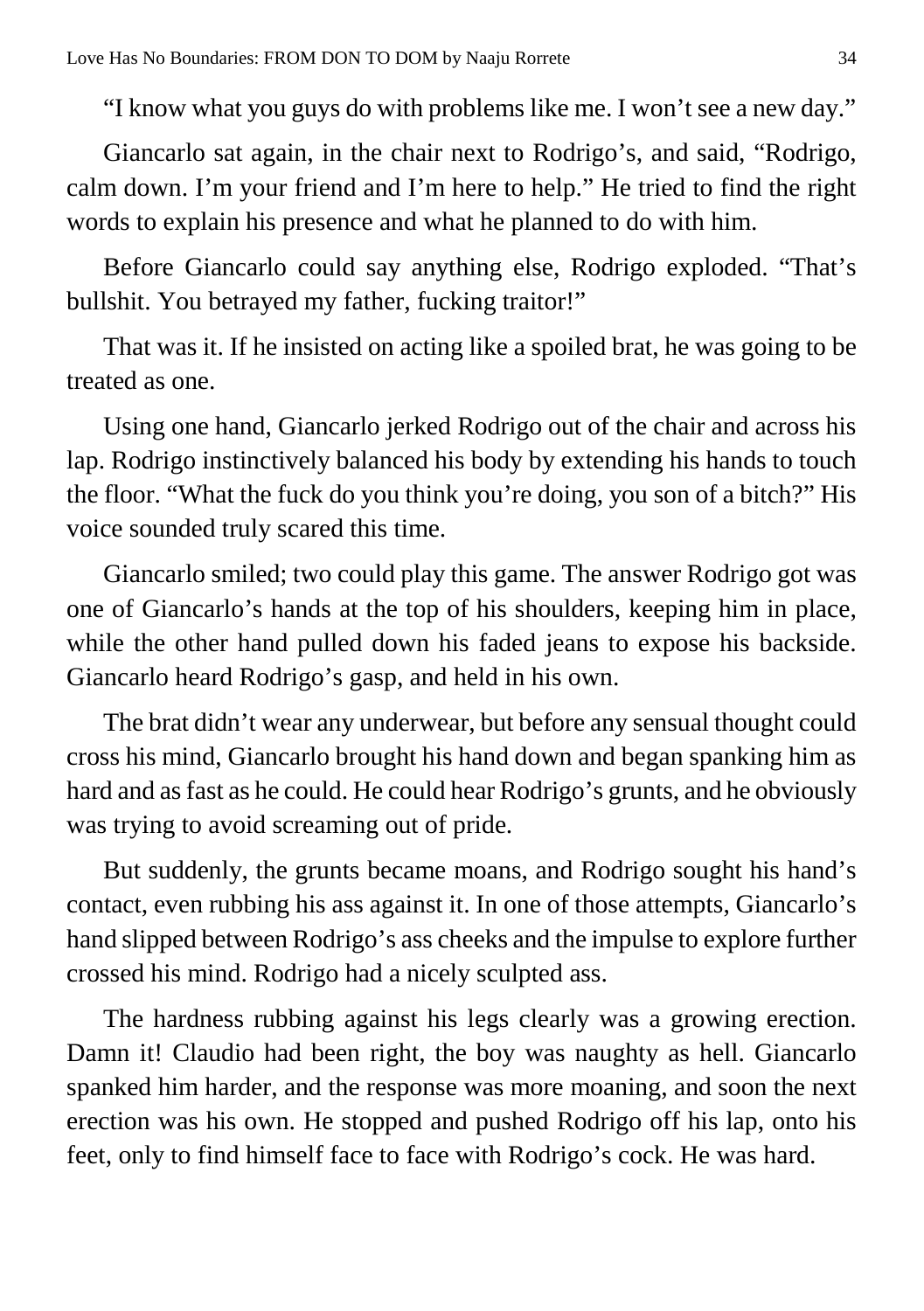Giancarlo raised his eyes until he met Rodrigo's dark ones, and stood without breaking the eye contact. He'd never been good at reading people, but his rude touch had worked like magic. The rage in the young man face was gone, replaced by expectancy and vulnerability. He deserved that spanking, but somehow Giancarlo felt bad looking at his hurt face. It reminded him of Braulio, and no, he didn't want Rodrigo beaten any more than he would want Braulio to be hurt by anyone.

"God, Rodrigo. What am I going to do with you?"

"You can start by finishing what you started."

When Giancarlo didn't get it right away, the boy asked, "Where do you want me? Bent over the desk?"

"Why would I—" Giancarlo shook his head in awe, and in case he had any doubts Rodrigo added, "I have condoms."

Giancarlo sat in the chair one more time, and resisted the impulse to bury his head in his hands out of desperation. Instead he asked, "What the hell happened to you after Mario went to jail?"

The fury came back to Rodrigo's expression. "Leave my dad out this. My dad liked you, you were his friend. He trusted in you and you did nothing to help him."

"We did help him. Who do you think paid those lawyers that prevented him from getting the death penalty? And who has been supporting your family to this day? Didn't your mother tell you? Why have you been doing all these things that harm the family?"

Rodrigo frowned and something changed in his demeanor. "Because my dad is alone, paying for something you all were involved in a way or another."

"Rodrigo, he knew the risks in the same way we all know them. But like you said, let's leave your father out of this."

Rodrigo nodded in agreement, and after thinking for a few seconds, said, "I'm not stupid. If you're not going to kill me it's because you're going to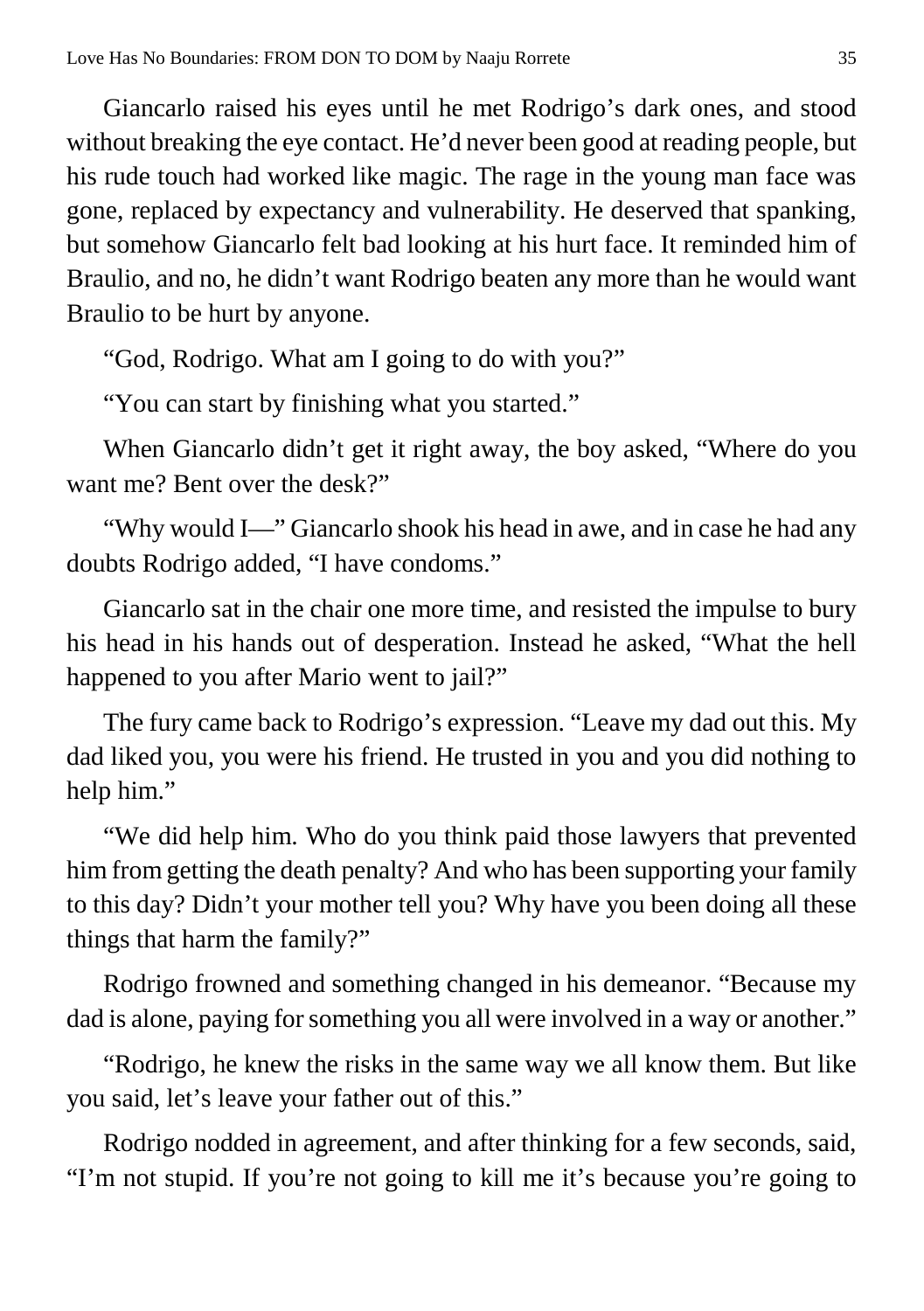make me your plaything. And I know better than to resist. Besides, my body likes you."

He held Giancarlo's gaze. Again, Giancarlo gave up and moved on. "Where do you live?"

"Here and there."

"Stop playing games."

"It's the truth. I don't have a permanent place. The last one I crashed in, I guess I shouldn't go back, because if I do I might kill the owner."

"And why is that?"

"Someone sold me out to Claudio. And I suspect it was one of my roommates. I deserved it, you know, I should have known better than hanging with folks that have a three-hundred-dollar-a-day drug habit."

Deciding he had enough, Giancarlo explained, "Here is the deal. You'll stay with me until I can find you a proper place to live and a job."

"And why should I do that? Or better, why would you be so generous, when your bitch wanted me dead?"

"Among other things because you truly offended Claudio Albano tonight. And he is vindictive, but if you're with me, he will control himself."

"Really? Now that I'm not tied to a chair, I'm dangerous too."

"I prefer if you don't take the risk. Who do you think replaced your father as our problem solver?"

"That bitch is a hit man?"

"Rodrigo, stop calling him that. If you're going to be close to me, you better get on good terms with Claudio."

"Why? Because he is closest to you? Listen, I love threesomes, but I'd rather cut my dick off than fuck that whore."

"Go to the bathroom and clean yourself up, I have a couple of calls to make before we leave."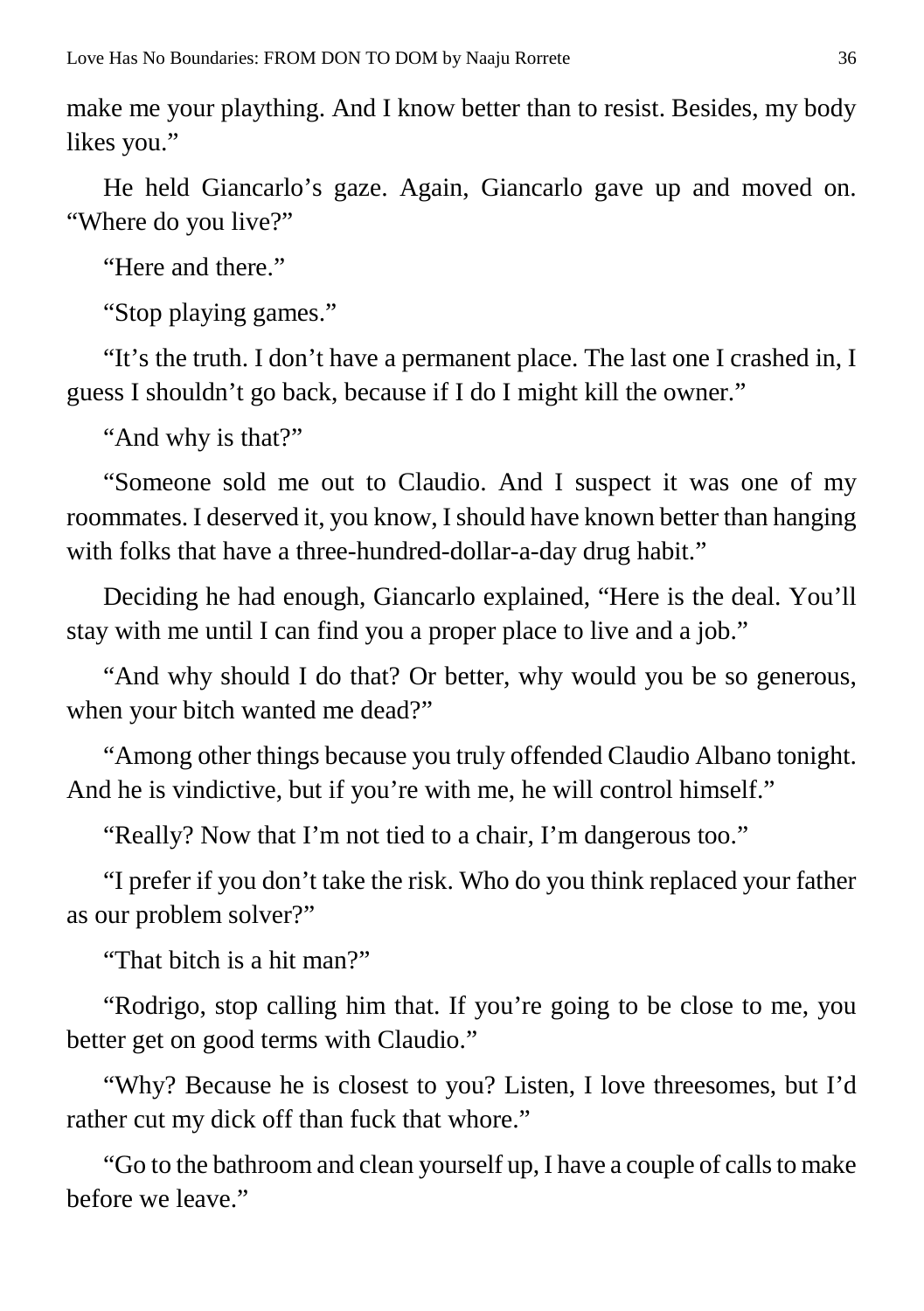After Rodrigo left, Giancarlo sent a text before dialing his grandfather's number. "Nonno, I have everything under control."

His grandfather sounded relieved. "Thank God, Giancarlo. Listen, I was thinking that maybe you can do something for that boy. He might be useful, you know. We should have tried to approach him before."

"I was thinking the same thing," Giancarlo said. "The problem is under control, but the kid is badly beaten up, I don't think he needs a doctor, but I'm going to take him to see Palmeari, just in case. And later I'll keep an eye on him."

"So, you're not coming back home?"

"No tonight. I want to keep him under observation, so we'll be staying at my condo."

"Good. Thanks, Giancarlo. I'll see you tomorrow."

"Nonno… please tell Nonna that nobody died tonight."

"Sure, I will."

Giancarlo felt grateful for still having his grandparents with him, he didn't know what he would do once they were gone. He ended the call with a smile and turned around. His gaze met Rodrigo's, who apparently had returned from the bathroom while he was on the phone, his expression hard to decipher when he asked? "So, we're sleeping together tonight. Aren't you afraid that I will find something to turn it into a weapon?"

"It's not in your best interest to do such a foolish thing." Giancarlo disregarded both Rodrigo's eavesdropping and the sexual innuendo.

"And why not? Do you think I'm too weak to attack you?" Slowly Rodrigo sat down on the same chair he'd been tied into before.

"No. What you are is really lonely. I saw your expression when I finished talking to my grandfather. Don't bother denying it. You miss your family, the way it was before your whole world crashed."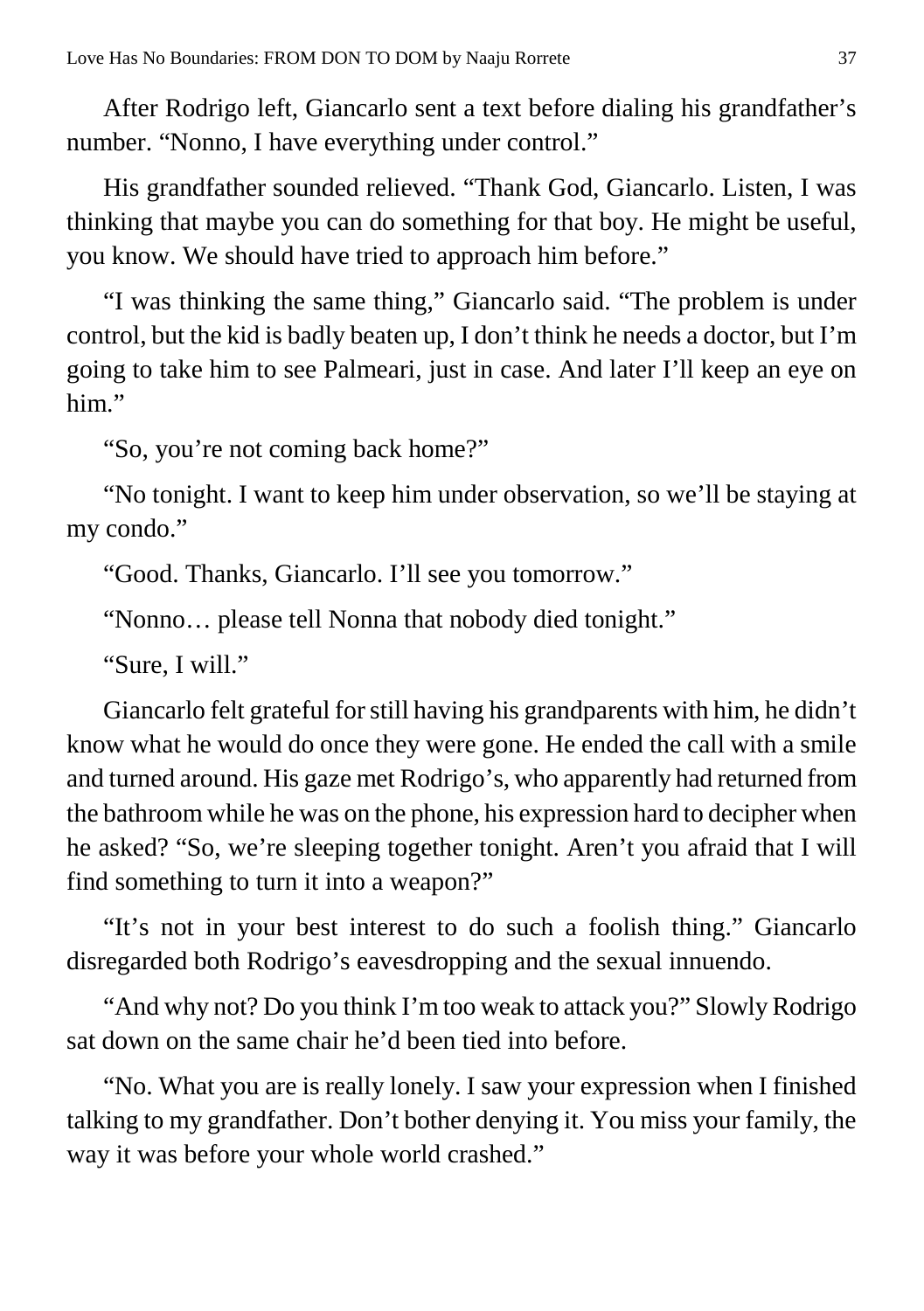"Stop psychoanalyzing me." Rodrigo stood and Giancarlo stepped closer to him.

"Listen, I can't give you back what you lost, because I didn't take it from you in the first place, and even if I wanted to, there's no way I could." Giancarlo suppressed a grin, noticing he had the Rodrigo's attention. "What I can offer is another chance to do things better, and my friendship."

Rodrigo said, "You know nothing about me and would *never* understand my reasons." Looking him up and down he added, "I'm only interested in your friendship if it includes benefits."

"Benefits?"

"Friend with benefits, fuck buddies, or whatever you want to call it." Impatient, Rodrigo waved a hand. "Even you should know what that means."

Of course Giancarlo knew. He couldn't even reject the notion, because his only close friends were exactly that. If anybody could see behind closed doors, that would be the definition of his friendship with Claudio and Braulio, even if he didn't have intercourse with the younger one.

"So you don't think there could be friendship only between two people."

"Yeah, there are cases, but I'm not interested." Rodrigo attempted a silly smile with his hurt lips, but it ended being an I-can't-believe-I'm-stuck-withthe-likes-of-you expression. They looked at each other for a few seconds and Giancarlo changed the subject.

"Let's go, I have a doctor waiting to see you."

"Are we going to the ER?"

"No, I have a doctor who works for us, who has a clinic for this type of incident."

"I see, the guy who puts you guys back together after a shootout."

Giancarlo said nothing else, and started to walk away with Rodrigo on his tail.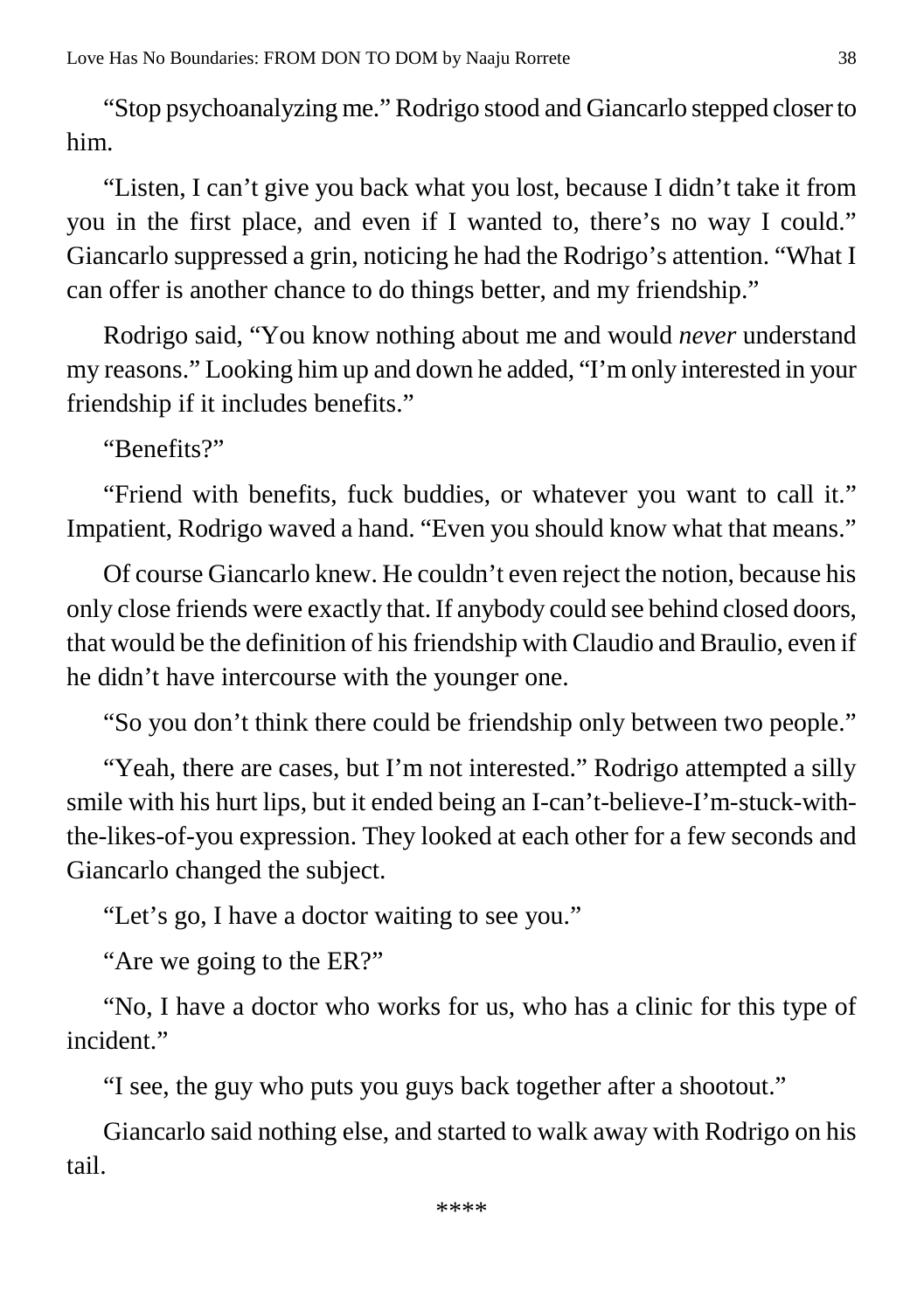### CHAPTER 5

When they arrived at Dr. Palmeari's clinic, Giancarlo thanked the doctor and his staff for coming to open the facility that late. These types of things, where they needed a private doctor late at night did not happen that often anymore. A nurse took Rodrigo away, and Giancarlo asked the doctor, "Can you check him out, I mean, can you run a blood test on him?"

The doctor squinched his eyes at him. "Do you want me to do STD testing on him?"

"And drugs too, please." When Dr. Palmeari frowned at him, Giancarlo added, "I'm a little concerned because he's been living on the streets."

"It doesn't look like that, trust me. I see the homeless at the hospital all the time. But I'll include those tests with the others."

"Thanks."

While they checked Rodrigo over, Giancarlo walked around the empty clinic lobby and hallways. He sat at the waiting area and took out his prepaid phone to call his cousin Juliano. The phone was answered on the third ring. "Why did it take you this long to call me?"

"Nonna just told me. Why did you get her involved, eh?"

"I also got Mom into it. Besides, she's my Nonna, too. Listen, you should be grateful instead of scolding me, you know?"

"What is it?"

"I have a few topics to discuss with you, but I won't be able to meet with you until next month. We can't talk about this sort of thing on the phone, but there is a matter that can't wait."

"Go ahead. I think this type of phone gives us some privacy."

"I learned that your young friend is in danger."

"You mean… how the hell did you know?"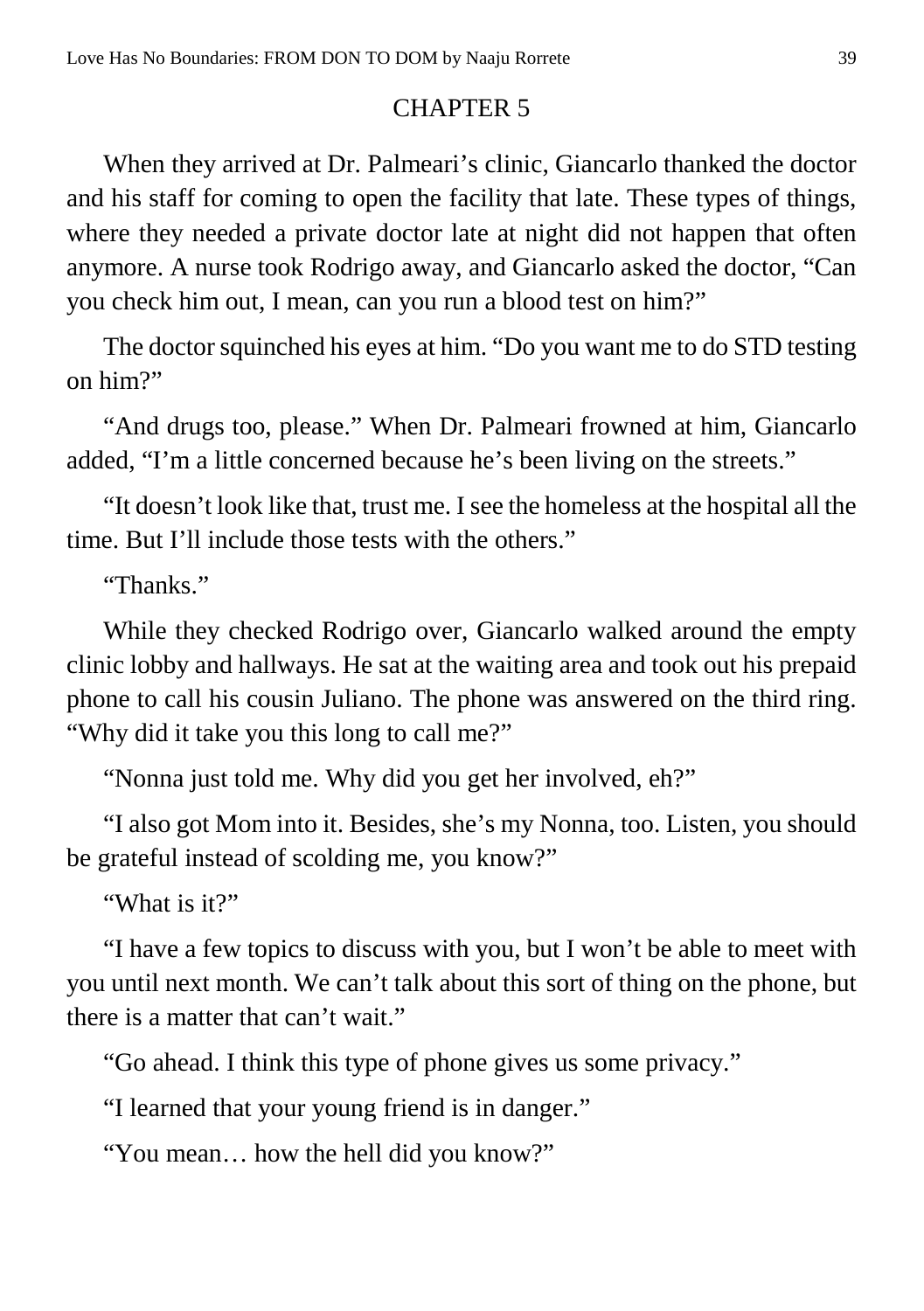"That he's in danger, or about you and him?" Juliano sounded as cocky as usual.

"You and your undercovers. I should check under the bed before going to sleep in case one is hiding there."

"In your case, I suggest you check on it too, because there's a chance you will end up in bed with one of my men one of these days. The way I see it, you are undercover, too, 'cause from your position you can protect your fellow gay folks. And here I am, helping out too, in the name of the blood ties we share."

"You are a little crazy, Juliano."

"So, knowing that he's in danger doesn't bother you?"

"Of course. Thanks for the tip. But right now he's in a secure location, and he's not going back home. And anyway, he's been in danger since I met him."

"Well, this is different. His father put out a contract on him."

Giancarlo breathed deeply and still couldn't find words to express his consternation.

"Hey! Are you still there?"

"Sure. I can't believe he's so cruel. He's maltreated him all his life, and now he's going to have him killed?"

"Well, my source said that he told someone that he prefers a dead son to a faggot in the family."

"There has to be a way to stop him. Can you do anything?"

"No, all this is off the record. Until they make an attempt on his life there is little we can do."

"I can't believe this is happening and there is nothing you can do."

Juliano explained, "We always say no names, but what the heck. I need you to understand the risk you're taking protecting him." When Giancarlo didn't add anything, Juliano continued, "It's not an open contract for anybody to execute. Santorno sent for Daniel Bucciarelli, who should arrive any day.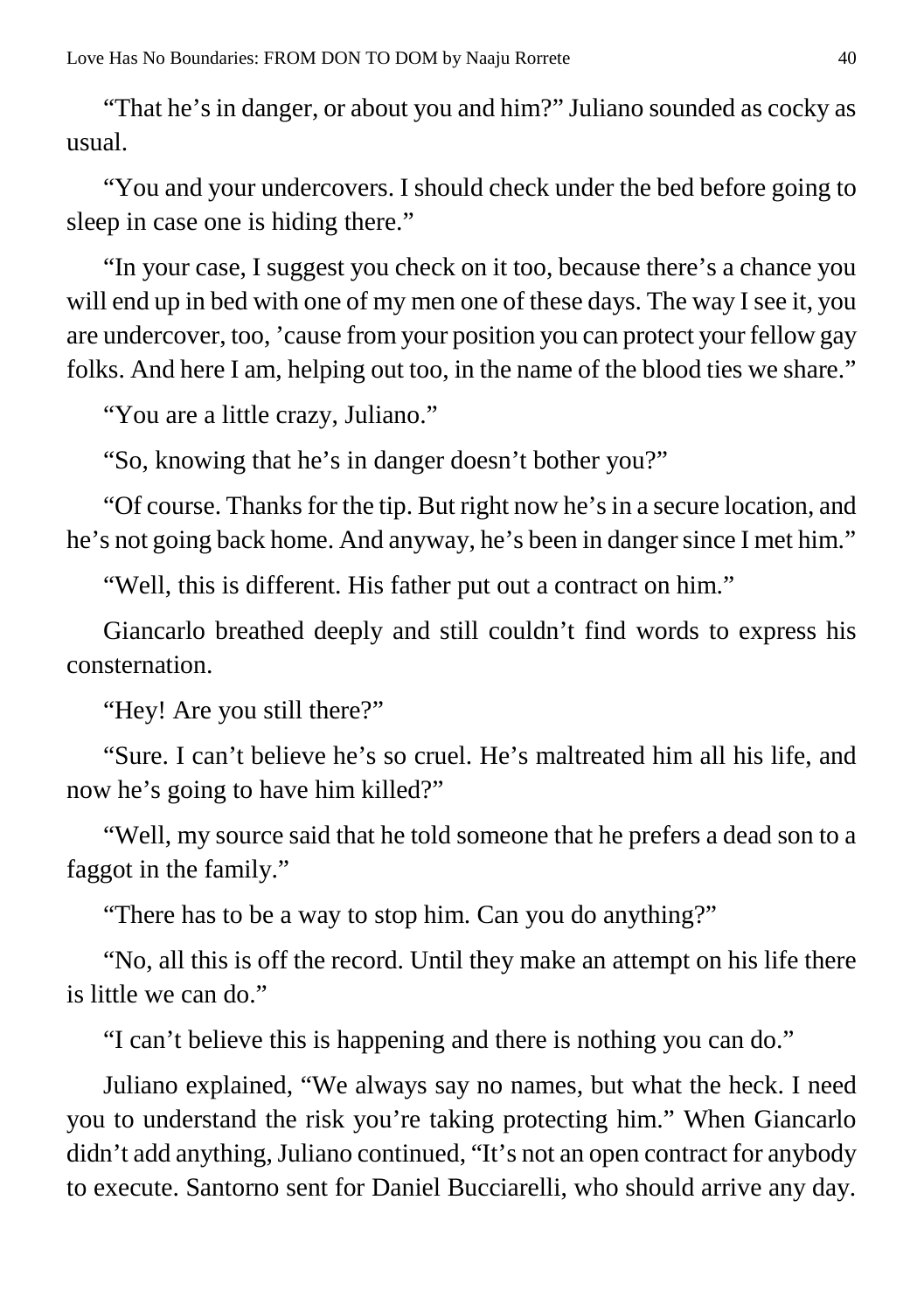However, Santorno won't tell him who the target is until they're face to face. That's gives you time to move the kid to a secure location."

"Oh, Jesus. A hit man—why?"

"I guess it's easier if someone else does it, fast and painless. It's his son after all."

There was a silence that again Juliano broke. "Cousin, I'm sorry about the boy."

"Don't be, he's not going to die. But get ready, because I might have a sacrifice for you."

"Maybe more than one, if it is what I supposed."

"Your job is keeping them away from the Witness Protection Program, are we clear?"

"Sure."

"I've got to go, cousin. Thanks again. I owe you one."

Giancarlo loved Braulio as he had never loved anyone. So much so, he was willing to set Braulio free to live the type of life he dreamed.

Long after he ended the call, he sat without moving. What was he going to do to protect Braulio while he delivered Santorno senior to the Feds? Yes, Santorno was going to be the sacrifice he promised Juliano, because that was the only chance he had. Killing Santorno could start a war, and he wasn't going to make that mistake. The problem was the meantime.

All his men were known to Santorno, and openly protecting his son was almost as risky as killing him. Giancarlo used his smartphone to log into the security cameras at the casino and search for the video of Rodrigo's capture. It looked like something out of a movie, not only did the boy know how to fight, it truly took two of the guys to take him down. Maybe Gazzara had been training him. There were rumors that he had been training a replacement, who better than his own son? Giancarlo closed the app with the video access, and breathed deeply.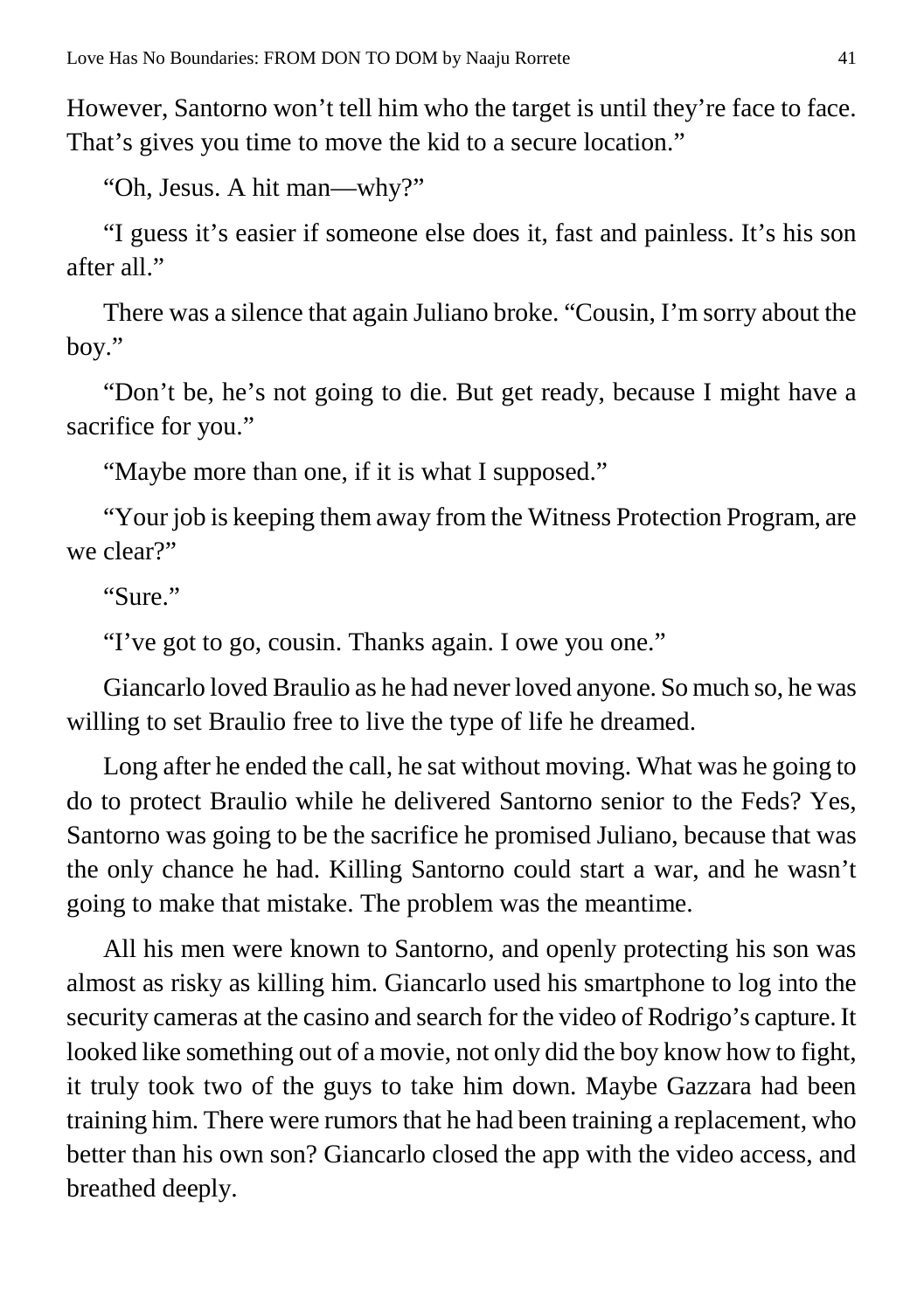The squeak of rubber-soled sneakers resonated in the empty clinic hallway, and a slender, tall figure came walking toward him. Rodrigo's smile was a total surprise. "I'm done. The doc said I'd live to fight another battle. What's next?"

Both of his hands were splinted. "What happened to your hands? And why didn't you say anything before?"

Rodrigo stood in front of him with a bored expression. "Those dudes that protect your bitch are tough-skinned. And why should I tell you anything you're not a doctor."

"How long do you have to have those on?"

Rodrigo raised his left hand. "This one, a couple of days, and I can take it off if I need to." He sighed. "But this one, I have to wear for at least a week, and it can't get wet." That was his right hand. He grinned and added, "I can hold my dick to pee with my left, but jerking off doesn't work right. I know because I tried. I'm going to miss my right hand a lot."

Giancarlo looked him up and down in shock. "Do you ever think or talk about anything else?"

"There is nothing more interesting that I know of. Do you have any suggestions?"

God, he was going to need patience with this one. "What else did the doctor say?"

"I got probed everywhere, except where I would have liked it." The smile on Rodrigo's face suggested the same place Giancarlo thought of. Well, two could play that game, and he had to find a way to get Rodrigo on his side.

"No prostate massage? No wonder you looked so disappointed." Giancarlo started walking.

Rodrigo followed him. "No, I'm not, because I'm going to get it in a better way."

"What do you mean?" Giancarlo kept going toward the exit.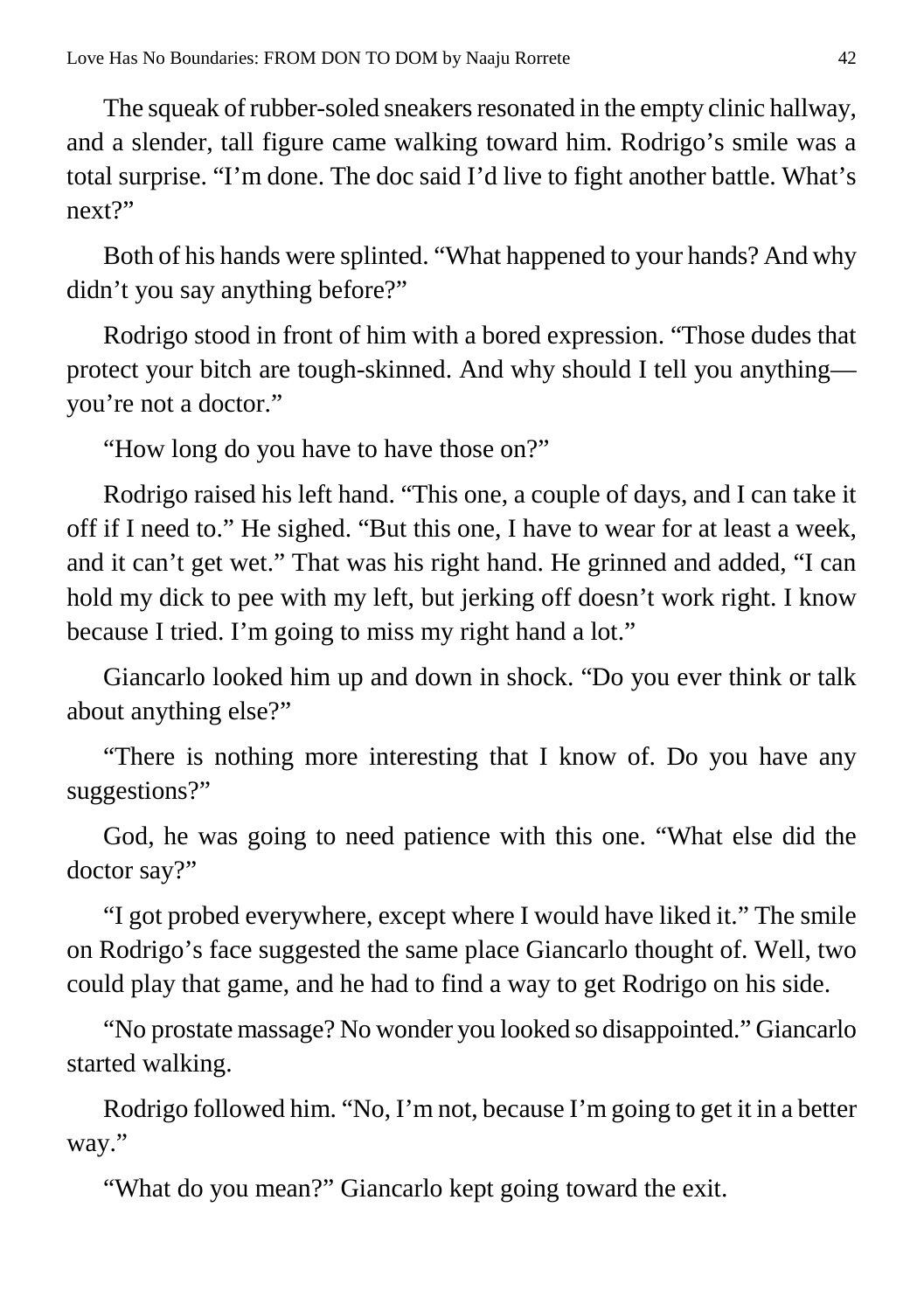"I had to sign those forms for the blood work you requested. A total waste because I'm clean, you could have asked me. Of course, you don't have to trust me. I wouldn't trust myself."

Damn! That Dr. Palmeari needed to learn who was the boss. Giancarlo made a mental note to remember this indiscretion the next time they discussed the clinic's budget.

He made an effort not to halt his steps. "It was just a preventative measure, Rodrigo. It will expedite your work placement."

"Really? Am I going to be working at a brothel?"

This time, he stopped and the boy almost crashed against him. "Rodrigo, don't push me anymore tonight because I have more important things to worry about right now."

"Well, I think you should know that I'm not going bareback."

"Me neither." Giancarlo regretted those words the minute he saw the younger one's grin.

Nico muttered an "ouch!" when he saw Rodrigo, but as soon as he looked at Giancarlo's expression he limited himself to opening the door for them, and went to wait for orders in the front seat. *That* was the type of discipline Rodrigo needed to learn, Giancarlo told himself before asking Luciano to take them to his apartment.

Then Braulio came back to his mind, and he knew who would protect him better. Even if he wasn't sure yet how far he could trust Rodrigo, he was the best option. A few people remembered him in their circle, and being closer in age to Braulio, nobody would find them hanging out together unusual, and in the same way, nobody would link Rodrigo to the Montefiore crew. But the most important part was that Rodrigo knew how to defend himself.

The fact that Rodrigo couldn't fight or hold a weapon at the moment crossed Giancarlo's mind, but he could get to know him better during the boy's recovery. He could assign Rodrigo to protect Braulio from Santorno and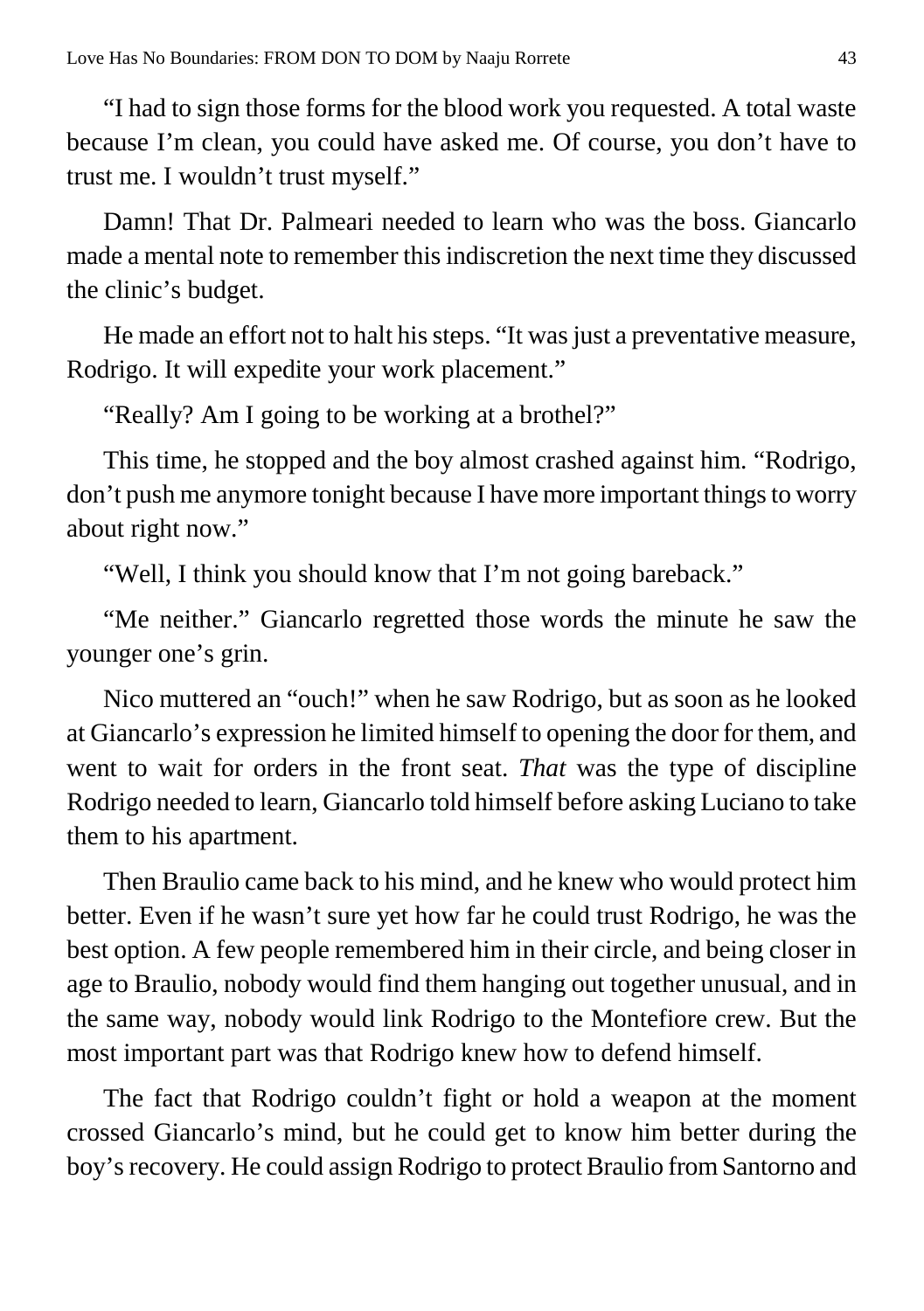any assassins sent his way. But who was going to protect Braulio from Rodrigo? There was no doubt that Rodrigo liked sex, and liked men.

Giancarlo needed to see them interacting before he would know if he could trust his innocent friend to Rodrigo. Maybe Nico would do a better job. Nah, nobody else would do. Giancarlo felt jealous of imagining anyone close to Braulio. He had been willing to let Braulio find the love of his life, but putting someone next to him that would simply use him and leave him heartbroken no, never that. He made up his mind and informed Rodrigo, "You'll be staying with me tonight."

"Where?"

"At my place. I have an apartment at Center City."

"Yeah, I remember your conversation with your grandfather. And after that, what's next?"

"I already have a job for you. I'll know for sure tomorrow morning."

\*\*\*\*

It was almost two in the morning by the time they arrived at Giancarlo's apartment. He asked Rodrigo not to make any noise, and for once he obeyed, maybe because he was exhausted too. The living room of Giancarlo's apartment looked cozy, three couches against each of the walls, with side tables and lamps, expensive fine art on the walls and a coffee table in the middle. At one end, a huge flat screen TV, and at the other end, panoramic windows showcasing the Philadelphia skyline.

Giancarlo checked the guest room, and when he saw it empty with the bed made up, he asked Rodrigo to wait right there. He rushed to his own room, and opening the door confirmed that Braulio slept in his bed. For once, this was a good thing. He told Rodrigo to stay in the guest room and then went back to his bedroom to lay down next to Braulio. They'd slept together before, but Giancarlo had done his best to keep the sexual play limited to mutual jerk offs and blowjobs. And kisses. They could kiss for hours. For Giancarlo knew that if he fucked Braulio, he would never let him go to live his dream gay life.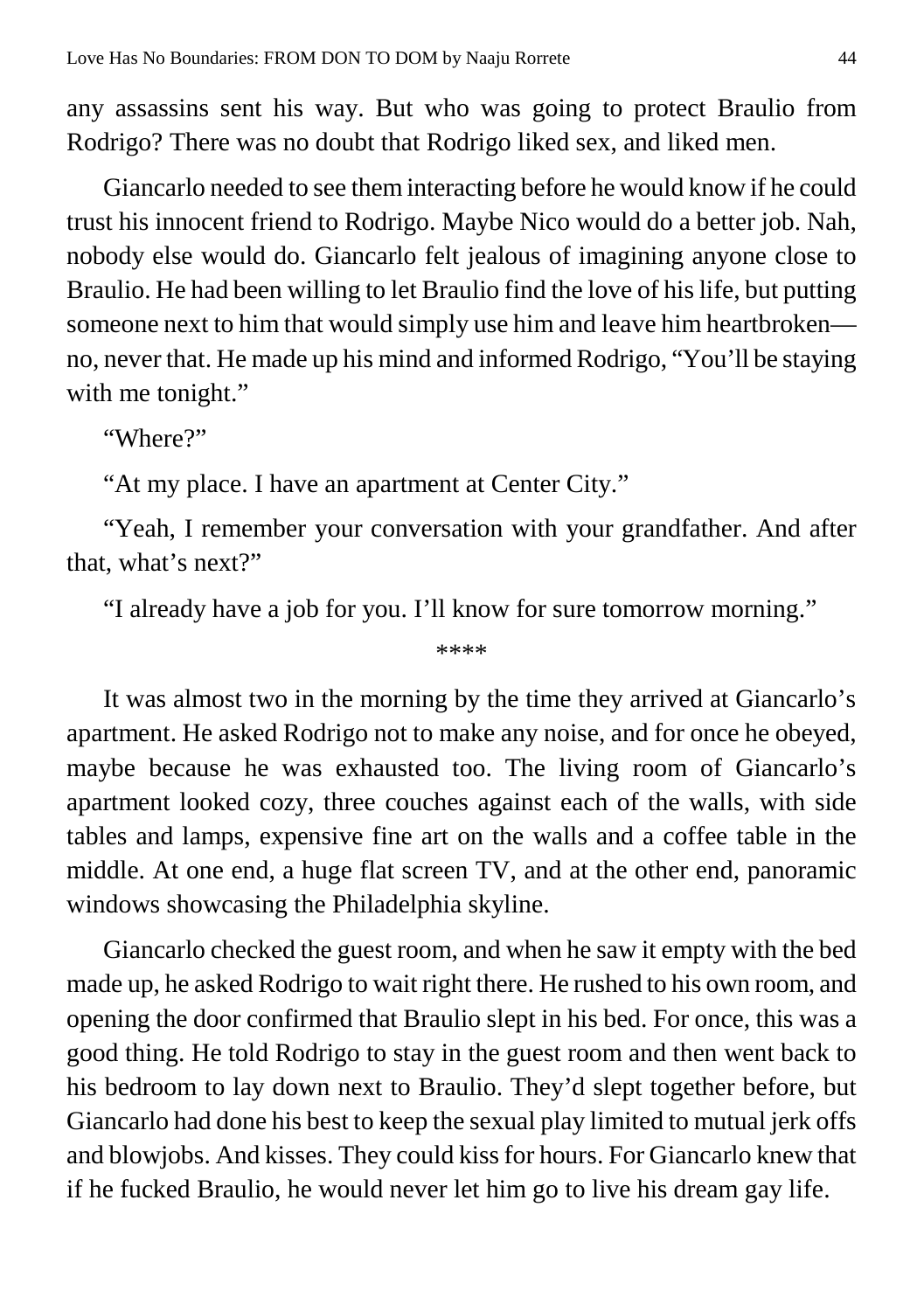As if they slept together every night, when Braulio felt Giancarlo's body on the bed he snuggled against him. He felt warm and welcoming. "You came back."

"Uh-huh. A friend of mine had a problem and needed a place to stay. So I brought him here." Giancarlo spooned Braulio's body.

"But what if he sees me?"

"It's fine. He's going to work for me, and you already know him."

"Do I?"

"He is Mario Gazzara's son."

"Sure, I remember him. He's a bully."

"Don't worry, I won't let you alone with him until I know he won't hurt you. Go back to sleep, we'll talk in the morning."

Giancarlo started dozing when a beeping sound announced he had gotten a text message. It was from Dr. Palmeari, and it simply read, *the boy is totally clean.*

Giancarlo put the phone down on the nightstand and cuddled against Braulio's tender body, inhaling his sweet smell and kissing the top of his head. Braulio was the closest equivalent to a boyfriend Giancarlo had ever had, but for the younger one's sake he'd always referred to their relationship as a friendship, deeply caring, but a friendship.

He had even encouraged Braulio to find a boyfriend, someone closer to his age who could go out with him and have a normal relationship. According to Braulio, he tried, but nobody got him the same way Giancarlo did, so he always came back.

They had known each other forever, but Giancarlo started noticing him during the family gatherings his grandfather insisted they attend. It was a way for all the members of their organization to know one another. It didn't guarantee loyalty, but his grandfather thought it would help to make some sort of bond among them all, preventing the frequent betrayals that plagued their organization lately.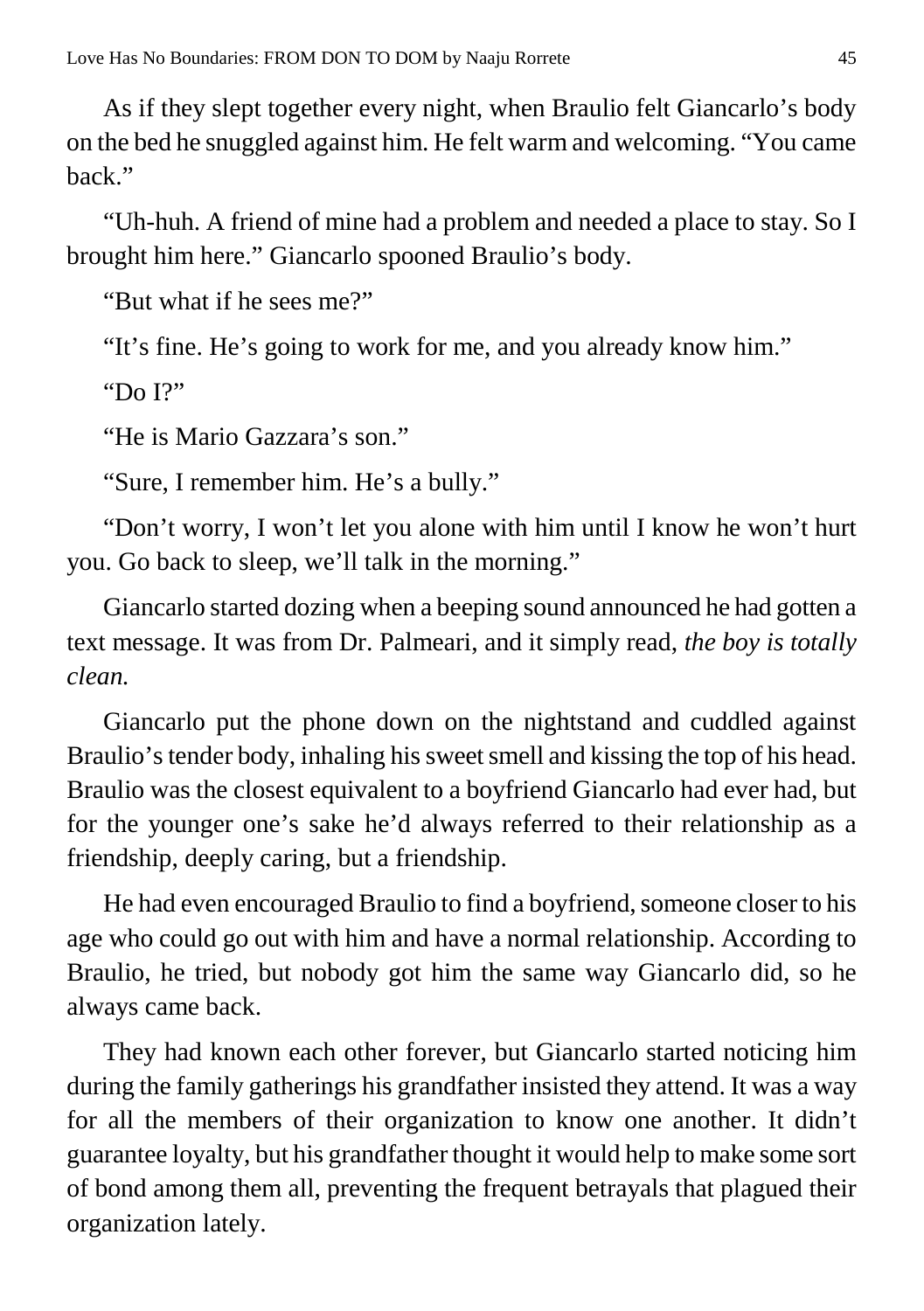Santorno had always come with his only son, and they always got everybody's attention because the father would smack the boy for anything, or scream at him. Sometimes Santorno's actions were more violent than others. On a couple of occasions Giancarlo had begged his grandfather to intervene. But he refused, because it was the man's child. He was trying to discipline him. However, as Braulio grew older, the violent episodes didn't stop. At one point, the older Montefiore told Santorno to control himself, or he would not be welcome anymore.

The public abuse stopped, but obviously continued in private.

Braulio brought a light of hope to Giancarlo's life in one of the worst moments—right after his parents were killed, and Claudio got married. Braulio had been there for him with his warm smile, his comforting words, his presence. Giancarlo couldn't let him down. On the other hand, Braulio dreamed of having a normal relationship with a gay partner, even marriage, and acceptance, the joy of living in a community without spite.

And Giancarlo believed that Braulio could have those things, alone. Unlike him, Braulio didn't have responsibilities or people to protect. What Santorno called his son's weakness served to prevent him from getting involved in the family businesses—the illicit and the legit ones. So, in a way, Braulio was free to do what he wanted. On another hand, his father would never let him go and do anything that could shame the family name. Santorno would rather have Braulio killed.

Giancarlo opened his eyes in the dark and muttered, "Not on my watch."

\*\*\*\*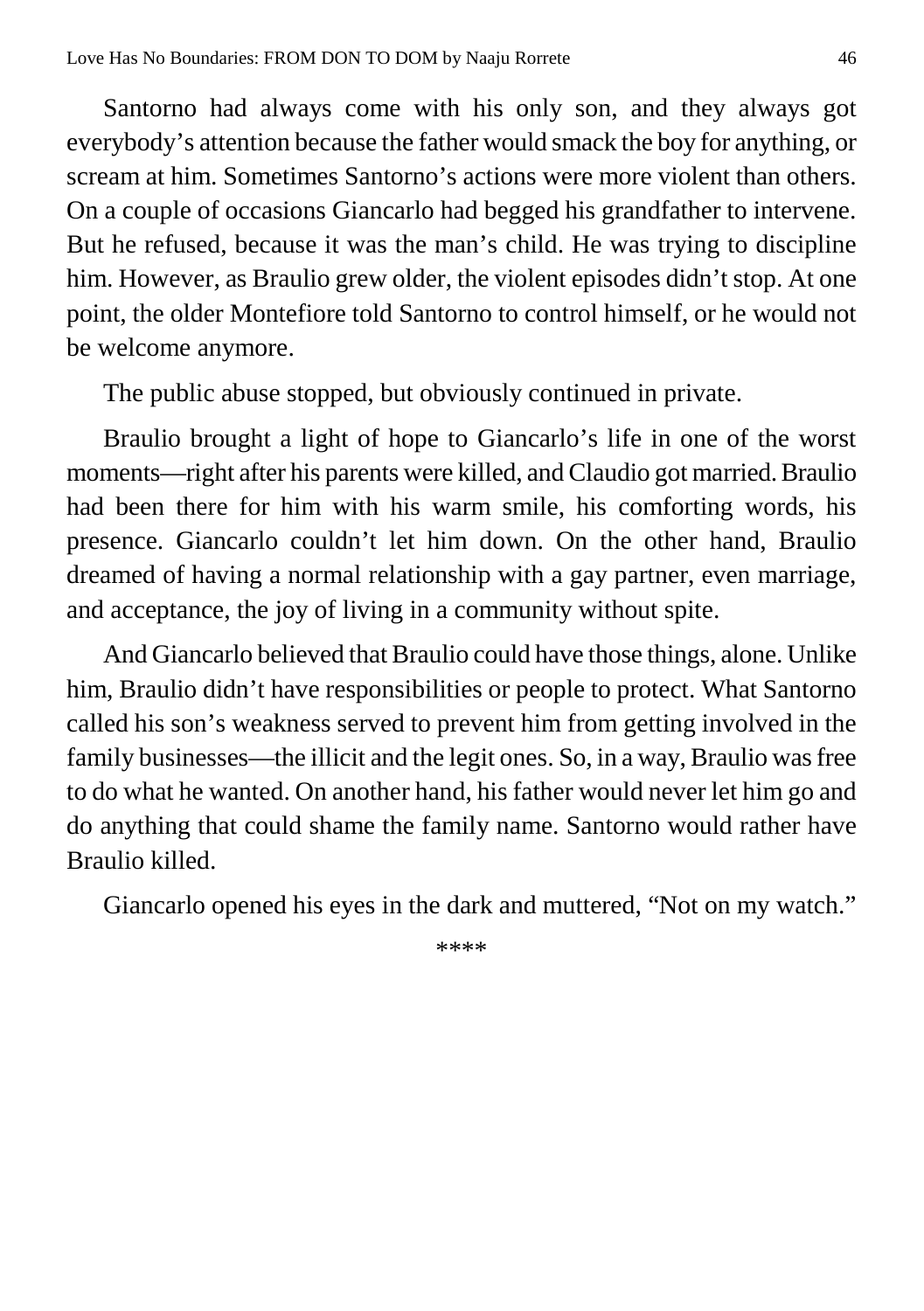# CHAPTER 6

Rodrigo did not use the bed in the room Giancarlo assigned to him. He sat on one of the living room couches all night, and at some point fell asleep for a couple of hours. He'd lied when he told Giancarlo that he didn't have a home. He did, but it was far away from the city and he didn't want anybody to know about it. It had been one of his father's hideouts that Rodrigo had kept, hoping his dad would escape one day. The hope thinned as time passed. It wasn't as luxurious as this apartment, but it was all his.

When the boss said he was taking him to his apartment, he pictured a nice place, but the apartment turned out to be a duplex penthouse with rooftop swimming pool included. Rodrigo had discovered it when he opened a glass door to see the Philly skyline better. He spent most of the night watching the moon dance against the artificially blue water.

So, Giancarlo didn't want him for sex after all, because he had someone else. Rodrigo didn't miss that somebody was sleeping with him in the main room. But his glance had been too brief to know who it was. Somehow, the idea bothered him. He wanted those big hands touching him in different ways than they had done up until now.

Something in Giancarlo's eyes invited him closer—so mature, and so young at the same time. Rodrigo wanted to be near him, but he also needed to be by himself, to understand what the hell had happened. He'd always been picky about who he fucked, and he refused sugar daddies all the time, because he loved to be free. But upon meeting Giancarlo again, he wanted to chain himself to him.

Rodrigo had heard so much about Giancarlo since he was a child, but he never expected to find him attractive. Yes, he knew that he was young, his father had complained at first of having to follow Giancarlo Montefiore's orders, but later had started to praise the young man, saying that he was as smart as his grandfather. One of the few men of honor born in his generation.

Mario Gazzara had never told him if Giancarlo had anything to do with his downfall; Rodrigo just assumed he did, because he was the acting boss.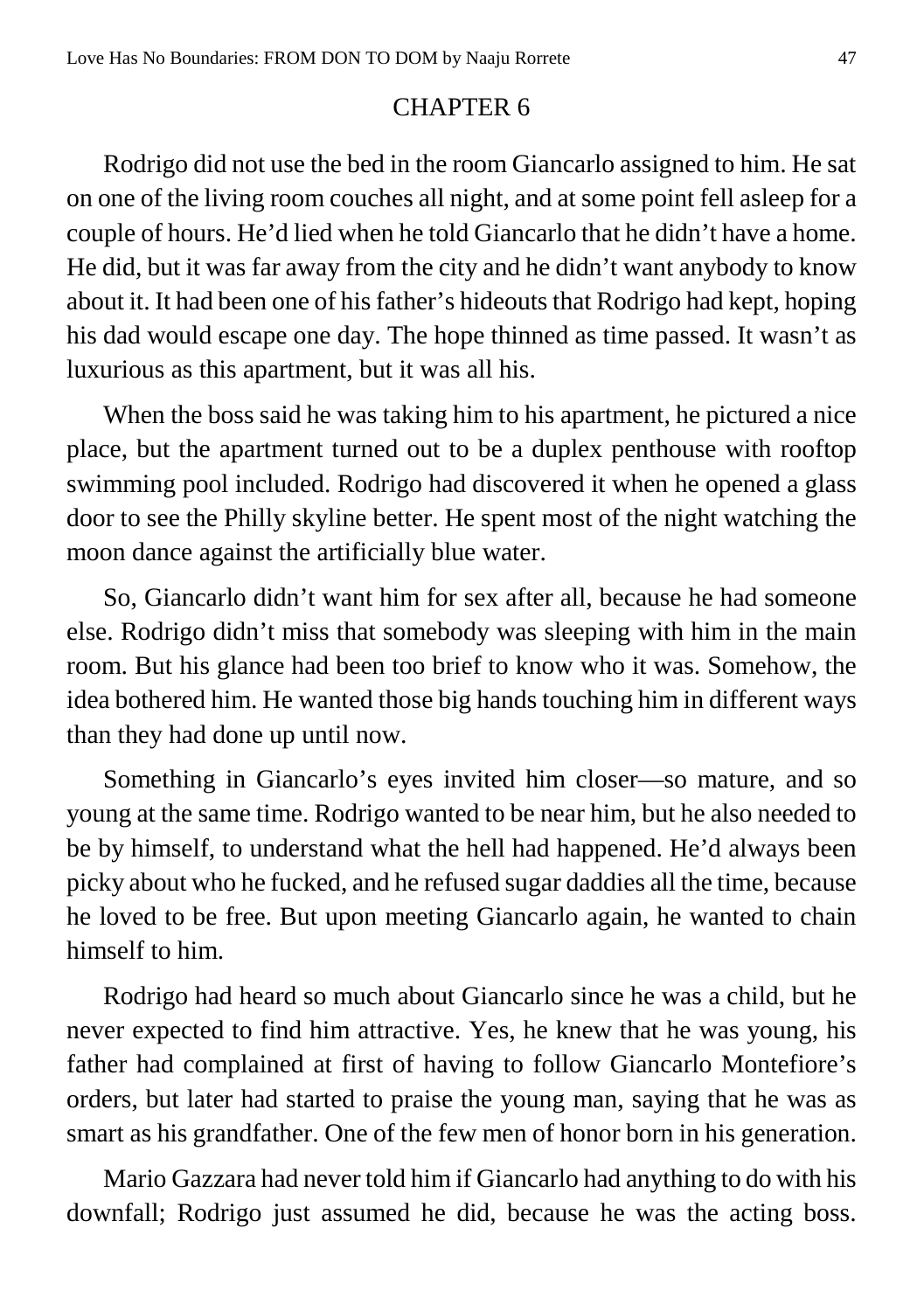Whatever Giancarlo might have done, he'd redeemed himself tonight. Well, he'd certainly changed Rodrigo's life forever, and he had no idea of what he'd gotten into.

Rodrigo had always been a rebel, he would do the contrary of what he was ordered just because he felt like it, and he would never do as he was told. His mother put him on the street when he was fourteen because she couldn't control him, and even if it had been hard, he never regretted it, and he managed to survive. Not for a second did he stop being rebellious, and he'd never followed anybody's will, or felt the need for it.

Until tonight.

For the first time in his life he wanted to please someone to the point that he would do anything Giancarlo asked. The memory of Giancarlo's spanking drew a slow smile to Rodrigo's lips.

\*\*\*\*

The next morning, Giancarlo took the opportunity while Braulio was taking a shower to talk with Rodrigo about the bodyguard job. "Of course, it will start after you are recovered. In the meantime, you will have to stay with him inside the apartment."

"And who is he?" It was the third time Rodrigo asked the same thing. Giancarlo supposed it had to do with the fact that his charge was male. Couldn't he wait to get his hands on him? Giancarlo finished setting the breakfast table and asked, "Do you remember Santorno's son?"

"The punching bag?"

Giancarlo looked at him hard for a few seconds, and Rodrigo said, "Okay, I'm sorry. Yeah, I remember him, I don't remember his name, but the fact that his father was always punching him around is hard to forget."

"Yes, and you have no idea of what that does to a person."

"Father or not, if someone treated me like that, the man would get something back from me." Another hard look from Giancarlo and Rodrigo quickly added, "At a minimum, I would have run away long time ago."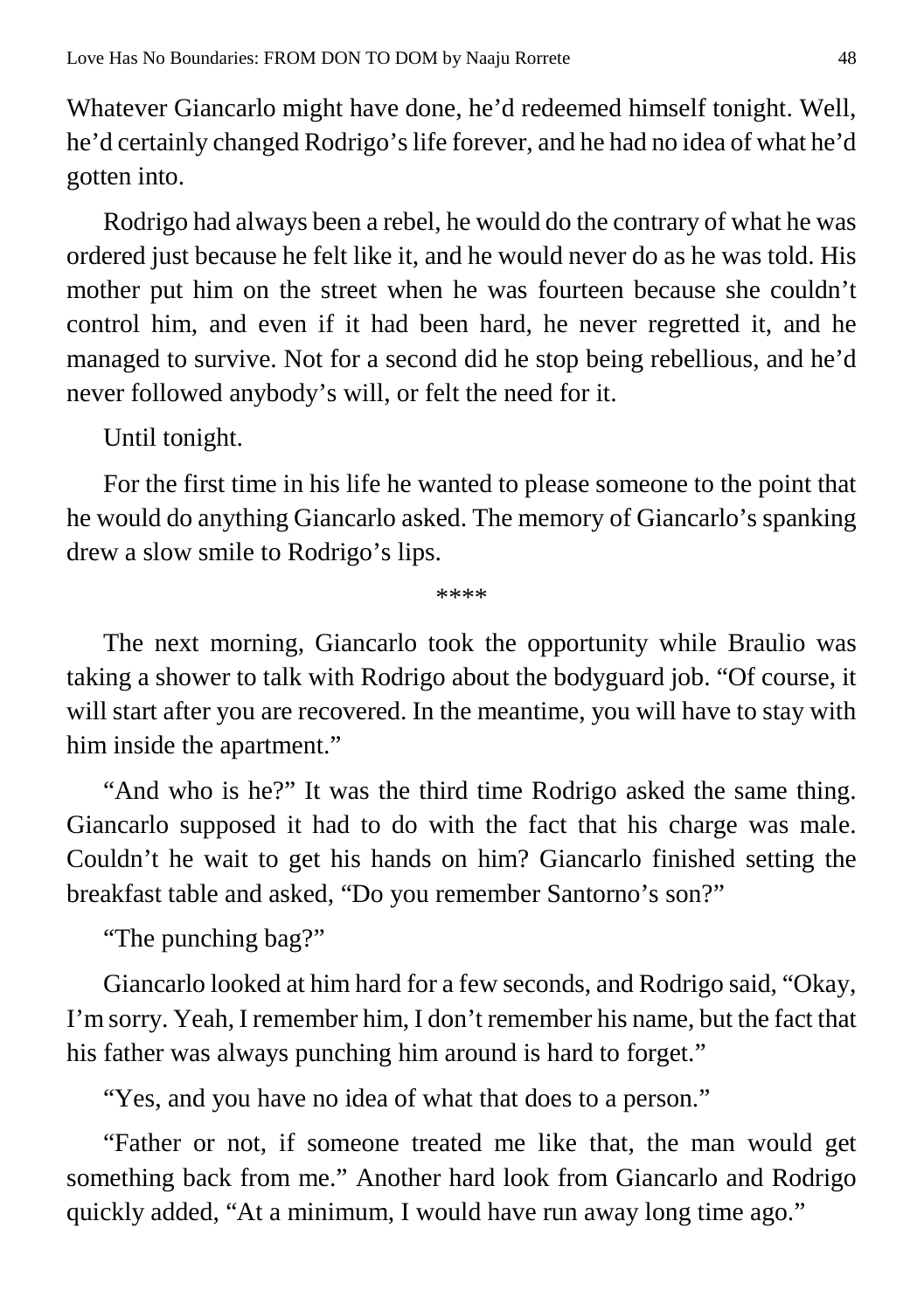"Well, not everybody is like you, Rodrigo. Besides, I bet that most of your confidence comes from the fact that Mario always treated you well."

"Well, that's true."

"We both had good fathers, and even though I didn't agree with mine on everything, I'm still proud of him."

"What's his name? I mean the punching bag's name?"

Giancarlo sighed. "Braulio."

Rodrigo said, almost to himself, "How could I forget a name like that? Anyway. So you need me to protect this Braulio person? Is he your lover?"

Giancarlo smirked and answered, "None of your fucking business."

"Hey, that's not fair."

"See how it feels when you get that type of answer?"

"You want me to risk"—Rodrigo used his splinted hands to emphatically gesture at his own body—"all of this, protecting that boy, and you aren't even telling me why?"

Giancarlo tried to ignore the shape those hands showcased. "Because it's the right thing to do. What would your father do in the same circumstances?"

Rodrigo ignored the question but said, "I miss him, you know."

"I understand."

"No, you don't." The bitterness in Rodrigo's voice touched Giancarlo in an unexpected way.

"Listen, there was no point in the whole family going down. Your father knew that if he were the only one in jail, business would continue as usual. And that my family would protect yours."

Rodrigo turned around as if he were to leave the kitchen. "I'm tired of your fucking mantras, dude."

"Mantras?"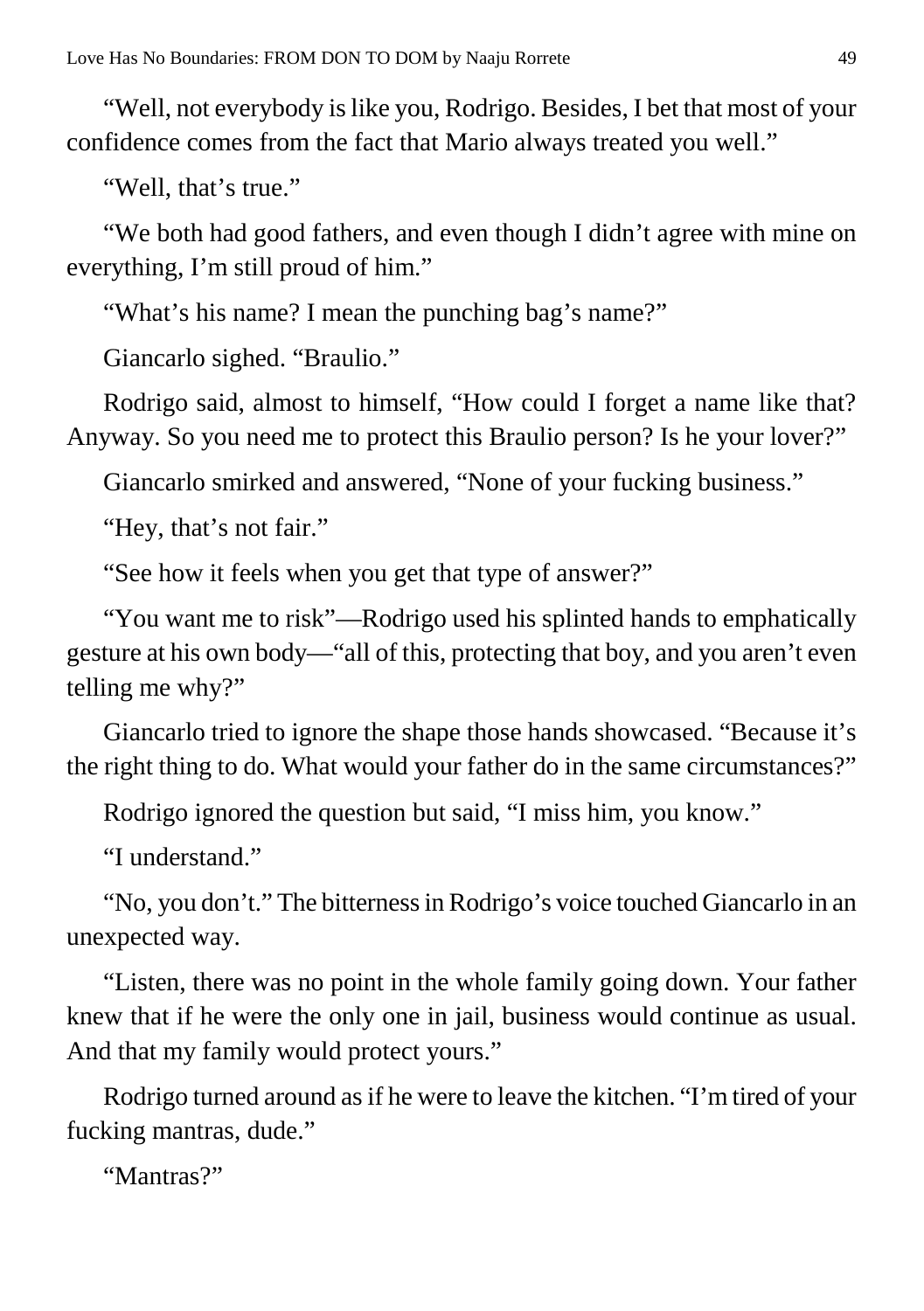He turned back. "Honor, respect, and family. You keep saying those words over and over, but the truth is that all of that is a matter of convenience."

"You are going to be paid well for the favor. And I'm even considering forgetting your debt to us."

"Debt?"

"Yes, all that damage you caused at the casino."

"In that case, deduct it from my pay, I don't want charity." Rodrigo squinted at him. "Where is the cash?"

Giancarlo opened a briefcase containing thousands of dollars and placed it on the kitchen counter. Rodrigo pulled it to his side and picked up a few bills, holding them up against the light coming through a nearby window.

"Do you think I would give you counterfeits?" Giancarlo grumbled.

Rodrigo shrugged. "I've known you all my life, but the truth is I don't really know you."

"That's more cash than you'll probably ever see in your life."

"You're underestimating me again. You know, I have ambition. This is just the start of a very lucrative career."

"Rodrigo, I hope you're not planning on blackmailing me later."

"I'm not stupid. I know that this can buy a few kills without a body left behind for evidence." He smiled and stepped toe-to-toe with Giancarlo. "However, I'm going to cut a different kind of deal with you."

"You want more money?"

"No. I want you." Rodrigo looked him up and down. Slowly. "But you know that already. I want you to want me. I want to be your submissive, Boss."

"You and your kinks," Giancarlo sighed. "Rodrigo, I'm not into leather."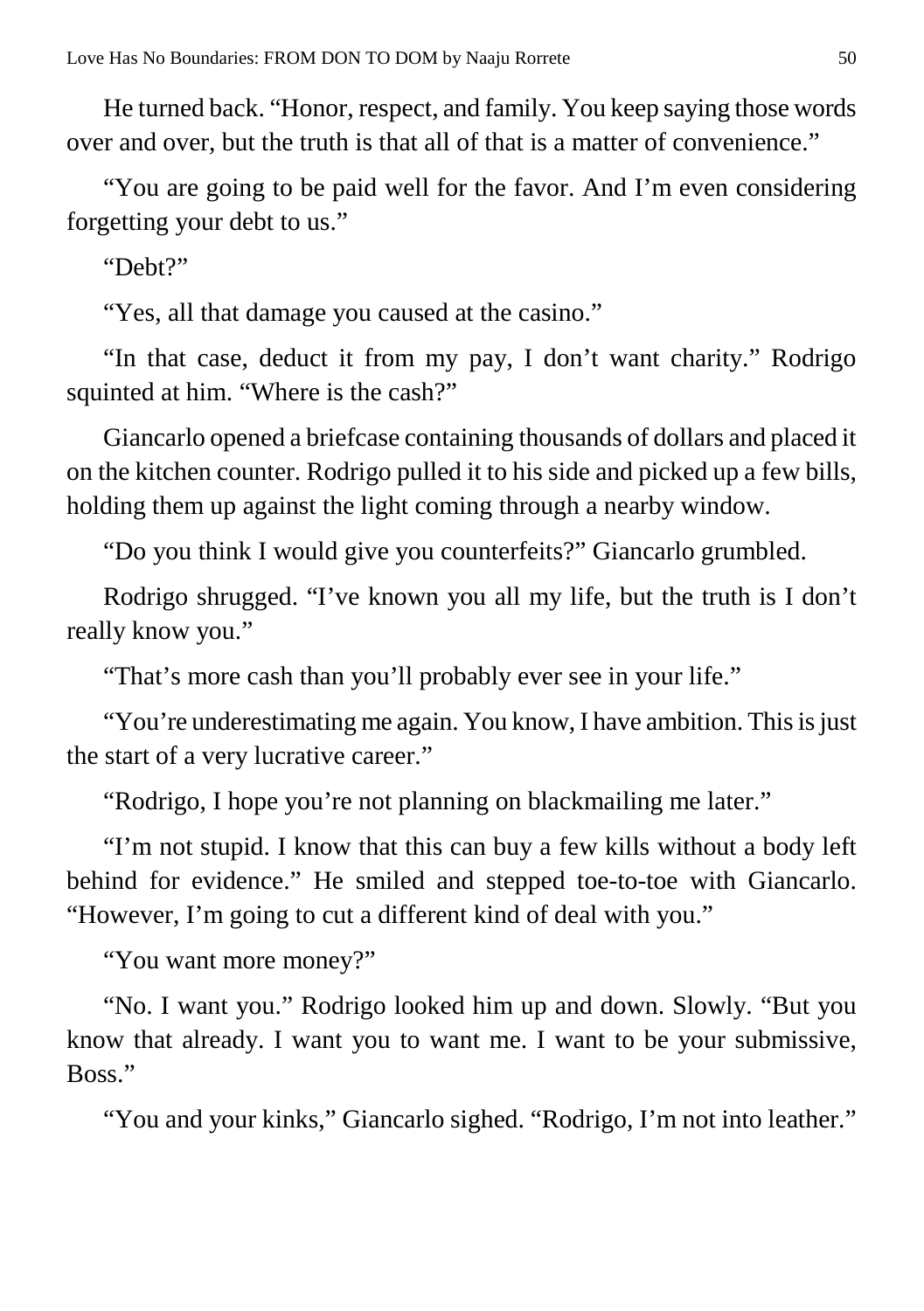"*Our* kinks. Because I know you like it too, or at least, your cock does. You're a natural, Boss." The way he said the word *boss* sent all types of sensations throughout Giancarlo's body.

While Giancarlo tried to control that cock of his, Rodrigo closed the briefcase and said, "By the way, I'm taking the cash too. You know, working expenses."

"So, you still have that fantasy of being spanked and fucked afterward?"

"Hold on. That was then, the other night—we'd just met again. Now, I want more of you."

"Fine. Do you want a whole night? I can do that, no problem."

Rodrigo shook his head slowly and Giancarlo asked, "A whole weekend? That can be arranged."

"I want more."

"What exactly do you have in mind, Rodrigo?"

Again those dark eyes evaluated him before Rodrigo sighed and said, "I'm a natural born rebel. I love to do the opposite of what I'm told, and I hate to follow orders. I want to see if I can submit to someone. You might have what it takes to make me a submissive. If you succeed, I want to be with you for a while."

The idea pleased Giancarlo, too. "Okay, I'll do it, but you have to keep Braulio safe, at least until this issue is dealt with."

"What is this issue and how are you going to deal with it? If I'm going to be his bodyguard, I have to know, right?"

"The main problem is that Santorno has a contract on Braulio. He hired someone to kill his own son."

"I told you he was going to kill me!"

Braulio stood in the kitchen doorway, and after the initial surprise of seeing him there, Giancarlo crossed the distance to pull him into his arms. "No, he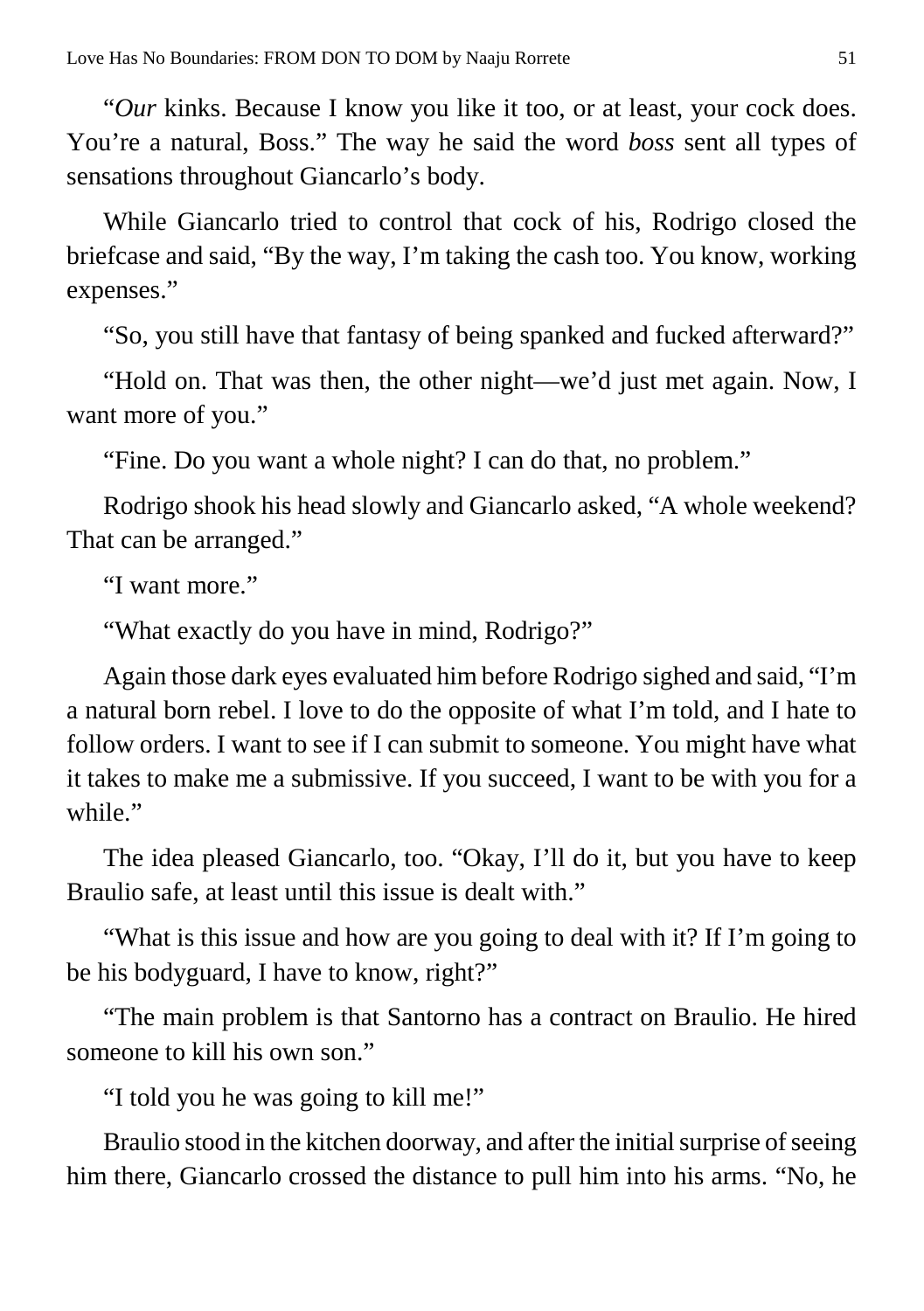will not kill you. I will protect you, and we were talking about that this very moment."

He placed his hand on Braulio's shoulder and gently walked him forward until they stood in front of Rodrigo.

"So this is your friend." The blue eyes looked Rodrigo up and down with distrust.

"Braulio, you know him from years ago. Remember those hunting trips we took with all the guys, back when you were kids?"

Braulio nodded and Giancarlo continued to explain, "This is Gazzara's son, Rodrigo." He turned toward Rodrigo and said, "This is Braulio Santorno, I'm sure you remember him, right?"

Rodrigo laughed, and moaned when, apparently, his lips hurt. "Of course? How could I forget the punching bag?"

Of all the things Rodrigo could have said, that was the one Giancarlo never expected. "Rodrigo!"

Braulio looked Rodrigo up and down again, and said, "Yes, Rodrigo, I do remember you. Welcome to the club. It's obvious someone has been punching you around, too."

*Where did that come from,* Giancarlo wondered. He'd never heard Braulio talk that way before.

Rodrigo raised both arms in a peaceful gesture. "I didn't mean any offense, dude. Back in the day, your old man used to beat the hell out of you, so we joked about you being a punching bag."

"You all were so insensitive back then. A bunch of bullies." Braulio clearly recalled those days with discontent.

And Rodrigo didn't comfort him either. "Don't get any illusions that we changed. I just saw Nico and Luciano, and they're the same bad-asses as usual." Rodrigo walked out of the kitchen as if the matter was settled, and headed to the living room.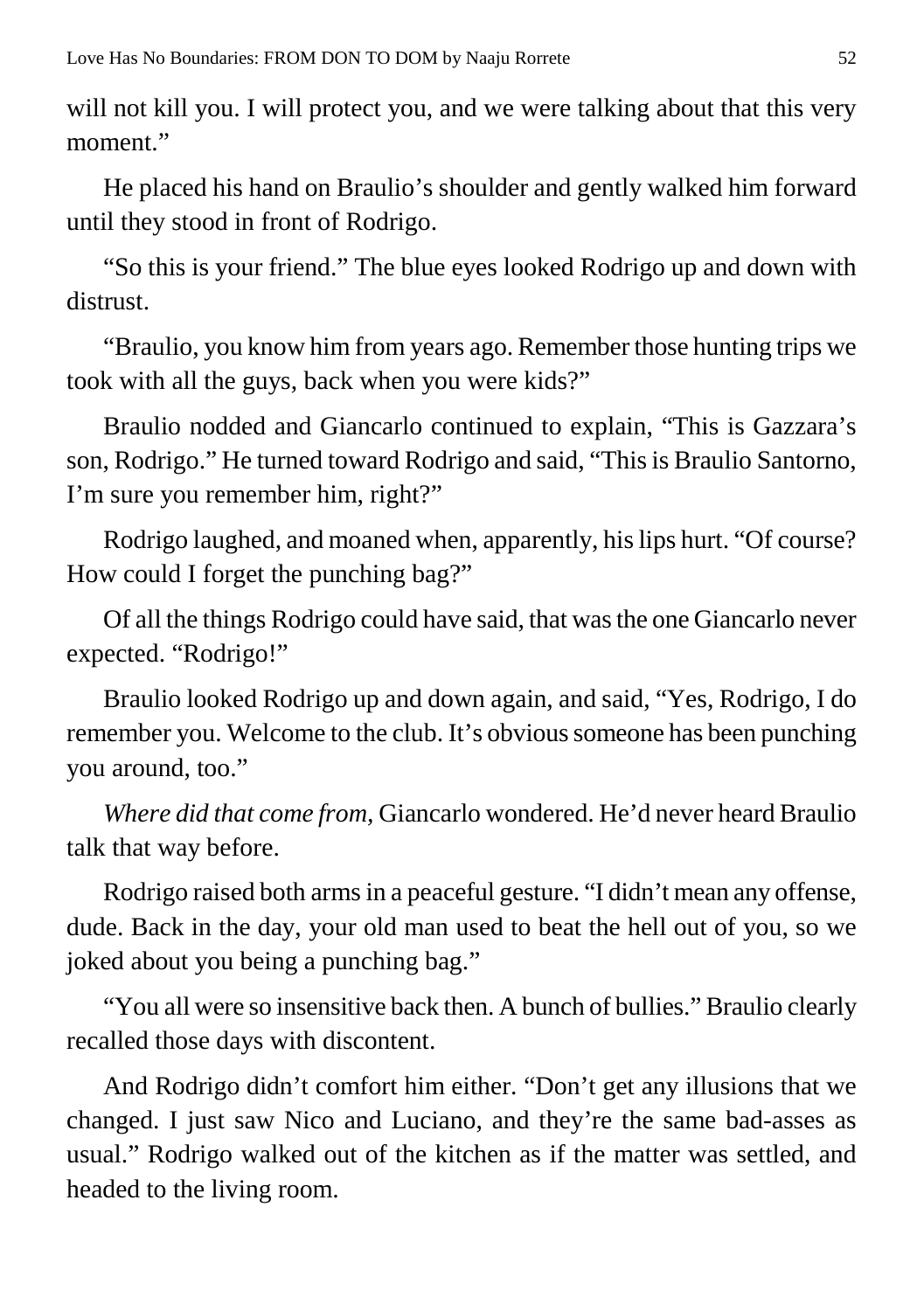To Giancarlo's surprise, Braulio followed him, asking, "So you're hanging around here now?"

Giancarlo joined them in time to heard Rodrigo's answer. "I'm more like a prisoner, dude. The boss over here doesn't know what to do with me."

Braulio frowned as if he were trying to figure out what Rodrigo was talking about. The other young man kept talking, accompanied by his usual hand movements, while he contemplated the suite. "On second thought, I don't mind being a sex slave in this type of place." He sat on the sofa and placed his feet on the coffee table.

Braulio repeated the words like he was in a trance. "Sex slave? That doesn't sound right."

"Well, after seeing you, I don't have much hope he will ever touch me. Who would care about someone like me when he has someone like you as a plaything?"

Braulio turned to Giancarlo with wide eyes. "What's he's talking about?" Before Giancarlo could answer, he added, lowering his voice, "Is he high?"

Giancarlo nodded.. "Yes, high on problems and he keeps adding them up."

He closed the distance to Rodrigo and said, "Stop being a bother, if you annoy me enough I might do something you will regret."

"Will I get another spanking?"

This time Giancarlo didn't find it amazing at all. "Rodrigo, drop the act. You're not really a prisoner, but if you walk away, don't count on my protection. Remember that Claudio is still mad at you."

That interested Braulio. "Does he have a problem with Claudio?"

Giancarlo answered, "Yes. Big time. Claudio almost kill him last night, although he denied it later, but I wouldn't discount a vendetta."

Braulio smiled and sat next to Rodrigo. "In that case, welcome aboard. Claudio's enemies are my friends."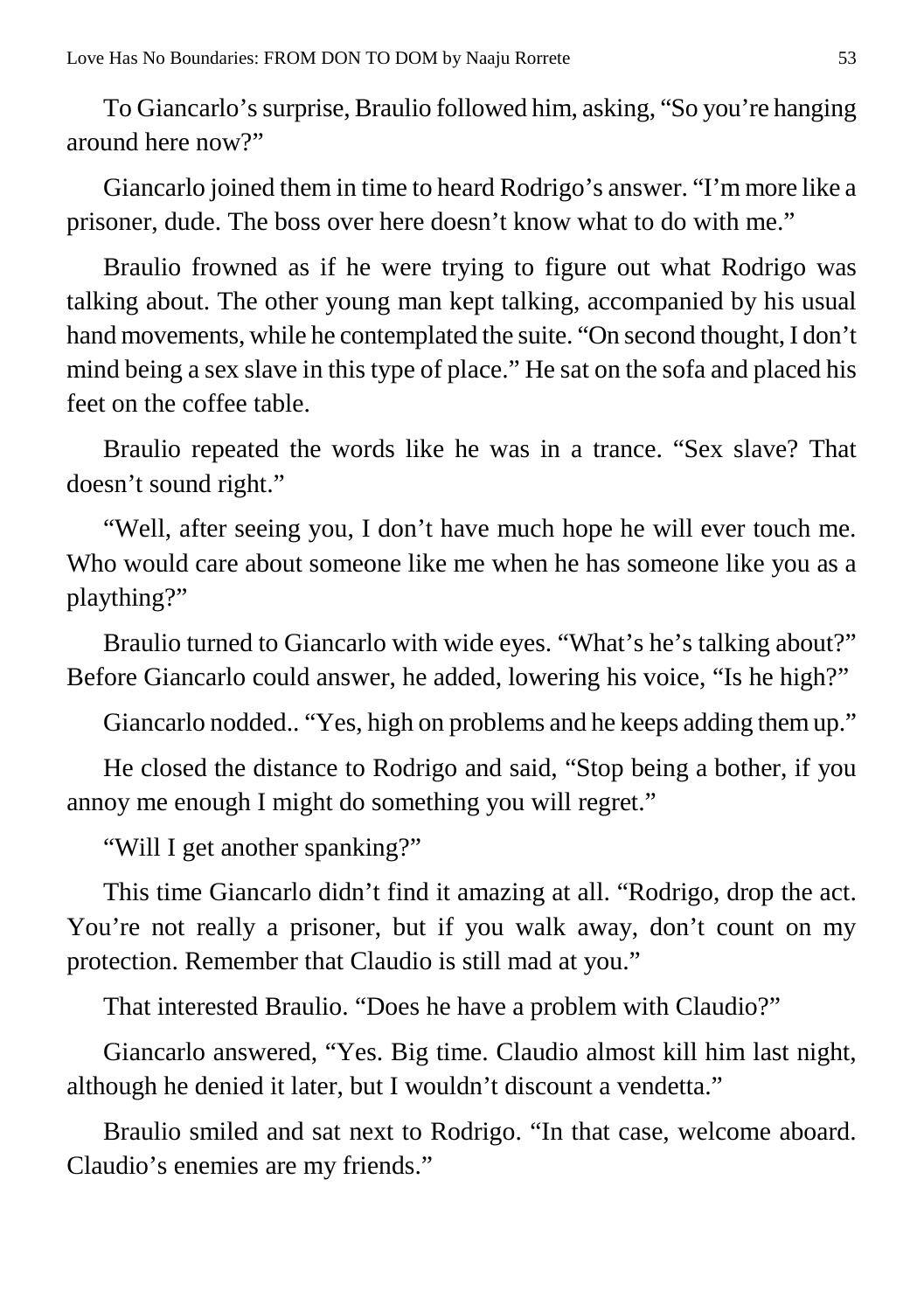That was the *last* thing Giancarlo expected to hear from Braulio. And Rodrigo seemed pleased. "Oh. Thanks. It's nice to see you again… Braulio." The *punching bag* nickname lingered in the air.

"Great, you guys are friends. Now, let's eat breakfast," Giancarlo told them.

"Boss, I'll take the deal." Rodrigo's expression was the most serious he'd seen in him.

"Good for you. I'll honor my part too."

"Which deal?" Braulio asked.

"I'm your new bodyguard," Rodrigo announced proudly, and Braulio demanded, "You and how many more?"

"You'll see when the time comes, but if you insist on knowing my credentials, let me tell about that time when…"

Giancarlo walked back to the kitchen, wondering how was he going to survive a few days with these two in the same place. A series of activities that Rodrigo would approve of ran through his mind, and he smiled to himself. Yeah, why not? A plan started forming in his head, his priority that the young men would forget past encounters and bond as fast as possible. The hope that Rodrigo inherited some of his father's loyalty would be the base of Giancarlo's agenda.

\*\*\*\*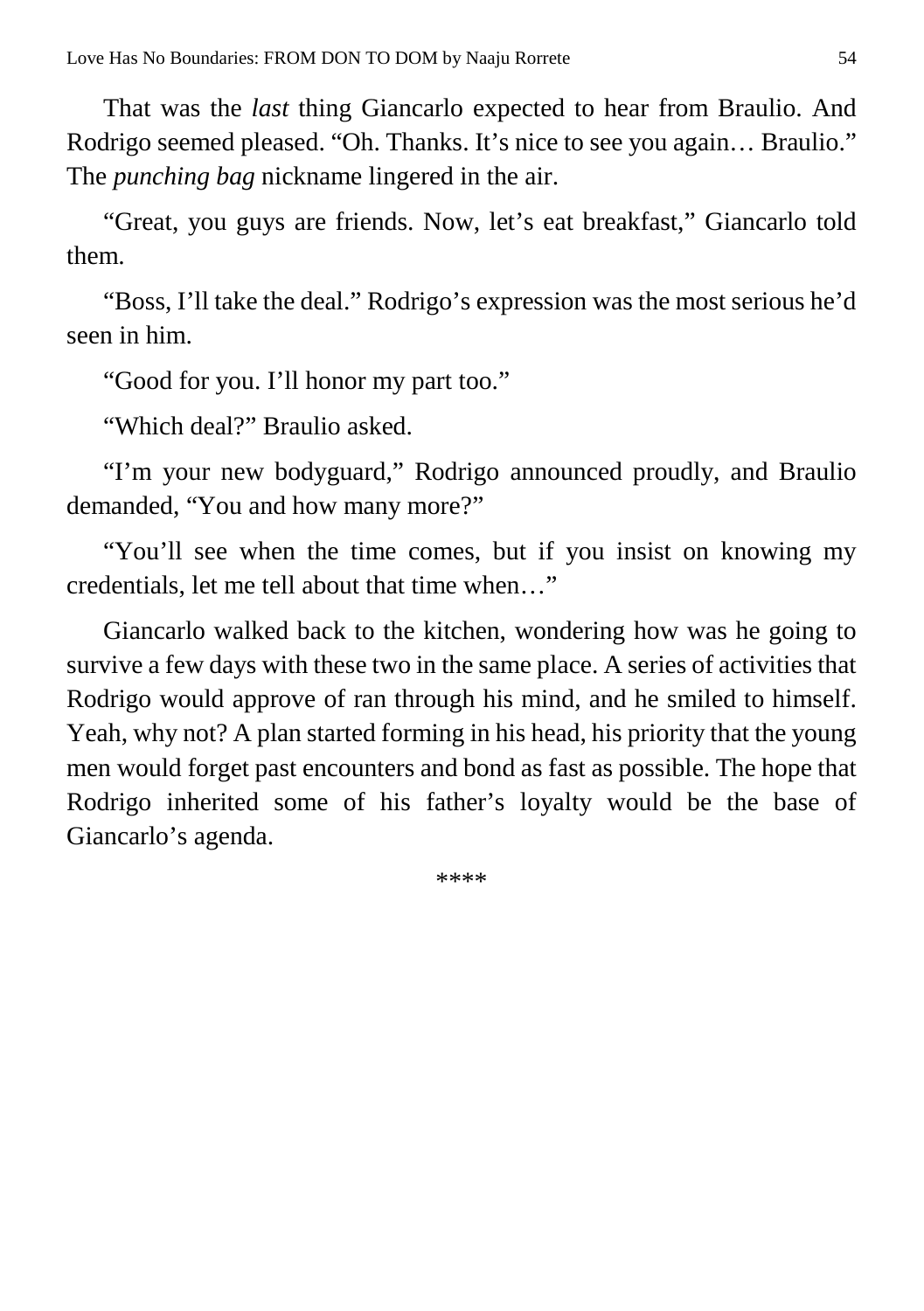# CHAPTER 7

The three of them were outside, wearing nothing but swimsuits, relaxing next to the private rooftop swimming pool at Giancarlo's penthouse. As long as Braulio was at Giancarlo's place, he was safe. Even if Santorno found out where his son was, he would know better than to attack him in the middle of Philly.

After much discussion, they agreed that once Rodrigo's hands healed, the boys would go to a cabin that Rodrigo's father had somewhere in the Lehigh Valley. Nico would drive them out there, and nobody else would know the location. As nice as it was to relax by the swimming pool, Giancarlo wanted the whole thing over with, because the sexual tension among them was rising to new levels. Rodrigo could provoke merely with his presence. Even if it had been only two days, Giancarlo felt it had been a whole week of controlling his desires. And Braulio was being affected too.

Point-blank, Braulio asked him, "Will you make love to me while he watches? Would you like that?"

"Where did that come from, Braulio?"

"I have noticed how you guys look at one another, and you've never looked at me that way." Braulio alternated continually from jealousy to wanting Rodrigo to himself, and because of his lack of experience, it was easy to guess his feelings.

"Did Rodrigo suggest that to you?" Giancarlo asked as casually as he could.

"No. It's my idea. Believe it or not, I have a brain. And I can be naughty, too."

"Hey, come here." Giancarlo pulled him over to him. He slanted his face and took Braulio's lips between his. In no time, those lips separated to receive his tongue. They kissed for a while, and Braulio calmed down, or at least that was what it seemed like.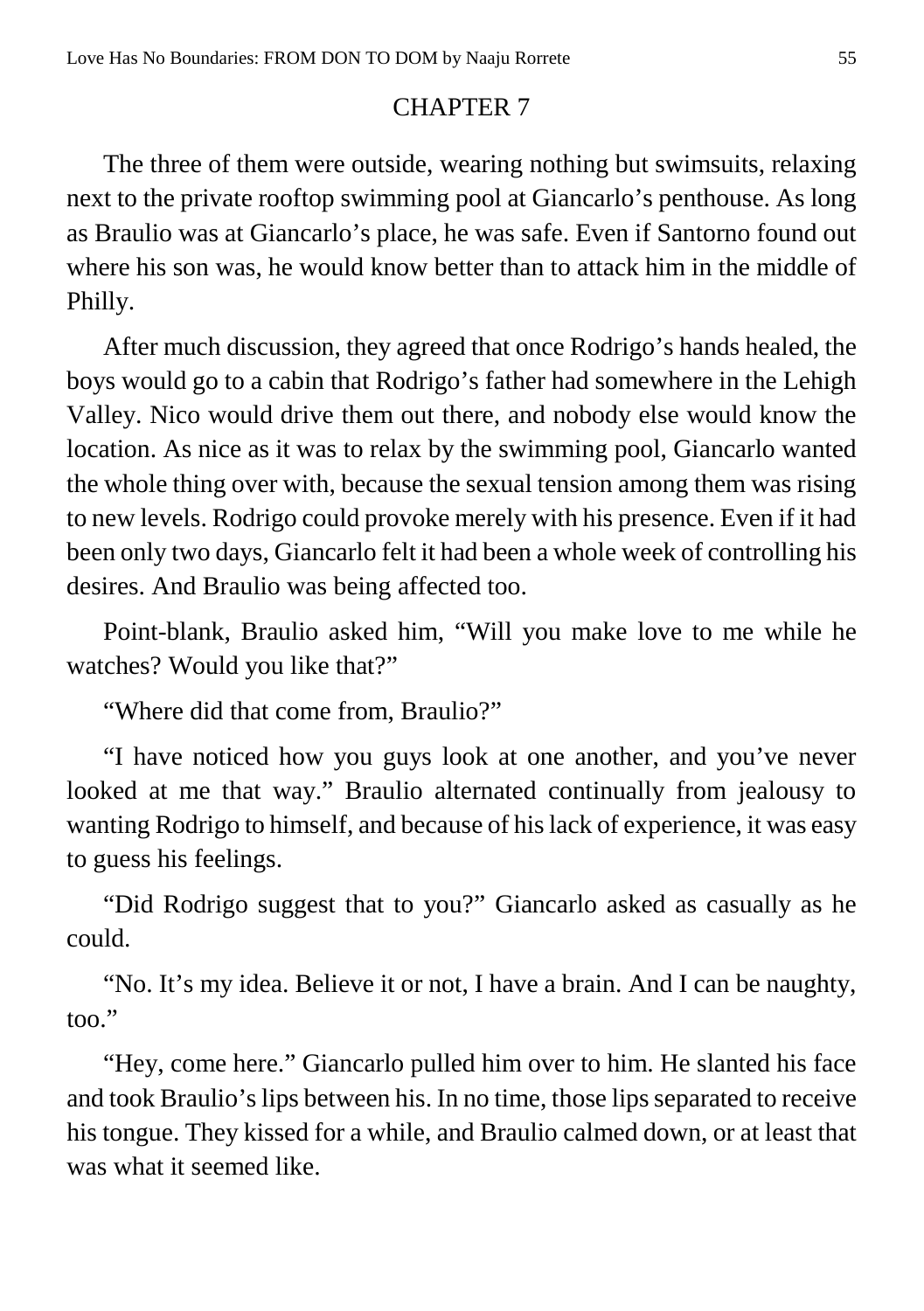For a few minutes afterward, Braulio snuggled against Giancarlo, but he kept watching Rodrigo. "Giancarlo, if we make love in front of him, he will know that you belong to me, and stop provoking you."

Make love? Until now it had always been having sex, and what he'd done with Claudio or Angelo never included the word love. They didn't even kiss. Maybe that's why he liked to kiss Braulio so much, but Giancarlo had always stopped after getting Braulio off using his hands or his mouth. The shy question struck him the wrong way. What was so wicked about Rodrigo? He'd had many chances to take Braulio completely and had always controlled himself.

What was it about Rodrigo that drove him nuts?

Giancarlo sighed. "If we do anything sexual in front of him, he will more than likely join us."

He studied Braulio's reaction, how he looked from Rodrigo's lean body back to him.

"And isn't that what you wanted when you brought him here?" The words were strong, but the tone meek.

Giancarlo tried to find the right answer to that, and then Rodrigo, who had skinny-dipped since the first day, staying in the shallow end of the pool because he couldn't swim, walked toward them.

"You two, stop showing off, because I'm getting hard." As if Rodrigo's cock heard him, it rose towards his belly right in front of them.

Rodrigo begged. "See? Are you going to leave me like this again?"

"Rodrigo, why don't you wait until your hands heal before doing anything sexual?" Giancarlo teased him.

"My tongue and my ass are perfectly fine. I learned a long time ago how to take a beating, and I've had worse."

Rodrigo placed a towel a few feet from them, and lay on it. He rubbed his cock against the towel frantically, the still reddened flesh of his exposed ass moving as if he were fucking someone. "Damn it, if I could only use my right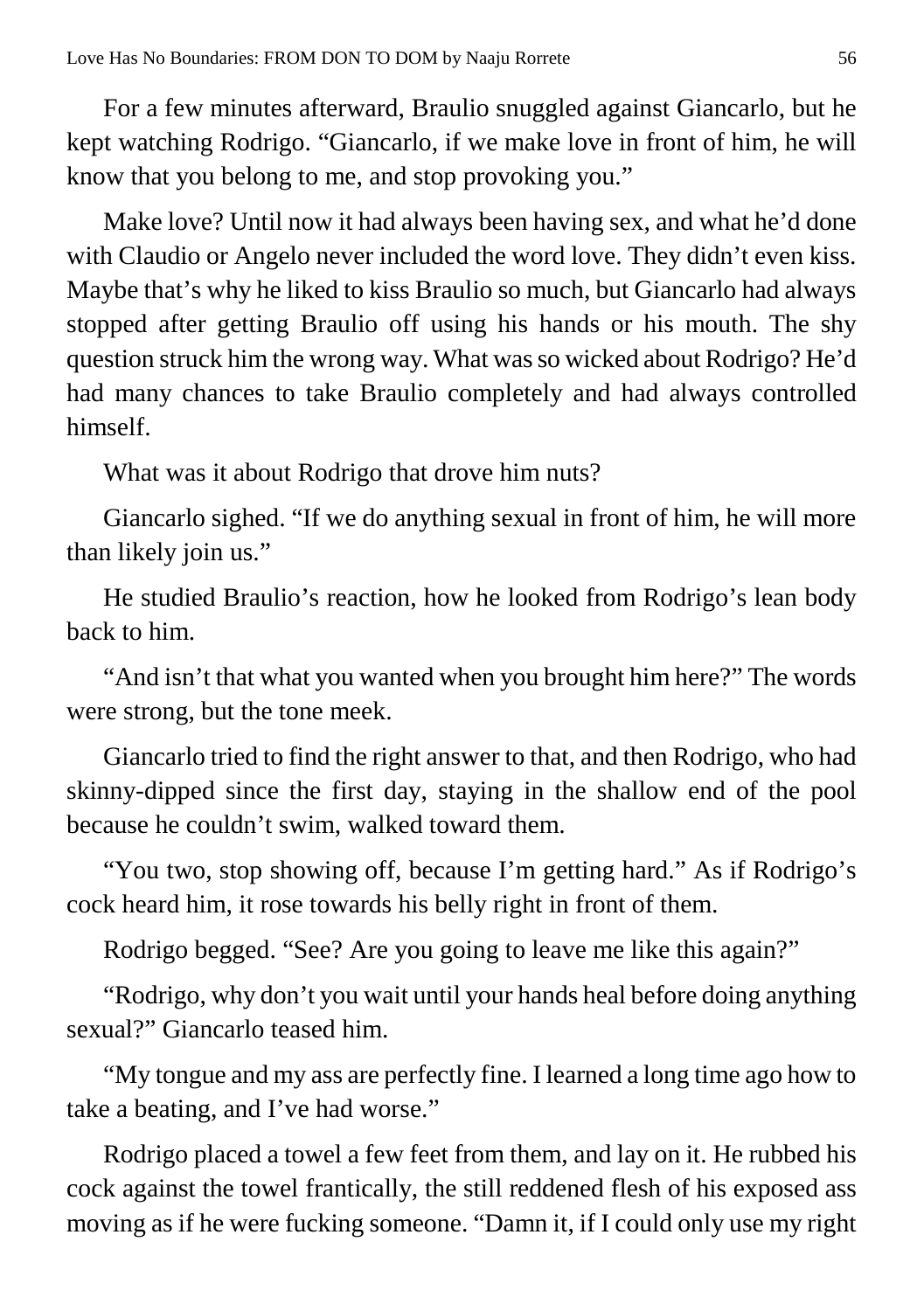hand," he complained loudly. As if they needed to hear about his beloved right hand's functions or how those were highly missed.

Braulio and Giancarlo watched, transfixed by the demonstration. Giancarlo's hand yearned to touch Rodrigo again, but for his plan to work, he had to control himself. He had been right when he assumed that having access to another man would awaken new desires in Braulio. During the last two days the sexual tension had heightened considerably, and on purpose Giancarlo limited the attention he gave to Braulio.

He felt disappointed and excited at the same time. It didn't take too much thought to guess what Rodrigo was trying to accomplish by calling attention to himself like that.

Braulio whispered in Giancarlo's ear, "Should we help?"

Giancarlo embraced him and whispered back, "If he lets you touch him—"

"What about you?"

"I'll be watching, making sure he doesn't hurt you. Braulio, use only your hands."

Braulio crawled toward Rodrigo, who opened his eyes to see who was kneeling next to him. From his position, Giancarlo saw the tiny disappointment in the dark pupils, and hoped Braulio didn't notice it. As if he read his mind, Rodrigo smiled as much as his hurt lips allowed and said, "Go ahead, I'm all yours."

\*\*\*\*

Braulio couldn't believe his luck. He'd come to Giancarlo looking for the usual refuge and companionship, and also hoped this was the weekend he would be completely possessed by him, but apparently his lover didn't have any intention of furthering their lovemaking.

Maybe he misread Giancarlo's eyes that told him love wasn't that far away. If only he could express how much he was willing to be anything Giancarlo wanted. However, fate had brought a nice addition to their shared passion. At first, Braulio resented Rodrigo for invading their privacy, but now,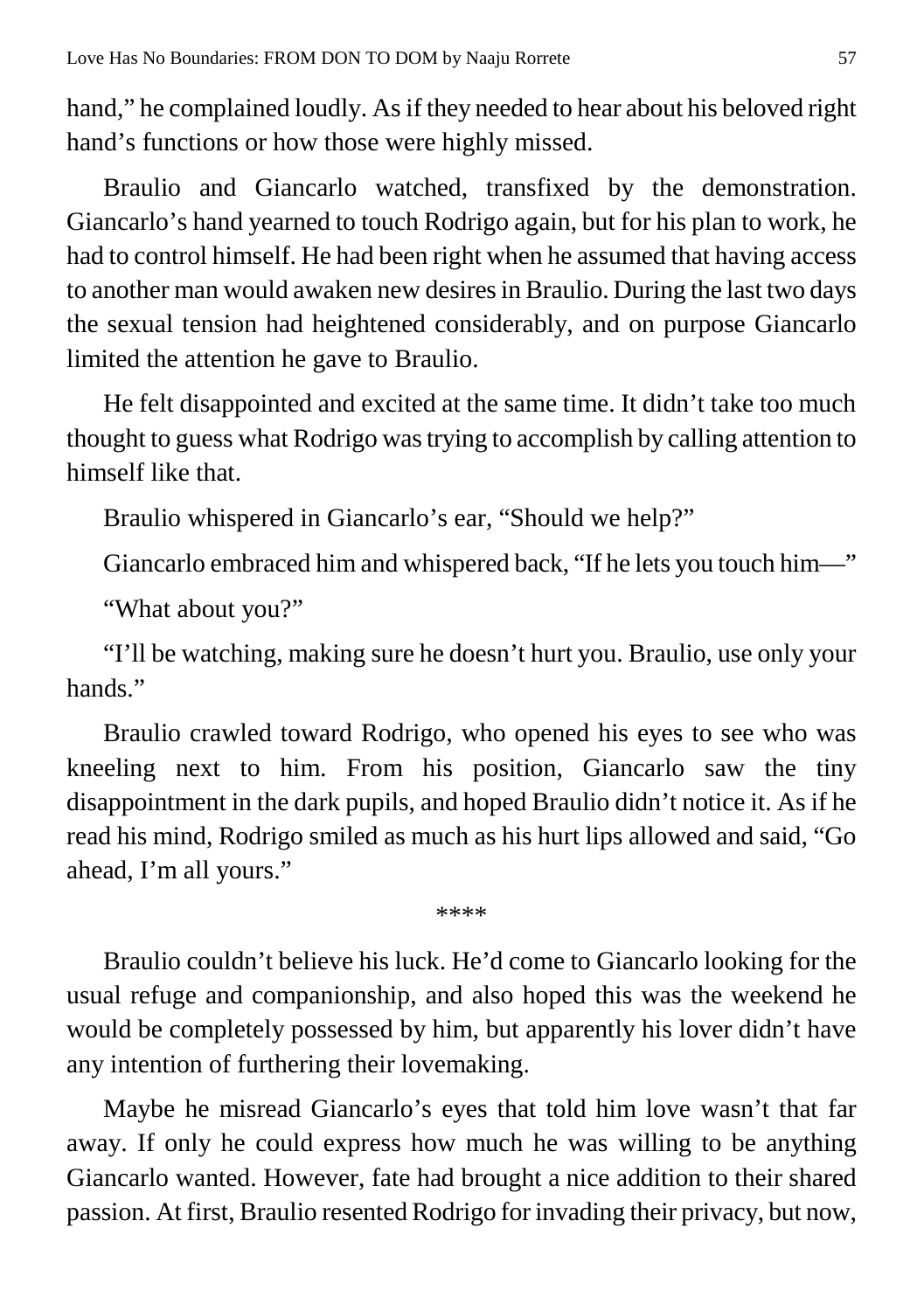he couldn't wait to feel that golden skin, all that lean, muscular body begging for his touch.

He had caressed only Giancarlo before, but there were parts of him that Braulio never dared to put his hands on or his fingers in. They'd never discussed it, but instinct told him that Giancarlo's ass probably was off-limits, while Rodrigo waved his in an inviting manner.

"Rodrigo, turn over." Giancarlo's voice surprised both of them, but the command was obeyed instantly. Rodrigo turned over and Braulio breathed deep before he extended his hand and pinched a nipple between his index finger and thumb. He rolled it a little, caressing the skin around it up and down, and then pinched the other nipple. It pleased Braulio how Rodrigo arched in delight, and how the little pinkish nubs hardened.

Braulio licked his lips. Giancarlo had ordered him to use only his hands, but he was dying for a taste. Instinctively he raised his eyes to meet Giancarlo's gaze. They were on the same page, because without hesitation, Giancarlo nodded and Braulio lowered his head, darting his tongue and licking Rodrigo's nipples.

"Rodrigo, turn over." Giancarlo repeated the order, and Rodrigo obeyed, a little slower than before. This time, Braulio slid his hands all over Rodrigo's back, from his shoulders down to his calves, and up again. He lingered a little on the sculpted curve of Rodrigo's buns, until he heard the other one grunting his approval. For the first time in his life Braulio experienced what it was to feel pleasure by giving it to another.

Giancarlo spoke again, "Braulio, come here. Now."

\*\*\*\*

When Braulio crawled toward him, there was something so sensual in the almost feline pace that Giancarlo's cock lengthened and throbbed against his swimsuit. Behind Braulio, Giancarlo noticed that Rodrigo followed, and resisted the urge to tell him to stay away. He could only imagine the view Braulio offered Rodrigo as he moved toward Giancarlo's chest. He didn't want to touch Rodrigo again, at least, not tonight. Because if he did, it wasn't going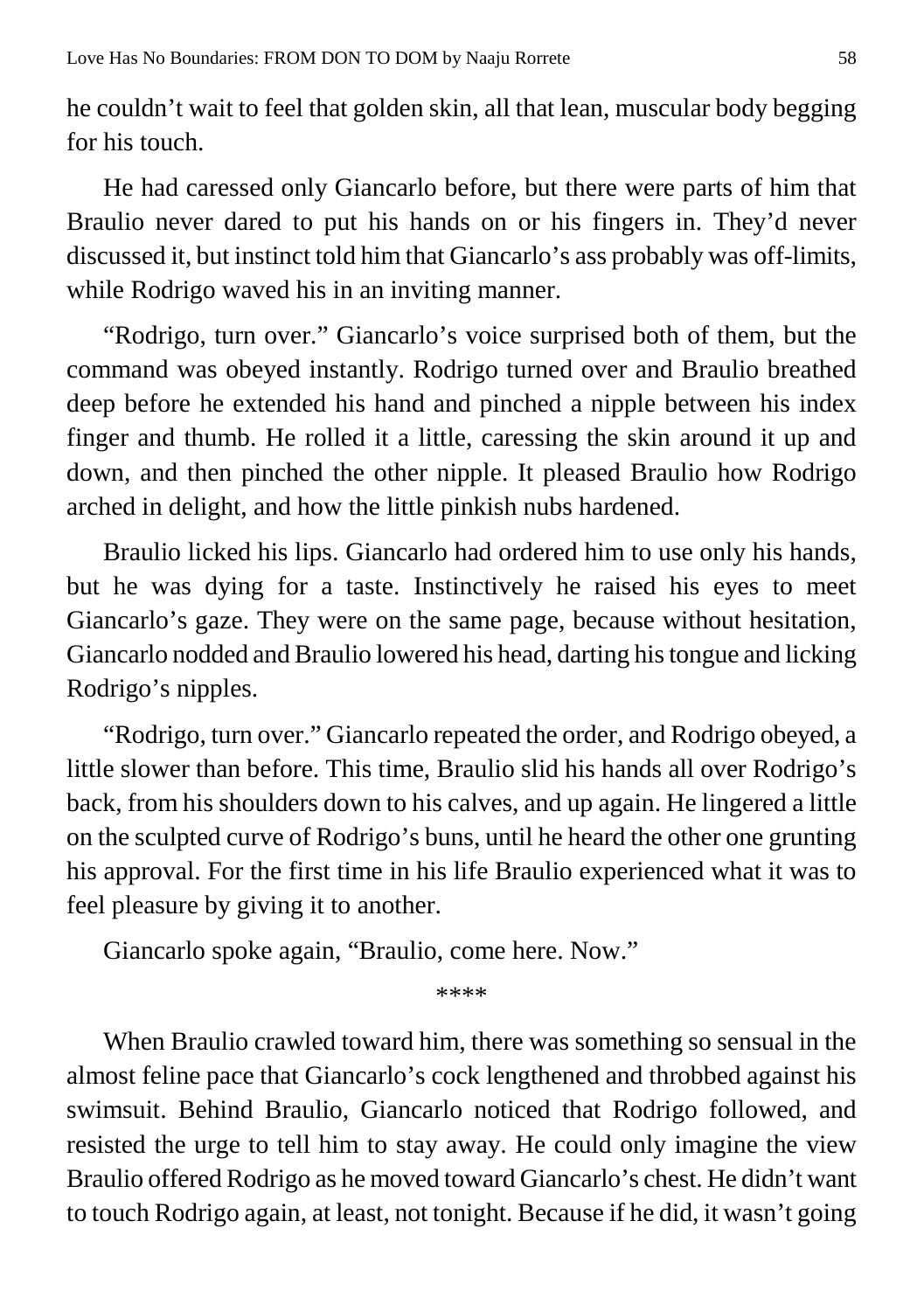to be the type of caresses he planned to dispense to Braulio—he would take Rodrigo hard and fast.

So he ignored Rodrigo and focused all his attention on Braulio, gently pulling down Braulio's swimsuit, before spreading him over his own body, and brushing his lips. Braulio was beyond excitement, as he pushed his tongue out and searched for Giancarlo's tongue, slipping in it deeper with a newfound passion. Jealously could be a strong aphrodisiac.

Giancarlo fought for dominance of the kiss. They had played this way before, but this time Braulio's need turned into desperation. He reached to touch Braulio's back with his hand, and before he could, he felt Braulio tensing up while looking at him with wide-open eyes. It took him a few seconds to understand what was going on, he looked behind Braulio's to see that Rodrigo knelt with his faced buried between Braulio's ass cheeks.

For an instant, the eroticism of their nude bodies, in that pose, distracted him. A new sensation invaded Giancarlo's most inner self, the need to own another and proclaim his possession, and the redness he could still see on Rodrigo's buttocks, fed that need. A jolt of pleasure went through Giancarlo's whole body, but he had to look out for Braulio's reactions, currently puffing air against his mouth. "Are you okay with what he's doing to you?"

The rasped question got an equally raspy answer. "Yes."

Braulio leaned on Giancarlo's chest while Rodrigo licked his asshole. Giancarlo watched, fascinated, as Braulio's face contorted in pleasure—he had never done something like that to him, mostly because he'd stayed away from Braulio's backside, but by the way he was enjoying the invasion of Rodrigo's tongue, it should become part of their routine. He had been playing with the idea of keeping Rodrigo around for his own kinky reasons, but he worried about Braulio's reaction to a triad. Now, it was obvious that Braulio wouldn't put up much of a fight.

As if he were summoned, Rodrigo raised his head and asked, "What are you planning with him, Giancarlo? Why is he still a virgin?"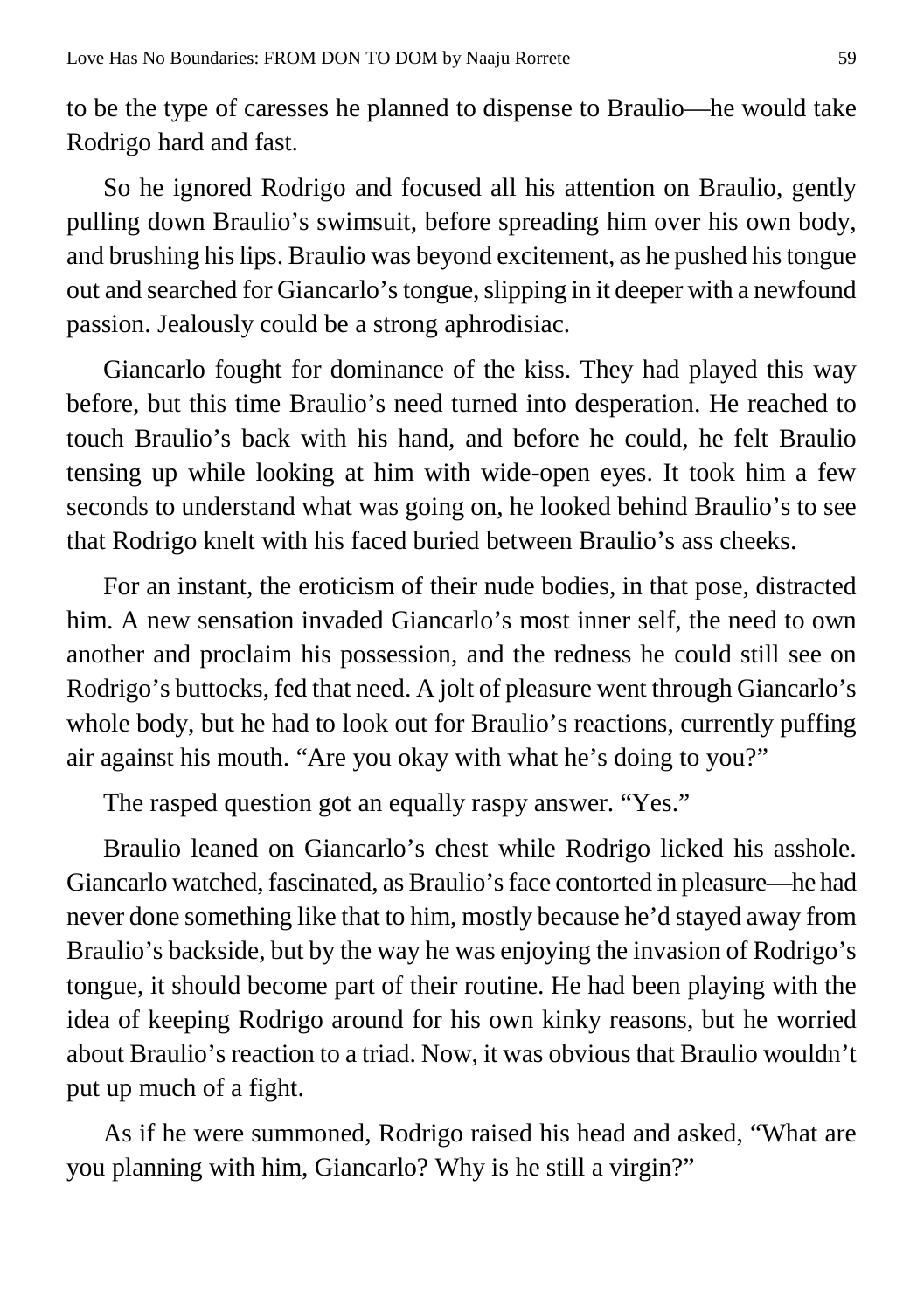It was the first time Rodrigo said his name, and it sent another rush of heated blood to his cock.

While he talked Rodrigo moved closer and closer, until he stood next to Giancarlo's legs, allowing his hard dick to skim the skin. Giancarlo felt the wetness of the other's pre-cum leaving a trail, and yearned for a taste, or at least a simple touch. The black eyes were now on his face, trying to steal answers Giancarlo never planned to share with anyone.

Braulio was the one who answered. "I'm not a virgin."

Giancarlo frowned, wondering where was this going, and Rodrigo elaborated. "I know a virgin asshole when I see, or taste one." His wicked smile flashed briefly. "How long have you guys been together?" He insisted.

Again Braulio answered, "A couple of years, and why would you care, Rodrigo?"

"Because I want to fuck the hell out of you, but I doubt the boss would let me."

Giancarlo stated, looking into Rodrigo's eyes, "There will be no fucking here tonight."

Rodrigo rolled his eyes. "What have you guys been doing all this time? Holding hands and kissing under the moonlight?"

Those words in another's mouth would have sounded funny, but Rodrigo's mocking ridiculed what Giancarlo thought was the most respectful thing he could have done for Braulio. Recalling his lover's expression when Rodrigo rimmed him forced him to face the truth. Maybe Braulio didn't want to be respected, but completely possessed.

In an unexpected movement, Giancarlo grabbed Rodrigo's cock and started pumping him up and down. A slow smile appeared on Rodrigo's face. The message was clear to Giancarlo—*I got you, dude*. He resisted the desire to hurt Rodrigo or to stop jerking him off. He had been manipulated enough for one day.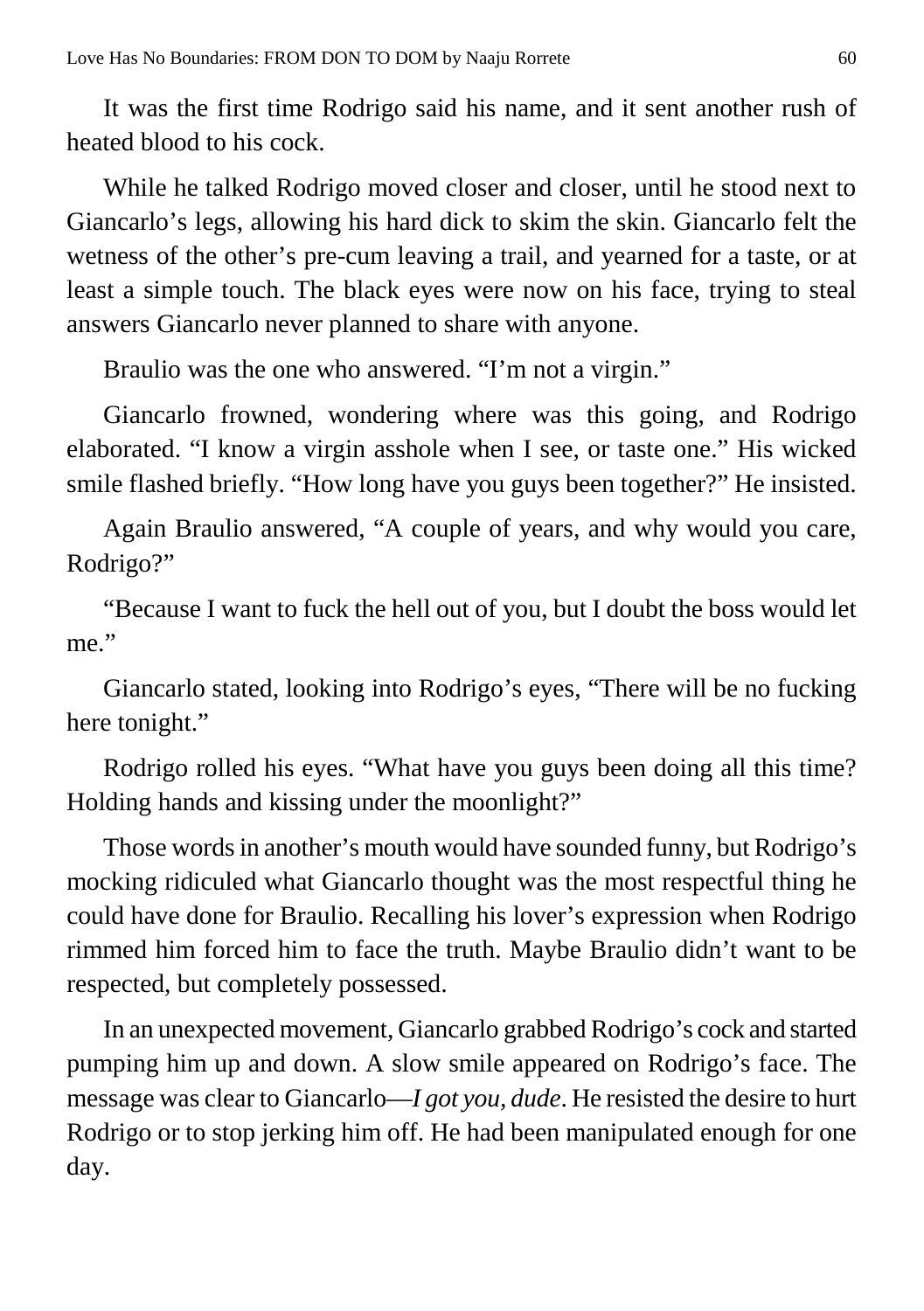"I'm not giving you what you want, but I'm going to get you off so you'll shut up and go to sleep."

Rodrigo pointed with his head toward Braulio. "What about him?"

"He's my problem." Giancarlo had shared enough for the moment.

As if he took that as his cue to join the action, Braulio said, "And you're mine." He pulled down Giancarlo's swimsuit and lowered his head, placing a tender kiss on Giancarlo's cock. The gesture inspired a laugh from Rodrigo, quickly followed by a groan when Giancarlo pulled his dick with extra force.

Then Giancarlo watched as Braulio licked the pre-come from the head of his penis before taking it into his mouth as he had taught him. He slowed down the pace at which he was pumping Rodrigo to match the rhythm of Braulio's sucking. His gaze met Rodrigo's nearly closed eyes, and he almost came. The sultry look promised every fantasy he could think of coming true. And all of them were as dark as those eyes.

Giancarlo slid his other hand down the curve of Braulio's ass and between his cheeks. The skin was soft but firm, and he regretted all those times he controlled himself. His eyes searched Braulio's, and it pleased him to see the same expression he saw earlier, when it had been Rodrigo's tongue probing him. He increased the pace of his hand on Rodrigo's cock, briefly stopping to gather the pre-come and use it as lubricant before rushing him to a loud climax. Rodrigo nearly convulsed in pleasure, ending with his mouth open, gasping for air. He slowly dragged himself to lie on a towel, away from Giancarlo and Braulio. So he didn't like being touched during afterglow. Giancarlo took note of that fact, who knew, it might come handy in the future.

Rodrigo found his voice. "Thanks, Boss. That was good. However, my prostate feels neglected."

Letting go of Giancarlo's cock for a moment, Braulio asked, "Prostate?" and Rodrigo answered with another question. "Under which rock have you been living, Braulio?"

"Rodrigo," Giancarlo warned.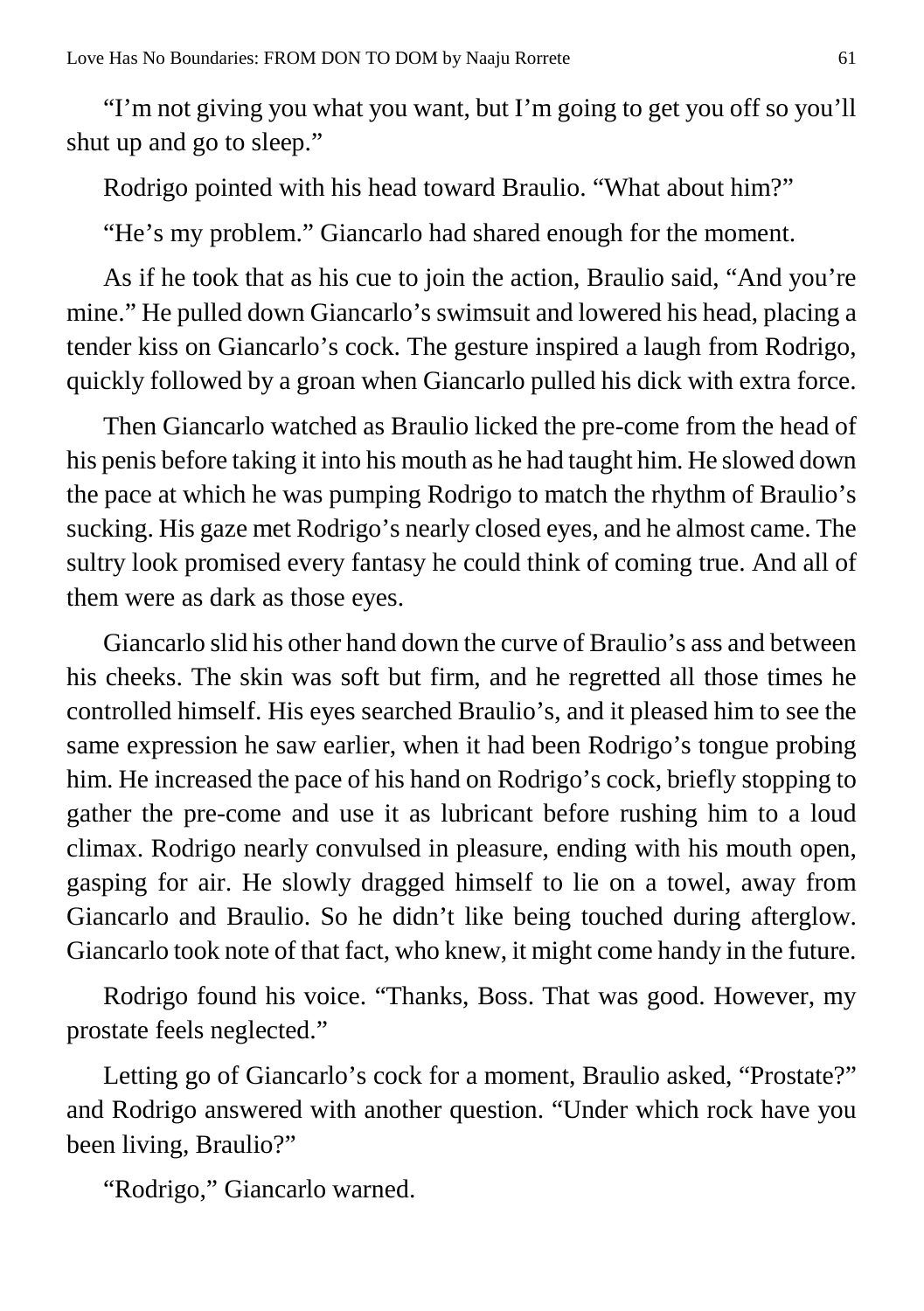Looking more relaxed, Rodrigo added, "If the boss gives me permission I'll show you what I'm talking about."

Giancarlo made up his mind. "There is no need, I'll do it myself."

Giancarlo gently pushed Braulio backward and moved up to lie beside him, his head propped on one hand. He began to kiss Braulio's neck, alternating soft kisses with the light trace of the tip of his tongue, then he trailed a chain of kisses down his chest. Giancarlo was making an effort to be gentle. Admiring Braulio's perfect skin, the nicely defined muscles of his chest, the dark nipples, now hard as a result of Giancarlo's mouth on them. Speaking of hard, Giancarlo noticed that Braulio had an erection. He also had his eyes closed, breathing through his mouth, and his lips were trembling. Then Giancarlo kissed his mouth again; softly, slowly, enjoying every second of it. Braulio kept his eyes closed, but responded to his kisses. For Giancarlo, those were kisses that he felt deep down in his most inner self. He paused, and emotion made his voice almost unintelligible. "You are really beautiful."

It was all Giancarlo could say before continuing to explore Braulio's body, the way he had wanted to since the first time they met. Giancarlo kept stroking his thighs while his tongue circled one of Braulio's nipples, enjoying the sensation of feeling it harden even more. After that, Giancarlo went down and took Braulio's swollen cock in his mouth. Braulio opened his own to say something, and Giancarlo raised one hand to slowly caress his lips. The sensual touch urged Braulio to kiss that finger, then suck it, almost imitating what Giancarlo was doing with his length. Giancarlo gave a slight forward push with his chin every time his mouth sucked Braulio's dick, bobbing up and down. He increased the pace, noting how Braulio began to moan. He could almost smile, if his mouth hadn't been full. Then he went for the finishing touch.

With his hand, he caressed Braulio's buttocks, until he located his entrance. Giancarlo could feel how Braulio froze, but he continued, anyway. He kept sucking him faster, while using the tip of one of his fingers to softly caress the outside of his entrance, Giancarlo was so busy, he didn't anticipate the intensity of Braulio's coming in his mouth. He swallowed the hot bitter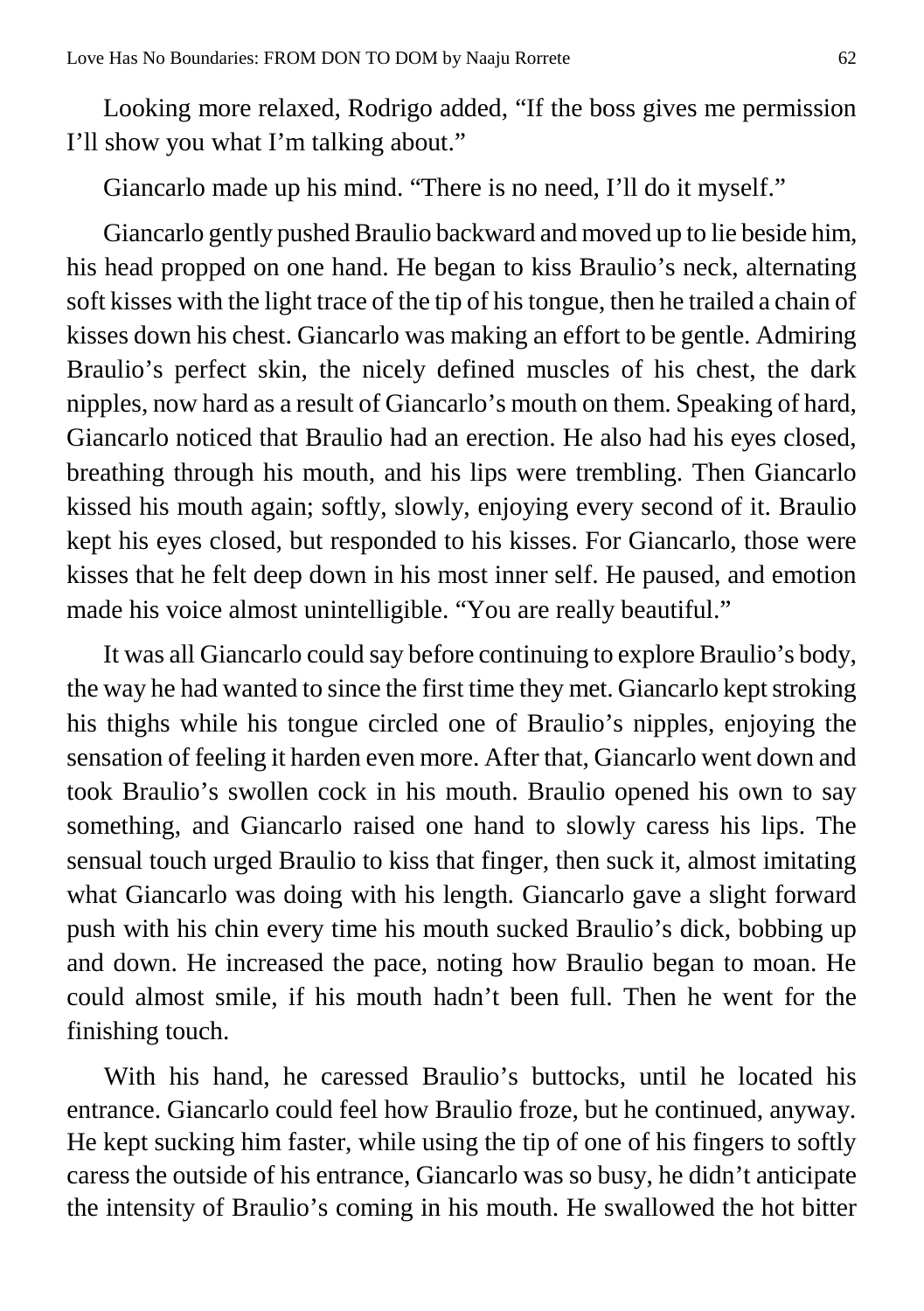fluid, still holding Braulio's member with his lips, and he could feel Braulio's spasm in the most intense orgasm he had ever witnessed from him. A few seconds later, Braulio was still trembling and trying to catch his breath. He muttered a *thank you*, and Giancarlo let him go.

In that exact moment, Giancarlo felt another set of hands on his legs, stronger than Braulio. He guessed it was Rodrigo, and paused to tell him to let him alone, but somehow Rodrigo got under him, his whole body spread against Giancarlo's torso and genital area.

For a second Giancarlo thought he was trying to be penetrated by him, but Rodrigo intentions were something he'd never tried before, rubbing his backside against Giancarlo, he spread his legs enough to clamp Giancarlo's erect cock between his ass cheeks and guide it between his strong legs, and using the motion of his hips and the friction of his thighs, he started returning the favor of jerking Giancarlo off.

"Did you change your mind? You said that you were not going bareback." Giancarlo muttered against his ear.

"We're not, and this is for your pleasure. Since you're not fan of penetration, there will be none."

He didn't bother denying it, he could have given him a demonstration to prove how much he wanted to penetrate him, but instead Giancarlo started moving his hips, and aimed for Rodrigo's scrotum. The second time he nudged it, the moans out of Rodrigo were clear.

"What? I thought it was only for my pleasure." Giancarlo teased him.

Rodrigo kept moving fast, and met his thrusting until they both came, the pleasure unexpected and different. Giancarlo avoided falling onto him, but pulled Rodrigo on his side and hugged him tenderly. He felt Rodrigo tensing his body as if he wanted to reject him, but soon he relaxed. From the side of Rodrigo's body Giancarlo extended his hand and held Braulio's, meeting his blue gaze with some concern of what he was going to find there. Braulio smiled, satisfied, and the smile reached his eyes, giving Giancarlo peace of mind, and in a few minutes, they all were sleeping.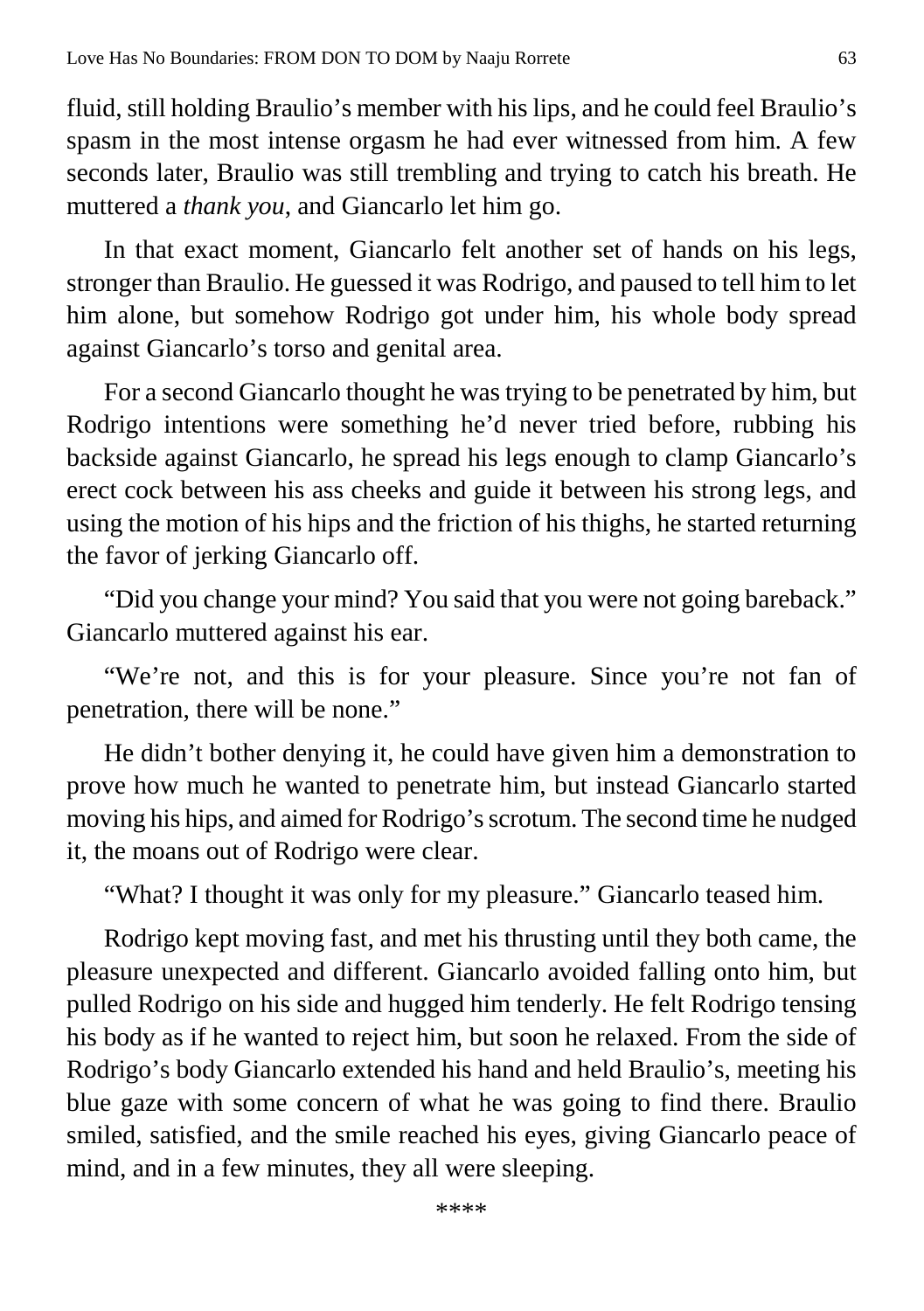#### CHAPTER 8

The next morning during breakfast Giancarlo put down his cup of coffee and asked, "Braulio, do you mind sharing some of your clothes with Rodrigo?" He was tired of seeing him around only in a pair of briefs, provoking constant erections that needed to be taken care of in a similar way to what happened by the swimming pool.

"No, why should I mind? I already shared with him what I care about the most in the world."

Rodrigo winked and said, "Thank you. You have no idea of how much I appreciate it."

It was hard to know if they referred to him or the clothes. Giancarlo had the feeling they were talking about him.

The last person Giancarlo wanted to see was Claudio, but there was no way to stop him when he came through the door, followed by Nico. "Since when do I have to announce myself to see you?" he asked from the living room.

Behind Claudio's back, Nico shrugged both shoulders while opening his hands in a sign of resignation.

"You two, please stay here." Giancarlo walked toward Claudio. "I thought we were not going to see each other until Monday."

Knowing things could heat up soon, and not in a romantic way, Giancarlo walked out of the living room hoping Claudio would follow. He did, and they stood in the middle of the guest room to argue.

"Now I know why I'm persona non grata. You got company."

"Claudio, irony is not one of your best skills. Listen, I'm in the middle of a dangerous situation."

"That's not news given the company you choose these days. Giancarlo, stop thinking with your cock. Those boys are going to ruin everything we worked for so hard all these years." Giancarlo didn't say anything, he knew these types of comments were expected. Claudio continued to make his case.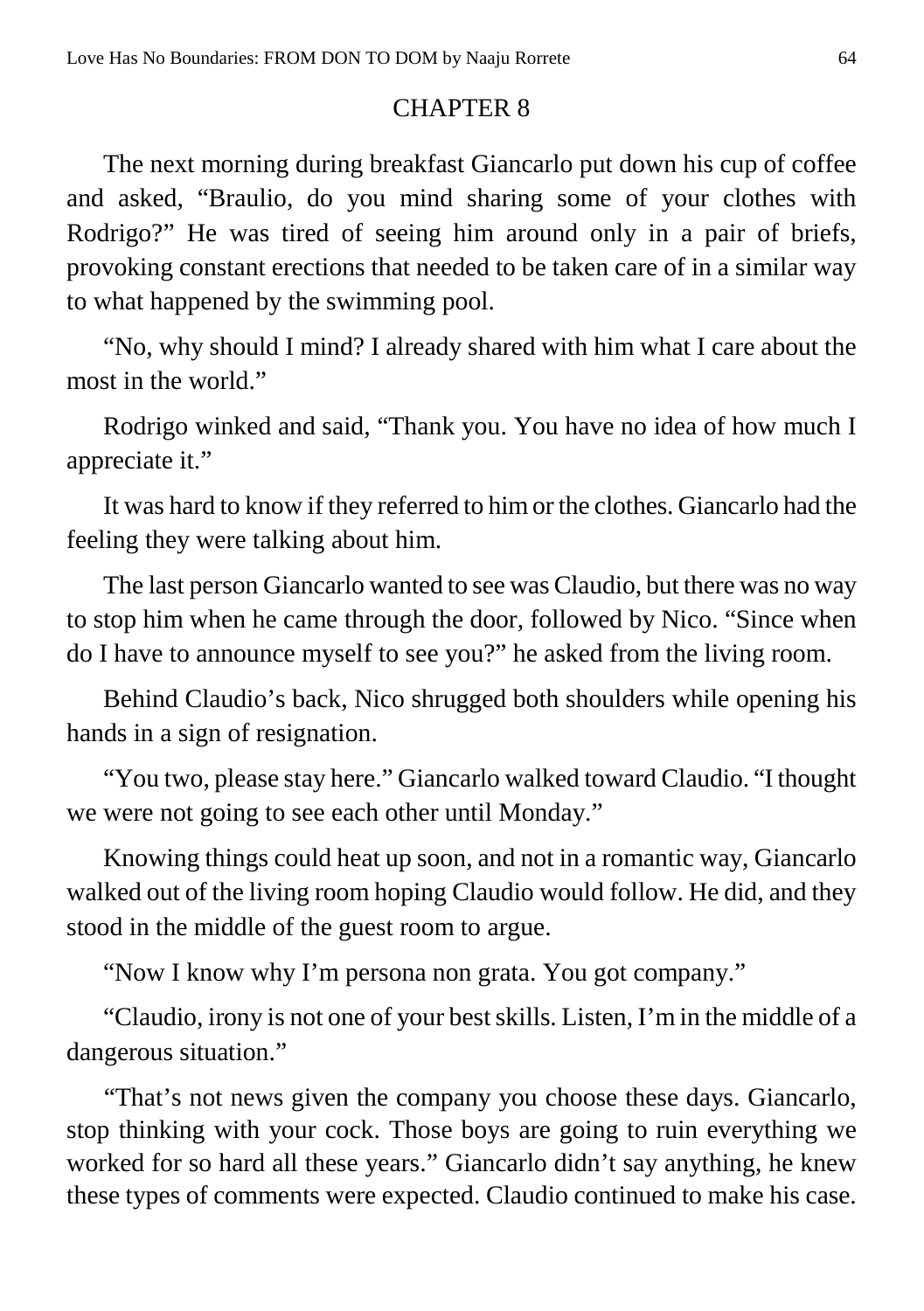"Don't you see it? Rumors will start, and soon your secret will be out. If you want to have sex with younger guys, Angelo can safely arrange that for you."

"It's not only about sex, Claudio." Giancarlo stepped closer to him. "I'm tired of being by myself."

"And you couldn't find a more appropriate companion?"

"I'm not taking a wife like you." Giancarlo lowered his voice. "I can't leave Braulio alone now, either."

"Why is that?"

"Santorno put a contract on his life. I have to protect him until a better solution comes up."

Claudio's mouth was a thin line, drawn tight at some thought. Giancarlo studied his face before asking, "Don't you have anything to say?"

"No. You've become suicidal. Can't you see that there is no way this can end well. There is nothing I can do around here, I'm going to spend the rest of the weekend with my family, and on Monday, I'll go back to work as usual."

"Good for you. I was hoping you'd give me a solution."

"There is no way out of this. You're going to have to kill Santorno, and a war will follow"

Nico knocked on the open door. "Boss, everything is ready, we got to go."

Claudio asked, "Where are you going, Giancarlo?"

"Not me. The boys are going to be taken to a secure location by Nico."

"Both of them? What does have Rodrigo to do with all of this?"

"He will be looking out for Braulio."

"I can't believe you trust that delinquent. No, don't tell me the details, I don't want to know, the less I know the better." With those words, he stormed out of the room and the apartment—the wish that Claudio would storm out of his life struck Giancarlo as a surprise. Yes, it was about time for him to revise his relationship with Claudio. But that had to wait.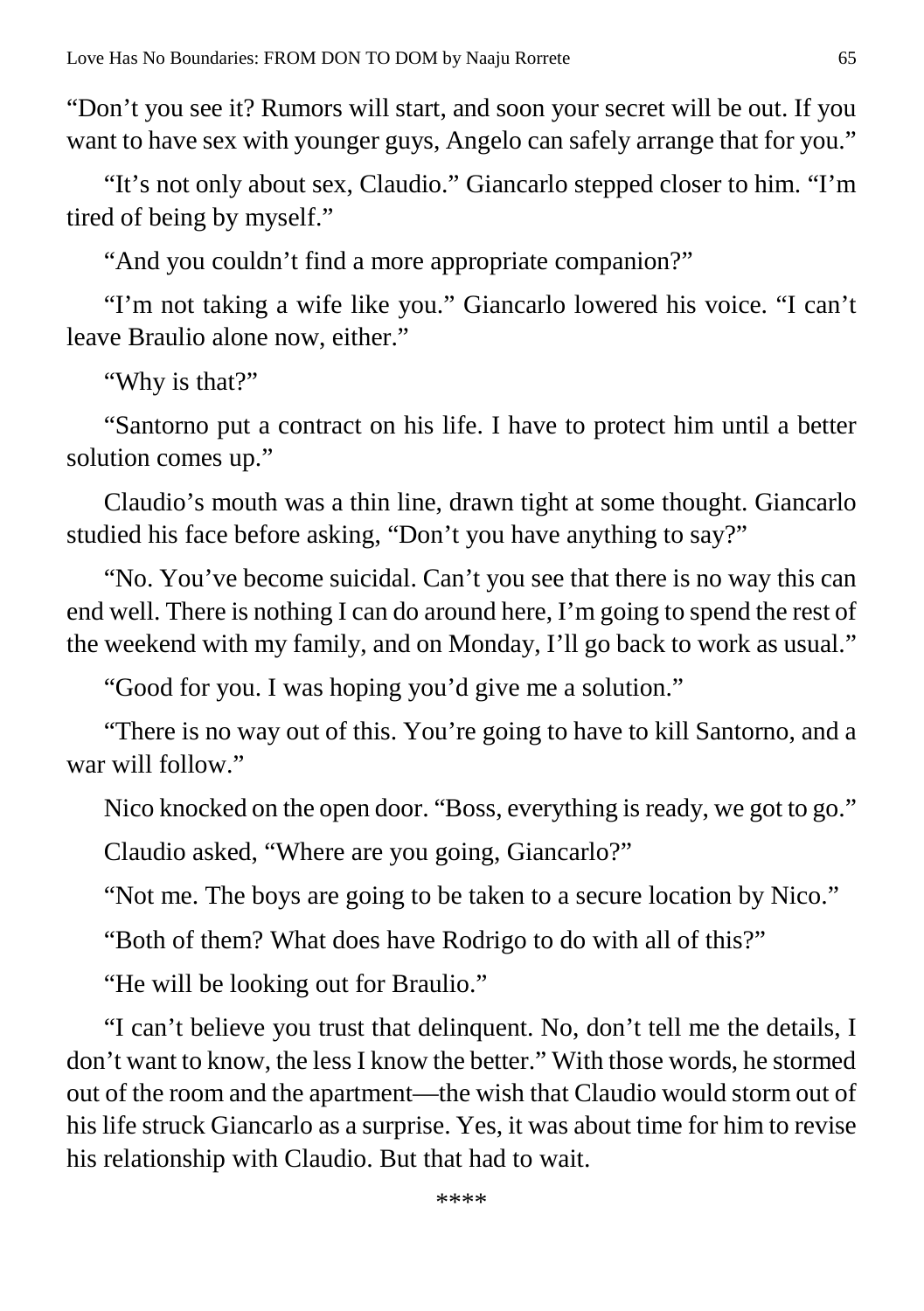He went back to the living room and gestured to the boys to join him. "Everything is ready, you guys need to go now. Nico will drive you and give you a new cell phone to keep in touch with us. Don't use it to call anyone else."

Giancarlo kissed Braulio briefly on the lips, but hugged him for nearly a minute, both with eyes closed and knowing that it might be the last time they saw one another or touched each other. Making an effort, Giancarlo let go of Braulio.

"Rodrigo, I know you think of yourself as dangerous, but this guy, Daniel Bucciarelli, he's someone you don't want to fight." As if to help to get his message across, Giancarlo put his hands over Rodrigo's shoulders and lowered his face a few inches to match his, nose to nose. "Promise me that if you see him you will run, that you will escape as fast as you can. Braulio is not a street fighter like you, remember that."

Rodrigo looked him in the eyes. "I promise, Boss. I will keep him safe."

When their breath mingled Giancarlo felt the urge to kiss him, but controlled himself, because he'd never kissed his men before sending them out on a deadly assignment. He perceived the same craving in Rodrigo, so he eased their mutual need when he added, "Good. Nico will give you a weapon, too."

Rodrigo smiled at that, but the smile didn't reach his eyes.

Braulio hugged him again, his face buried in Giancarlo's chest. It took a few minutes of reassuring words to get him out of the door. The last he saw of them was Rodrigo's dark eyes, with a new sense of commitment in them. His bonding plan had worked better and sooner than anticipated—to his own detriment, because now, he not only worried for Braulio, but for Rodrigo too.

\*\*\*\*

They arrived at the one-story cabin in the woods, the perfect place for a hideout. There were neighbors, on the other side of the stretch of woods. This part of Lehigh Valley was considered rural, but at least the little house had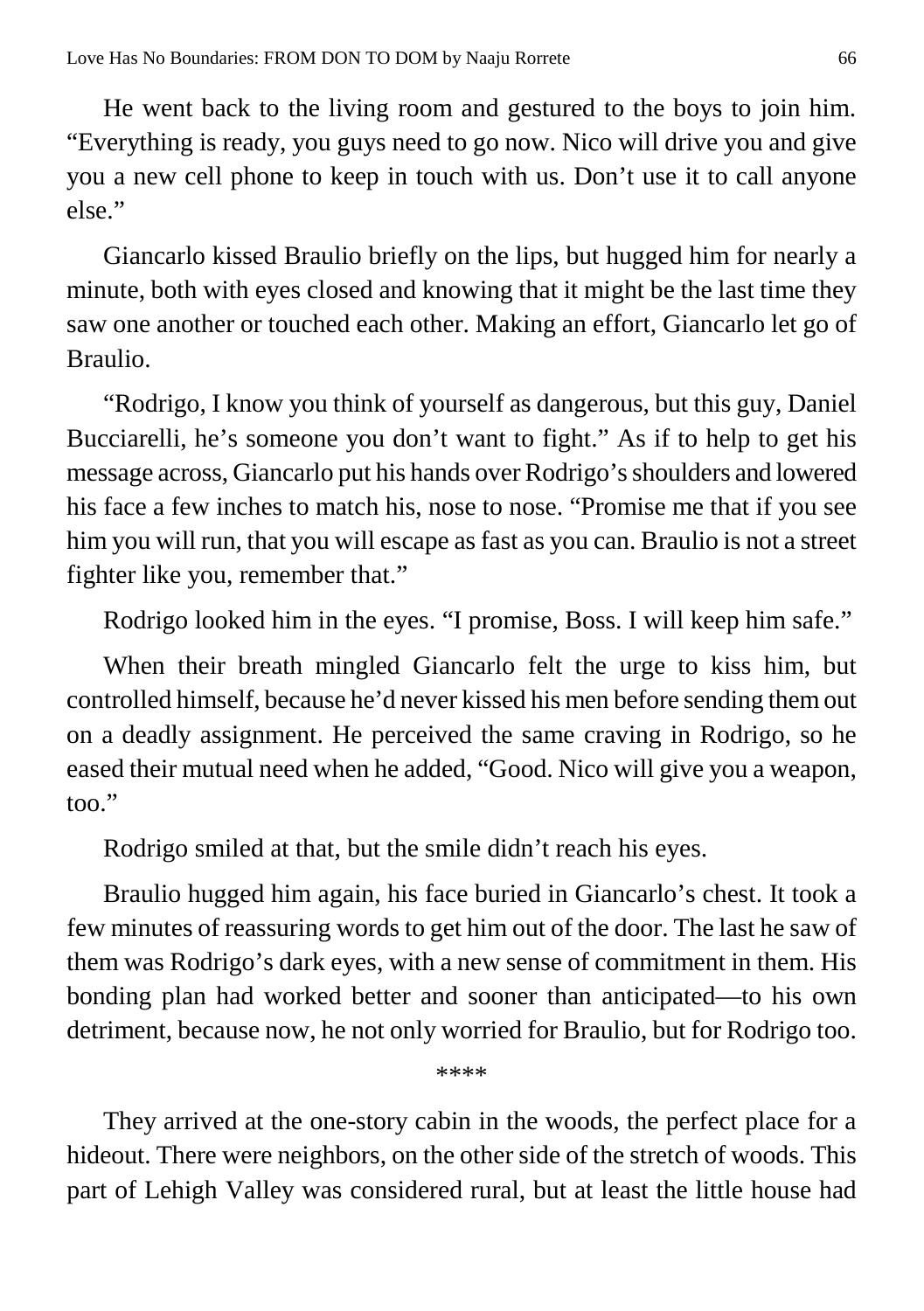electricity and running water. Rodrigo showed him around and said, "I'm sorry, if it's this simple."

Braulio smiled. "Thanks for bringing me here, and for sharing what you have. I really like it."

The four rooms were clean, and the kitchen had food, lots of food, besides what Nico got for them. For security reasons, they agreed to sleep in the same bed. Of course, Braulio knew that Rodrigo had his own agenda, but he didn't care. By now, he shared that agenda, and who knew, he might learn a thing or two that he could use with Giancarlo if he ever saw him again.

First, they had to survive this ordeal. The idea of going back to his father to avoid putting Giancarlo and Rodrigo in danger had occurred to Braulio. But he knew that if he did that, and his father killed him, Giancarlo would start a vendetta that would cost many more lives.

He helped Rodrigo to fix a motorcycle that, according to Braulio's limited knowledge, didn't need any fixing. When Rodrigo took him into the woods and found a small valley for Braulio to learn to ride it, he understood that the bike might be part of some escape plan, in case they were found.

"But nobody knows we're here," he'd told Rodrigo one afternoon.

"Braulio, I'll tell you a secret. My dad started to train me as his replacement before he went to jail."

For some reason this didn't surprise Braulio. "Really? So, you're like that guy that's after me?"

"No, I don't have his experience, but I learned two rules from Dad. First, kill with anything at hand, don't rely only on your weapons. And second," he stared at Braulio before continuing. "Anyone can betray you, anyone. So, we need a plan B. One that only the two of us know about."

"Giancarlo would never betray—"

"Okay, maybe not him, but what about Nico, Luciano or Claudio?"

Braulio couldn't argue with that. "Tell me what you want me to do."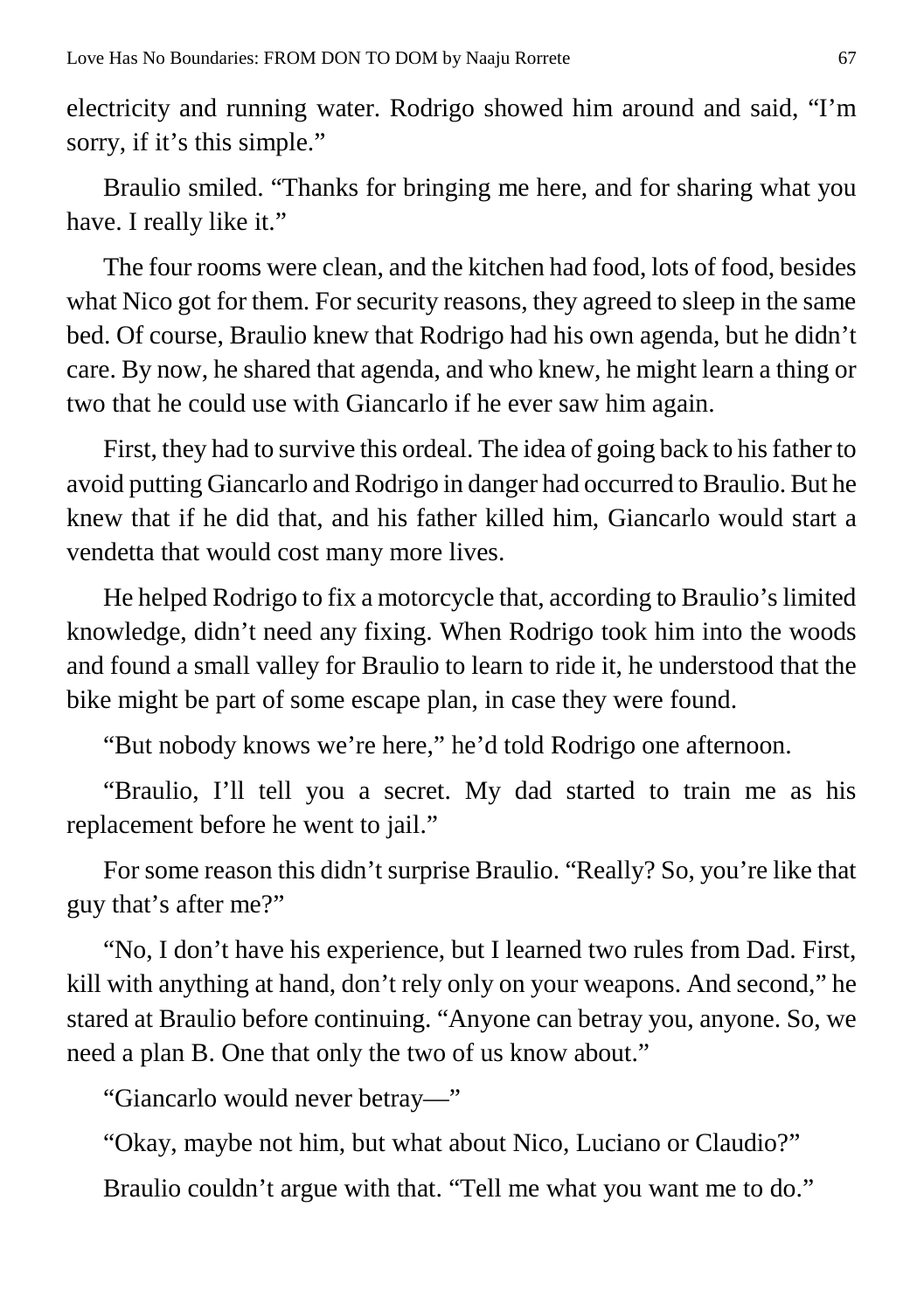Rodrigo grinned and said, "Get on all fours and spread your sweet ass for me."

Braulio thought he was serious and looked around to find a place that wasn't covered with rocks and moss. Rodrigo laughed and said, "I'm kidding, maybe later we'll try that one. Now, I need you to learn to ride the bike on this terrain, because if something happens to me, I want you to ride it to the city."

Braulio nodded, and paid attention to Rodrigo's instructions. They spent the next two days riding the motorbike, and finding the closest but most hidden places to put it. They even practiced how long it would take for Braulio to get out in the middle of the night and find it, start it, and run with it.

\*\*\*\*

Braulio woke up startled, and it took a few seconds for him to realize what was going on and that there was no imminent danger. Rodrigo was right there, standing, resting his back on the wall next to the bed, with one knee bent. In the semidarkness of the room, what caught Braulio's attention was what he held in his hand. He could see Rodrigo's swollen cock, fully erect. And from his point of view it looked huge. Rodrigo was breathing heavily, his eyes were closed, and his lips shivered. He opened his eyes and looked back at Braulio with surprise, but recovered very fast, and continued his task.

Braulio stayed on the bed, staring at him.

Rodrigo caressed his own nipples with one hand, while the other kneaded his thick length, teasing with the slow show until the urge made him increase the pace. His strong hand moved up and down, sometimes in a circular motion, or pulled his cock, letting his hand slide to the head and spreading the precome down to the base.

Braulio watched him for a few seconds before saying, "I would like to do what you were doing the other night with Giancarlo. It looked like fun."

Rodrigo raised an eyebrow as if the comment were unexpected. "Then come over here."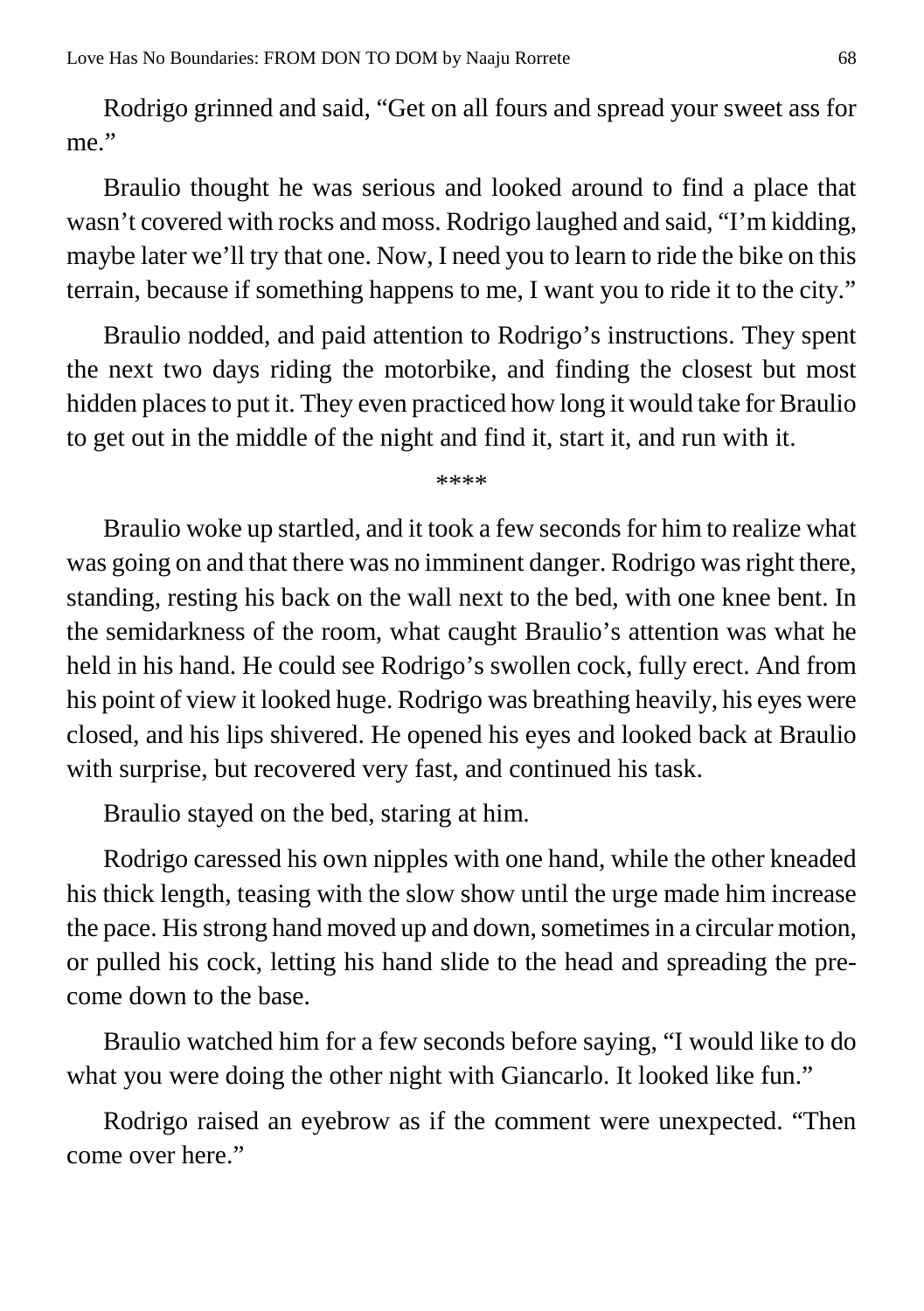Braulio got nude and, raising both arms, pulled Rodrigo into a hug. A simple embrace that bonded their bodies from to chests to loins. He rested his head on Rodrigo's shoulder, and muttered, "I know what Giancarlo said about no fucking, but you guys agreed that night that it wasn't fucking, right?"

\*\*\*\*

This was a new experience for Braulio, and Rodrigo didn't want to mess things up. His previous experiences with other men in the past, had been fast and intense. There were few words exchanged, only the urgent need to satisfy the craving they had at the moment. But Rodrigo remembered the way Giancarlo made love to Braulio, so gentle and caring. He had felt envious of this boy that inspired so much in the man Rodrigo wanted. He'd been used to grabbing what he wanted from life, taking sometimes without permission. Never one to beg, for the first time in his life he wanted to make a deal with fate. He wanted Braulio to live, but most importantly, he wanted to be kept by Giancarlo. He wanted the man to be his reward for a life without love or tenderness. Could someone love two people at the same time?

Lust was possible, he had no doubts Giancarlo desired him too, but would he ever love him like he loved Braulio?

The touched of hands smaller than his own took him away from those deep thoughts.

Braulio's breathing and trembling body spoke of fears and excitement as he touched Rodrigo's back. If the hard evidence of that excitement weren't pressed against his own belly, Rodrigo would have turned him down. No matter how much he wanted to get intimate with him. Giancarlo might punish him later, but rather than fear it, he craved such discipline, so he was game. Rodrigo had always found it hard to resist a little play

"Since you've never done this fake fucking, let me drive."

As gently as he could, he freed himself from Braulio's arms, and stood behind him, pulling Braulio against his front. Next, Rodrigo placed his hands on Braulio's hips, feeling how he trembled against his body. There was a new type of sensuality in the boy's stuttering breath.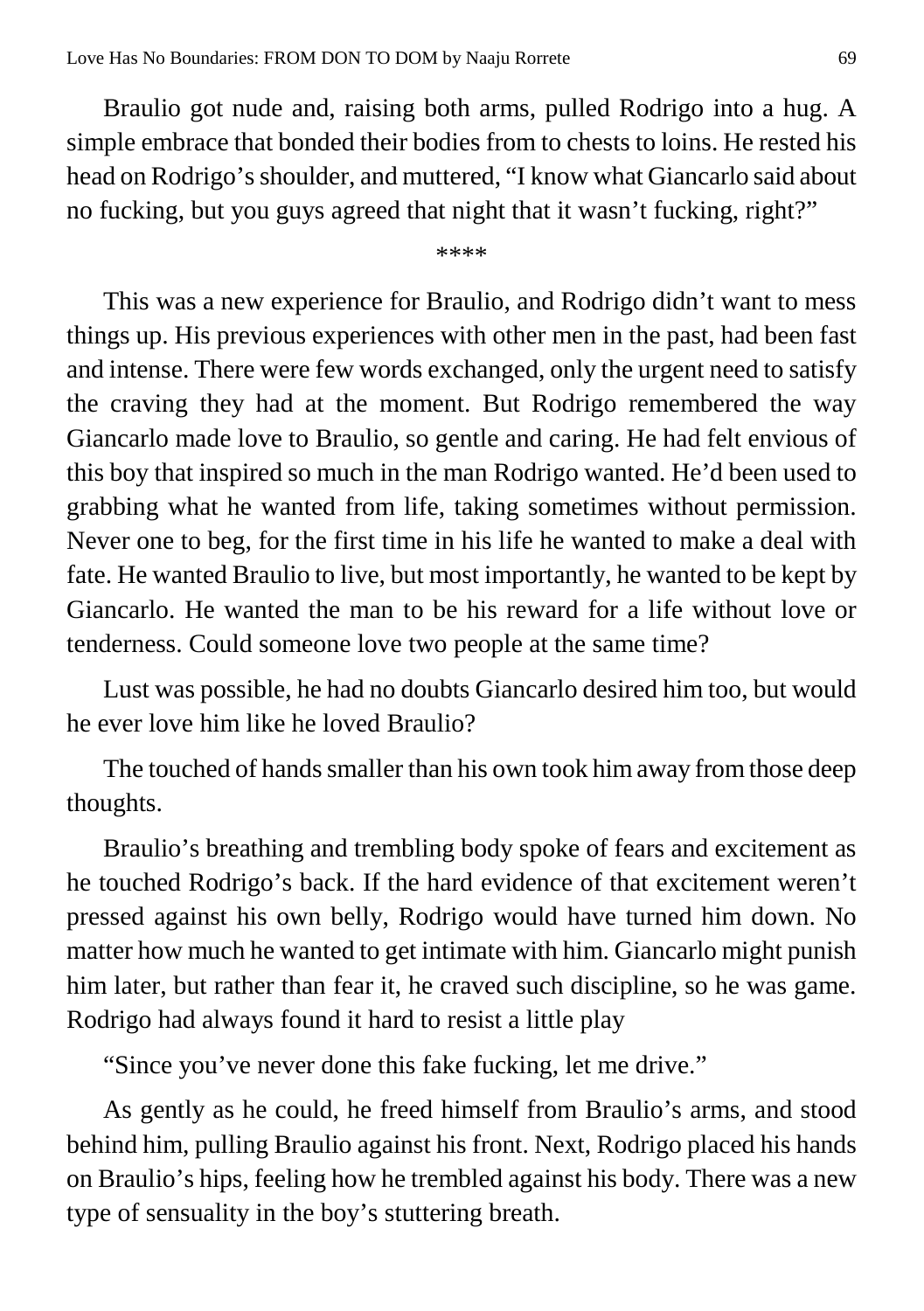Rodrigo instructed Braulio, "Open your legs a little bit."

The friction was totally different than being inside of him would have been, but Rodrigo could do with this, because it still felt better than his hand.

\*\*\*\*

Braulio felt the press of Rodrigo's groin on his back, the sensation overwhelming. Rodrigo ran a hand across Braulio's torso and ended by caressing his cock, the expert grip lingering there. Next, Braulio felt the hardness of Rodrigo's cock sliding under his ass and between his legs. He gasped, unable to control the sound—the feeling so new to him, and beyond any forbidden fantasy.

As Rodrigo pressed his penis against his flesh Braulio felt the wet tip leaving a hot trace of pre-come, nudging the space between his ass and his balls. Before Braulio could adjust to this, Rodrigo placed one hand on his hip and grabbed Braulio's dick with the other. The moment Rodrigo's thumb spread the pre-come dripping from his dick while rubbing the slit, Braulio thought he would come. "Rodrigo, I think it's too much, I'm going to… I can't handle it much longer."

"Go ahead, that's the idea."

"What about you?"

"Nice of you to be thinking of me. For now, be selfish and just feel."

Rodrigo's hand started stroking him, up, down, and around. Repeatedly. He gently but steadily started to fuck Braulio's inner legs while jerking his dick to the same rhythm. Then Rodrigo whispered in his ear. "Do you like it?"

"Oh, yes."

"Close your legs as tight as you can and try to match my rhythm."

Braulio obeyed, and Rodrigo increased his thrusts. Seconds later, Braulio came, the release so much stronger than he anticipated that after the initial spasm of pleasure he almost lost his ability to stand. Rodrigo gripped his hips before shoving himself with more intensity, the movement lasting only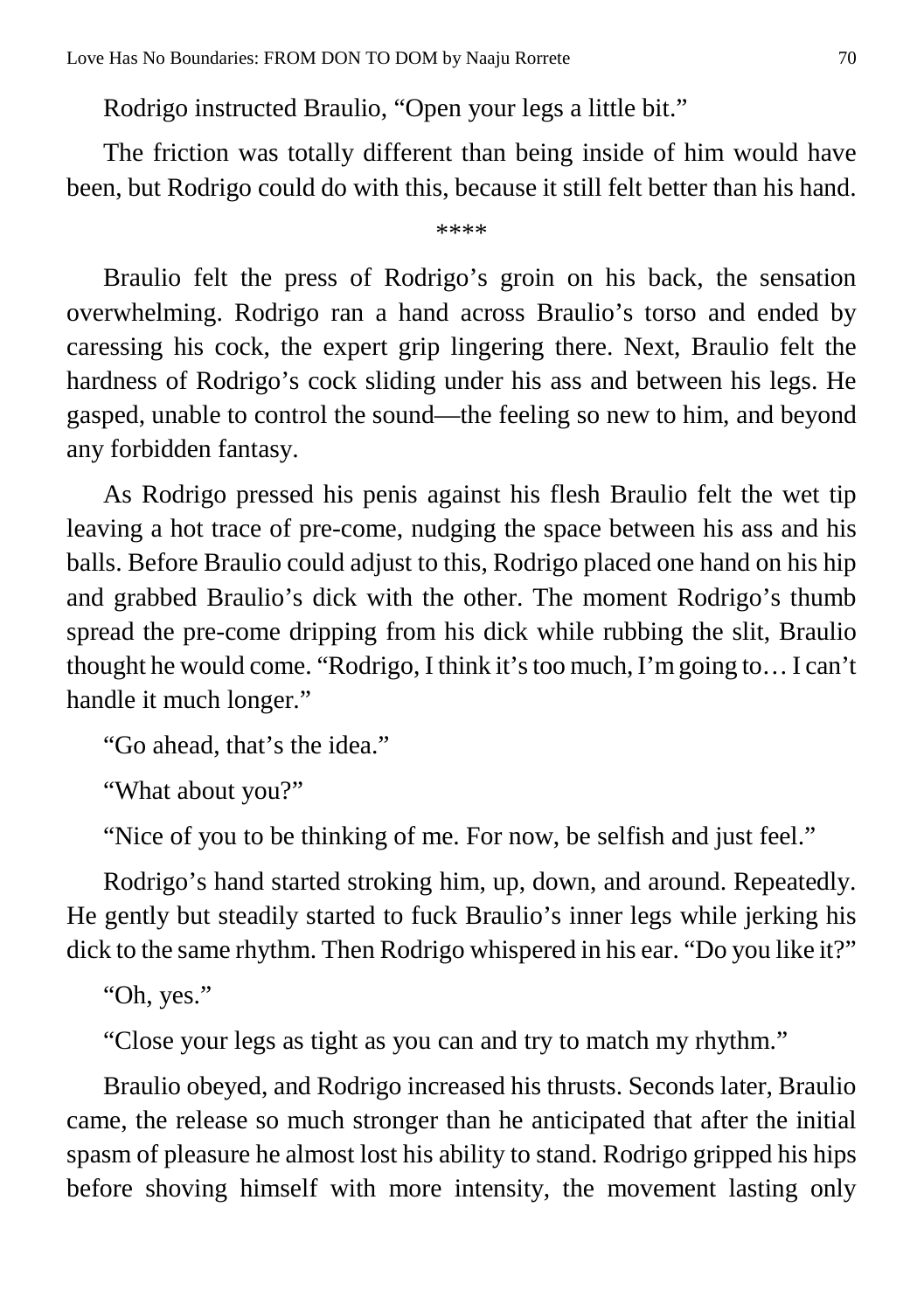seconds before Rodrigo twitched, stood still, and lay down on the bed, taking Braulio with him.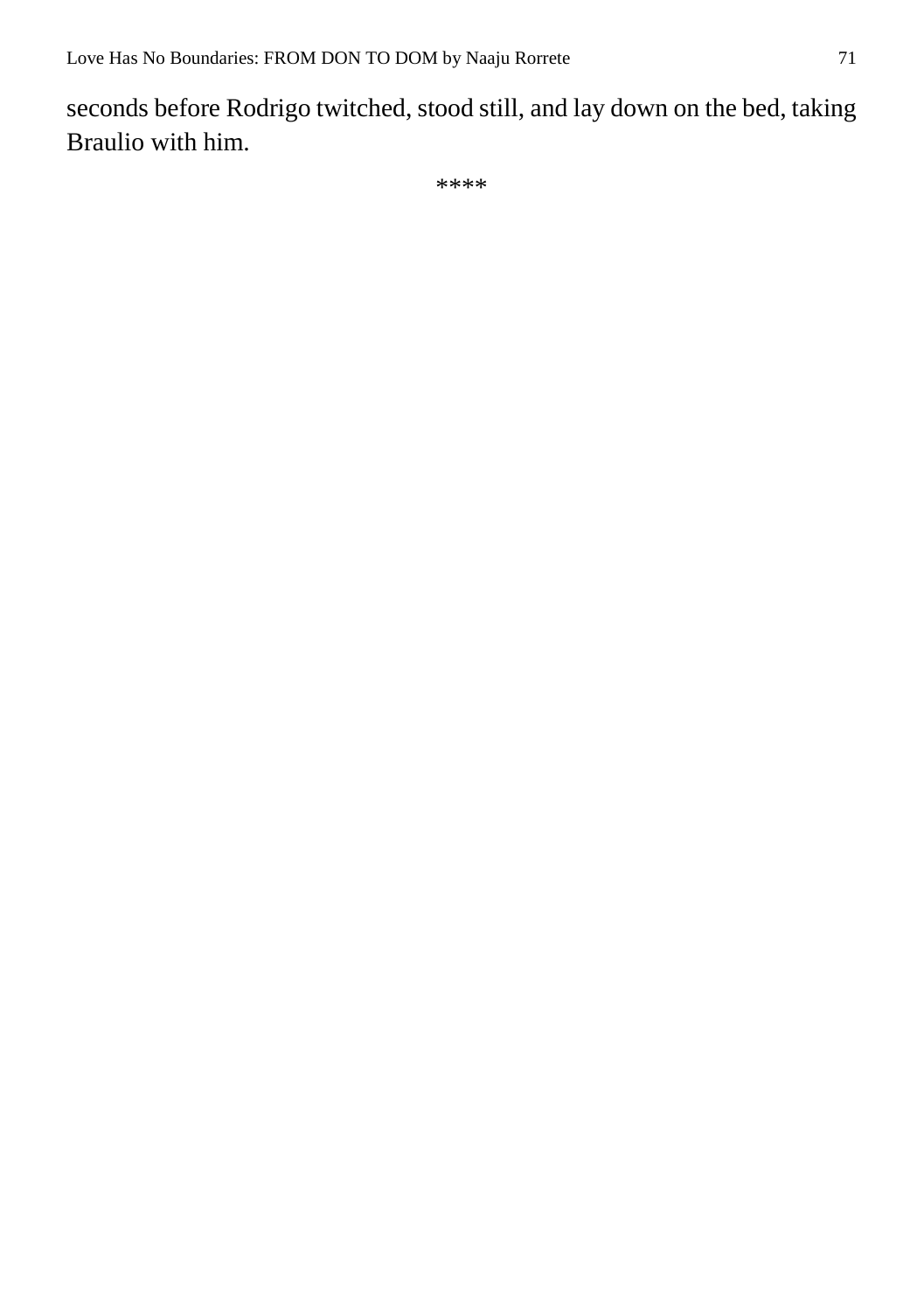#### CHAPTER 9

After the boys were gone, Giancarlo thought he was going to lose his mind. He couldn't sleep at all, so he stayed up planning scheme after scheme to get rid of Santorno. As soon as he saw Nico the next morning he asked, "Do you know where Santorno keeps the stuff he does business with on the side?"

"I think at one of the warehouses in South Philly. I'll tell you tonight for sure."

"Good." Giancarlo sat behind his desk. "I got a plan."

Nico sat in front of him. "Luciano doesn't like it when you say that, and I get nervous."

Giancarlo ignored the comment and leaned forward, asking, "Can you ask our friends, the Mexicans, if instead of cash they can pay their toll in merchandise?"

"Are we going to sell that stuff?" Nico twisted his nose at the idea.

"No, but I need some of it for evidence."

"Evidence? To incriminate someone? Santorno? I don't have to bother our associates, a small amount I can easily get."

"No, I need a few tons for the plan to succeed."

Nico was speechless for a few seconds. "What is the plan?"

"We're getting rid of Santorno once and for all. No bloodshed, sadly. If I want a long sentence he must be charged with conspiring to import tons of cocaine, some heroin and money laundering. We know he's done worse than that, but we have no proof."

"Okay, I'll speak with them and we will get a delivery to Santorno's South Philly location." He paused and looked Giancarlo in the eyes before announcing. "It will cost millions, Boss. Way more than what we charge them for doing business in our territory."

"That's what I like about you, efficient as usual. Don't worry about the cost, we will recover it some other way."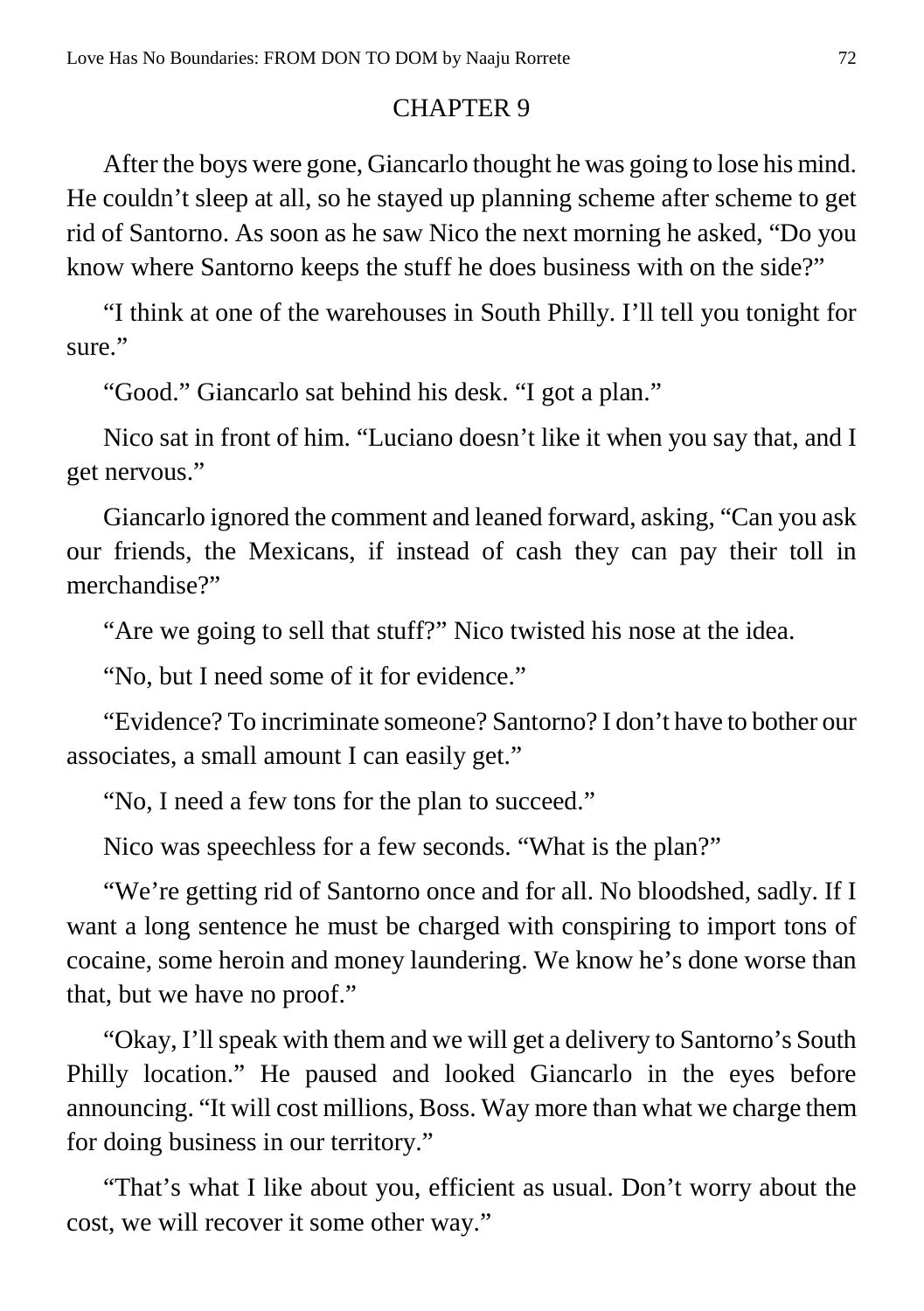Nico observed him thoughtfully for a moment. "Giancarlo, you know, sometimes you can be evil. I don't want you as an enemy."

"Sometimes? That was the least cruel of my ideas. Like I said, I'm going to miss the blood spilling. I hope he gets it in jail, I need to send a message to Gazzara."

Nico laughed at that. "Are you going to ask for Rodrigo's hand in matrimony?"

"No, he wouldn't approve it, but he will be pleased to know his son is part of my crew. I also want to give him a list of our enemies, the ones locked up like him. Old habits die hard, and who knows, he might take care of the bloodless issue."

Nico stopped laughing. They both knew Giancarlo wouldn't kill unless necessary, but this was one of those killings essential to keep the peace.

"Boss, I'll find a way to get your orders to him. He will be thrilled to be of service."

"Thanks. As long as Santorno is out there, we won't be at peace."

\*\*\*\*

"I promise you, I'll make it fast and painless." Daniel Bucciarelli told Braulio, with the calm attitude that Braulio knew went along with what they called honor and respect. The boy shook in fear, and not caring if they thought he was a coward, he extended his hand to grab Rodrigo's. They hadn't had a chance, because the two men had arrived at night, while they slept, without making any noise, and easily bypassing the traps Rodrigo had set. They were armed with what Rodrigo told Braulio were automatic weapons, so there was no point in fighting, hence Rodrigo didn't even try. They were taken to the small living room of the cabin and watched over with a semiautomatic by Peter Rocco, Santorno's main henchman.

Bucciarelli searched everywhere. He collected the four weapons Rodrigo had, making a nice pile in a corner of the next room and removing the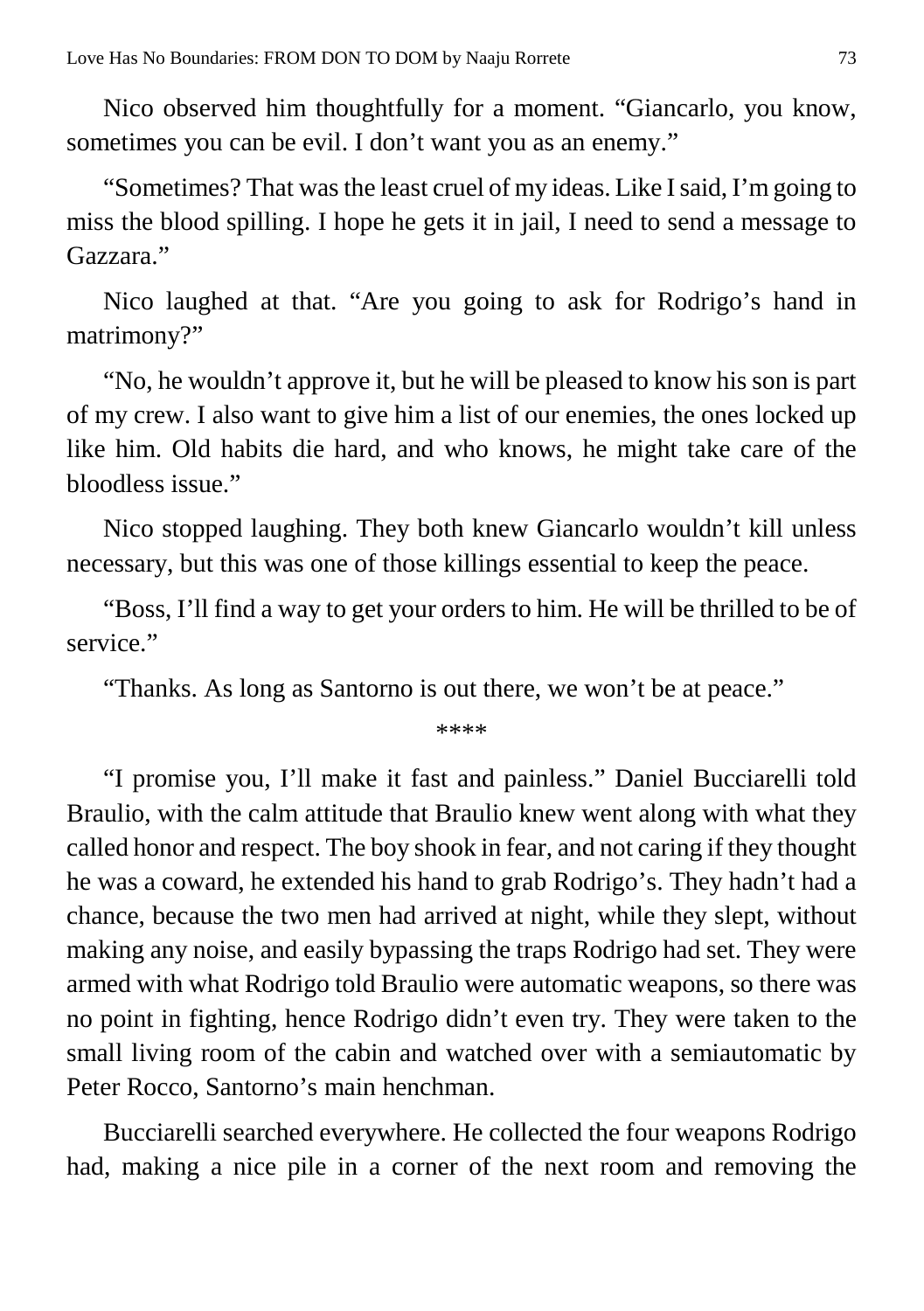ammunition before dropping the guns on the ground. They even found the one hidden inside the toilet tank in a plastic container.

Braulio had known Daniel and Peter all his life. They weren't friends, but it was hard to imagine how they could be like this with him. "Please let me go, you can say anything to Dad, like we escaped or that we—"

"Stop begging." The order came from Rodrigo, who had said almost nothing since they were captured. An unusual behavior in him, if Braulio were asked.

Daniel shook his head. "And get your father upset with us? No way."

"Are you going to kill me?" Braulio asked.

"Not, yet. Your father is on his way. He wants to personally take care of this one." He punched Rodrigo again and Braulio yelled, "Leave him alone!" When Peter stepped backwards, Braulio added, "He is just a friend, he had nothing to do with my choices."

Daniel laughed. "Tell that to your father. We're following orders." He walked away from the younger men, but kept a watchful eye on them.

"They got all your weapons." Braulio pointed to the guns in the other room.

Rodrigo didn't say anything to that, and remained silent for a few minutes. The men were standing between him and his guns; he could have tried to fight, but Braulio figured that not resisting them earlier had paid off because they didn't restrain them.

"When my father gets here," Braulio whispered, "he will kill you to hurt me. If he recognizes you, he will think that we've been together for years, maybe since we met at the family gatherings."

"How romantic." Rodrigo smirked and whispered back, "Listen, I will try again to get rid of these guys. As soon as you see me walking to the kitchen, run to where the bike is. I'll try to join you, but if by the time you're passing the house, I'm not outside, you leave without me. Are we clear?"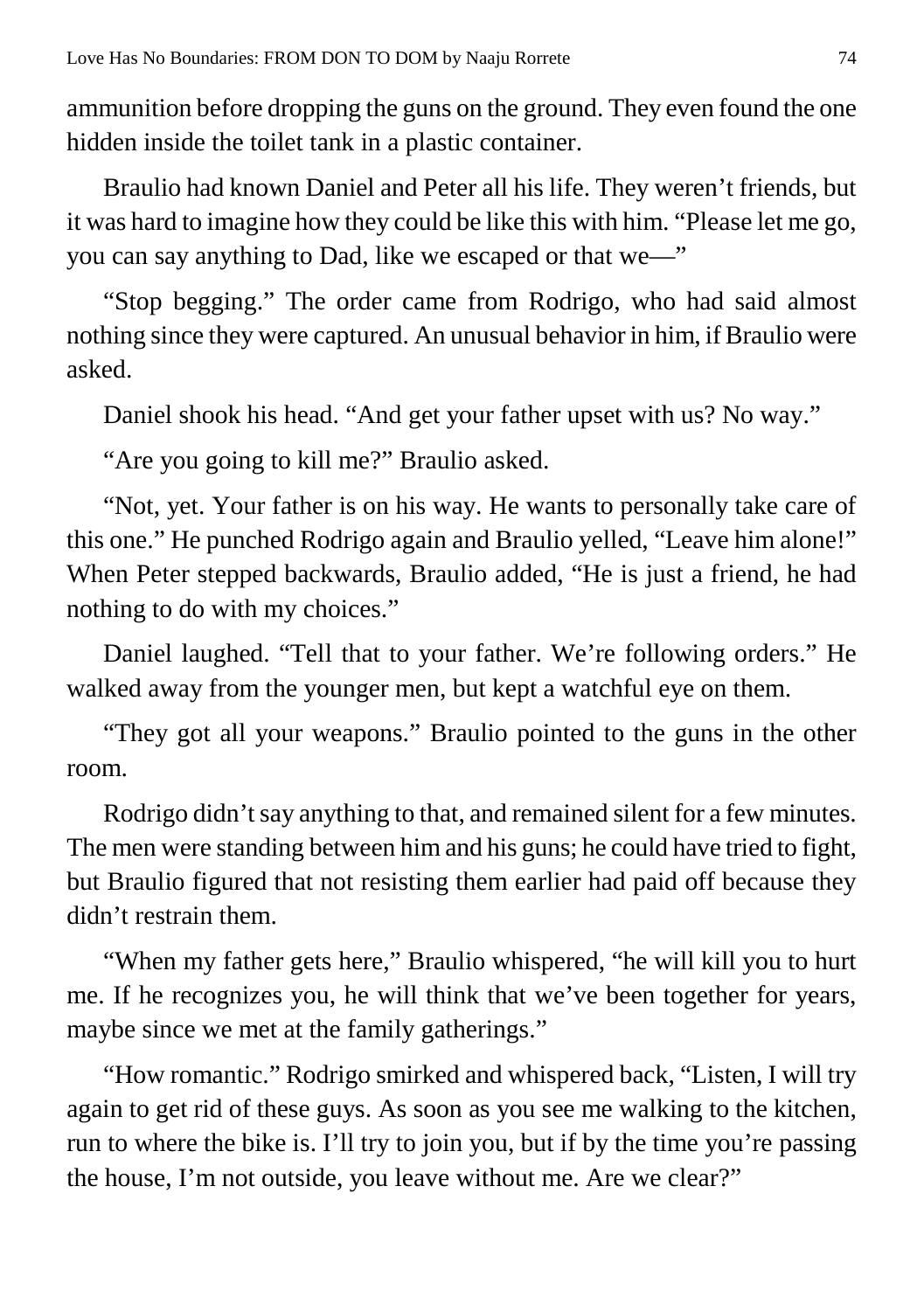Braulio nodded, and lowered his voice further. "What are you going to  $do?$ 

"What I planned for at the start, and no, you don't want to know the details."

Braulio couldn't believe his ears. "You planned this?"

"Not step by step, but I knew I didn't have a chance in a confrontation with Bucciarelli. So, I'm taking my dad's advice."

Braulio remembered what he told him the first day they got there, and since the bike was plan B, it had to be the kill-without-weapons part. No, he didn't want to witness that.

Rodrigo looked at him and said, "Never underestimate anyone, especially not a gay teenager you think is weaker than you." Braulio looked at the men and back at him without understanding. Rodrigo smiled. "Let me kiss you good-bye, just in case. Run when I say so."

He leaned forward and kissed Braulio without closing his eyes. Braulio didn't close his either, and lamented that the kiss was a lie. Rodrigo was a good kisser. If they survived this, he was going to do way more than kiss him.

\*\*\*\*

Daniel yelled at them, "You two, stop doing that—this is not Romeo and Juliet."

Rodrigo walked fast to the kitchen, and on his way, he muttered to Braulio, "Remember to run as soon as they follow me."

Braulio stood, but stayed put as if he didn't know what to do. As Rodrigo predicted, Daniel went to the kitchen after him, but Peter stayed near Braulio.

Speed and surprise were his main weapons, besides the barbecue fuel the mobsters overlooked while they were looking for weapons. Without wasting another second, Rodrigo picked up the liquid fire starter from under the sink, stood up on the kitchen counter and sprayed Daniel with it. Next Rodrigo threw a match at him to light him on fire as he shouted out, "Braulio, run!"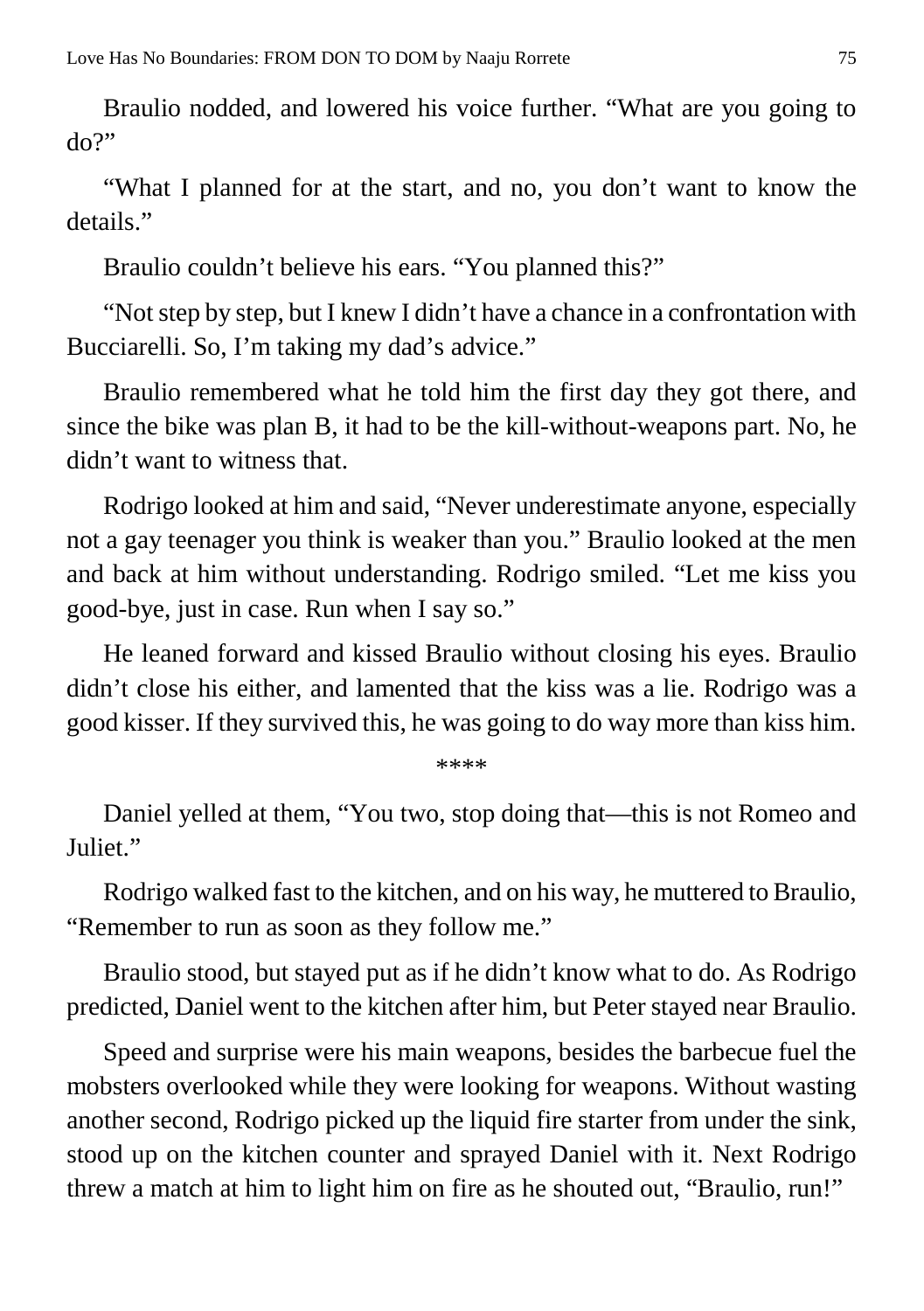Peter hesitated a second as if he couldn't decide to go after Braulio, or stay to help Daniel, who tried to put out the fire by rolling on the floor. Apparently, Peter made up his mind, because he entered the kitchen, fired a shot at Rodrigo and missed. Rodrigo jumped away from the sink, and used the same method to light Peter on fire. As both men tried to help one another, Rodrigo didn't hesitate, he ran outside, grabbing a handgun and their cell phones on his way.

By the time he reached the road, Braulio was coming toward him riding the motorcycle, so he jumped on the back yelling, "Go, go!"

On the road they saw lights coming from a car, and Rodrigo told Braulio, "Let's take the side road." They barely had time to make a turn to get off the main road when the car passed, a black Mercedes.

Braulio said, "That's my father."

Rodrigo told him, "Well, we better hurry, before he comes after us."

They also heard sirens heading toward the cabin, so probably the neighbors called 911 when they heard the commotion.

They changed positions, and Rodrigo rode the old dirt road as if the devil himself were after them.

\*\*\*\*

Giancarlo ended the call with Juliano and made an effort not to show how affected he was.

"What happened?" Asked Nico.

"The police found two guys with burns in the cabin, but no trace of the boys."

"That's good news."

"Yes, it means they are on the run. The problem is, why haven't they called me?"

Nico's expression told Giancarlo that he was hiding something from him. "Is there anything I should know?"

"Well, if I were Rodrigo, I wouldn't have called you either."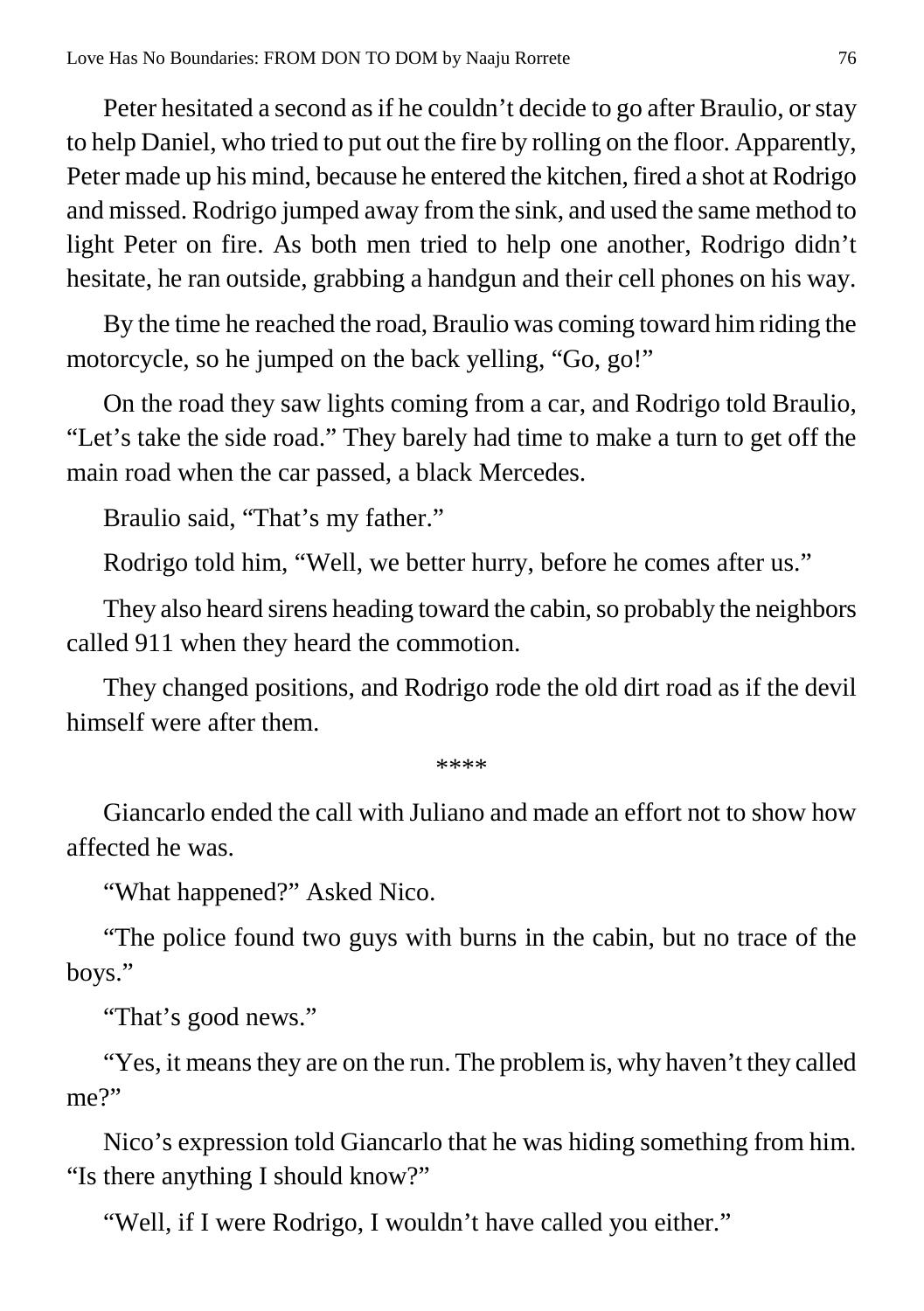"And that's why?"

"Giancarlo, someone close to you told Santorno where they were hiding. Only you can't see it. All I'm going to say is that Luciano and I would never betray you."

"So, according to you, Claudio told Santorno."

"Of course he did. He hates Rodrigo, he has never liked Braulio, and he thinks you belong to him."

"I find that hard to believe. And anyway, how could he have known the cabin's location?"

"Boss, haven't you ever heard of GPS? Claudio has access to our system, he bought the cars for us."

"Damn it! I never expected that from him, Nico."

"Let's set a trap for him. Come on."

Giancarlo followed Nico, even as his mind refused to believe Claudio would do this to him, because he knew how important Braulio was to him. Maybe precisely because of that he betrayed him. When they arrived at Claudio's office they found him sitting behind his desk, doing some paperwork, as usual. In that moment, Giancarlo realized that Claudio had always acted as if he were the acting boss, or a CEO.

As soon as he saw them, Claudio asked, "Any news about the boys?"

Giancarlo said nothing, but Nico commented. "Should we expect any? I thought they were safe in Giancarlo's South Philly warehouse."

As if Giancarlo knew Nico's intentions he said, "Nico!"

"What? Claudio didn't know?" Nico's innocent expression seemed real… almost as much as Claudio's curious one.

"What should I know?" Claudio asked.

"That we changed the location where the boys were going to be at the last minute." This time Giancarlo answered.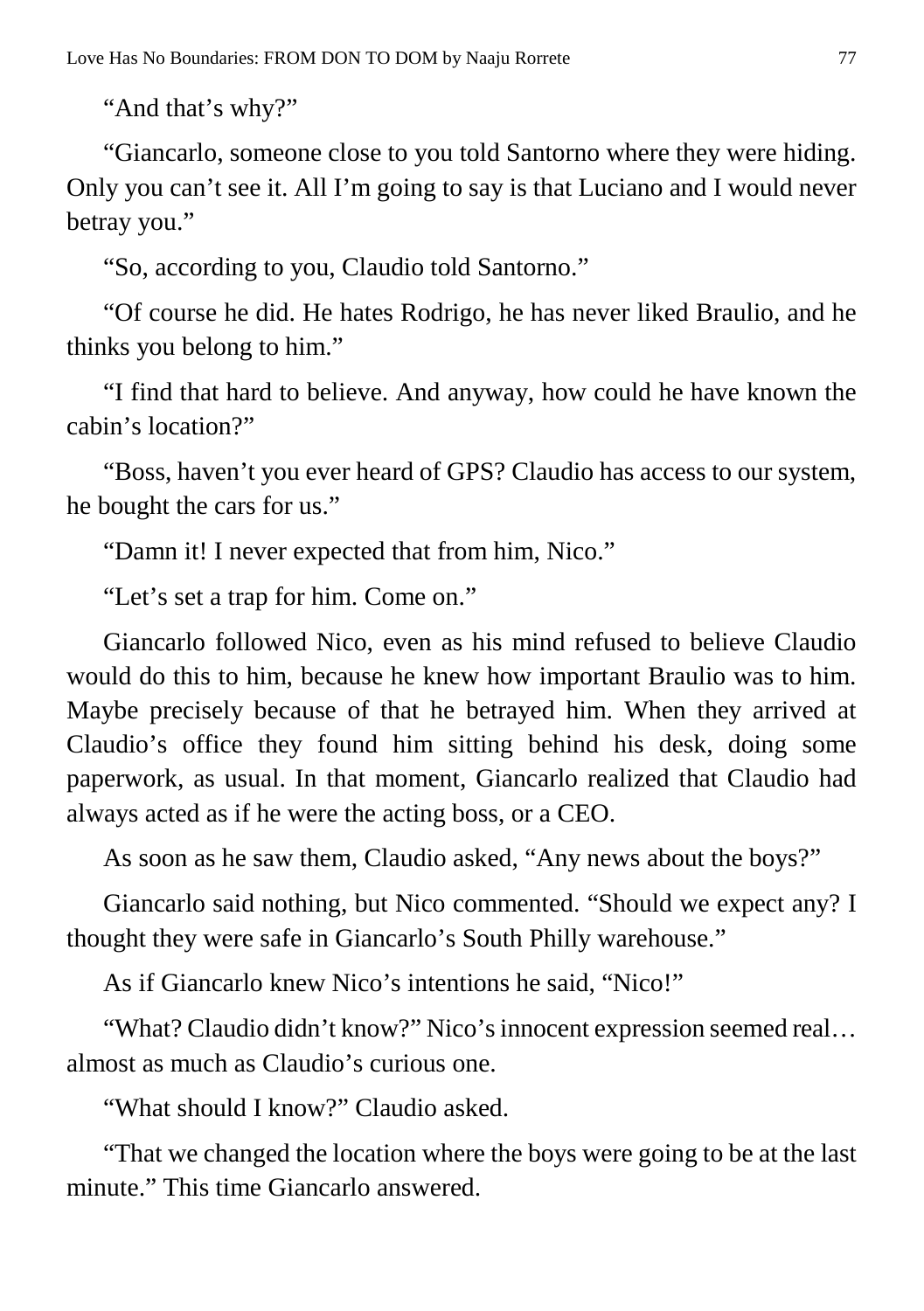"You sent them to that warehouse? Are you insane? That place is so uncomfortable." Claudio asked.

"Yes, but it's safe," Giancarlo replied. He studied how nervous Claudio looked, rearranging the objects on his desk as if he couldn't wait for them to leave. Claudio finally opened a folder and started flipping pages. "I don't know about you, but I still have work to do. Please keep me informed." And just like that they were dismissed.

Giancarlo nodded and followed Nico to the door. At the last instant, he decided to use the trick of closing the door as if he had left, but remained inside. Nico closed the door behind him, and when Giancarlo turned around he saw Claudio, his back facing Giancarlo, walking toward the windows, already dialing someone on his phone.

After a quick exchange, Claudio said, "I don't know who attacked those men, but the boys were never there. Well, if they were, they no longer are. They are at the warehouse, yes, the same one where the merchandise is. By now they saw it. You have to rush and get rid of them. No, Santorno, you listen to me, go and do what I'm telling you, or you're alone in all of this."

Giancarlo opened the door again, and let Nico enter the room with a grim expression on his face as he nodded to his cousin. When Claudio heard the noise he turned around and looked at them in shock.

Nico pulled his handgun and said, "Your gun, and your hands where I can see them."

If it hadn't been for the bitter taste in his mouth, Giancarlo would have smiled. Nico and his witticisms. Maybe he had recommended the wrong cousin to be a Fed after all. But that was another story for another day. Today might turned out to be tragic.

"You better kill me now, because if I live I will come after you all." Claudio's tone was cold as ever.

Giancarlo made an effort of matching it. "In that case, I will not hesitate to kill you."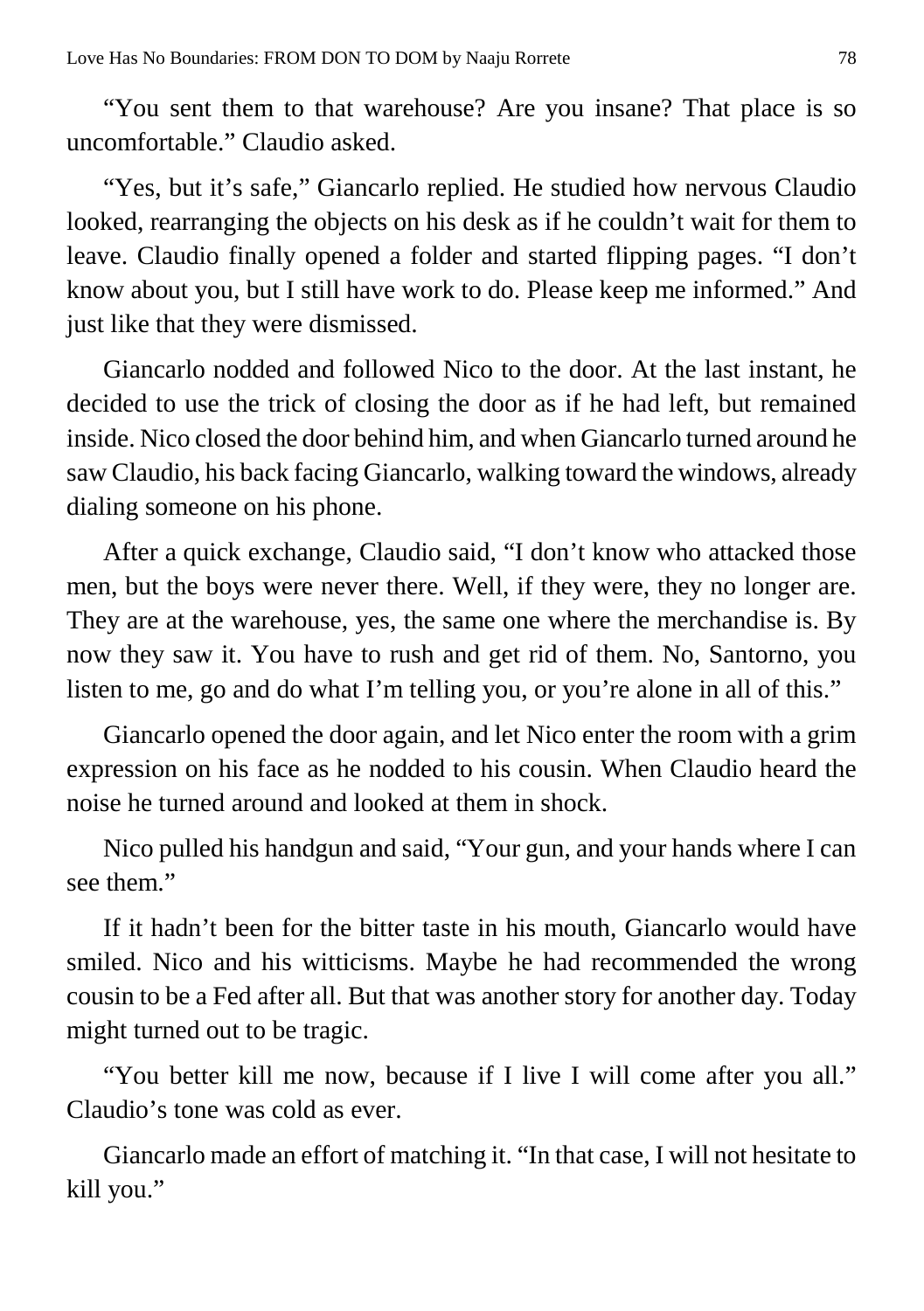"Aren't you worried that I will tell everybody the truth about us?"

"Which truth? You mean our lie? That you manipulated me to do whatever you wanted? I know that you'll never tell anything to anybody, because you're too ashamed of what happened between us, to do so." This time the bitterness escaped in his words.

"You're right. I didn't mention you to Santorno. I told him that Braulio's romance is with Rodrigo. So we can still fix this between us." He looked Giancarlo with the charming expression that seduced him in the past.

Giancarlo couldn't believe the nerve. "And fuck you as usual while I await your next betrayal?"

"Giancarlo, you will never find someone to replace me." Claudio truly believed his own words.

"Where? In or out of bed? Managers are a dime a dozen, and as for in bed, I won't have a problem there, either. And as a matter of fact, you were right about Rodrigo." Somehow Giancarlo faked a smile. There was no evidence of the lust Claudio had shown before for Rodrigo, so it had obviously been another lie.

Then pragmatic, as usual, Claudio asked, "If you're not going to kill me. Then what's next?"

"I'm going to give you the opportunity you didn't give Rodrigo or Braulio. I'll let you go to jail, and with luck, you will never end up near Mario Gazzara, who will soon learn how you tried to kill his son. Twice."

"I can't imagine how you could send me to jail. I've done nothing that will stand in court."

"It's not going to be me. Actually, it will be a collaboration of the FBI and the DEA." With a tilt of his head he told his cousin. "Nico, lock him inside the warehouse together with that extra merchandise we talked about yesterday. Claudio is Santorno's coconspirator in his money laundering operation."

After the initial shock Giancarlo's words drew in his face, Claudio raised his head high and walked out as if nothing happened, as if they never cared for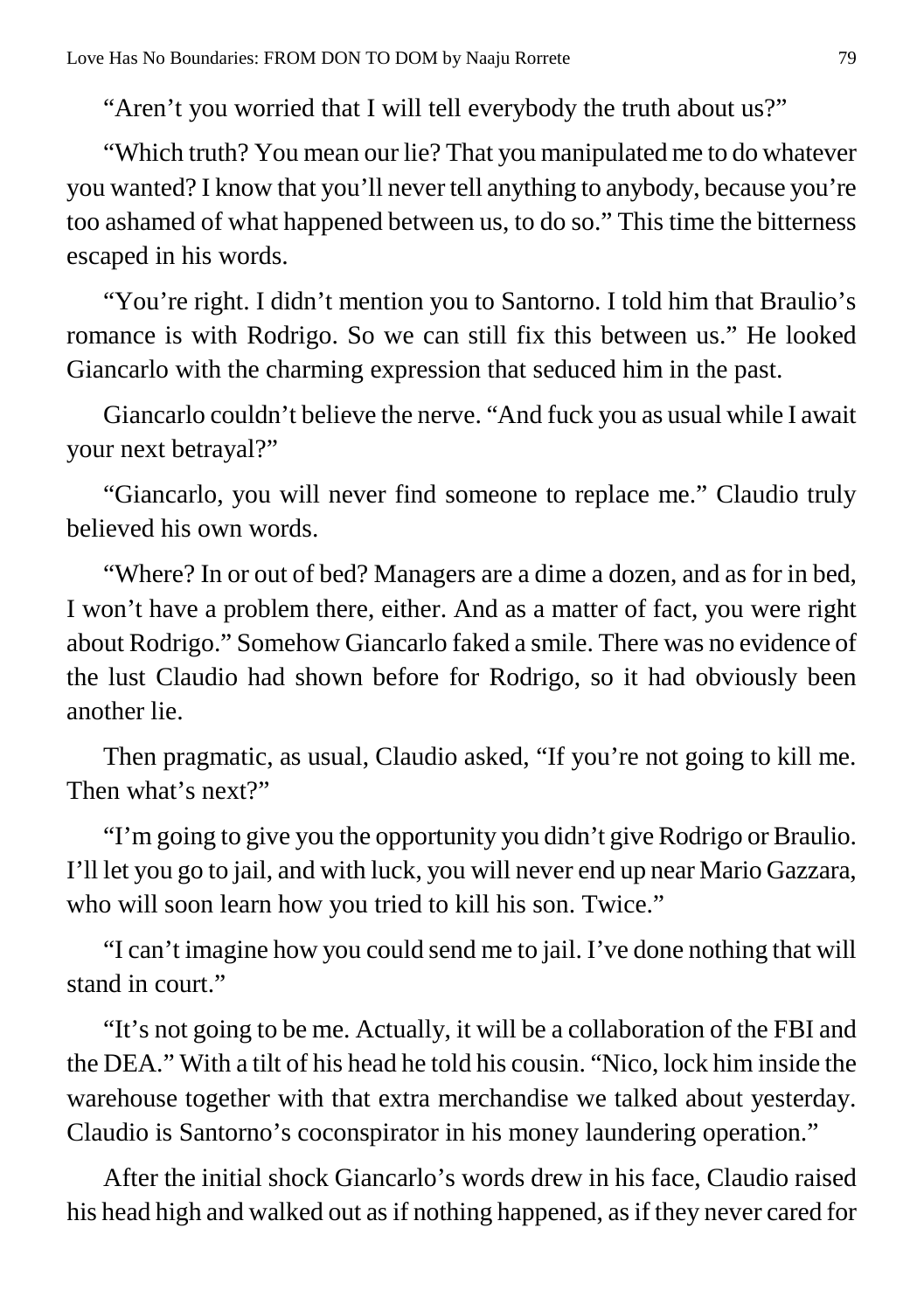one another. And maybe, on his part it had been like that, and Giancarlo had only been another stepping stone on his way.

Giancarlo didn't need Juliano's call to confirm his plan was a success; the ten o'clock news covered the arrest of Santorno and his crew. That Claudio Albano had been at the same location spoke of betrayal to anyone in the know. At least, Giancarlo could denounce Claudio's disloyalty without it being a complete lie. Giancarlo hadn't been surprised to see how calmly they all reacted to the arrest, they were probably counting on the good lawyers the Family would assign for their defense.

Of course, they might have a good defense, but there would be a better prosecution. There was no way Juliano, or the prosecutor would let Fabian Santorno walk away. There was no coverage of the burnt men at the cabin, but Juliano had told him that they were going to be processed for a bunch of charges when they left the hospital. Daniel Bucciarelli had a long list of crimes to pay for.

\*\*\*\*

Braulio looked at the screen of the cell phone and said, "Rodrigo, it's Giancarlo again. We have to answer."

"No. Someone next to him is a rat." Rodrigo repeated what he had told Braulio earlier.

Rodrigo and Braulio had found refuge in a truck stop near Philly. The place looked a lot like a diner, and people came and went all the time.

"Wait. He left a message, let me check." Braulio frowned as he listened, and said, "You were right. They got the rat, and they also got my father. We can go back home."

Rodrigo didn't say anything. He was glad the run was over, but at the same time he was going to miss his little cute friend, and as for the boss, he'd rather ignore any thoughts of him. "What home are you talking about? You mother died years ago, your father is going to jail. You have the same home I do, here and there." Maybe he would stay with him, Rodrigo hoped.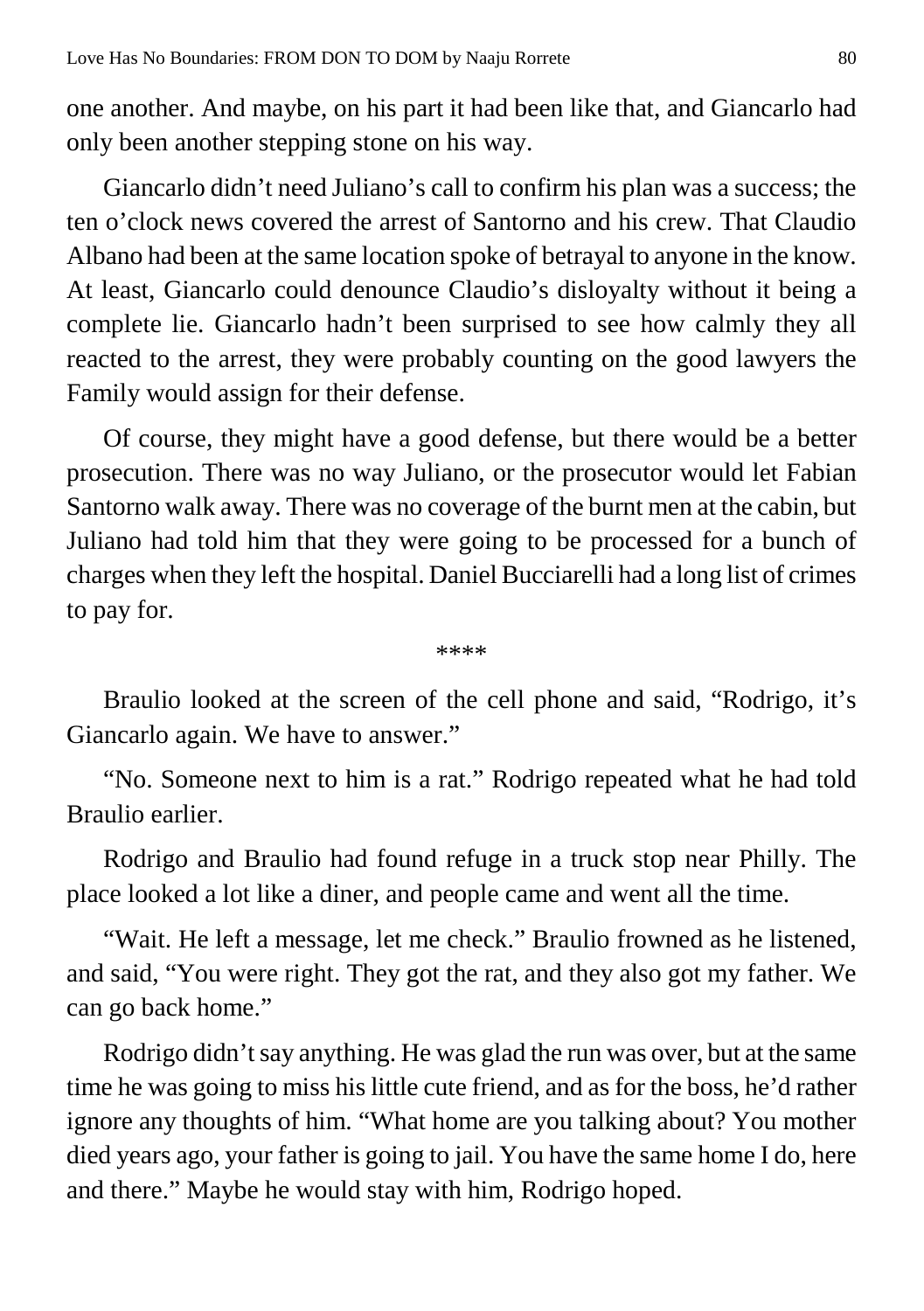Braulio faked a smile. "Welcome back, Mr. Optimism. Listen, Rodrigo, wherever Giancarlo lives, is my home. And I think you're welcome too. He likes you a lot."

"Yeah, right."

Braulio called Giancarlo and they agreed to wait for Nico to take them back home. Rodrigo almost felt like leaving Braulio to go "home" by himself, but he had to report back to the boss and deliver the package safe.

There was a TV behind the counter, and the cashier and the waiter were listening to the local news, where the arrest of Fabian Santorno was breaking news everywhere. The boys sat at a table a few feet away, but they heard and saw the report.

"Braulio, come here." Rodrigo opened his arms in an unusual gesture of warmth, and Braulio didn't waste a second. He was inside the embrace and burying his face against Rodrigo's neck as soon as he heard the invite. Then, as he remembered where they were, Braulio sat up straight in his chair.

"I know what you are going through…" Rodrigo said.

"No, you don't." Braulio explained. "Your father is a man that everybody missed. My father is someone that everyone will be happy is in prison. Starting with me. I'm not sad for that, but I'm worried for Giancarlo. If my father talks, the whole Condottieri family is going down."

"That won't happen, I can assure you." Rodrigo spoke with confidence.

"How do you know?"

"During the first days my dad was locked up, there were a bunch of guys watching him to see if he was flipping, and if he had shown any sign of ratting out, they would have killed him right there."

"But others have succeeded."

Rodrigo insisted, "That was in the past, I'm sure he won't have the chance if he chooses to talk. Trust me on that one."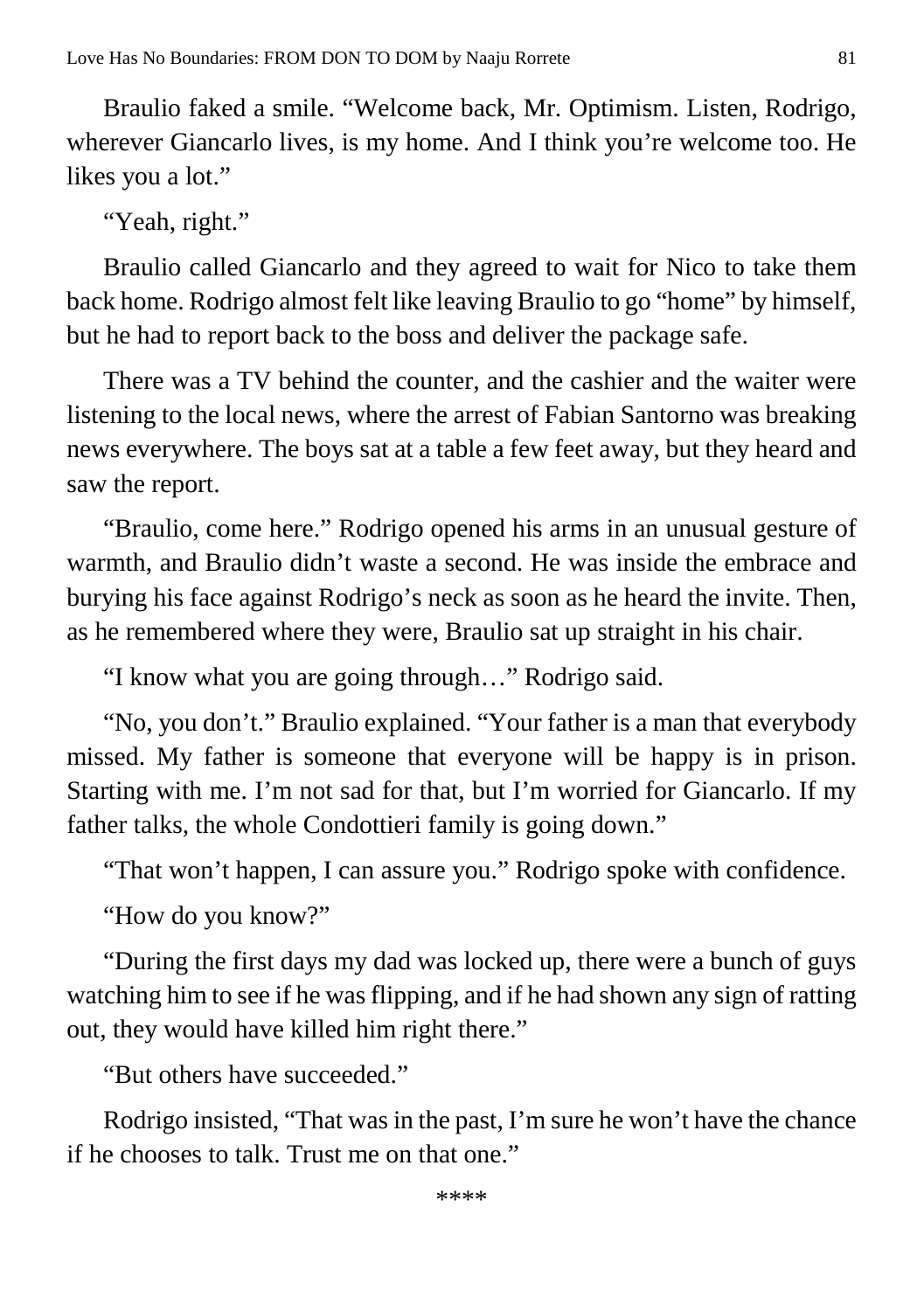#### CHAPTER 10

When they arrived, Braulio jumped into Giancarlo's arms and kissed him. Rodrigo skipped the kissing couple and went to take a seat on one of the sofas. After a few minutes of making out, Giancarlo and Braulio walked over to where he sat, and Giancarlo said, "Thanks for bringing him back safe."

"You're welcome. Where is my cash?"

Giancarlo's smile froze and Braulio looked at Rodrigo, shaking his head. "I can't believe you can't wait."

Rodrigo shrugged. "Wait for what? I did my job, and I want to be paid. Whatever is left after the money I owe the casinos, of course."

Giancarlo answered, "What I gave you before is where you left it, in the kitchen." If Rodrigo cared so much about money, why did he leave the briefcase behind? It didn't make any sense. "I'll get your extra cash as soon as I can, but I just fired my general manager and we're sorting things out."

"I can't believe Claudio betrayed you." Braulio remarked.

"He most likely betrayed the both of you, which is the same thing. If someone hurts you, they hurt me too." Giancarlo explained.

Rodrigo stood as if he couldn't take it anymore and said, "Well, I'll call you tomorrow. Now, I better get going."

Braulio looked at Giancarlo with wide-open eyes, silently begging him to do something. Giancarlo extended an arm and stopped Rodrigo on his way to the door. "Do you want me to beg you to stay with us? Didn't you hear what I said?"

Rodrigo looked sideways at him. "I thought you were talking to Braulio."

"I included you, too, Rodrigo. I'm not sure what is going on between all of us, but whatever it is, I want to give it a good try."

Rodrigo faced him as if he were trying to figure out what Giancarlo wanted. "No need to be nice and gentle with me. What you want is to give me a good fuck. Ah. Before I forget, I didn't fuck Braulio, I touched him yes,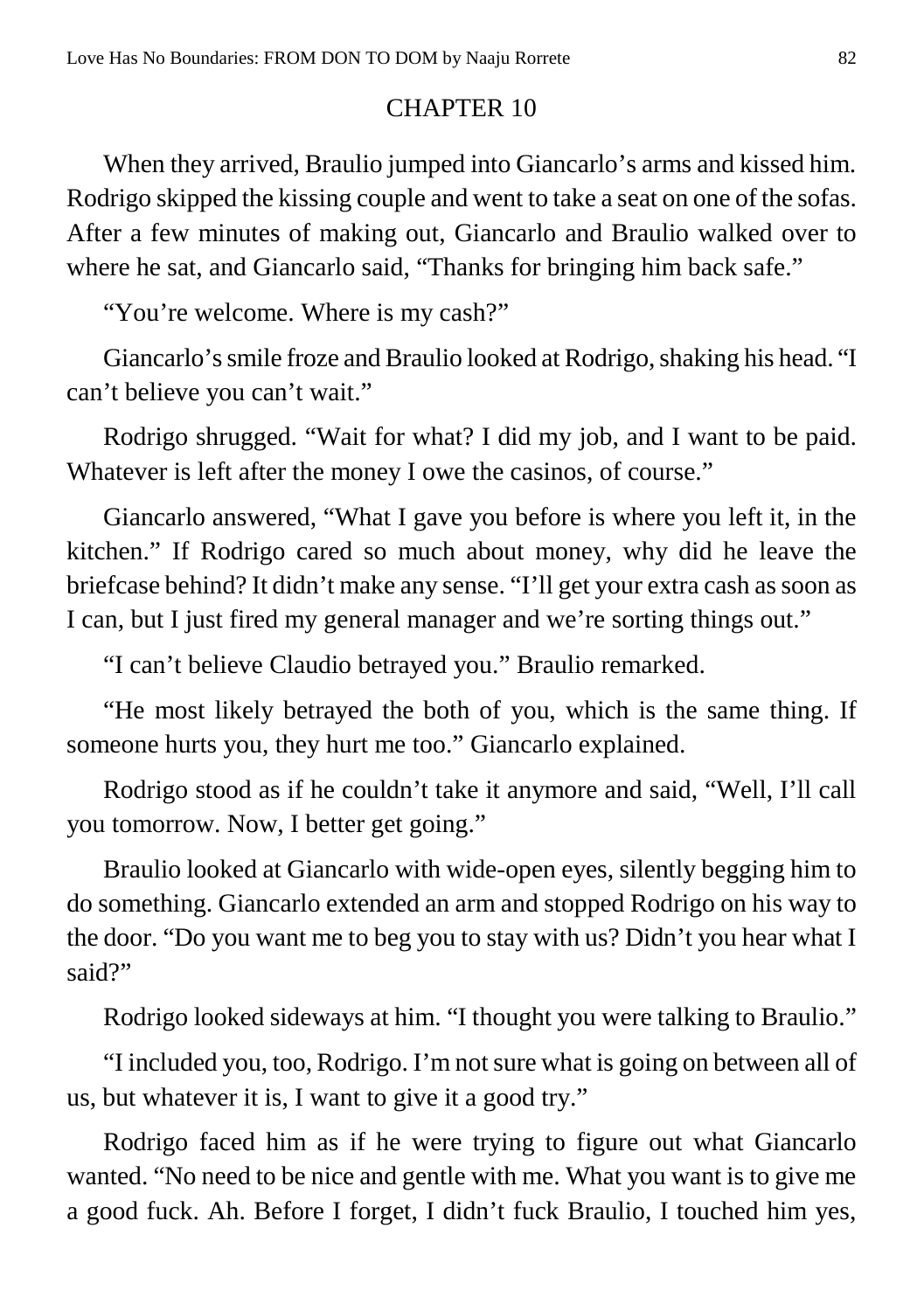because he asked and because I couldn't help it, but his ass is as intact as when we left this house."

Giancarlo laughed because Braulio's expression didn't announce anything good for Rodrigo. In that moment Braulio pushed his upper arm and said, "What is your obsession with my ass, Rodrigo? Stop it. This is more than fucking and you know it. If you want to leave, just do it."

Rodrigo stared at Braulio in awe because he'd never seen him mad. Giancarlo put his arms around both of their shoulders and said, "I understand Rodrigo's obsession, Braulio. You have such a nice ass."

"You too, Giancarlo?"

Giancarlo sighed and glanced at Rodrigo and then back at Braulio. "The truth is, Rodrigo's ass is the one I've been thinking a lot about."

Braulio pushed him again, and asked defiantly. "Rodrigo, do you feel better now?"

"No. I already know he wants to fuck me."

Giancarlo took a moment to clarify. "Yes, I want to fuck you, but after I spank the hell out of you. Hero and all, you're still a badass, Rodrigo. I can't believe I bothered doing anything nice for you."

Rodrigo stared at him and asked, squinting his eyes, "What nice thing are you talking about?"

"Remember our last talk before you hit the road? I considered your suggestions and went shopping." Giancarlo walked toward the guest bedroom and opened the door, "I got a lot of stuff that I have no idea of how it works, but I'm eager to learn. And I would like you to join me."

Rodrigo entered the room. It had been transformed into a dungeon, even the formerly white walls were now black and burgundy. He touched some of the devices in there. He didn't know how to use them either, but the smell of leather and the shape of some of the toys on the different shelves excited him.

Giancarlo asked, "What do you say, are you hanging around here? Or going to your usual here and there?"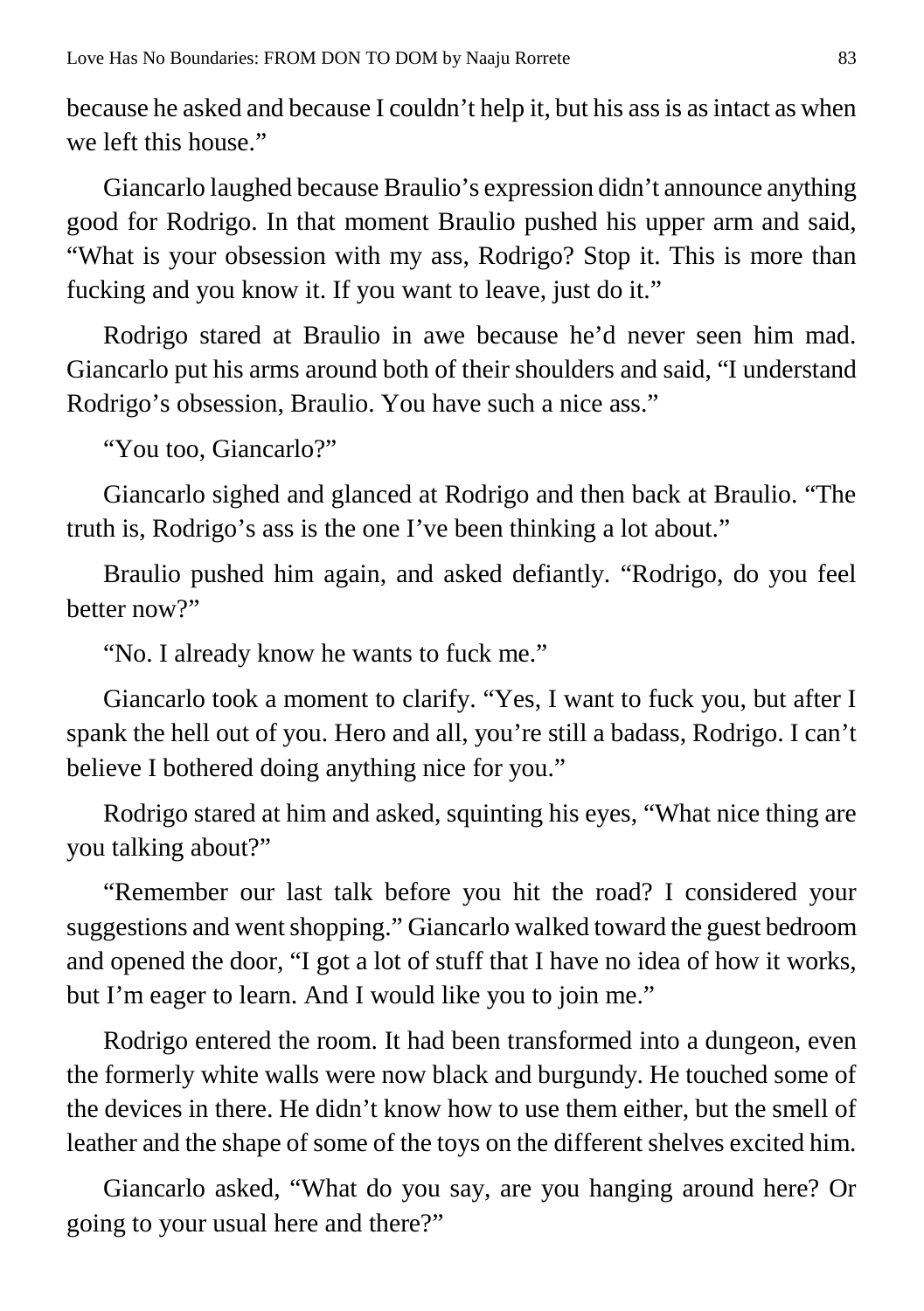Rodrigo picked up a pair of metal cuffs and casually asked, "Is there going to be fucking with penetration?"

Giancarlo controlled a smirk. "Sure, deep penetration. I have condoms and lube too."

Braulio stepped between then. "What about me? You guys aren't going to leave me out, right?"

Rodrigo answered him, "This is for grown-up people."

"I saw your driver's license, you're younger than me."

"Maybe in years, but in experience, I'm ancient. I'm sorry, Braulio, you're destined to die a virgin."

"I am not." Braulio insisted, and Rodrigo turned around to face him. "You are."

"I've done so much stuff all these years with Giancarlo that I think we're lovers. I'm not a virgin."

"If he has never put his cock in you, that's a virgin in my book."

"Enough." Giancarlo said the single word and both turned to look at him. Then he added, "Rodrigo, if what you want is to be the first to fuck him, tell him, and if he wants it, go ahead. I don't have a problem."

"You don't?" Rodrigo asked surprised, and Braulio silently showed the same expression.

"No, I didn't do it before because I feared becoming too possessive if I did. But you're already very possessive of him, so to keep things in harmony, if he agrees, end his virginity."

Braulio put his arm around Giancarlo. "And after I do it with him, will you ever go all the way with me?"

"Sure, I will. I'll make love to you in any way you want me to."

Rodrigo walked out the room, "Well, you know what, I love the sex thing, but I'm hungry. You've got to feed me first, or I won't let you touch me."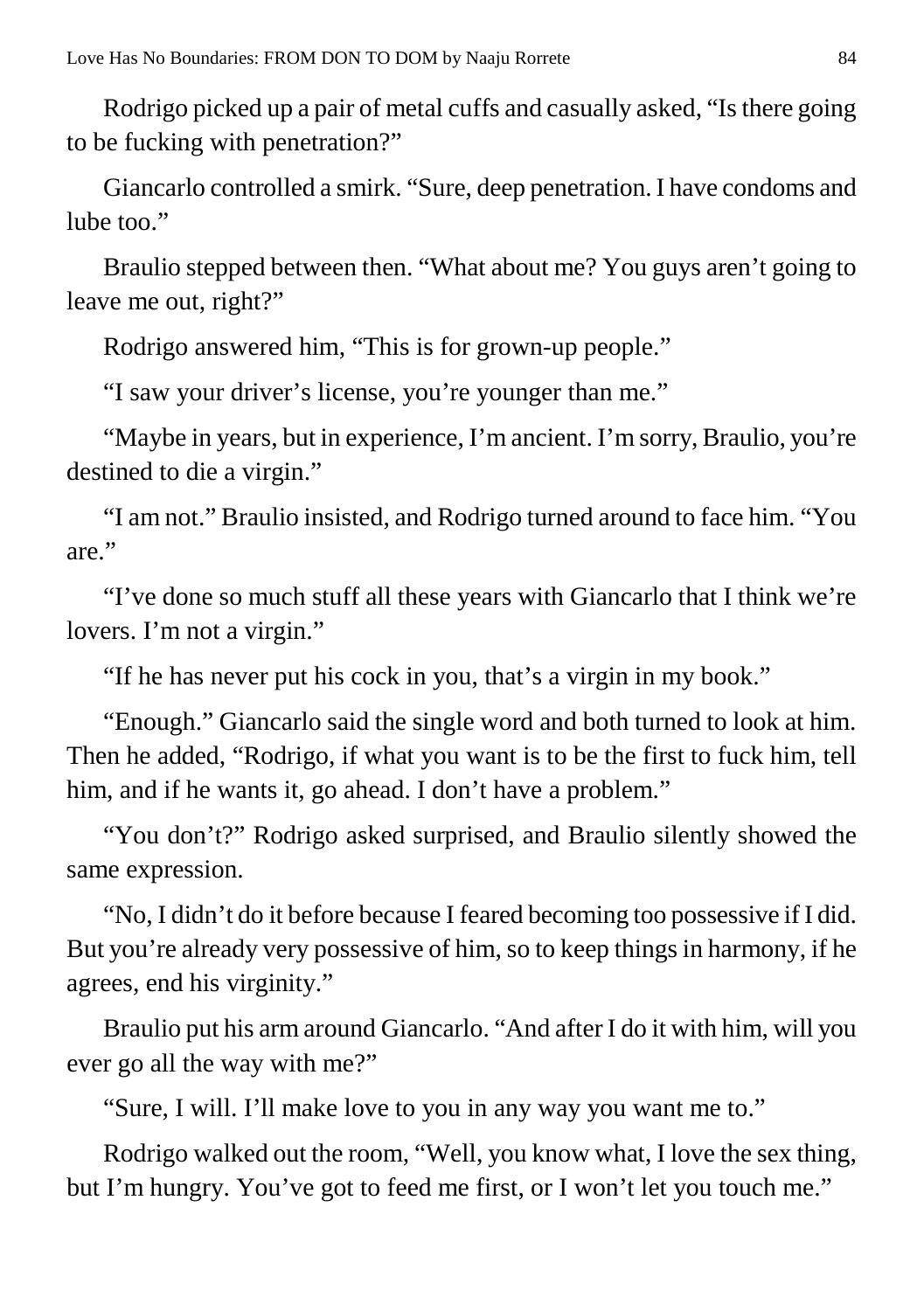Braulio followed him, singing, "Somebody is jealous."

\*\*\*\*

As Giancarlo closed the door to their makeshift dungeon, he got the feeling that this was going to be more intense than anything he ever faced in his life.

Rodrigo held Braulio's hand for a second longer than needed. "Please stay."

"No, pain isn't my thing."

"It's not really painful, well, the good type of pain, I like it. This is something I always wanted to try." He looked at his hand, an unusually shy gesture for Rodrigo. "When Giancarlo spanked me, I knew I had to do it seriously."

Braulio smiled as if he understood, but still said, "I pass. I'll be in the master bedroom." He leaned forward and whispered something in Rodrigo's ear that provoked a grin. Giancarlo watched Braulio leave with a thoughtful expression and asked, "What was all that about?"

"It's a secret"

"So you're keeping secrets from me, eh?"

"No, Boss. He said that he missed my tongue, and that he wants me to make love to him later."

"Do you know the difference between making love and fucking, Rodrigo?"

"I think I do. You should care deeply for the person you make love to, right?"

Giancarlo agreed. "Yes, but in Braulio's case, he would probably like more tenderness."

"I don't know about that, but when I had to choose who lived back at the cabin, Braulio or me, I chose him. I knew I would have survived, but there was only one chance to escape, and I handed it to him."

"Welcome to the club. I've never loved anybody until I met him."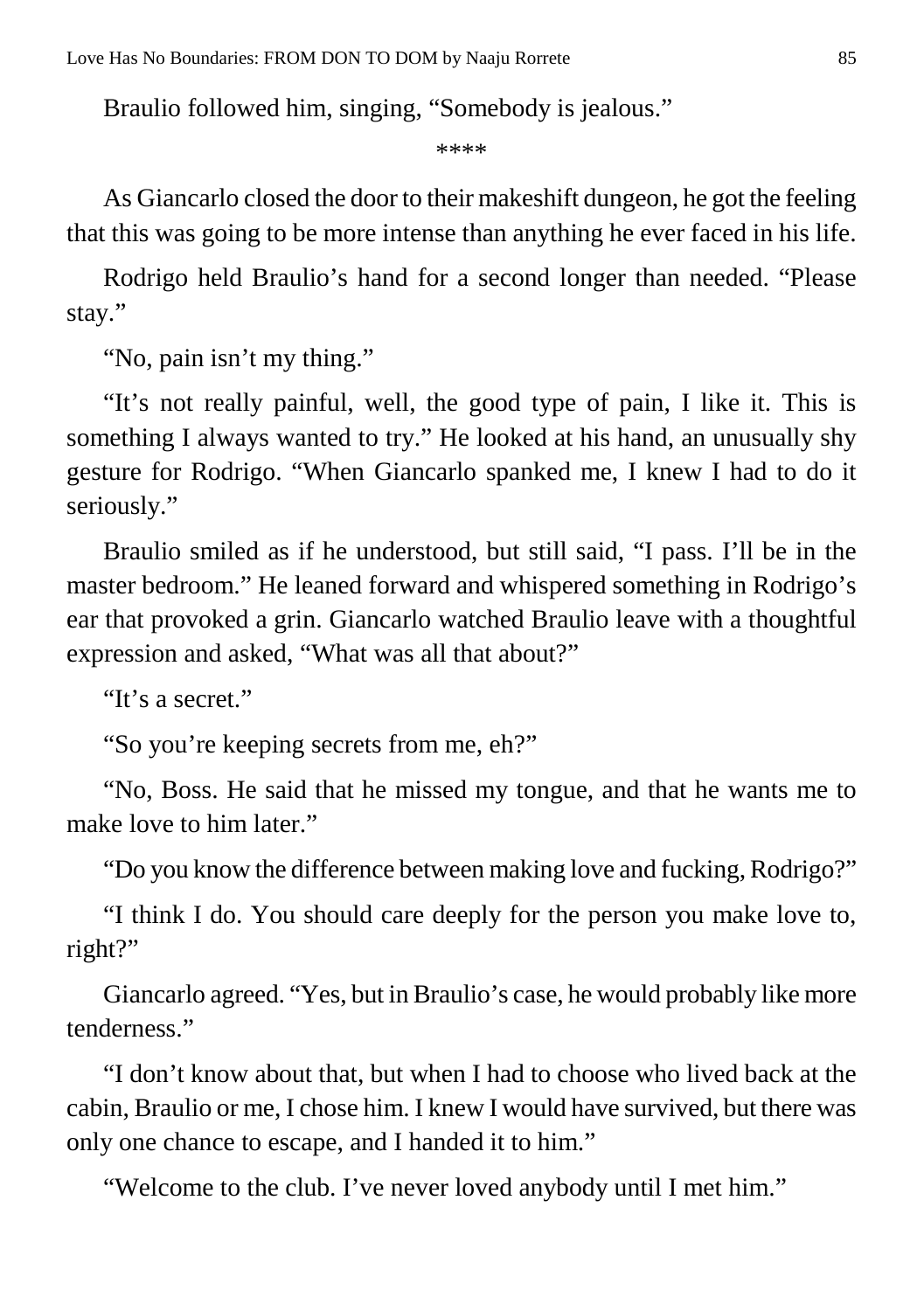"So, we're in love with the same guy."

"I guess so." Giancarlo wanted to add, *and after tonight, probably with each other*, but he moved on.

"Rodrigo, pick your safe word."

"Stop."

"Stop? Not very original, but it will do."

\*\*\*\*

Rodrigo could heard Giancarlo circling him, slowly. Assessing him. Where had Giancarlo been while they were in the woods? He trusted him, but there was a little concern that wasn't there before.

"The last time the three of us got together, you were all over the place, doing whatever you wanted. This time"—he held Rodrigo's chin between his fingers—"I'm in charge." He let go of his face.

"Is there any particular thing I should call you?"

"Just sir, or boss. Master is too much. I'm learning this together with you, so I don't consider myself master of anything. Inside here, I lead, that's all."

"Good. Tell me what to do."

"That sounds nice. For now, get undressed and put on some of this leather." He handed the gear to Rodrigo, who took a while to figure out what it was. It looked like a bunch of intertwined leather strips. Giancarlo explained, "It's a body harness. I'm wearing one too."

"Can I see it?"

"Not yet. Let me help you put this on."

Rodrigo observed as Giancarlo adjusted the different straps using the buckles at the ends of each one. The lower part left his bottom totally exposed, and only two leg straps helped keep it in place. At the front, Rodrigo easily recognized a set of two leather cock rings, resembling a pair of cuffs. Rodrigo was going to ask why two, when Giancarlo buckled one ring at the base of his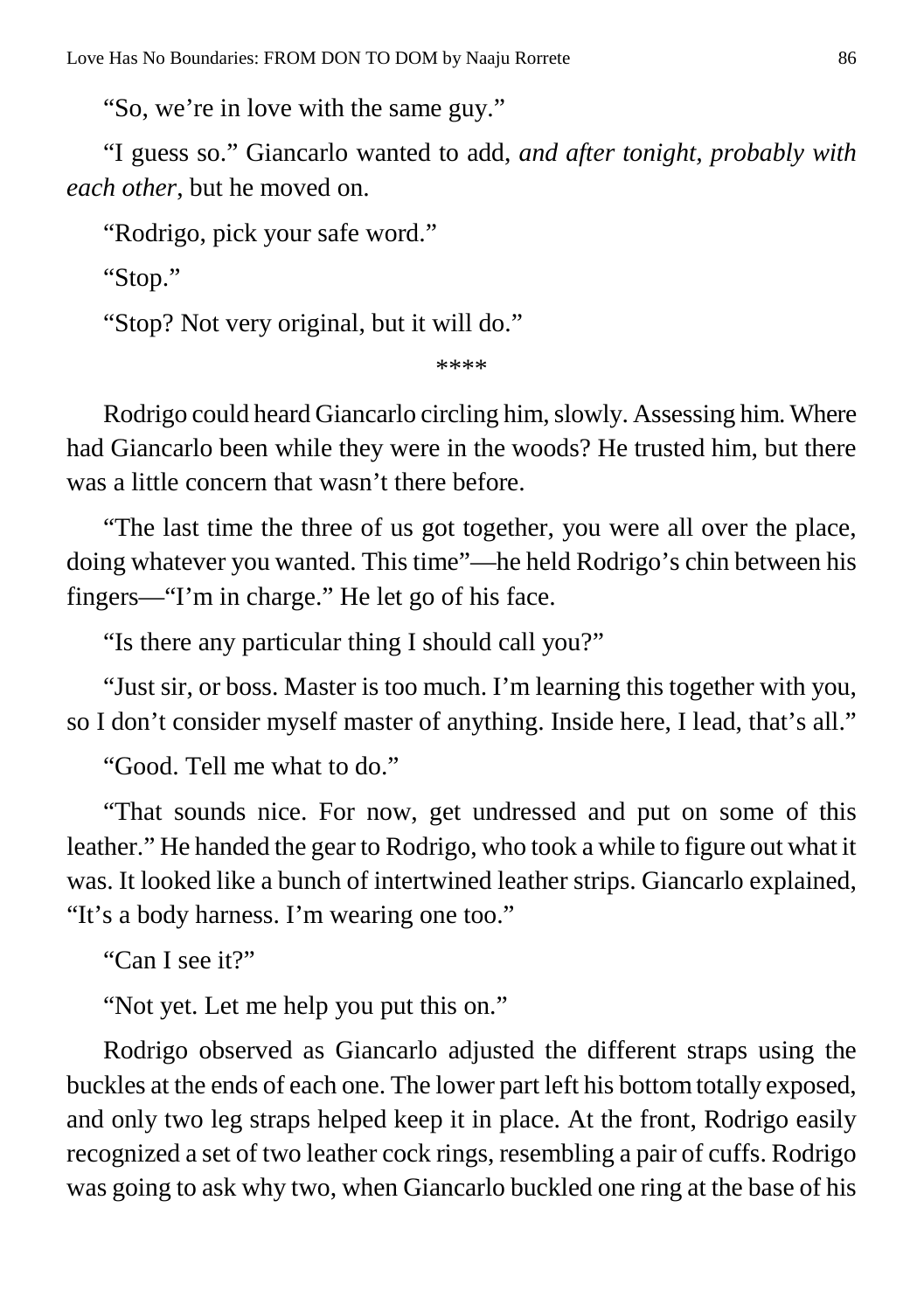cock and another all the way around the top of his sack and his cock. He figured out he wasn't going to come any time soon, but he didn't say it.

When Rodrigo spent too much time looking at it, Giancarlo explained. "We release one first, then the other, at different times."

Next, Giancarlo put a set of leather cuffs on him, at both wrists and ankles. Rodrigo had never worn leather cuffs before, and he liked the feeling and security of the leather.

Finally, Giancarlo stood in front of him holding a leather collar that had a short leash. He hadn't been kidding when he said that in here he would lead. Rodrigo was amazed at how he could put all that gear on him without really touching him. That changed when the last piece was brought out—nipple clamps. Giancarlo's fingers briefly touched his skin as he adjusted the clamps on his nipples and Rodrigo wondered if he did it on purpose.

Giancarlo looked him in the eyes and asked, "Do you like what I put together for you?"

Rodrigo nodded, filled with an emotion he couldn't explain with words. It made him feel special that Giancarlo went this far to satisfy him, and now, what Rodrigo wanted the most was to please him. "Yes, Boss. Very much."

Giancarlo moved a few feet away and stopped in front of a leather seat that looked more like an ottoman.

"Get over here, and kneel on this. I want your ass in the air, knees bent and spread, and your hands resting next to each of your ankles." At first, it was hard to understand what Giancarlo intended, but once Rodrigo assumed the position, his cock went hard inside the leather rings. He would be so exposed with only the leg straps framing his bottom, a perfect position for spanking or being fucked.

"Beautiful, more than I expected." Giancarlo praised him.

"Thanks, Boss."

Giancarlo walked around the furniture, admiring his creation, and discarded his robe by throwing it over a nearby table. Rodrigo understood why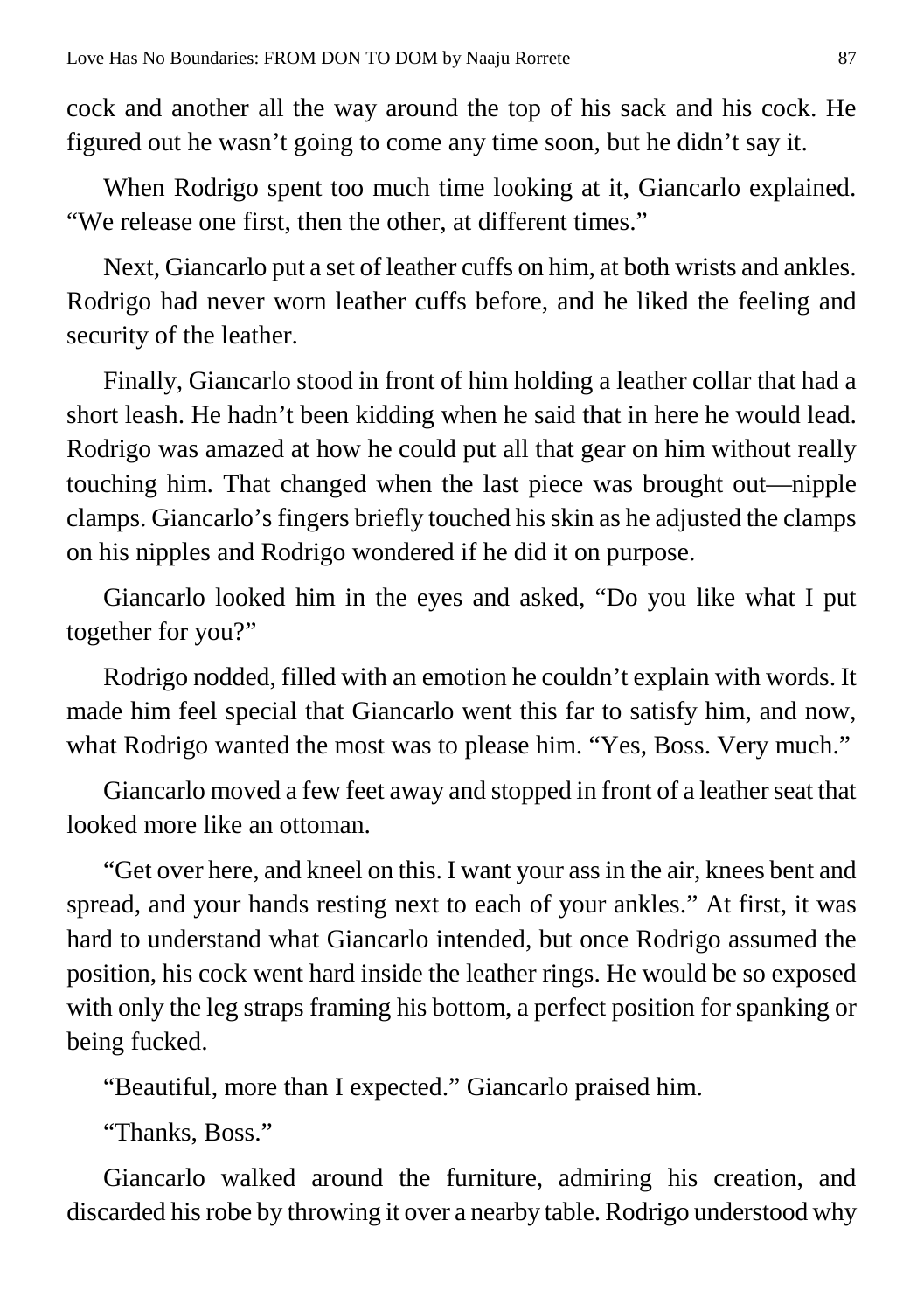he waited until then to show himself. He looked magnificent, wearing a similar leather body harness, the only difference that the cock ring was made of metal. If Rodrigo had seen him from the start, there was no way Giancarlo could have gotten those two leather cock rings on him.

Giancarlo picked something off the leather bench, and it was then that Rodrigo realized that it had restraints that Giancarlo attached each of his cuffs to. An extra leather piece he hadn't noticed before forced his ankles to stay spread. Once all four cuffs were buckled down, the only way Rodrigo could move was forward and then backward until he could sit, his ass and balls resting on the leather that kept his legs apart. This sitting position was gently suggested by a tug of the leash on his collar.

For the first time in his life, Rodrigo enjoyed being tied up and dominated. It was also the first time he didn't have anything to argue or rebel against. It felt so right, and looking at Giancarlo, it seemed almost as if he was an experienced Dom.

Rodrigo raised his face to find Giancarlo standing right in front of him, holding his erect cock at his lips. "The other day you bragged that you were good at this. Do you want to show me how good?" Giancarlo suggested.

Rodrigo opened his lips to accept the uncut cock inside his mouth. Without using his hand, it was going to be a real challenge to display his talents, but he would enjoy every second of it. He used his tongue to lick the pre-come already gathering at the head, then he pushed the foreskin further back and continued to flick his tongue over the head and slit. He ventured a look at Giancarlo, hoping to see him lost in passion, but even as he breathed hard and fast, his eyes were set on Rodrigo and what he was doing.

He alternated sucking and licking, and at one point he left the cock to pay attention to Giancarlo's balls. He played with each one, again sucking and licking, then went up to engulf the head—and this time Giancarlo moaned. He used the leash to pulled Rodrigo closer, going deeper into him. Rodrigo got ready to take him into his throat, but Giancarlo pulled his cock completely from his mouth, and said, "Lean forward like the first time, it's time for us to enjoy this seat."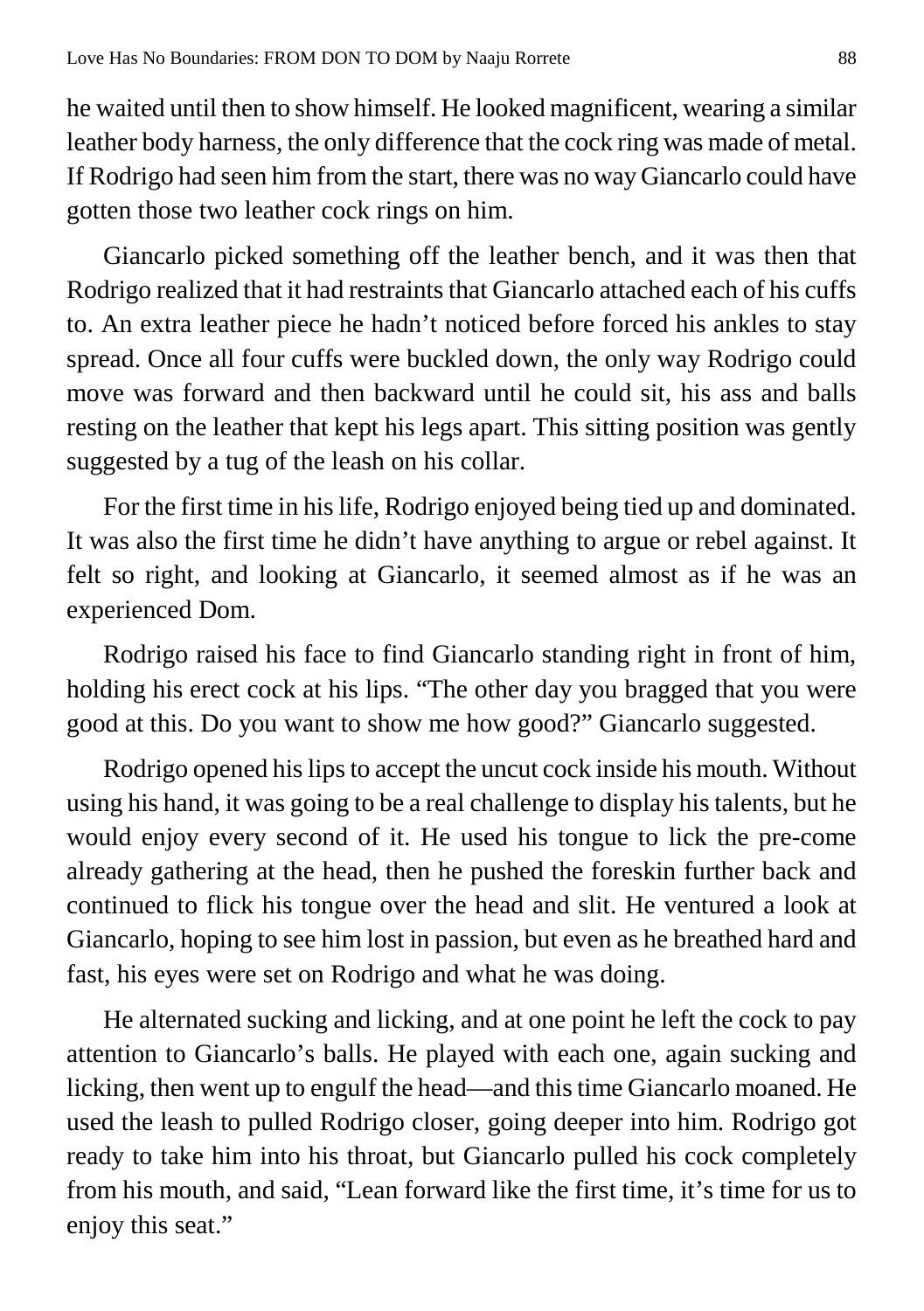Rodrigo wondered what happened. Didn't he like it? Was he going too slow, or did Giancarlo fear that he was going to come regardless of the cock ring?

He forgot all those questions when the leash was pulled again and he ended up leaning forward all the way, his chest almost between his spread knees, and his backside totally exposed. He felt Giancarlo standing behind him first, and next he felt a big strong hand, not the slap he expected, but a touch, a caress that could undo him more than the spanking.

The hand went up and down each of his buns, and after Rodrigo grew comfortable with that seductive touch, the first slap hit him. The tempo indicated that Giancarlo might be counting, unlike the first time, and the rhythm indicated a pattern he didn't have before.

The aching, like he said to Braulio earlier, was the best kind. He closed his eyes, holding in any scream he might want to release. Giancarlo stopped, his hand caressing again. Rodrigo could sense him walking around the seat, but he didn't open his eyes. Not until Giancarlo stood in front of him and raised his face using his hand, not the leash. "Are you okay, Rodrigo?" He was concerned, and that pleased Rodrigo. It had been a long time since anybody had been concerned about him. "Rodrigo?" he asked again, his voice had a little higher pitched this time.

Rodrigo almost forgot to answer. "Yes, I've never been better."

Next he felt Giancarlo moving around, undoing his restraints, but he still left the cuffs on. "I like how they look on you, but it's enough for today. We have many more nights and days to play with all of this."

Was he going to keep him around? Hope surged through Rodrigo's body, from head to toe. Yes, he cared deeply about Braulio, he wanted to make love to him, but the person that changed his life, and probably his destiny, was Giancarlo. His feelings ran so deep, he didn't want to admit them—not even to himself.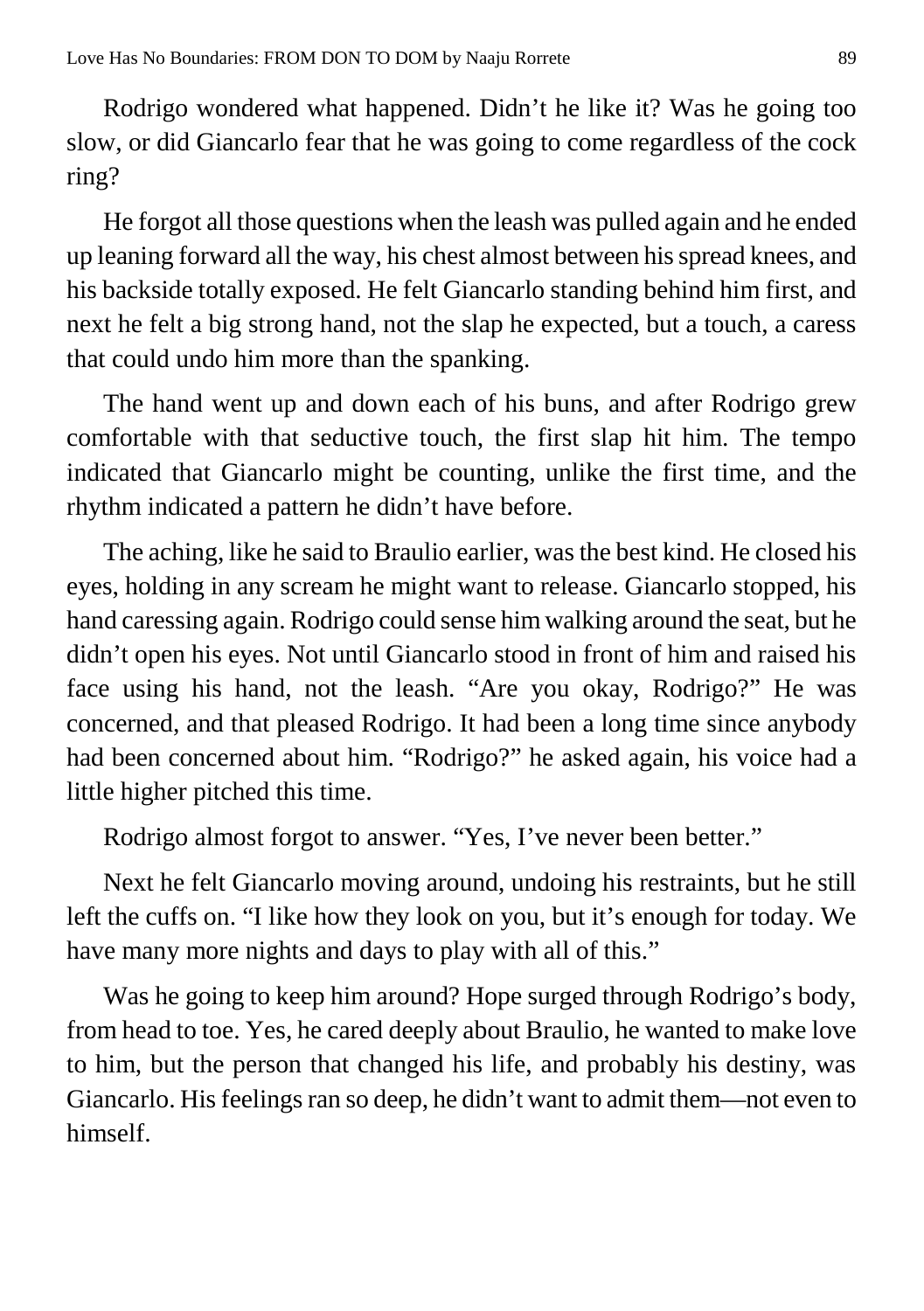Rodrigo let the other man help him to his feet, and placed his hand on Giancarlo's waist, the skin tempting. He wanted to touch Giancarlo all over, but instead waited.

Giancarlo clamped onto his short hair and kissed him on the mouth. Slowly first, only with his lips, and later hungrily as if he couldn't help himself, sucking Rodrigo's tongue. "Do you think you can still do Braulio tonight?"

Rodrigo nodded. Simply by seeing him, he might come. "Yes, please bring him in."

"No, it's better if we go to the bedroom. There is a chance afterward you won't be able to walk."

"Really? Just watch me, Boss."

\*\*\*\*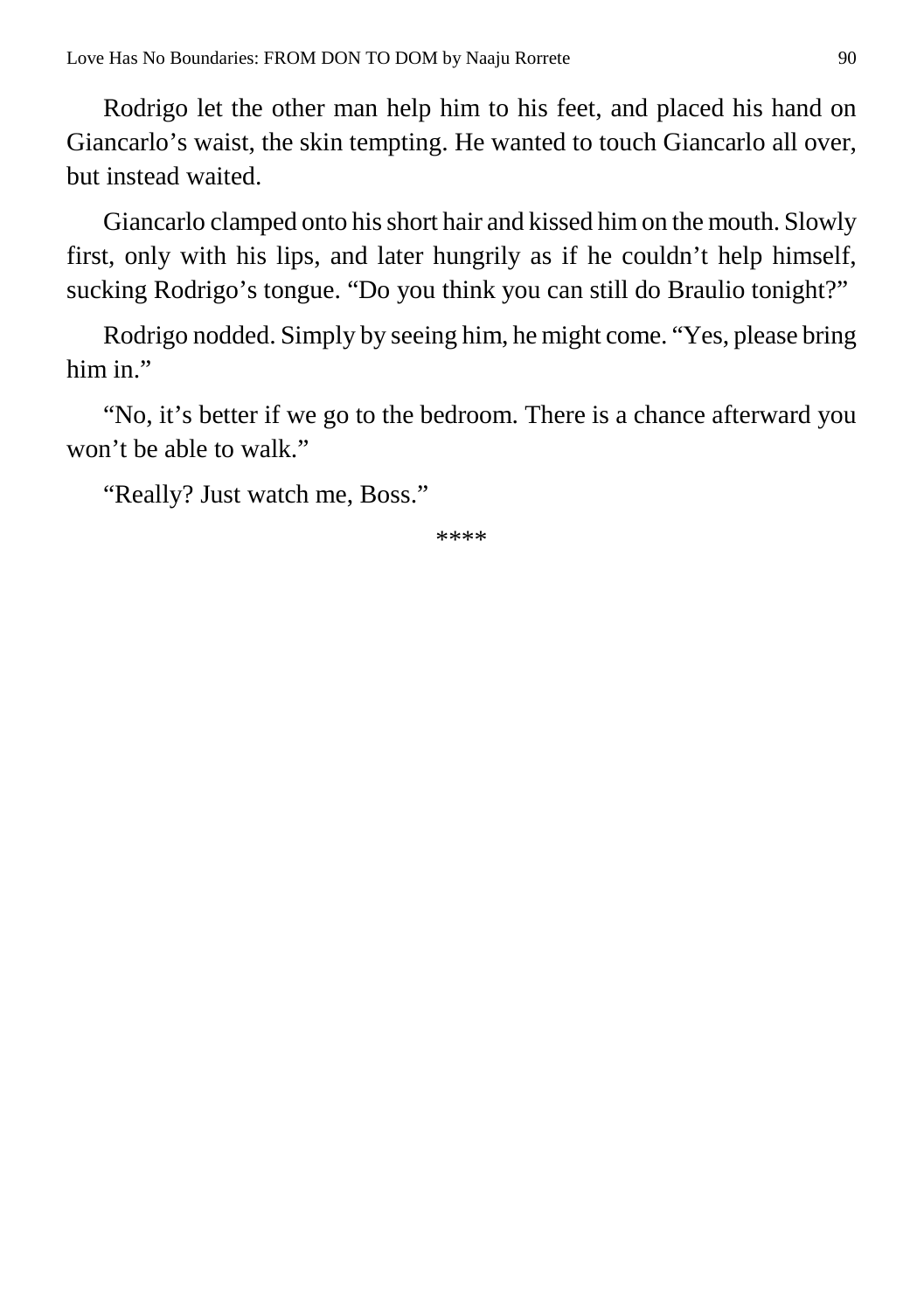#### CHAPTER 11

They went to the next room, where Braulio sat on the bed, nude and obviously waiting for them. "Are you okay, Rodrigo?"

"Yes, I'm doing so well— guess who is going to lose his virginity right away?"

He pumped his cock up and down, and sat on the bed, but as soon as his backside made contact he stood up. "Oh. This time you did better than before, Giancarlo."

Giancarlo laughed, and said, "It looks better too. All red and sweet." He threw a few condoms on the bed and the bottle of lube. "I'm going to watch."

"Hey, you said that you were going to do it to me tonight."

"And I will. First do the honors to Braulio."

"And you? Are you not going to touch me?" Braulio asked Giancarlo.

"Sure, if you want me to."

"Please."

Rodrigo kissed Braulio and slid his hands all over his abdomen, the muscles nicely shaped, not a six-pack, but who cared, he had a really lean body, and Rodrigo had enjoyed touching him so much back in the cabin. Now he couldn't wait to be inside of him. He pinched Braulio's nipples with both hands at the same time, and was rewarded by Braulio arching his neck in pleasure. Rodrigo licked his neck, and showered kisses all over his torso. At one point, his eyes met Giancarlo's, who simply smiled, like he approved, before Giancarlo leaned forward and kissed Braulio on the lips.

Rodrigo went downward, a trail of nibbles until he reached Braulio's cock. There, he licked the cut head and started to suck on it, looking for a reaction, but Braulio and Giancarlo continued kissing.

Then Rodrigo remembered what drove Braulio insane. Rodrigo lay between Braulio's open legs and cupped Braulio's ball sac in his palm. Keeping Braulio's balls and cock out of the way, Rodrigo concentrated on the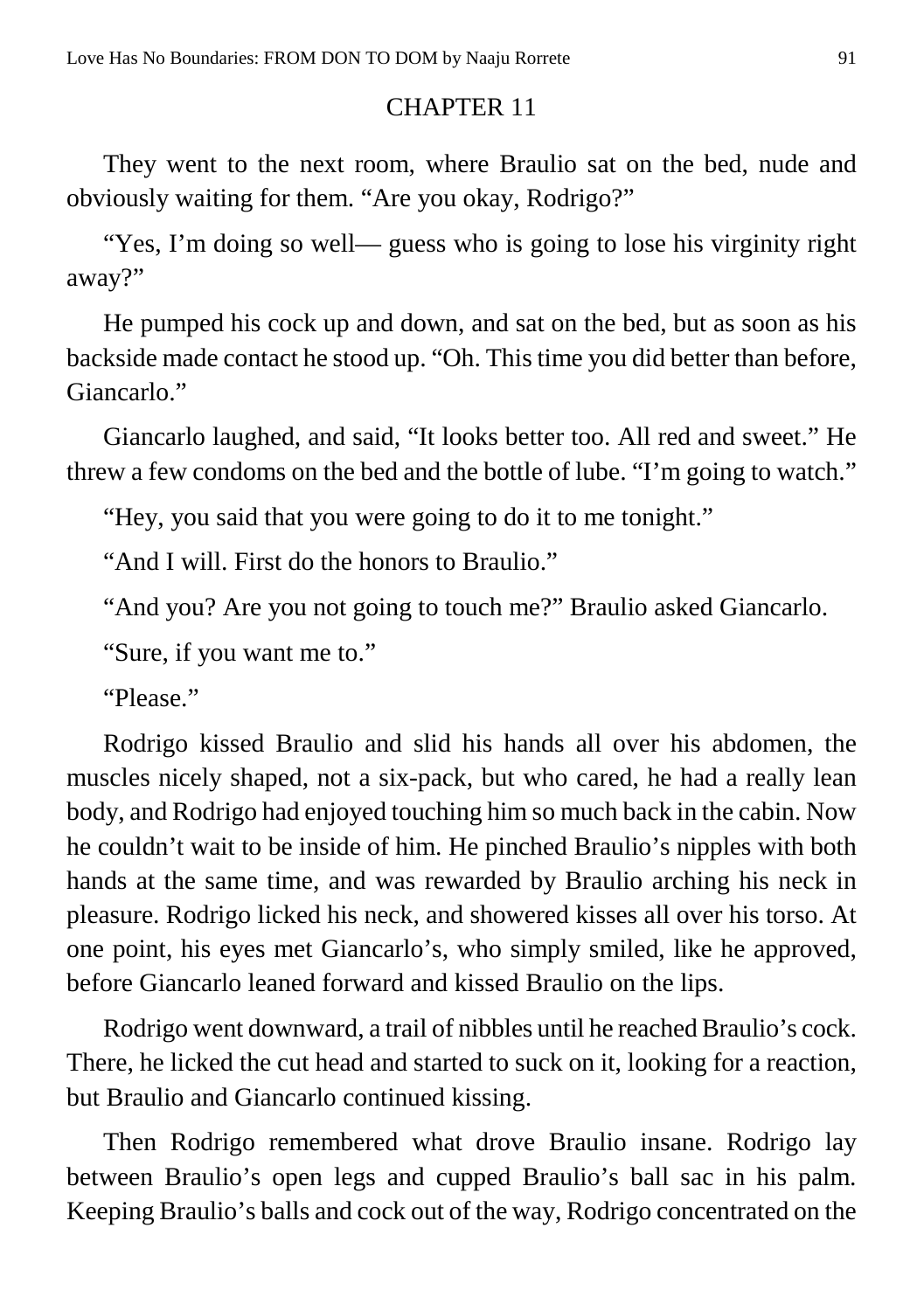rosebud of muscle between Braulio's ass cheeks. Using his head to keep the balls and cock up, he spread Braulio's ass cheeks until his tongue could access Braulio's asshole and then he started to flick his tongue over it. He didn't need to see what Braulio was doing, because he could hear his moans and his encouragement. He continued to lick him that way, until he felt Giancarlo's hand sliding into the crease of his own buttocks searching for his entrance.

"It's lube time, Rodrigo" He said with a deep voice that indicated the high excitement he was experiencing.

"Yes, Boss."

Rodrigo tried to concentrate on getting the slippery gel onto his fingers and into Braulio, carefully and slowly, pushing a single finger in and out. But it was hard concentrating on another's asshole when his own was being fingered, too. Besides, every time Giancarlo moved his fingers inside his crease, he also touched his bruised backside, and the sensations became hard to ignore. He finally got two fingers into Braulio, curving them he touched his sweet spot. Braulio shook with pleasure and Rodrigo twisted his fingers, looking behind him he said to Giancarlo, "I'm going in."

Giancarlo moved away to let him kneel between Braulio's wide-open legs. Rodrigo placed each of Braulio's feet over his shoulders and looked at his eager expression. "Braulio, at first it will bother you, even hurt, but after a few minutes, it will be okay. Let me know if you can't take it."

Braulio nodded, and Giancarlo handed Rodrigo a condom, which he rolled over his cock before placing the head at Braulio's entrance, pushing forward past the sphincter. Braulio grunted, but quickly encouraged him to keep going. Rodrigo went in and waited until Braulio moved his hips, then Rodrigo pulled out almost completely before going back in and starting a rhythm. Then he felt Giancarlo behind him, asking, "Do you want me now?"

Rodrigo hesitated for a second. He'd never done something like that, but if it was possible, of course he wanted it. "Oh, yes," he muttered through the intense pleasure of how Braulio grasped his cock. He had forgotten the cock rings, although in that instant he felt grateful for having them on.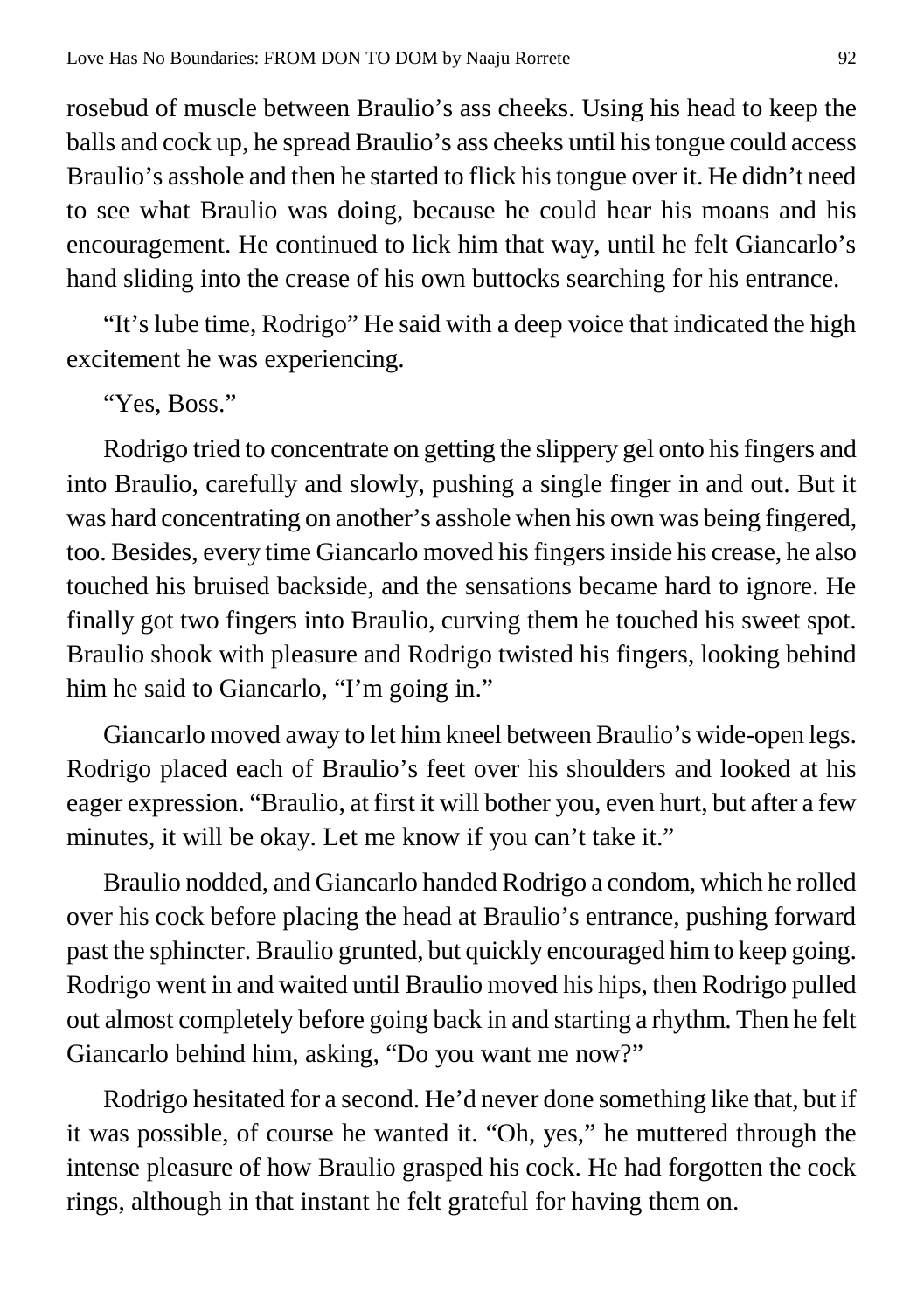Again he heard Giancarlo at his ear. "Open your legs, I'll do the rest. Pay attention to Braulio."

Rodrigo noticed how he winked at him before placing himself almost under Rodrigo in order to get his cock in a good position to enter him. Rodrigo stopped his hips long enough for Giancarlo's penetration, and the burning pleasure of each thrust, coupled with the firm grasp of Braulio's ass around his cock, almost drove him insane.

They achieved a good rhythm, and Braulio was the first one to come, his head thrashing from side to side, and nearly breathless Rodrigo asked, "Hey, Braulio, see? I was right, you were a virgin."

All Braulio could do was nod, and then Giancarlo placed his hand at the base of Rodrigo's cock, still inside Braulio, and undid the first cock ring. Rodrigo thought he was coming, too, the next time he received Giancarlo's cock in full, but he didn't. He let go of Braulio and started a frantic back and forth with Giancarlo, his head resting on the broad chest, their bodies going at the same tempo. He nearly missed when Giancarlo released the second cock ring— all he knew was why some called it the small death, because he felt himself dying and reviving again after that orgasm.

He felt Giancarlo removing the condom from him, and maybe he muttered a *thank you*, he wasn't sure, but he saw Braulio' smile after he kissed him briefly in the lips. Before falling sleep, he prayed for the first time in years. He prayed for them to continue to be together for the longest time.

\*\*\*\*

During the last three years, ever since Braulio went to college and came back, Giancarlo kept expecting that Braulio would find a boyfriend, someone around his own age who would attract him more. He never expected to be the one who introduced Braulio to this person, or that it was going to be Rodrigo. *What does he see in him?* He asked himself. *Idiot, the same thing you do. The guy is sex incarnate.* But the thing Giancarlo never, ever expected was falling in love with an intensity that scared him.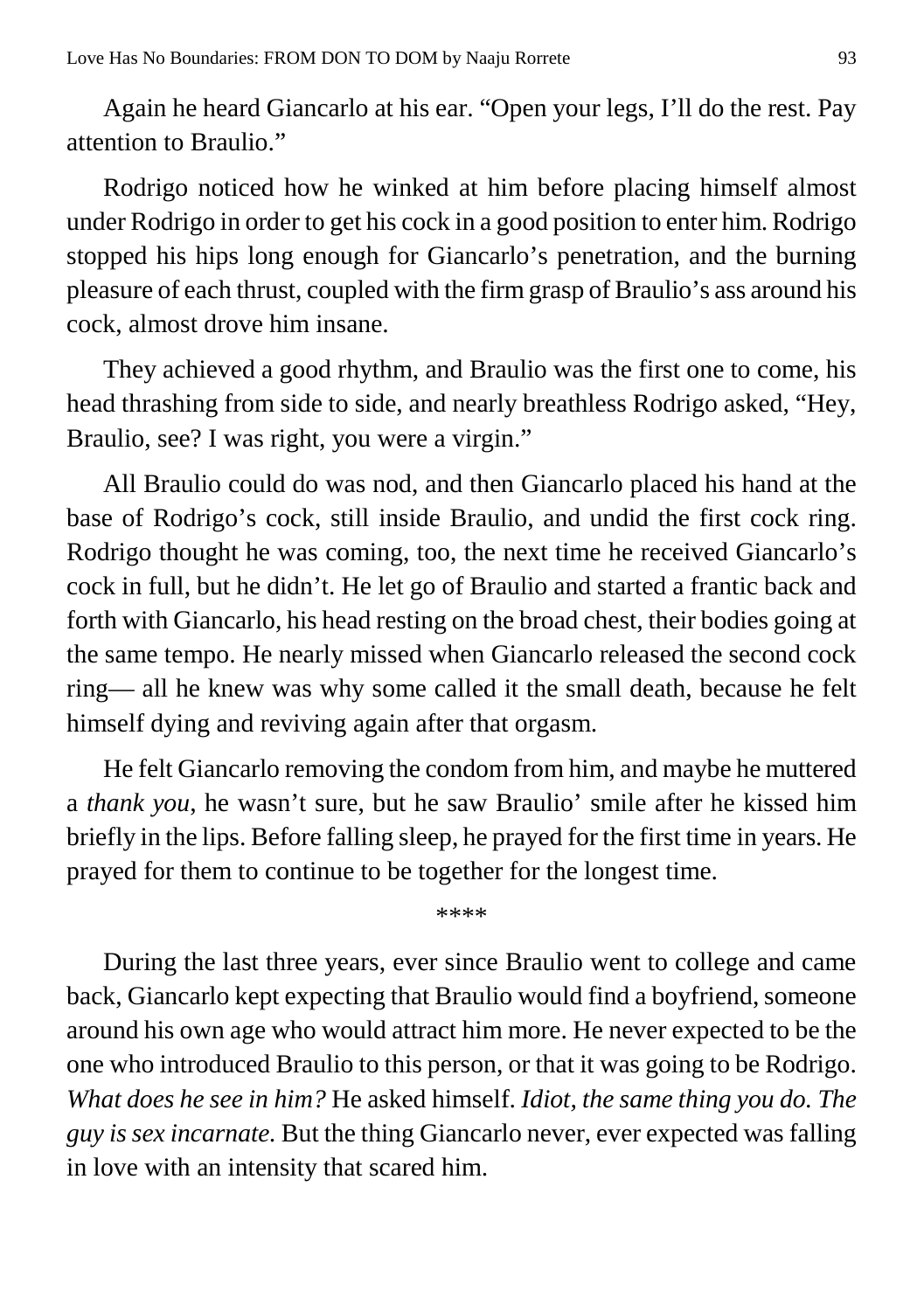His love for Braulio was tamed, controllable— what he felt for Rodrigo didn't know restraint. He was in deep trouble, his only hope that Rodrigo cared about them at least enough to stay for a while.

Now, they lay together on the bed, Giancarlo in the middle, and each of them at hissides. Braulio snuggled, as was his custom, while Rodrigo kept the physical contact to a minimum.

"How was it, Braulio? Did you like it? Did he do a good job?"

Braulio smiled and said, "Yes, he was awesome. Now I know why fucking is so popular."

Giancarlo laughed and Braulio joined him. They did that often, laughing together was one of their favorite things. Rodrigo didn't join them, and he stayed with his face hidden under a pillow.

Giancarlo poked at him. "Hey! Do you want a refund? Didn't you like it?"

Slowly Rodrigo turned and looked at him. "It was good."

*Good?* Giancarlo felt everything inside him drop down to his feet. *Only good? God.* Then he noticed the sadness in Rodrigo. "What's the matter?"

"Nothing. I said it was good. Almost great."

Yes, something was amiss. "Rodrigo, feel free to say whatever is going on with you."

"There is nothing to say." He turned his back on Giancarlo again, this time with no physical contact at all.

Braulio was going to reach out and touch him, but Giancarlo gestured at him to wait. Then he sat on the bed, resting against the headboard and asked Rodrigo, "Even if it was only *good, almost great*, will you stay with us for a while?"

This time Rodrigo turned over faster, and sat up. His dark eyes looked into Giancarlo's face and then Braulio's, before he returned his gaze to Giancarlo and confessed. "I'm afraid of getting used to this and losing it."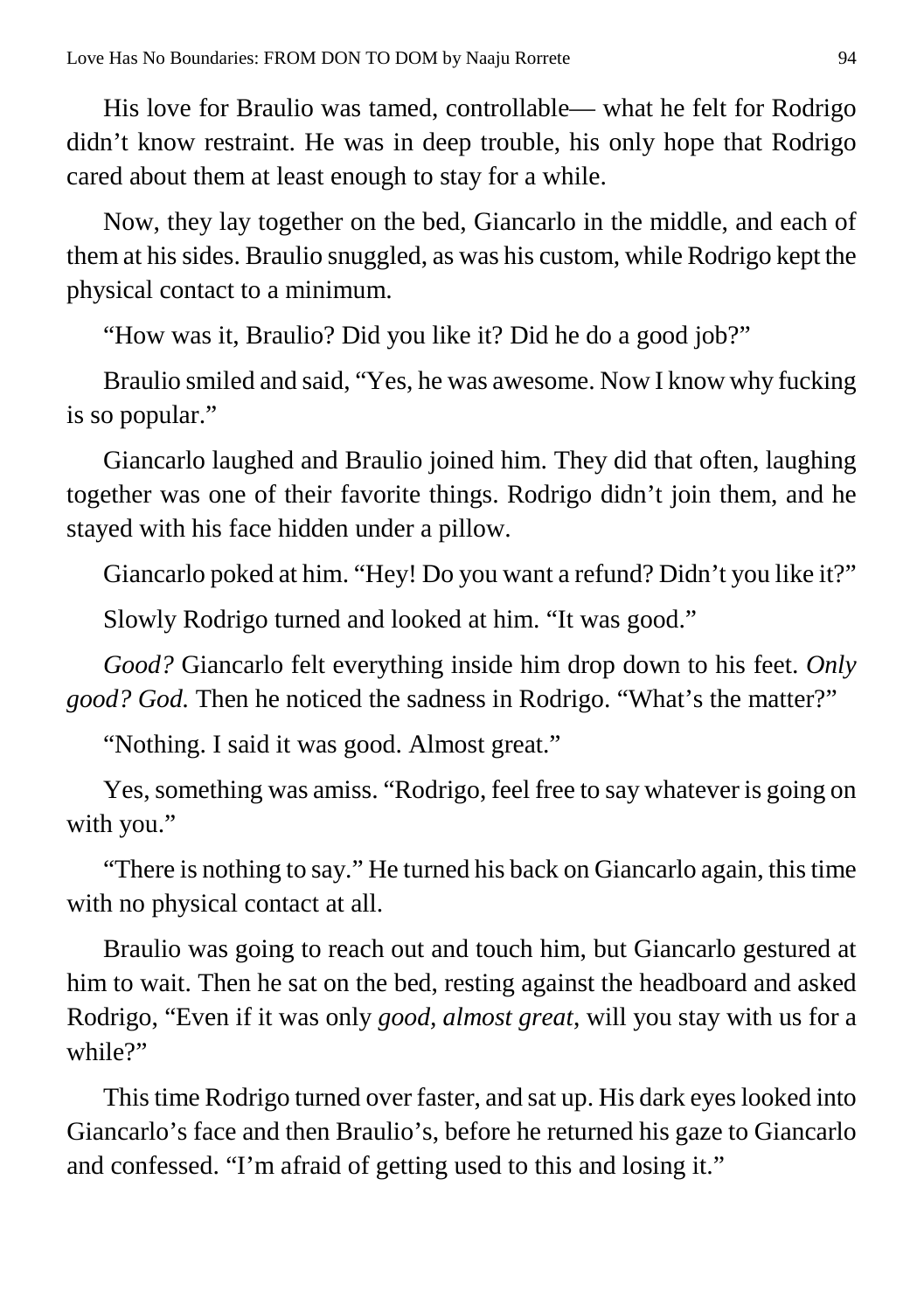Giancarlo felt those were the most sincere words Rodrigo said in a long time. "Me too, Rodrigo. Listen, if I use the word love, you will ridicule me, probably with reason, because it's too soon. So, I'm going to say, that whatever is happening between us, it's good, almost great, and I want to keep it for a while. Please stay."

Braulio repeated, "Please." And hugged Giancarlo while extending his hand. Rodrigo kissed it, and then hugged Giancarlo himself while saying, "I don't know anything about love or those things people feel, but I agree, this good thing, we should enjoy it for a while. And since you guys are begging me. How can I say no? So, I'll be hanging around here for sure."

"Great." Giancarlo smiled and held on to both of them.

Then Braulio asked, "Giancarlo, your grandparents have each other. Can you stay with us all the time? I mean, really live here with us, and go visit them?"

In that moment Giancarlo realized that he had a lot of explaining to do when he met his grandfather again, he hope his old man would buy his story of hiring these young men as new members of his crew. But that could wait, he smiled at Braulio and answered, "Since you're begging too, I'll live here permanently to save commuting time, because I have a submissive to train, and a lover to share."

Braulio poked at a nearly sleeping Rodrigo. "I want to do the same thing you were doing with Giancarlo."

"The other night?" Rodrigo asked drowsily. "We did that at the cabin. Do you want to try it again?"

Braulio demanded, "No, what you guys were doing just now."

"I thought you didn't like the dungeon." Rodrigo barely opened his wary eyes.

"Who is talking about the dungeon? I want to be the one in the middle." Braulio said.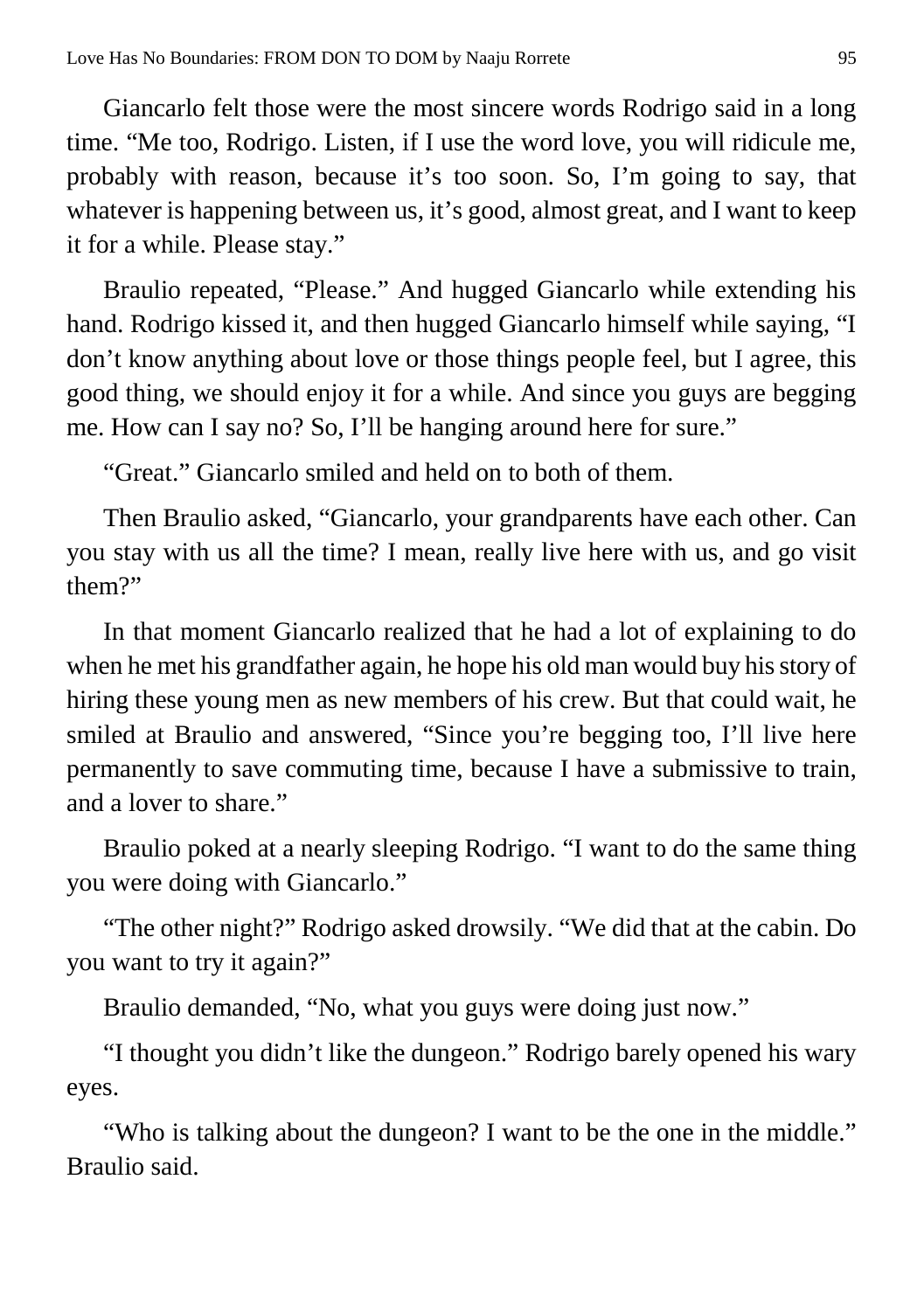Rodrigo opened his eyes wide. "You want to fuck me? Is that what you're saying?"

Giancarlo rolled over and covered his head with his arm. "Guys, I'm taking a nap. When you know who is going to take it and from who, wake me up. For the record, my asshole is out of the equation."

"Sure, Boss, we'll be practicing. Braulio under me, of course."

Braulio picked a condom and gave Rodrigo a nudge and his most angelic smile. "I'm waiting, my friend. So, you're going to ride me, right?"

"You little monster, stop pushing me." Rodrigo muttered between his teeth. "And give me that, you have no idea how to wear one."

Braulio stood and grinned. "No? Get down on all fours and I'll show you."

"Give me that, I said!" Rodrigo tried to reach him in vain, and Braulio ran out of the room followed by Rodrigo to continue the argument all over the apartment. It took a while for Giancarlo to fall asleep, because they were making too much noise. Once in a while he heard what the argument was about, and the last thing he heard before falling asleep while smiling, was that they were flipping a coin, and Braulio won every time.

### **THE END**